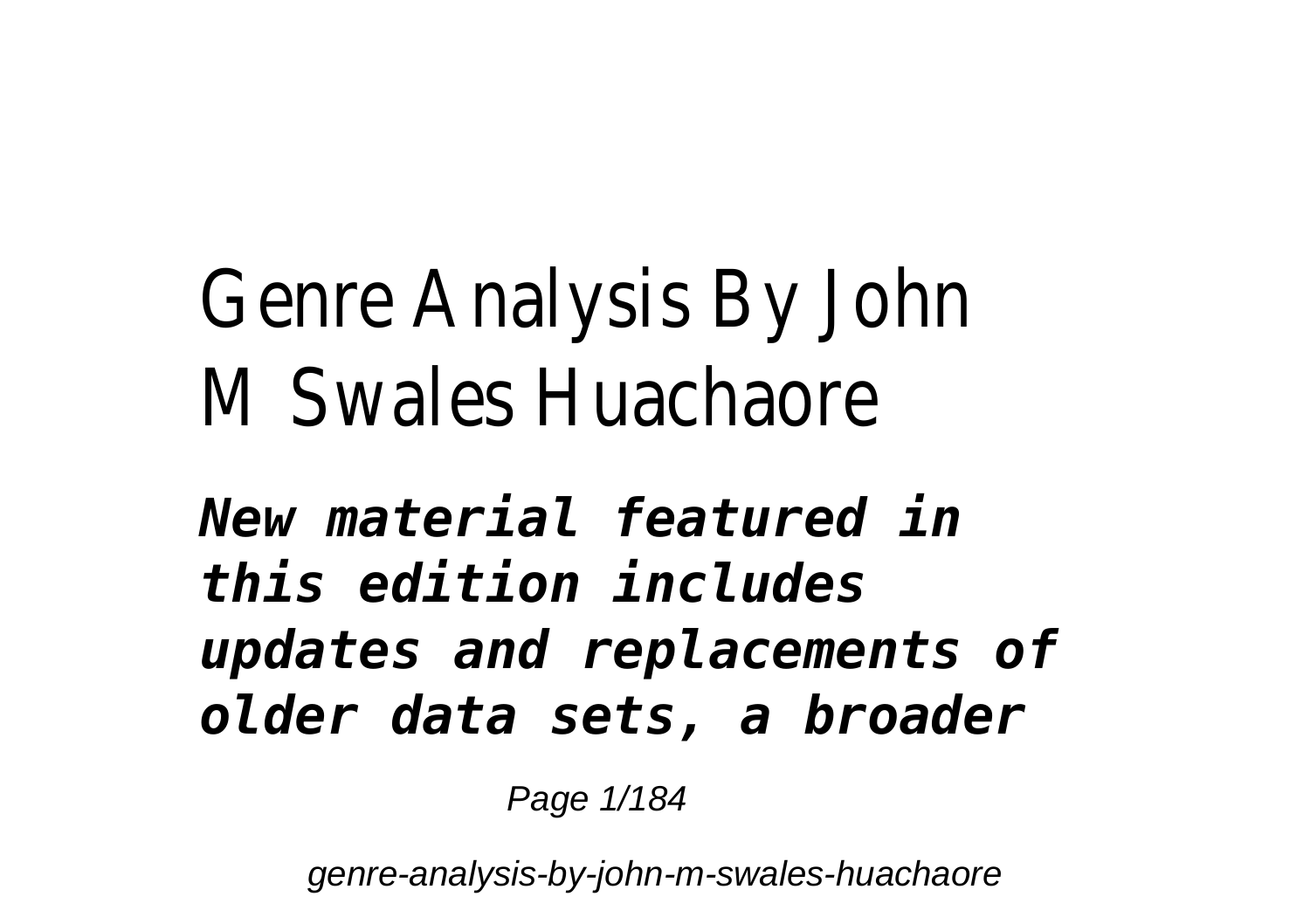*range of disciplines represented in models and examples, a discussion of discourse analysis, and tips for Internet communication. Contrastive Linguistics is an expanding field, as witnessed by the publication* Page 2/184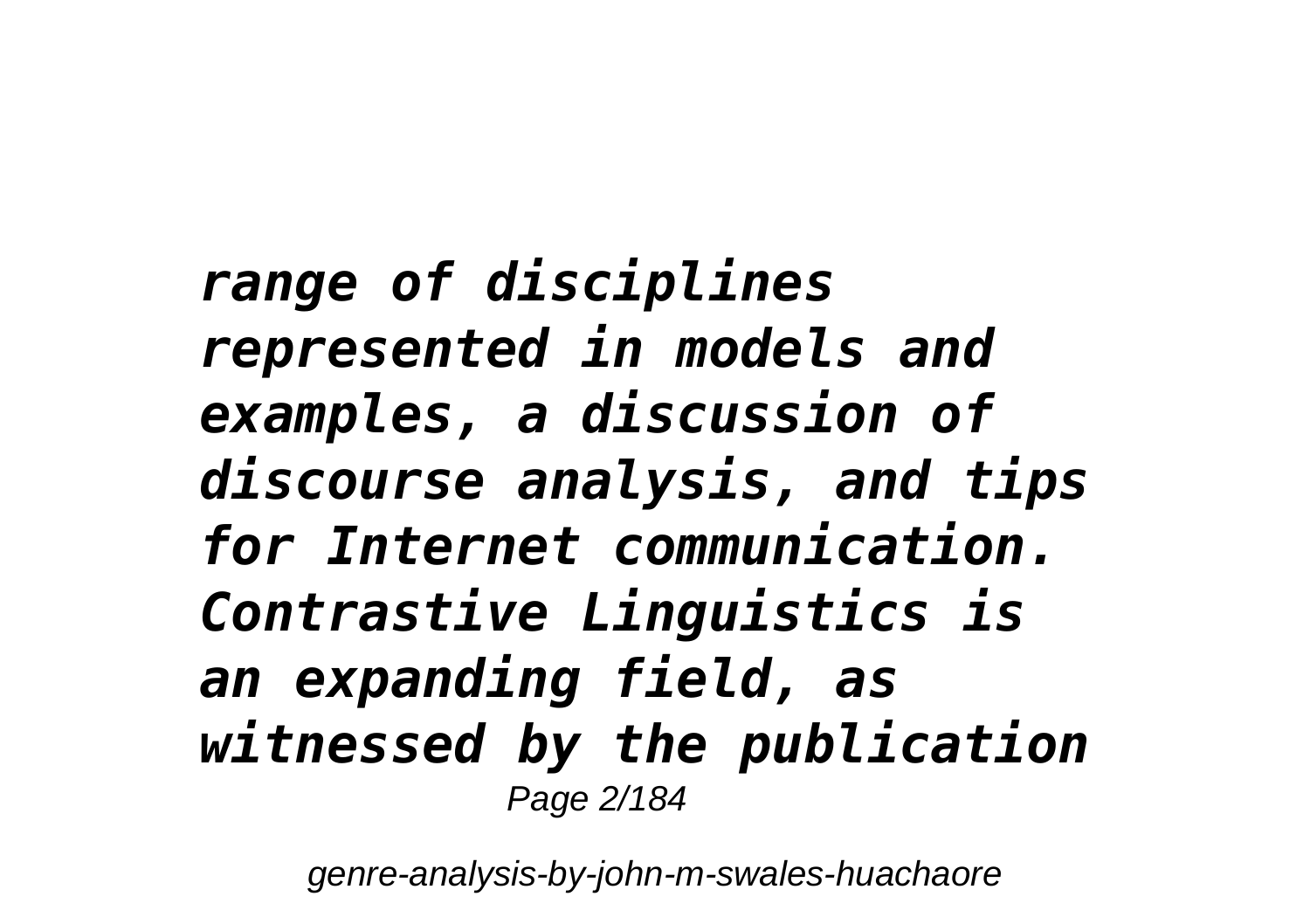*in recent years of an increasing number of monographs, collected volumes and journal articles. The present volume, which comprises an introduction and ten chapters dealing with* Page 3/184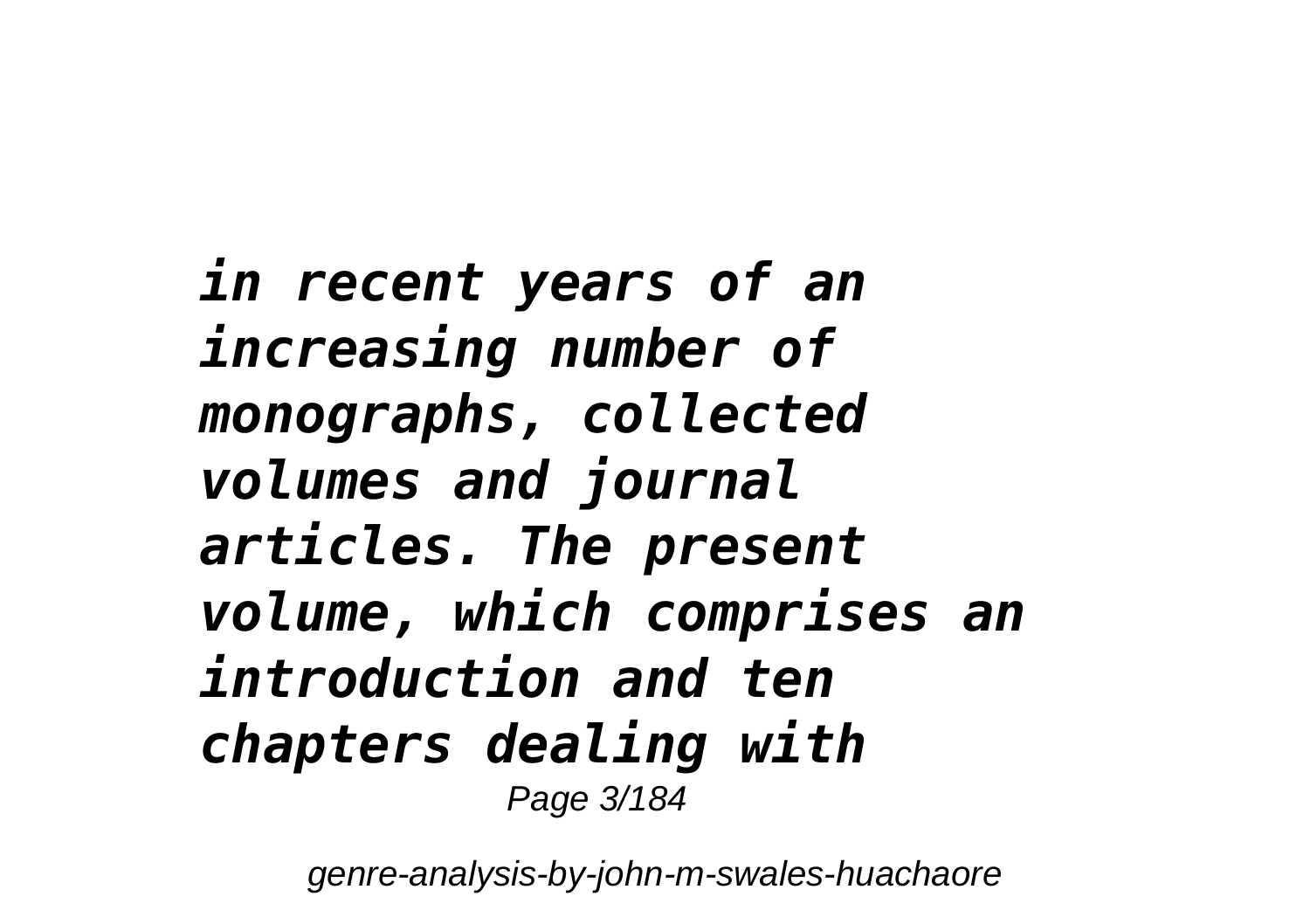*lexical contrasts between English and other languages, shows advances within the well-established lexical work in the field. Each of the chapters takes lexical items as its starting point and compares English with* Page 4/184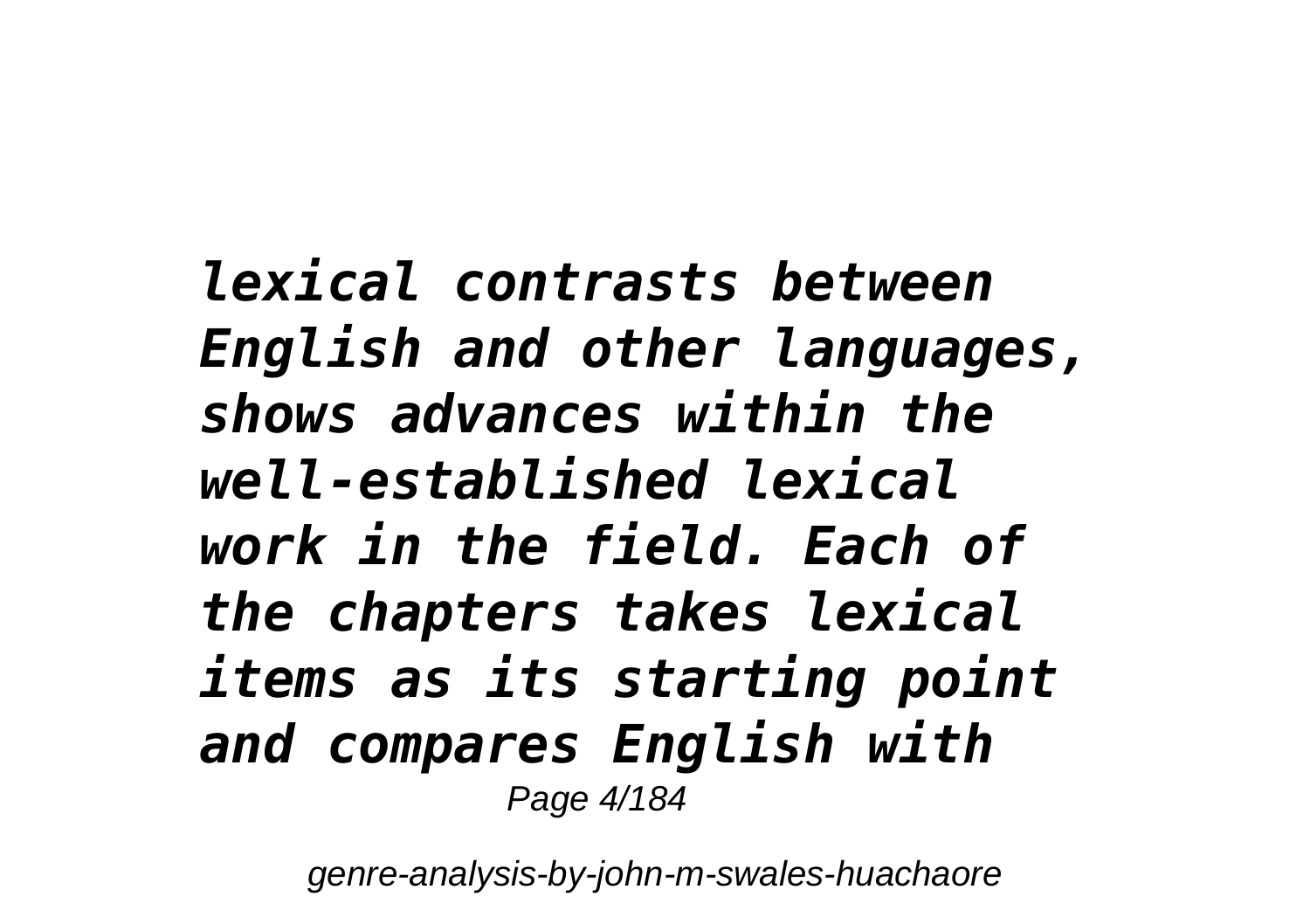*one or more languages. The languages represented are Spanish, Lithuanian, Swedish, German, Norwegian and Czech. Furthermore, they emphasise the link between lexis and grammar, not only within the same language,* Page 5/184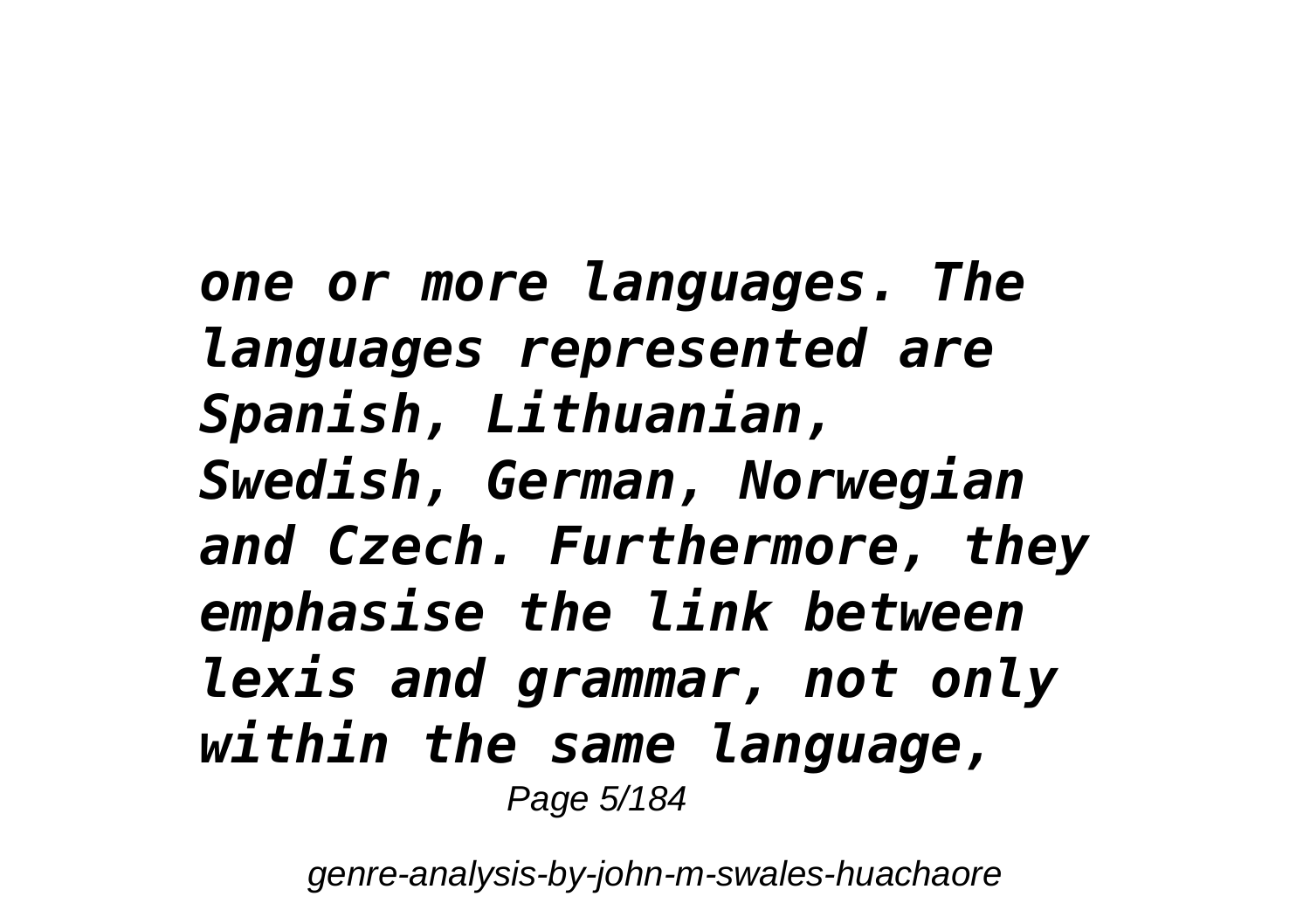*but also across languages. Finally, several studies represent one of the more recent developments of contrastive linguistics, namely a growing focus on genre and register comparisons. The book should* Page 6/184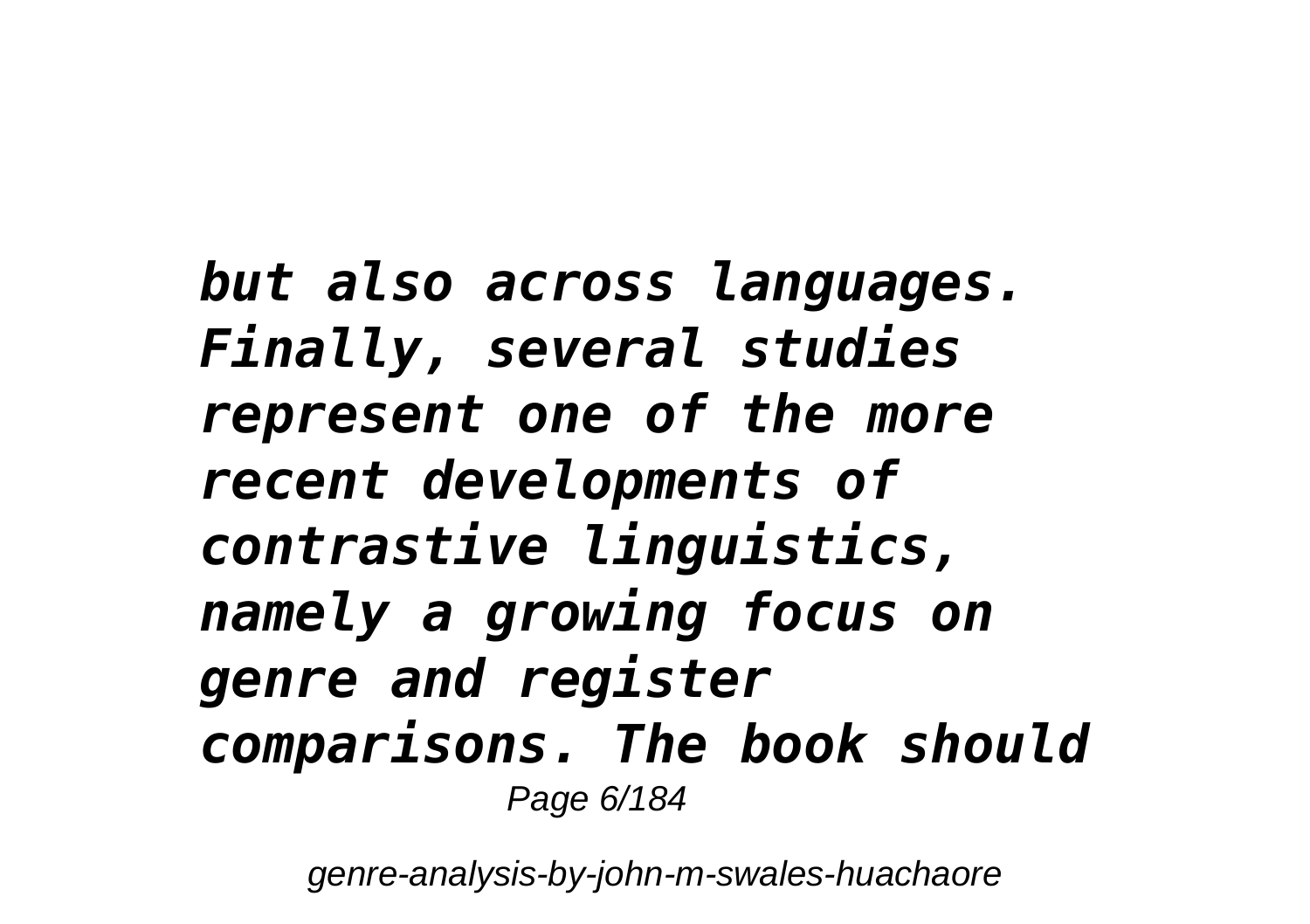*appeal to both established scholars and advanced students with an interest in lexis, genre, corpus linguistics and/or contrastive linguistics. The Gospel of John has long been recognized as being* Page 7/184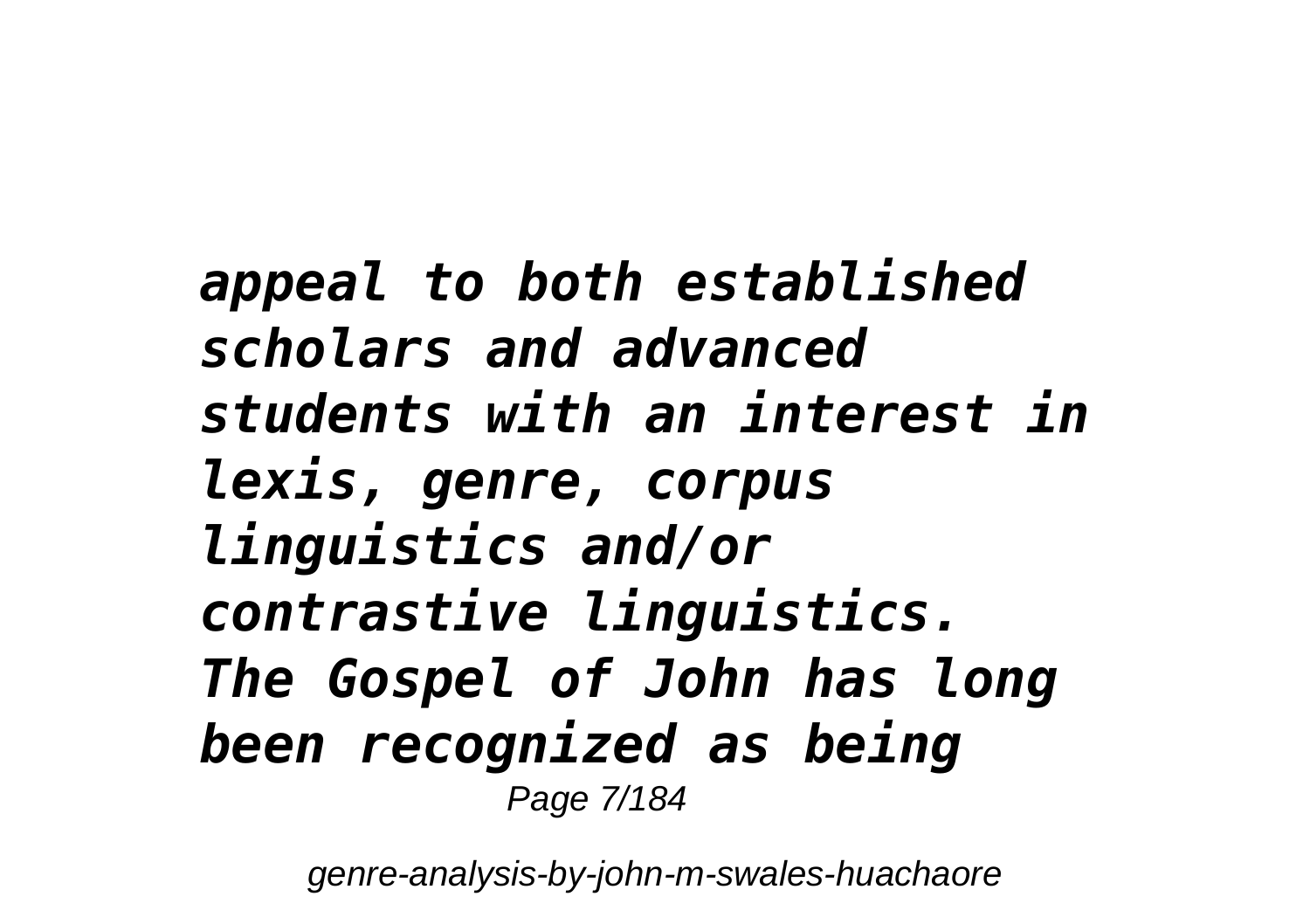*distinct from the Synoptic Gospels. John among the Apocalypses explains John's distinctive narrative of Jesus's life by comparing it to Jewish apocalypses and highlighting the central place of revelation in the* Page 8/184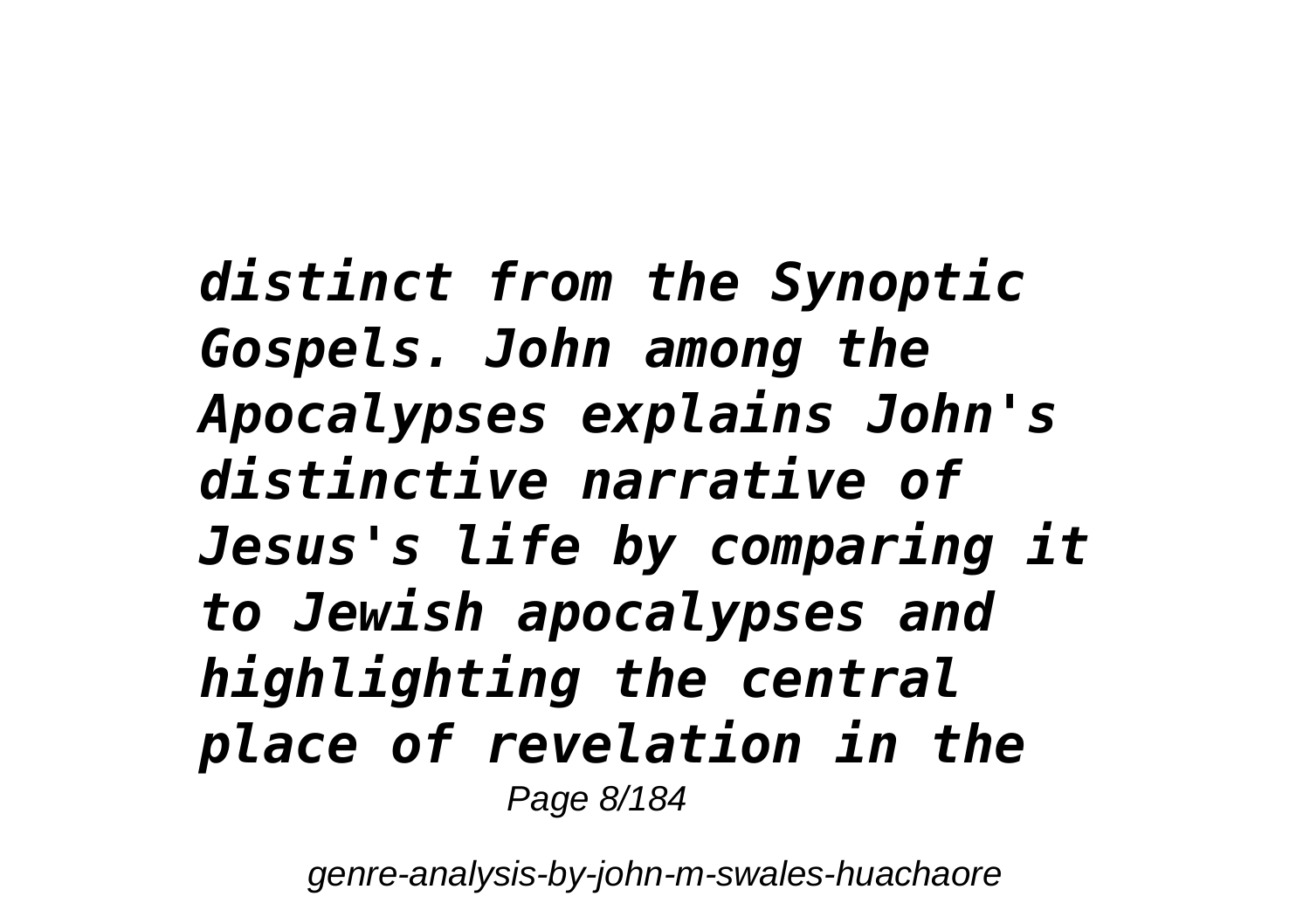*Gospel. While some scholars have noted a connection between the Gospel of John and Jewish apocalypses, Reynolds makes the first extensive comparison of the Gospel with the standard definition of the apocalypse* Page 9/184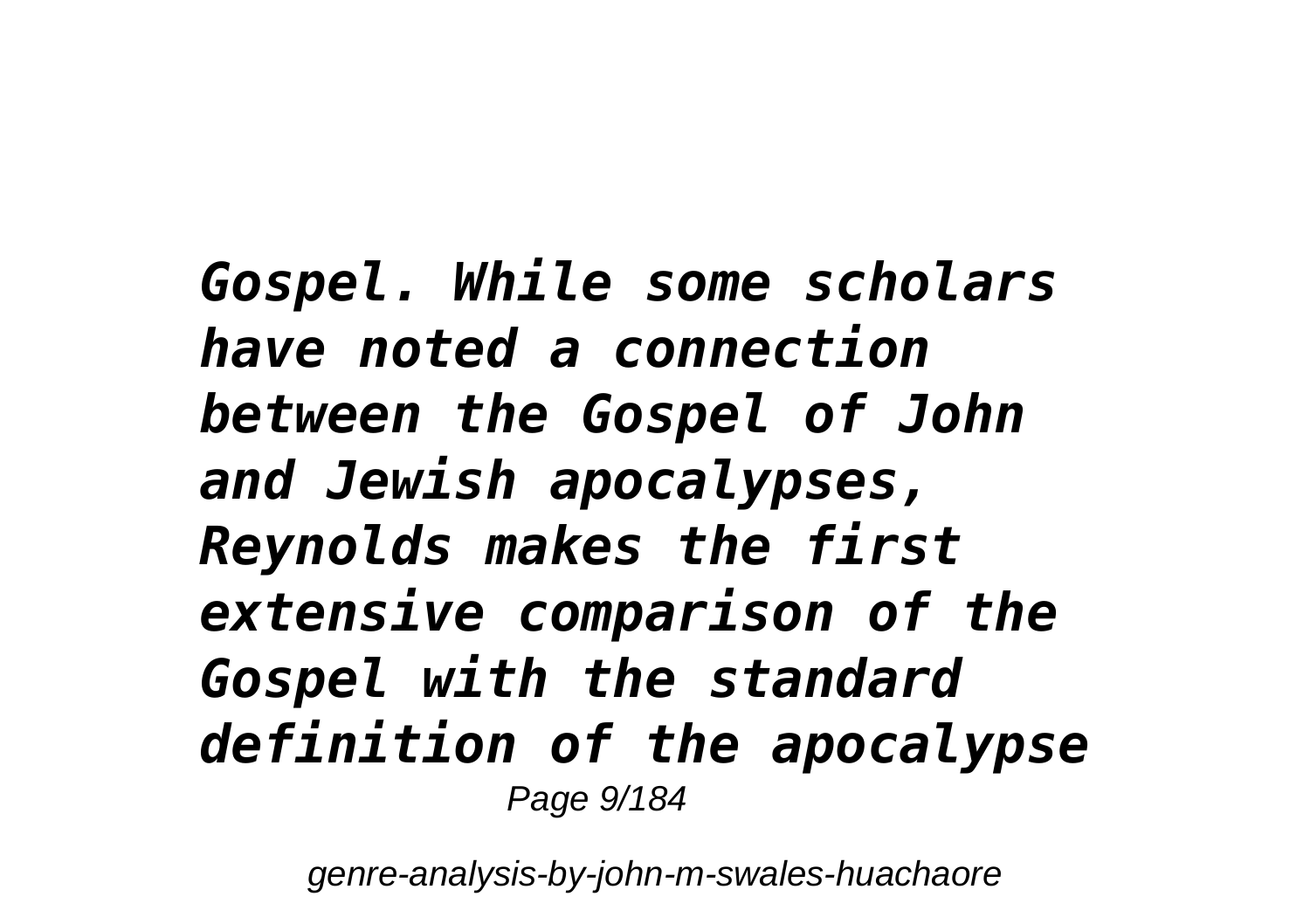*genre. Engaging with modern genre theory, this comparison indicates surprising similarities of form, content, and function between John's Gospel and Jewish apocalypses. Even though the Gospel of John* Page 10/184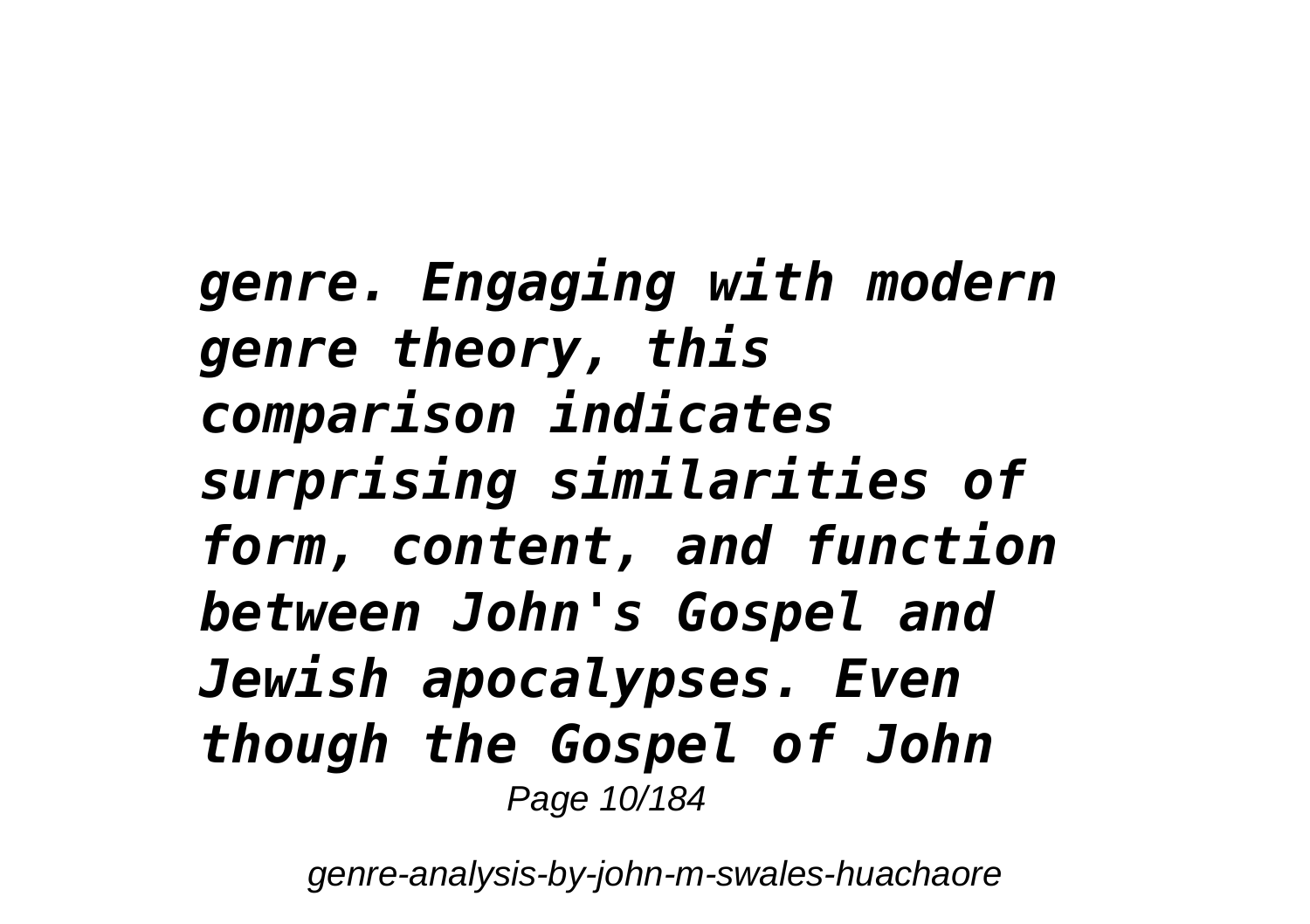*reflects similarities with the genre of apocalypse, John is not an apocalypse, but in genre theory terms, John may be described as a gospel in kind and an apocalypse in mode. John's narrative of Jesus's life* Page 11/184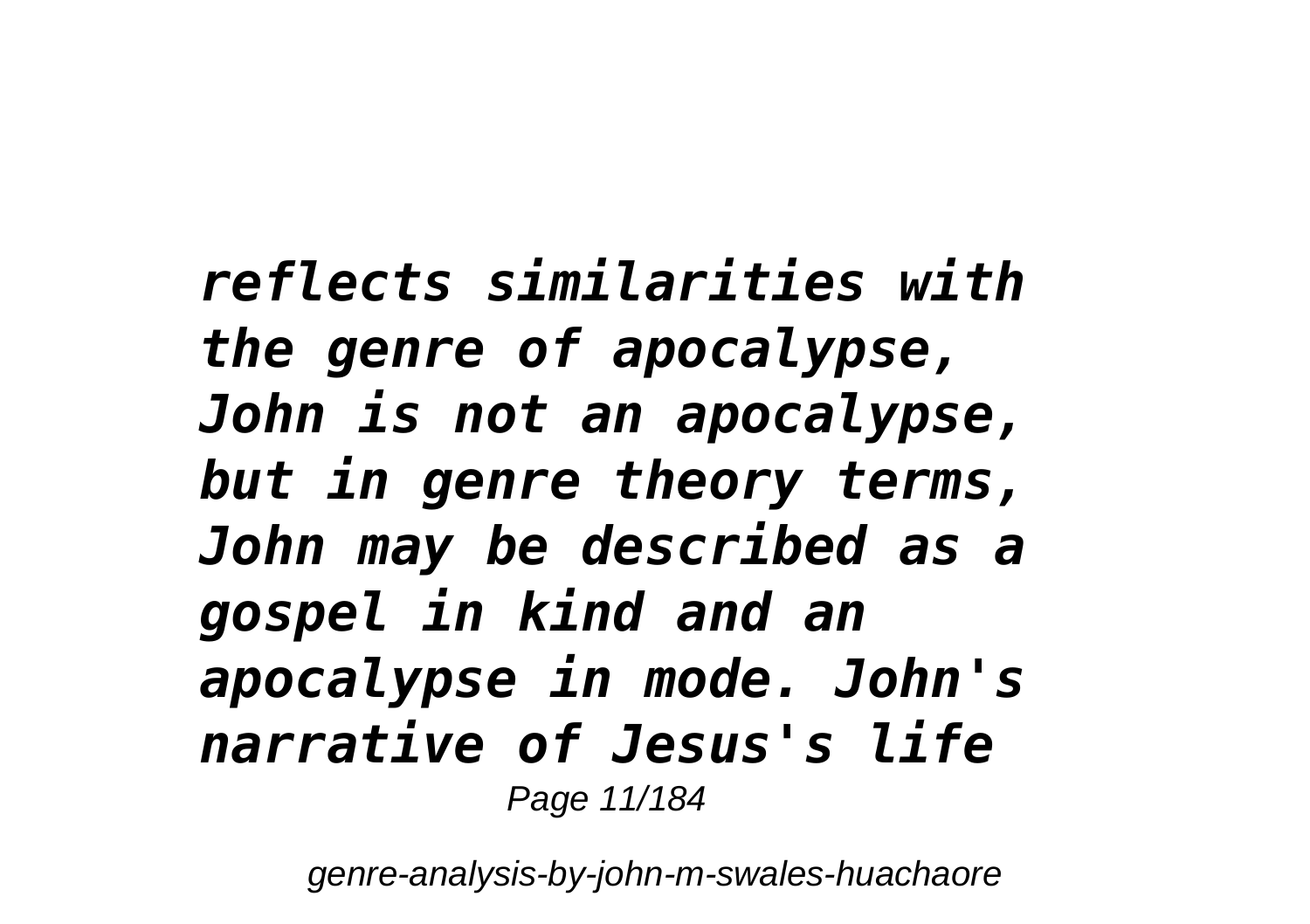*has been qualified and shaped by the genre of apocalypse, such that it may be called an 'apocalyptic' gospel. In the final two chapters, Reynolds explores the implications of this conclusion for Johannine* Page 12/184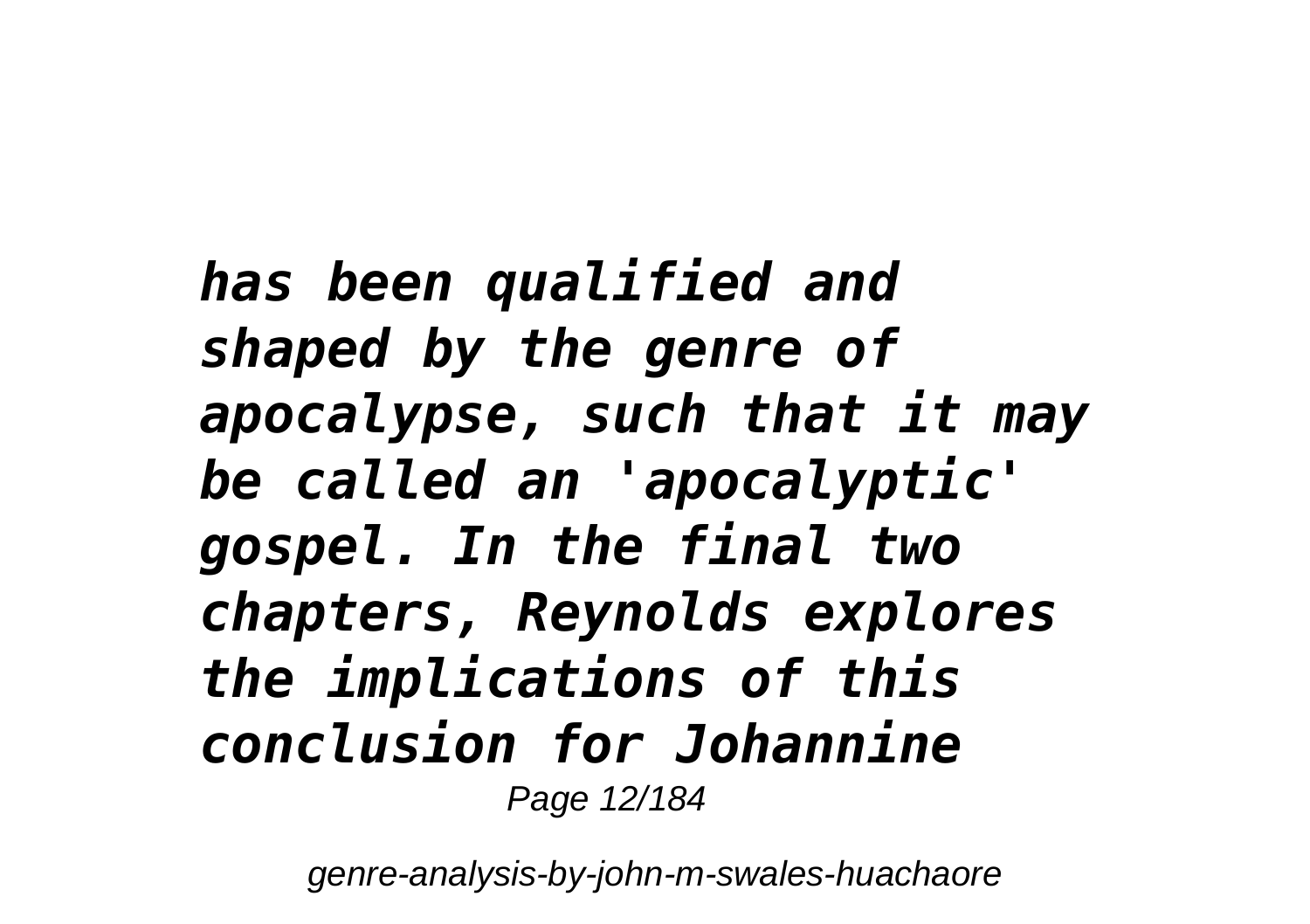*Studies and New Testament scholarship more broadly. John among the Apocalypses considers how viewing the Fourth Gospel as apocalyptic Gospel aids in the interpretation of John's appeal to Israel's* Page 13/184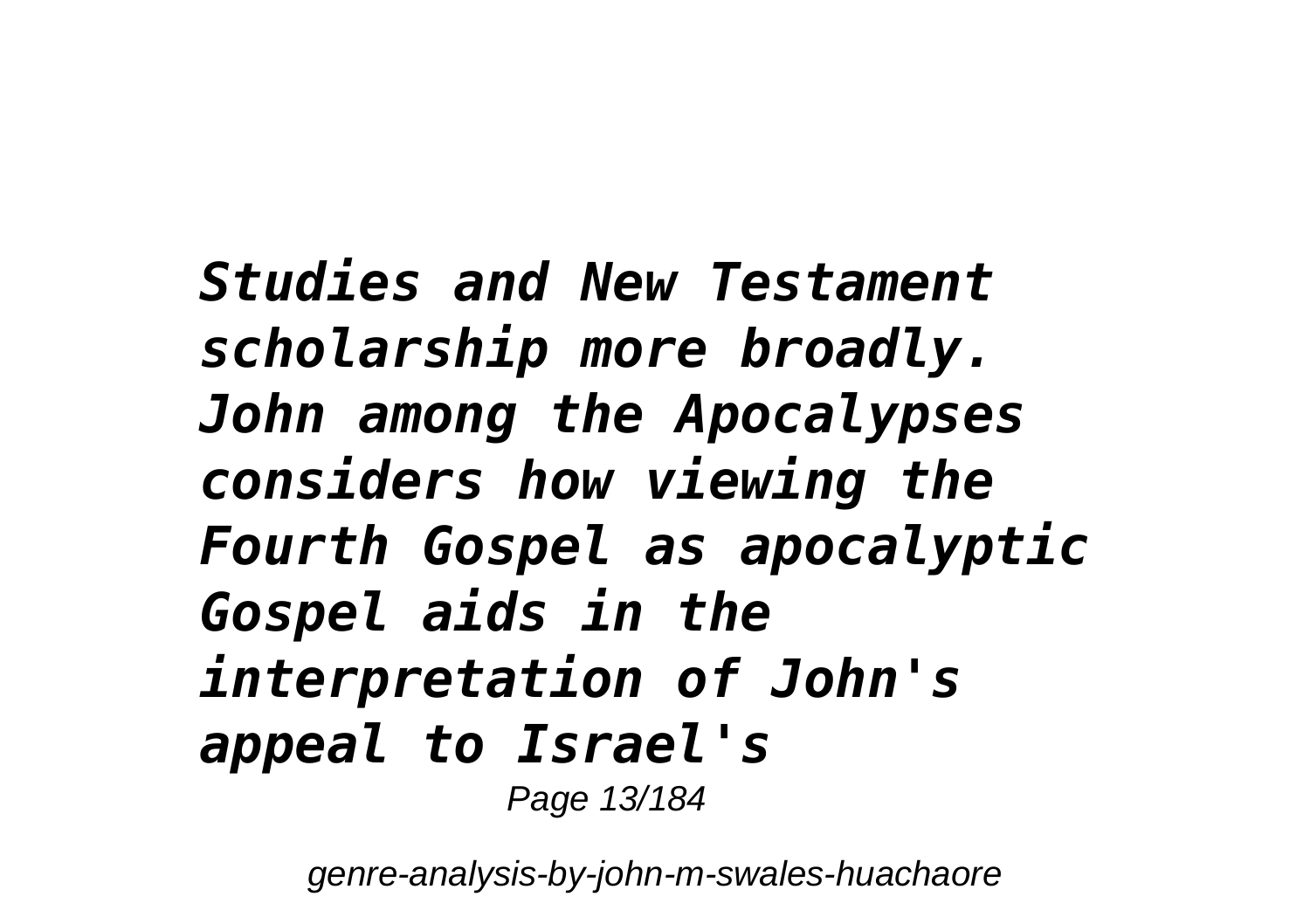*Scriptures and Mosaic authority, and examines the Gospel's relationship with the book of Revelation and the history of reception concerning their writing. An examination of Byzantine iconographic traditions* Page 14/184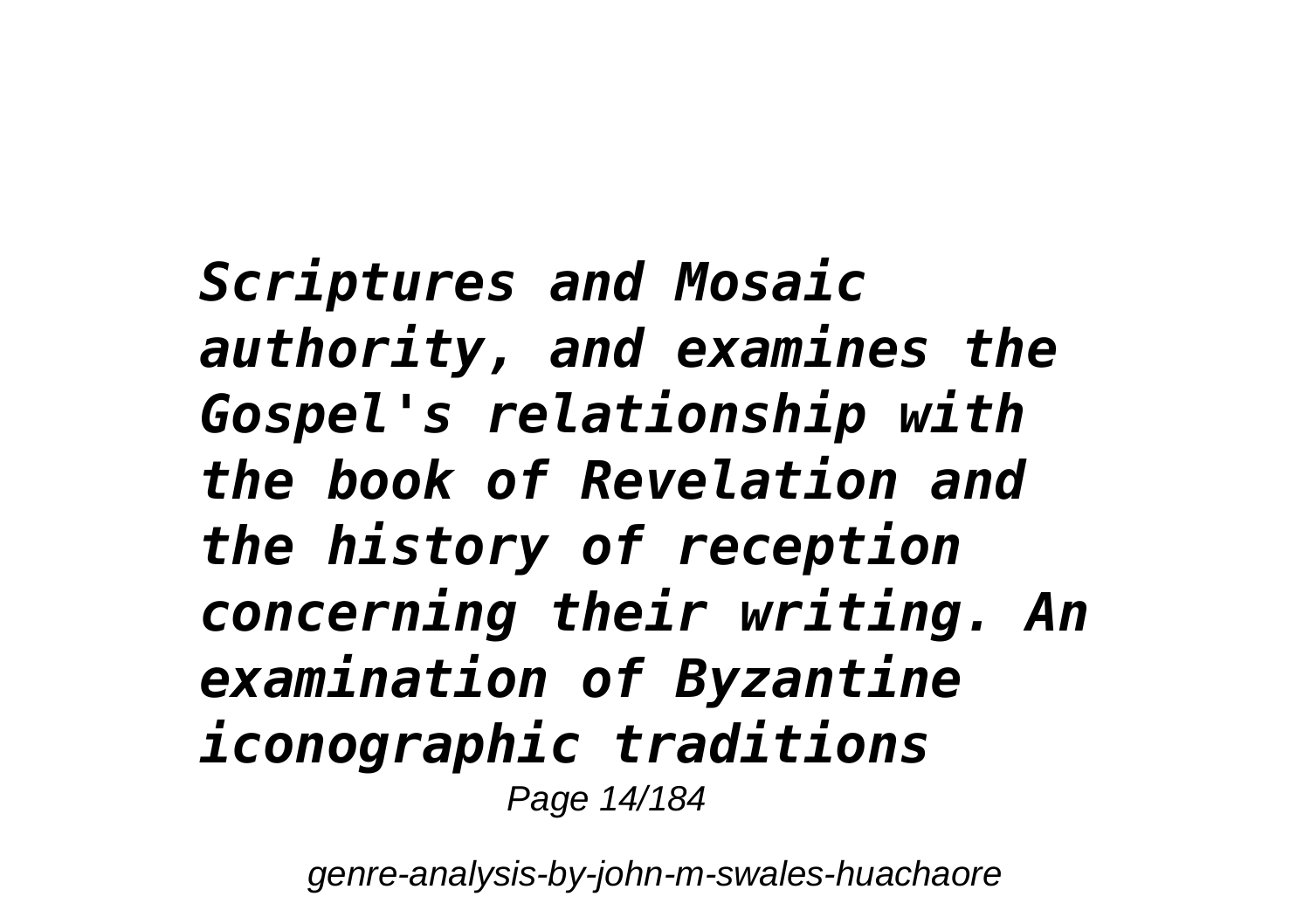*highlights how reception history may offer a possible explanation for reading John as apocalyptic Gospel. As you are reading this, you are finding yourself in the ubiquitous public sphere that is the Web. Ubiquitous,* Page 15/184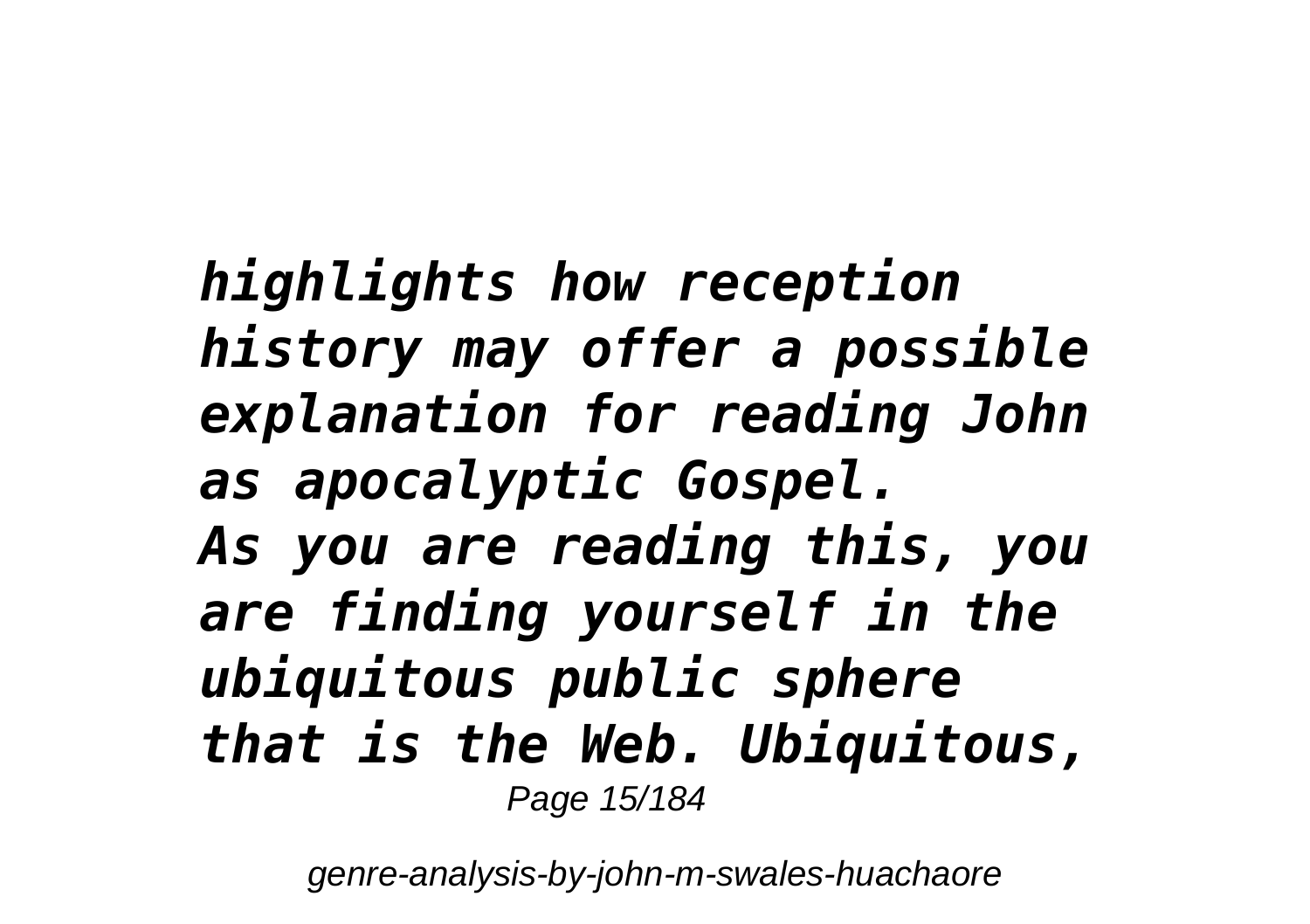*and yet not universally accessible. This volume addresses this dilemma of the public sphere, which is by definition open to everyone but in practice often excludes particular groups of people in* Page 16/184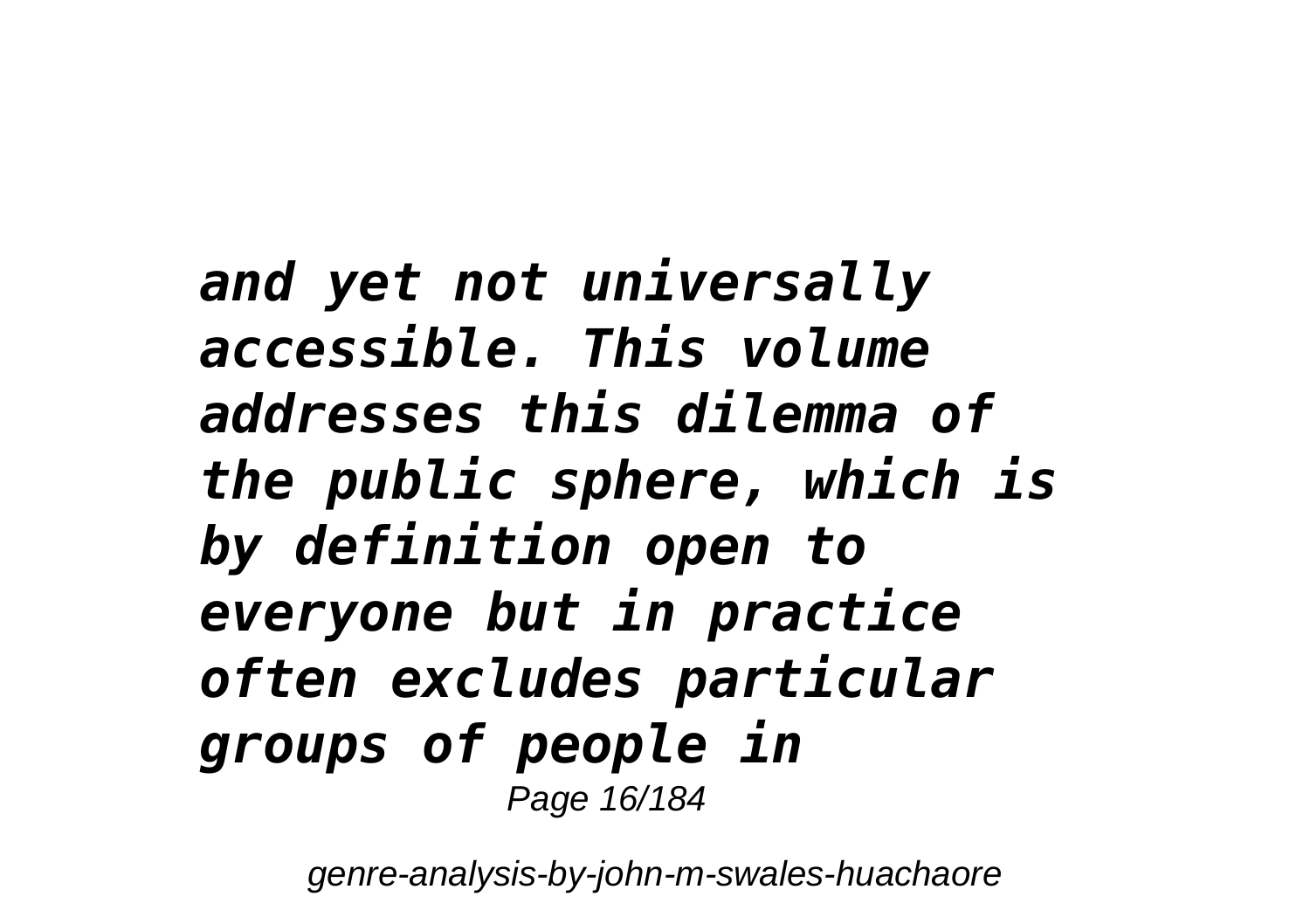*particular societies at particular points in time. The guiding questions for this collection of articles are therefore: Who has access to the public sphere? How is this access enabled or disabled? Under what* Page 17/184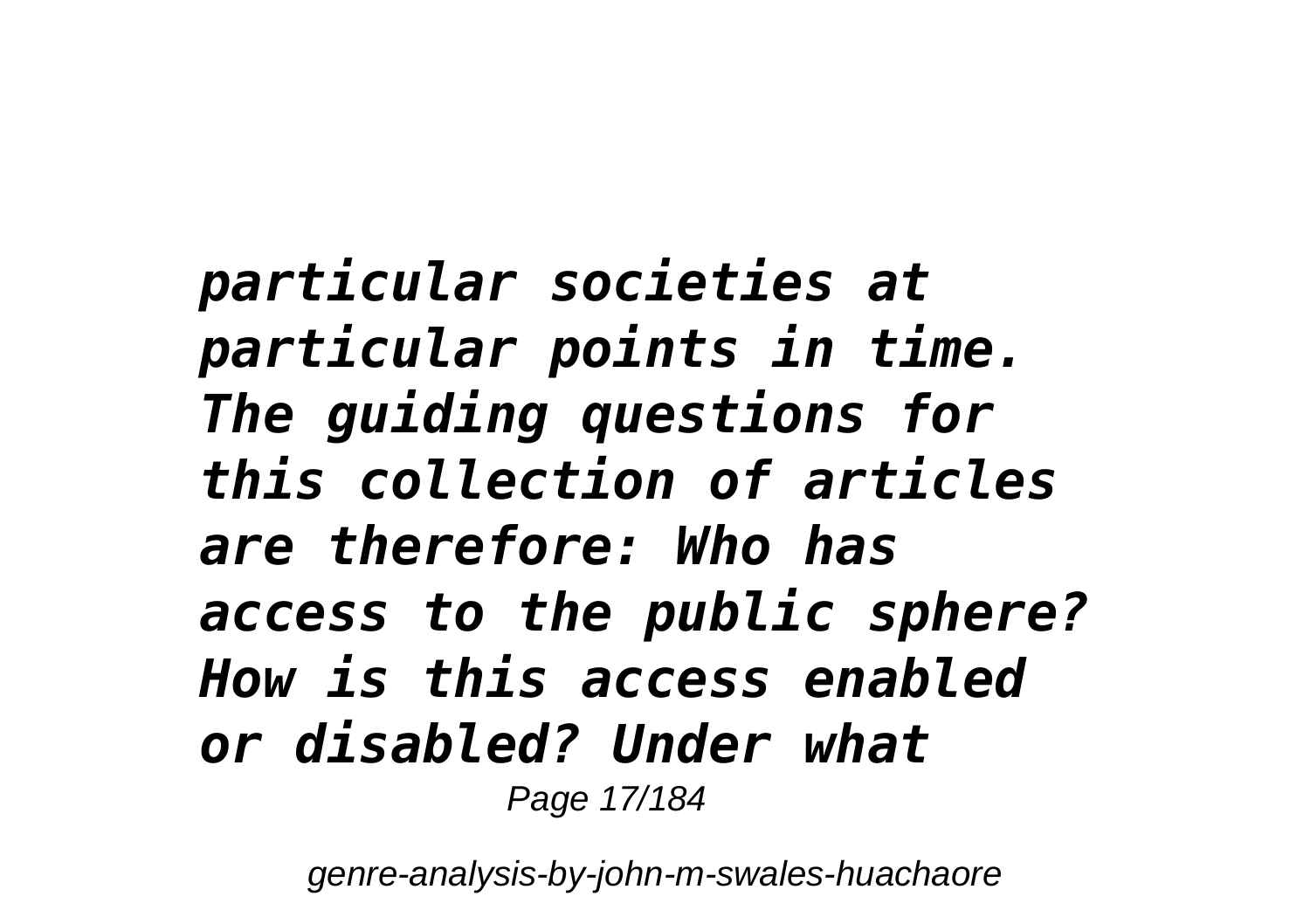*conditions is it granted or withheld, and by whom? We regard the public sphere as the nodal point for the discourses of business, politics and media, and this basic assumption is also s reflected in the structure* Page 18/184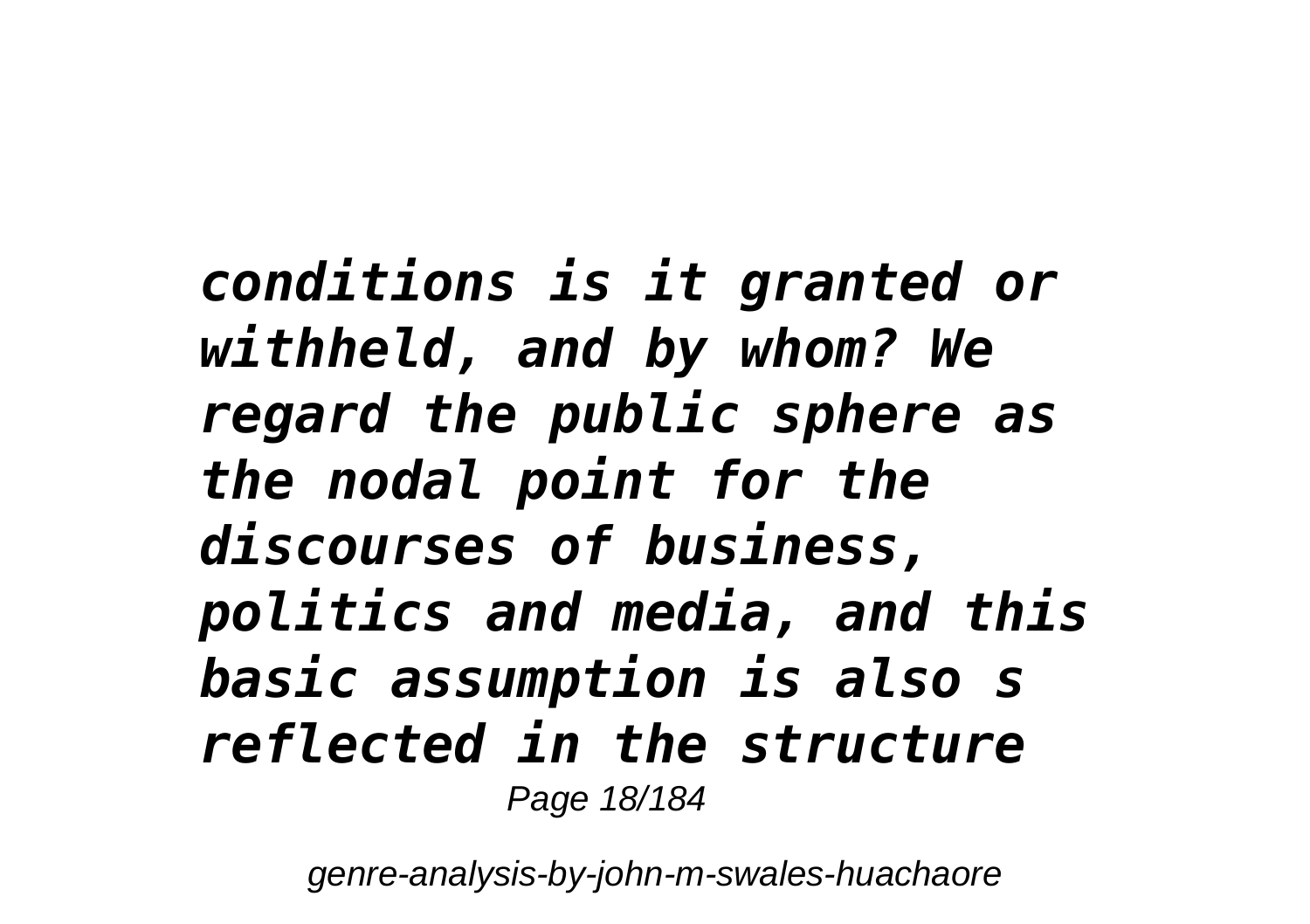*of the volume. Each of these three macro-topics comprises chapters by international scholars from a variety of disciplines and research traditions who each combine up-to-date overviews of the relevant literature with* Page 19/184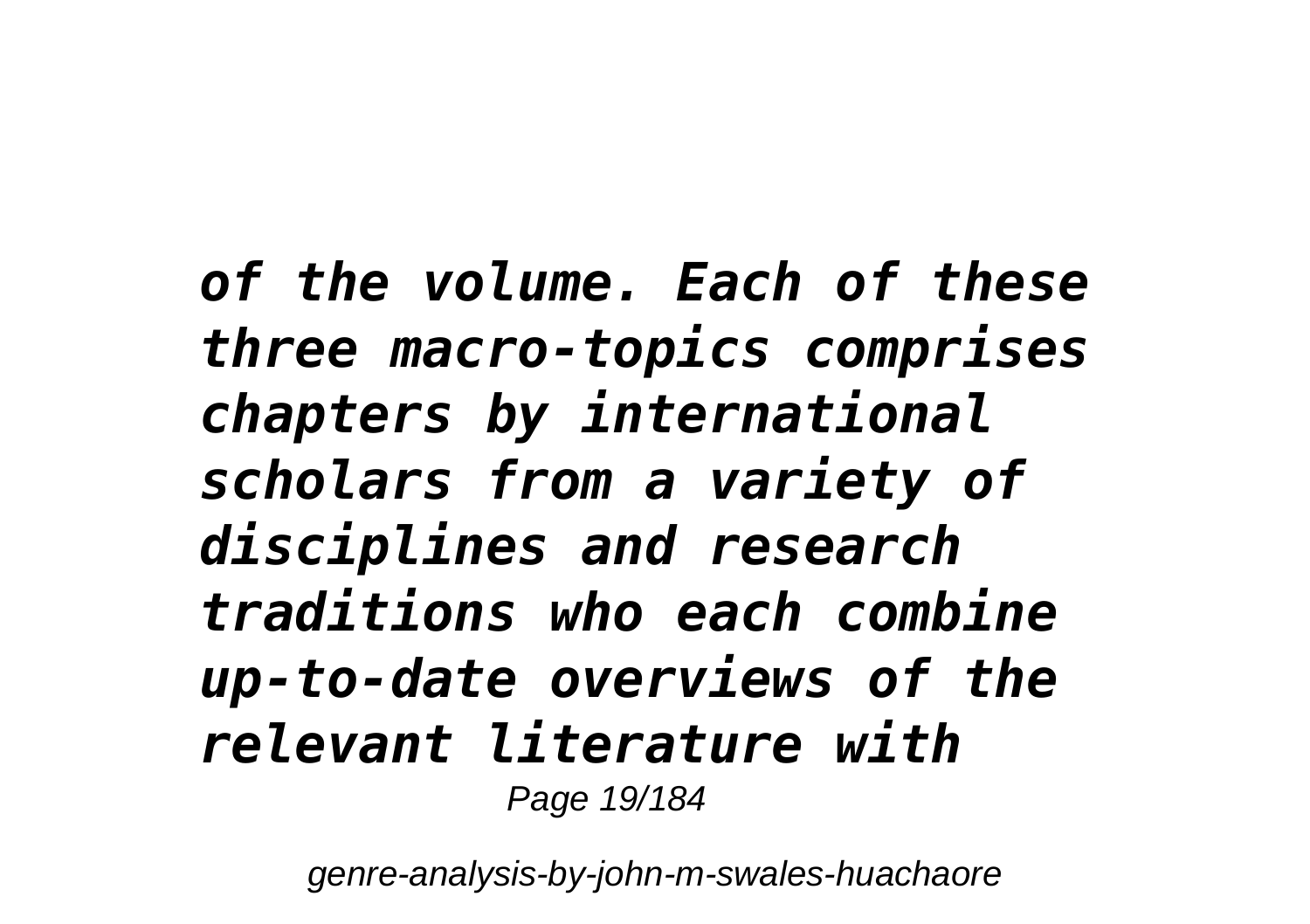*their own cutting-edge research into aspects of different public spheres such as corporate promotional communication, political rhetoric or genre features of electronic mass media. The broad scope of* Page 20/184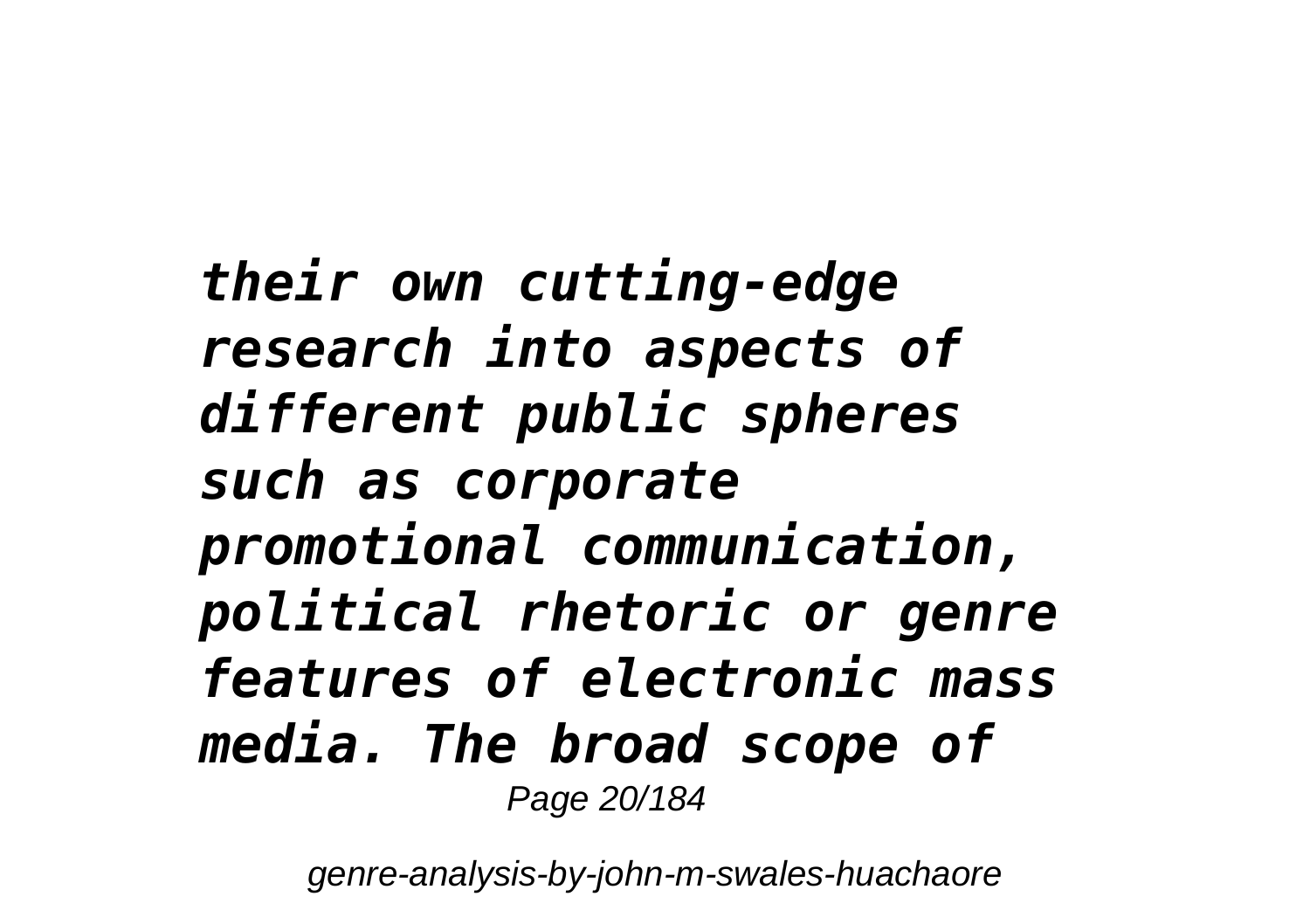*the volume is perhaps best reflected in a comprehensive discussion of communication technologies ranging from conventional spoken and written formats such as company brochures, political speeches and TV shows to* Page 21/184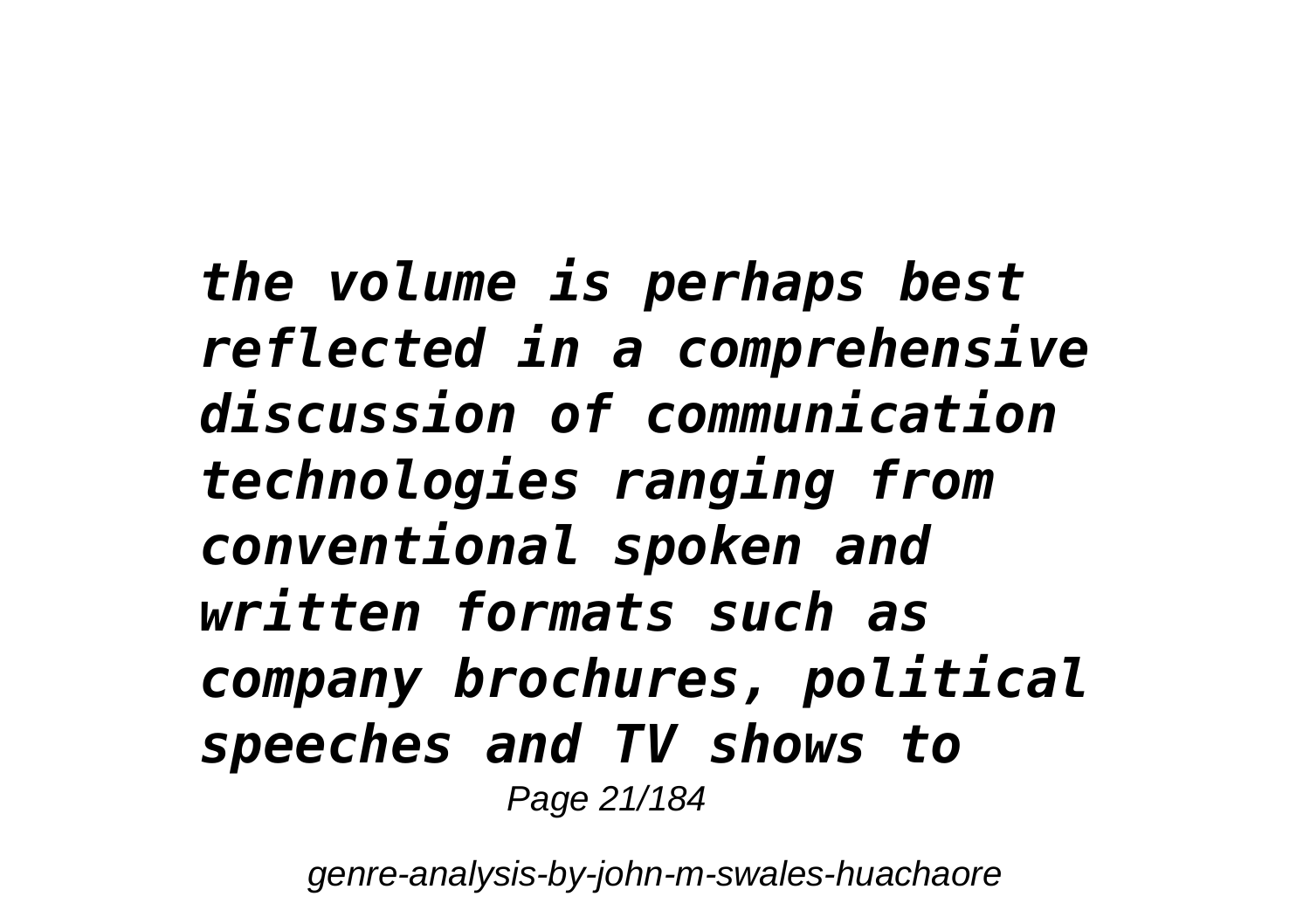*emerging ones like customer chat forums, political blogs and text messaging. Due to the books' wide scope, its interdisciplinary approach and its clear structure, we are sure that whether you work in communication and* Page 22/184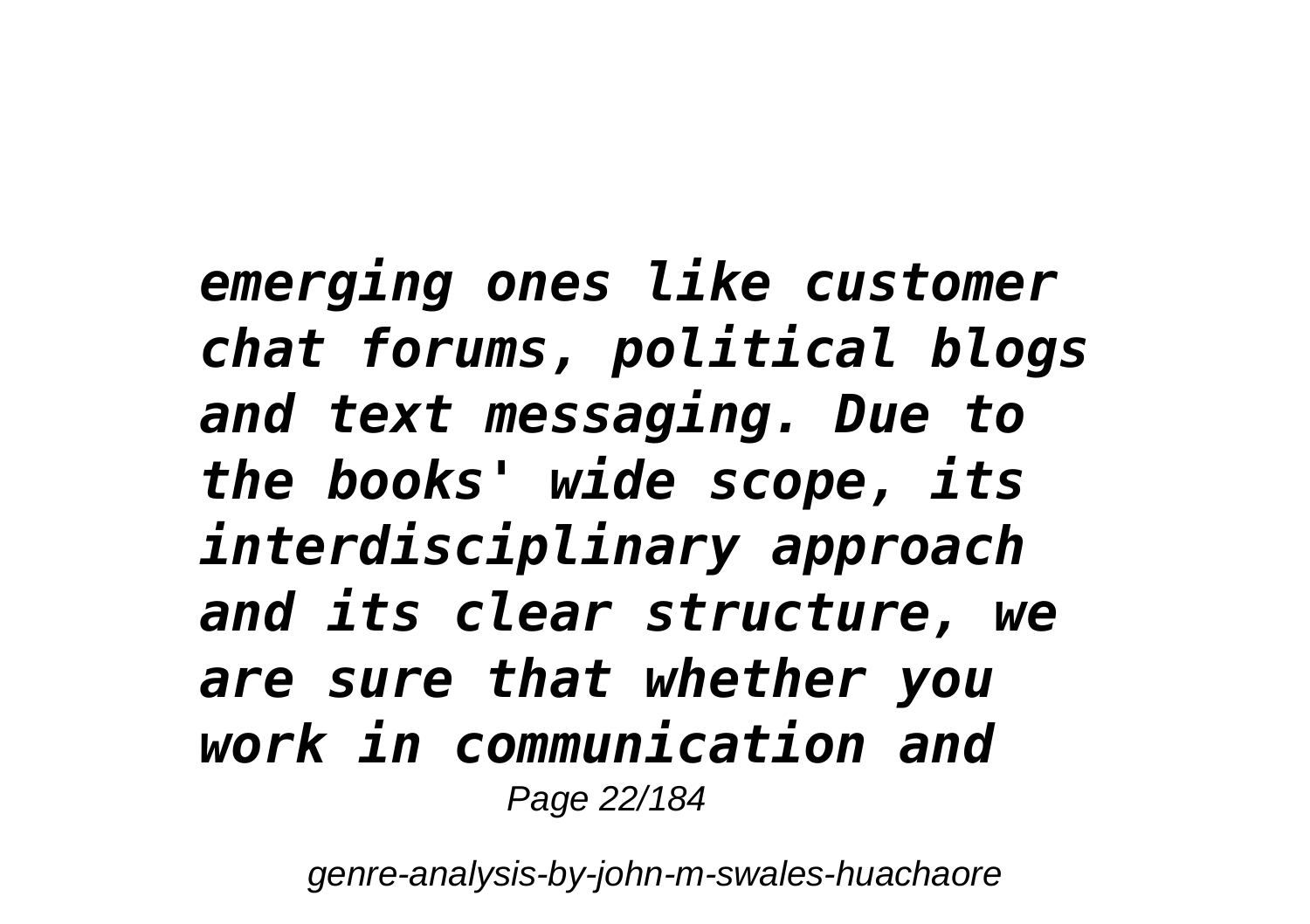*media studies, linguistics, political science, sociology or marketing, you will find this handbook an invaluable guide offering state-of-the -art literature reviews and exciting new research in your field and adjacent* Page 23/184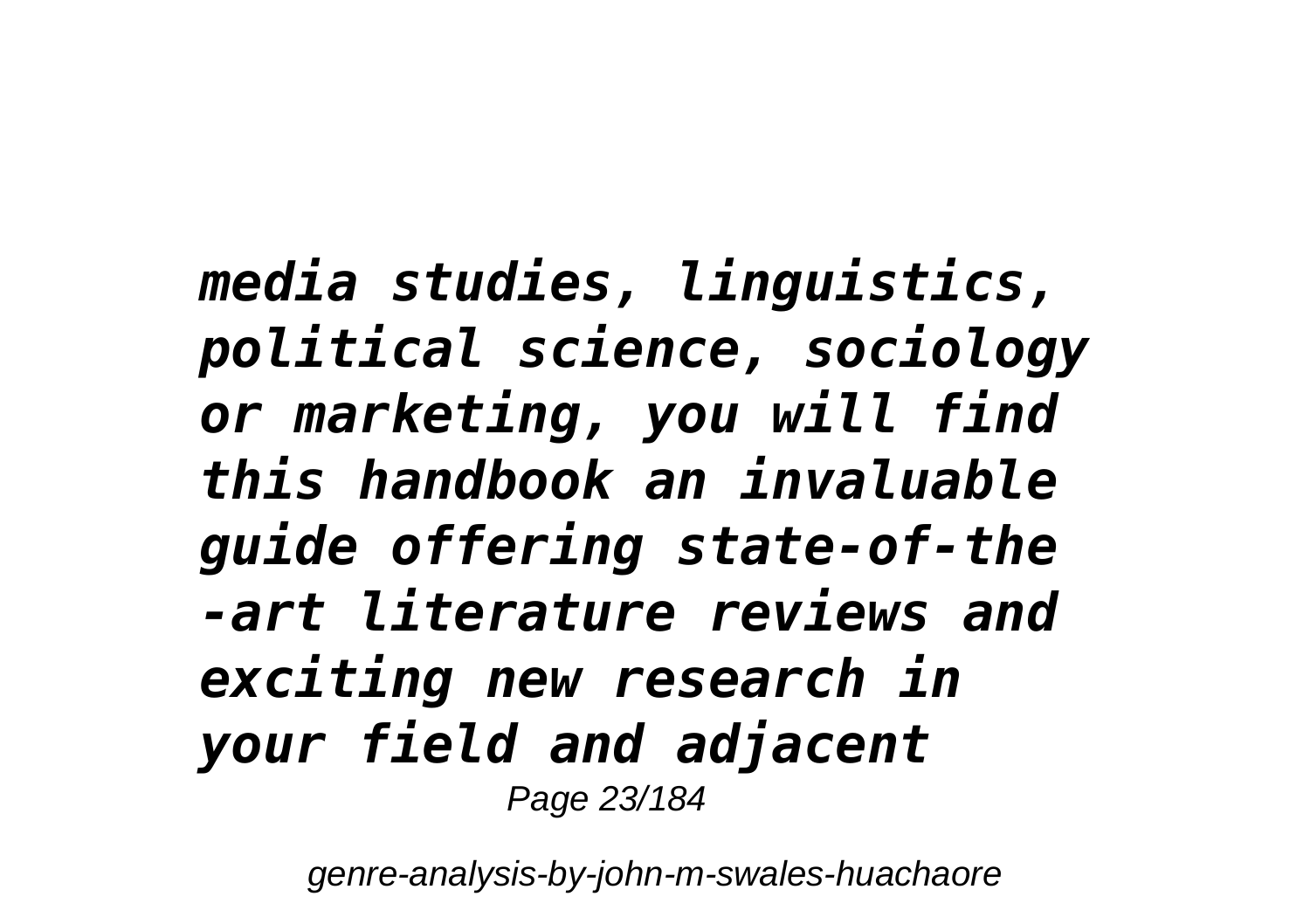*areas. A Genre-Based View New Trends in Specialized Discourse Analysis Multimodality and Genre Effects of discipline, register, and writer expertise*

Page 24/184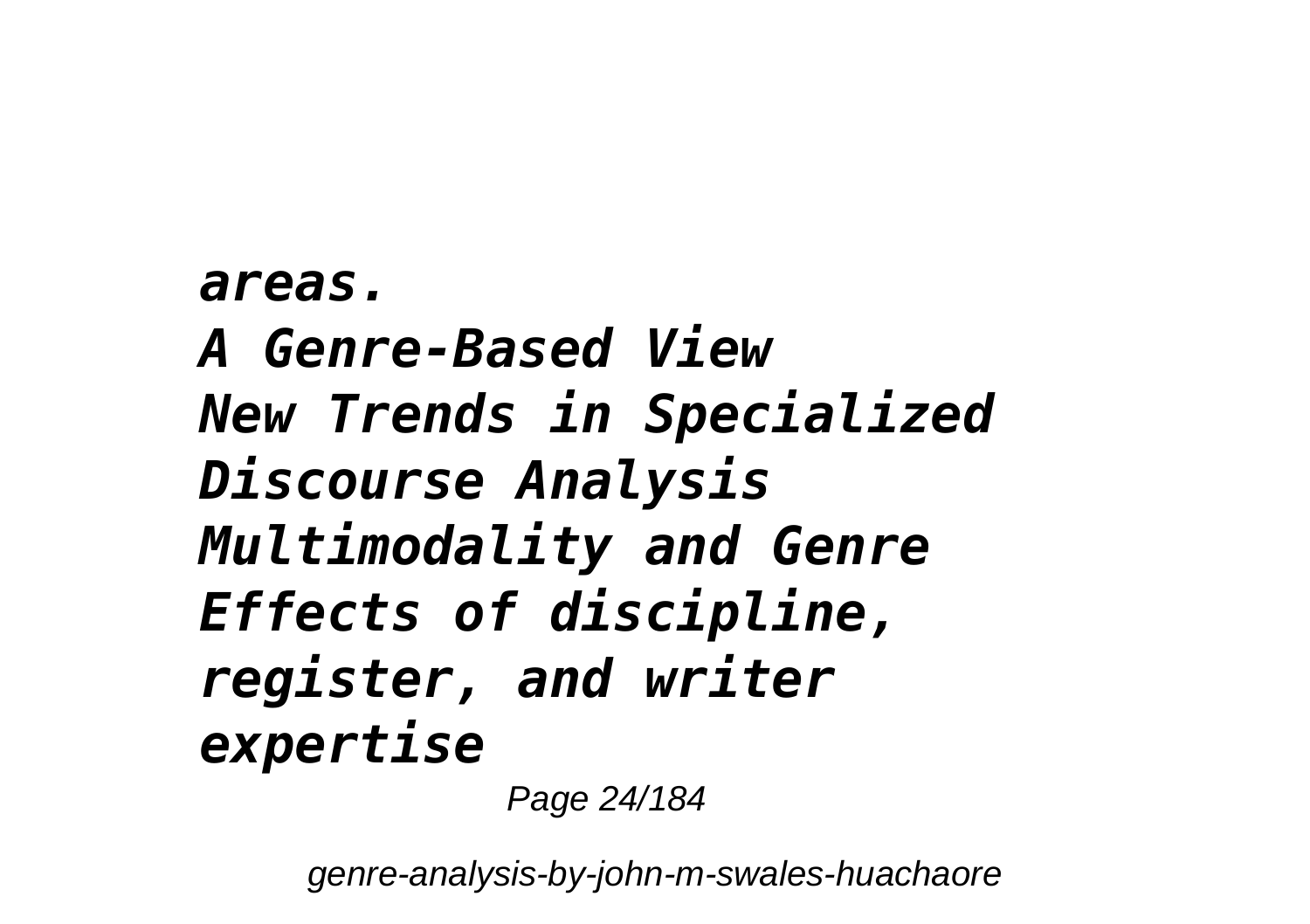*Advances in Medical Discourse Analysis Worlds of Written Discourse Investigating interdiscursive performance in professional practice* This volume showcases some of latest research on academic w Page 25/184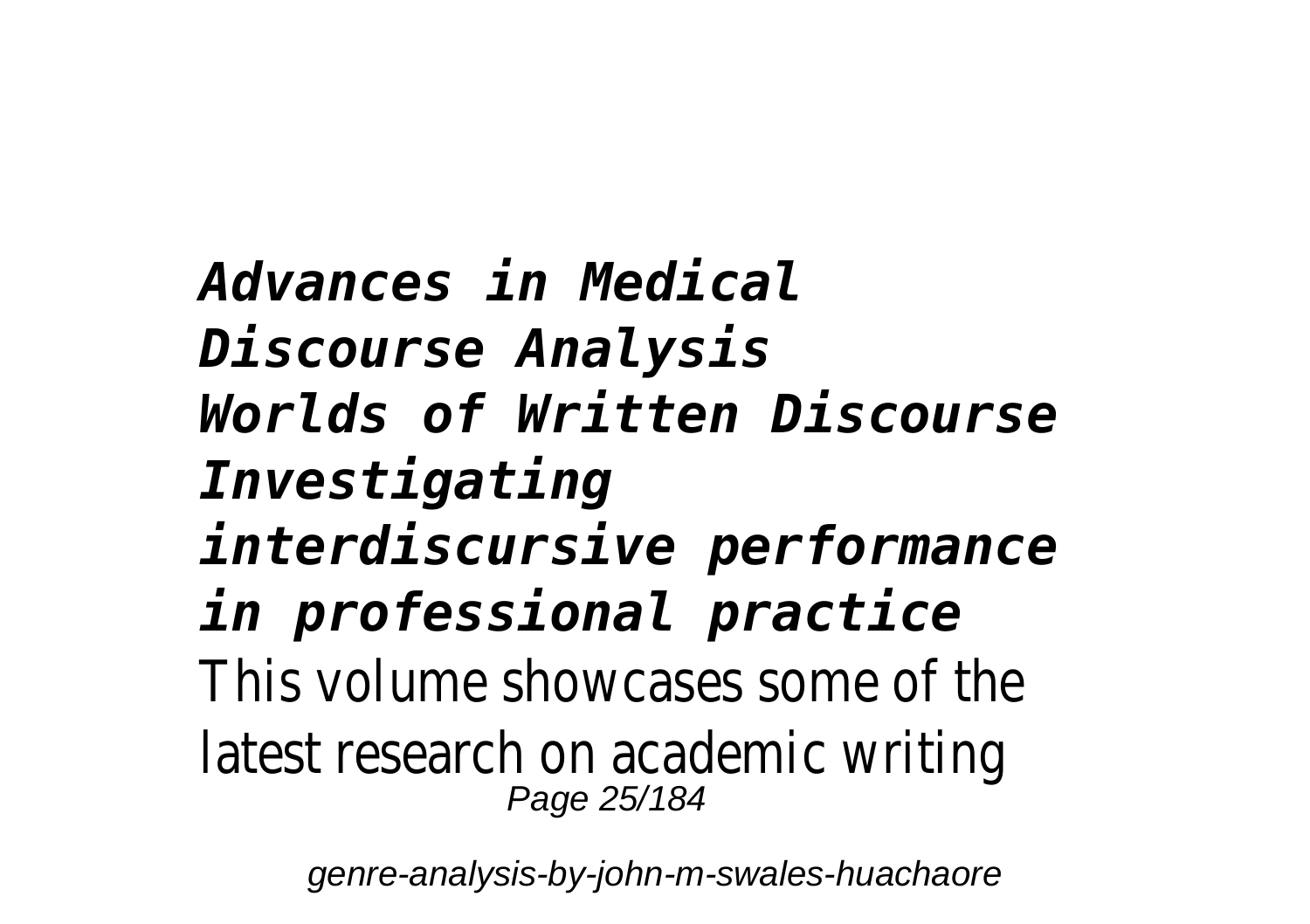by leading and up-and-coming corpus linguists. The studies included in the volume are base a wide range of corpora spanni first and second language acad writing at different levels of w expertise, containing texts from

Page 26/184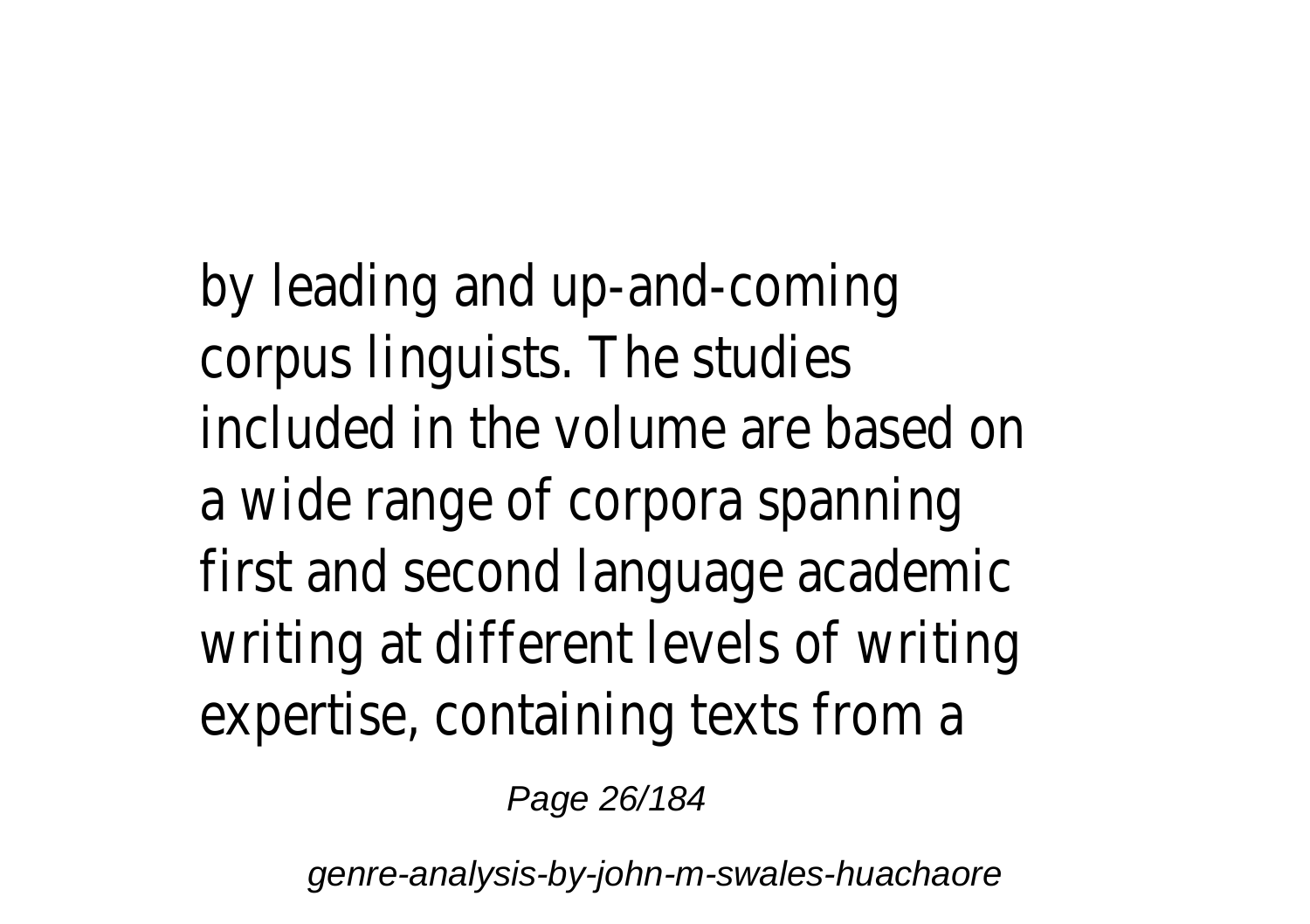variety of academic disciplines sub-disciplines) and of different academic registers. Particularly novel aspects of the collection inclusion of research that comb rhetorical moves with multidimensional analysis, studies that

Page 27/184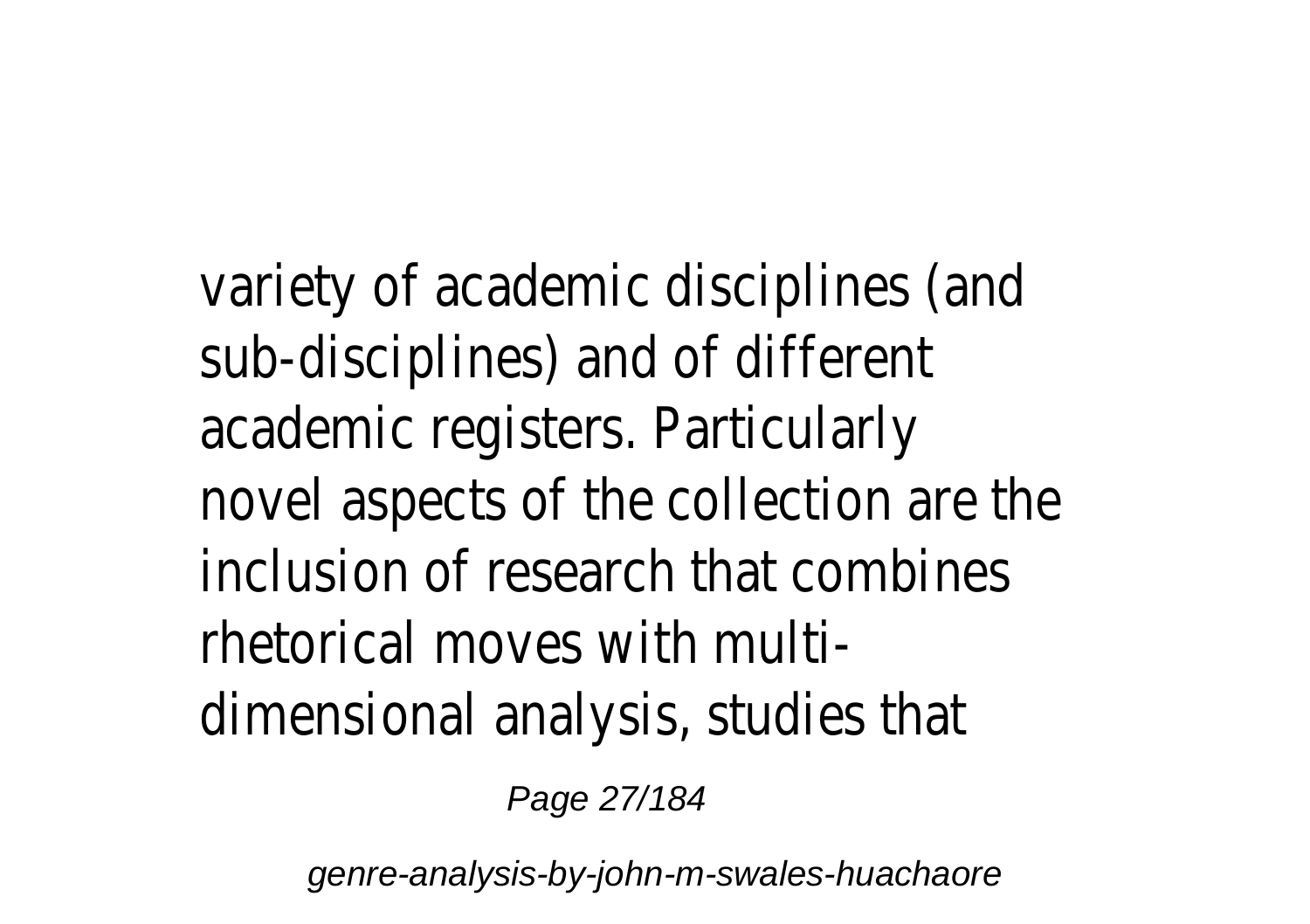cover both fixed and variable phraseological items (lexical bundles) phrase-frames, constructions), work that is based on corpora English as an academic lingua franca. Going beyond merely summarizing their findings, the

Page 28/184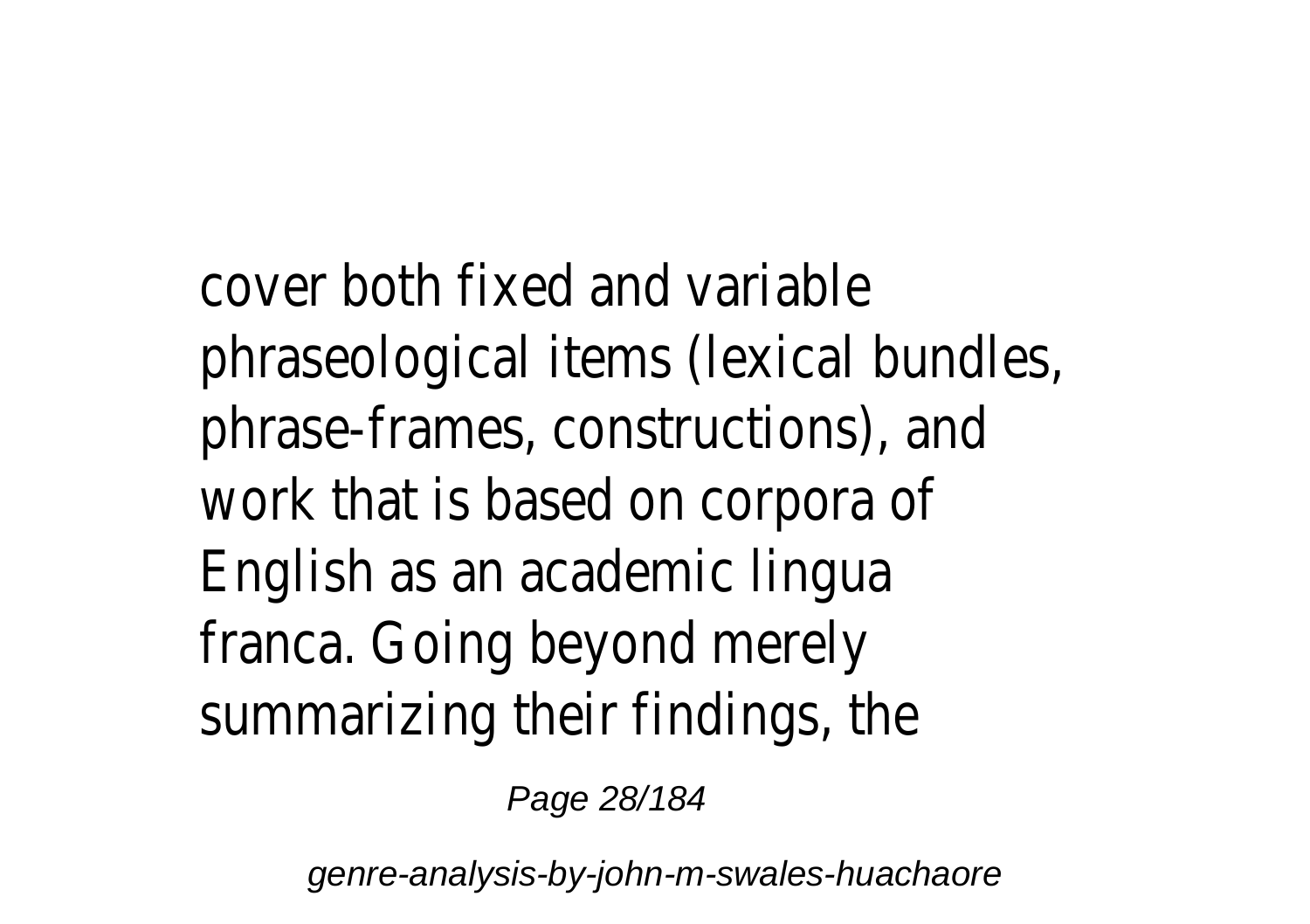authors also discuss what their research means for academic v practice and pedagogical setting The volume will be of interest  $\overline{a}$ researchers, students, and tead who would like to expand their knowledge of how academic w

Page 29/184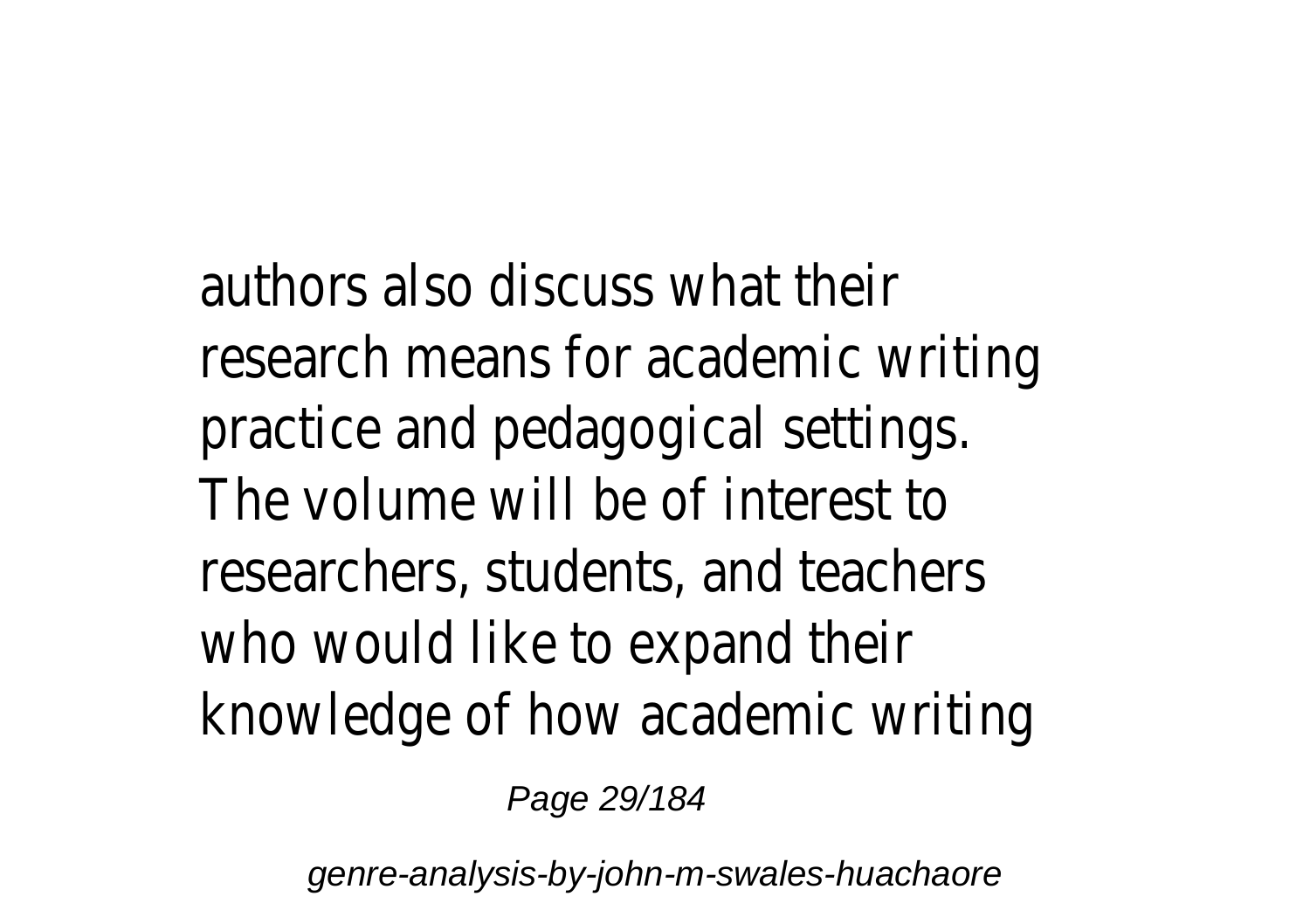functions and what it looks like variety of contexts. This work summarizes and synthesizes the substantial crim prevention literature to provide approachable and comprehensive text for students. It sets out a

Page 30/184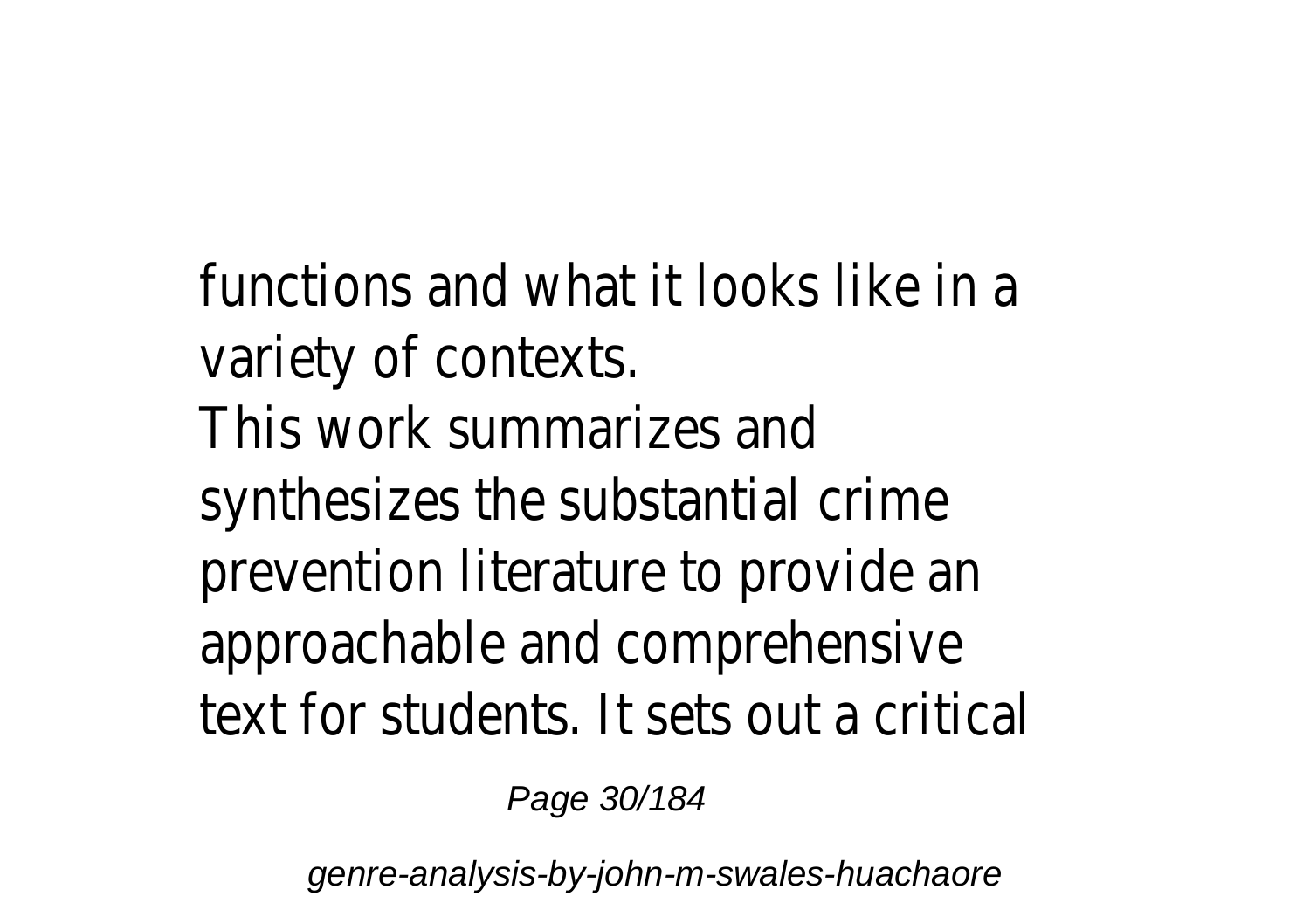analysis in the context of the political of criminal justice policy. Public information messages an important means of state-citize communication in today's socie Using this genre, citizens are directed to "never ever drink are

Page 31/184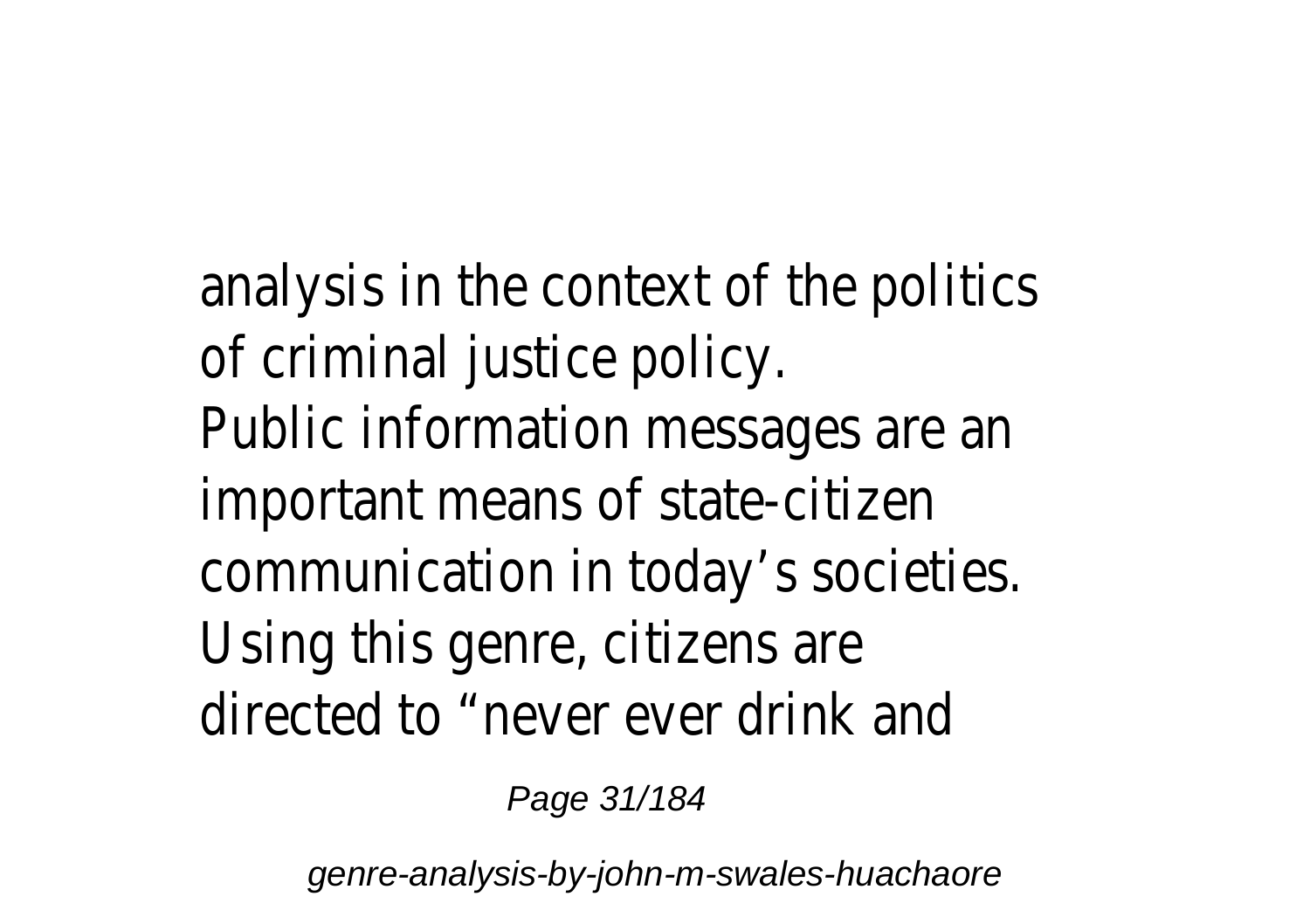drive", to "slow down" and to  $"$ to say no". Yet, this book prese the first in-depth analysis of pu information messages from a linguistic perspective, and indee also from a cross-cultural perspective. Specifically, the st

Page 32/184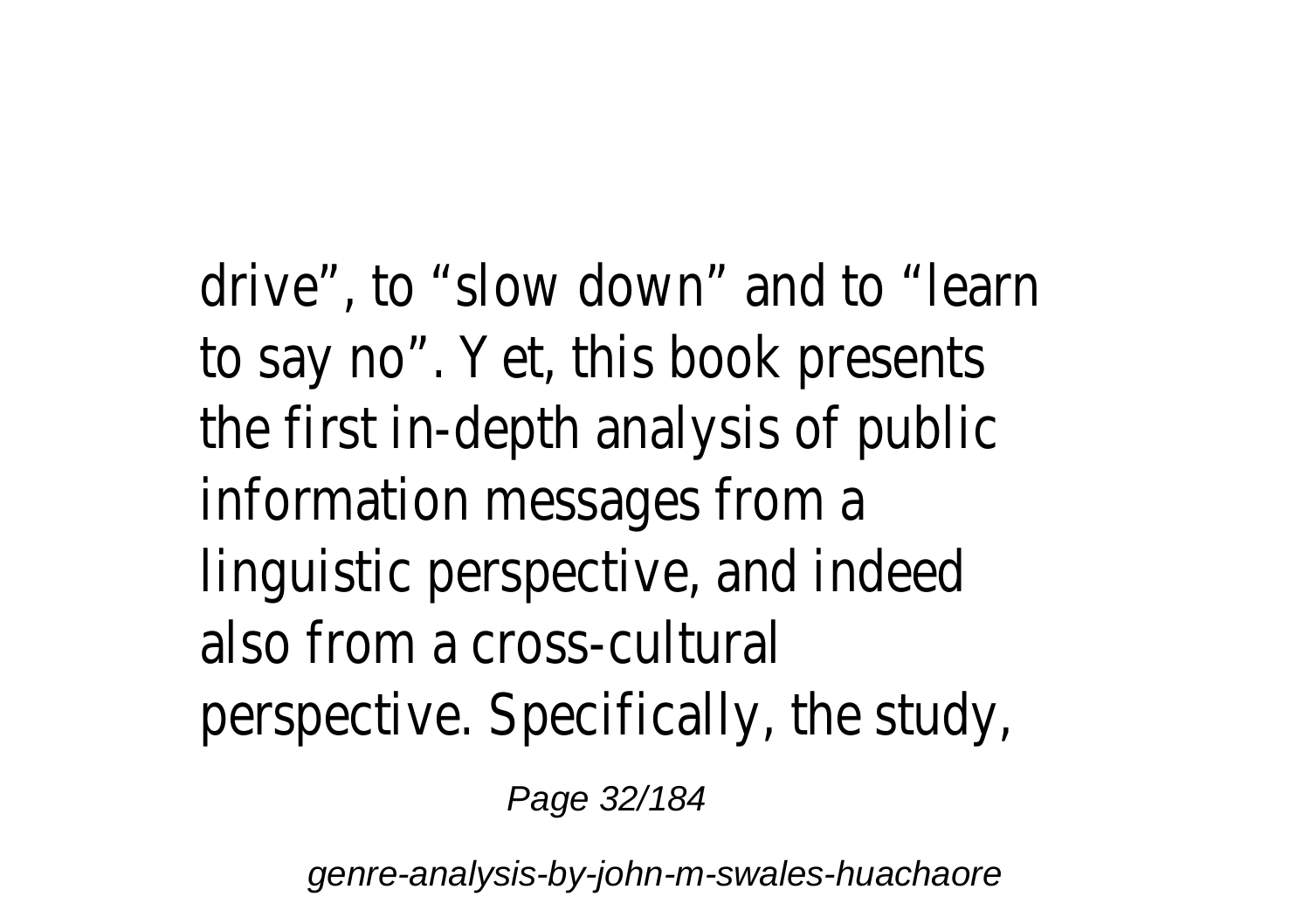adopting genre analysis, contra corpus of state-run national pu information campaigns in Germ and Ireland. A taxonomy of move developed inductively and the interactional features of the ge are analysed and related to the

Page 33/184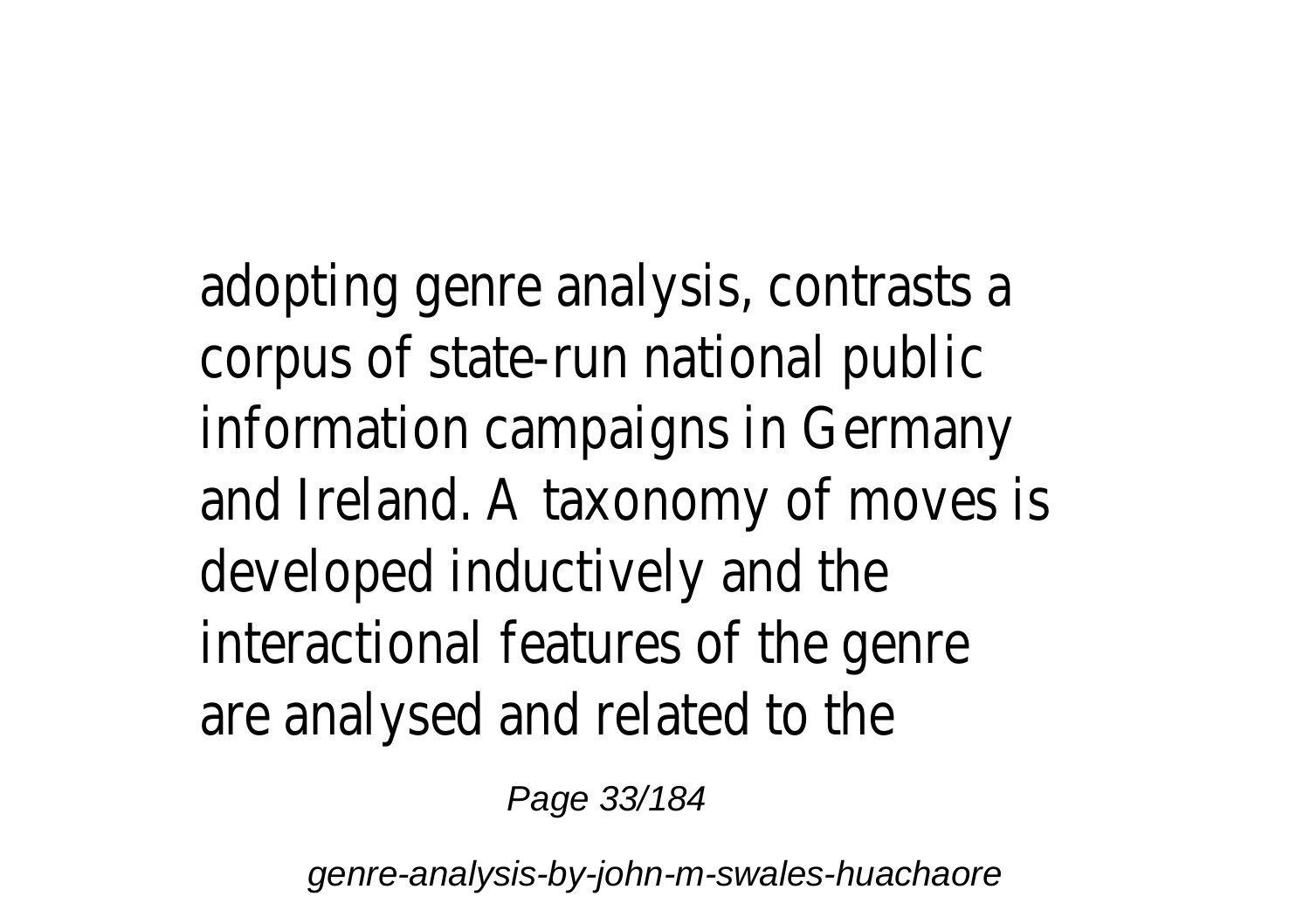context of use. The comprehen discussion of theoretical and methodological issues, the in-depth analysis and the extensive bibliography make this book of interest to researchers and students in (contrastive) discourse analy

Page 34/184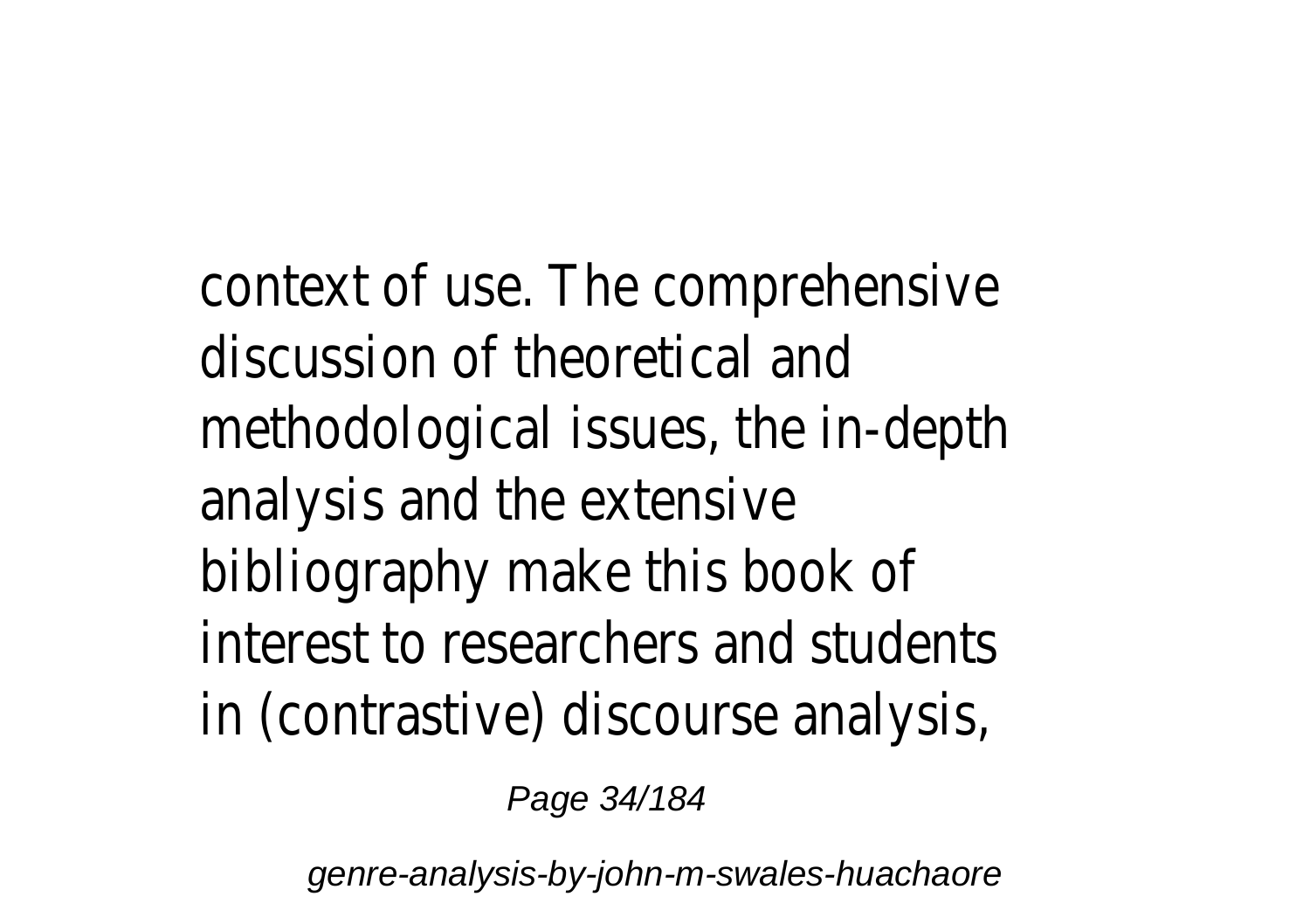(cross-cultural) pragmatics, contrastive rhetoric, advertisin social psychology, mass communication and media stud Copy-writers will also profit from the insights gained, particularly within the context of an increa

Page 35/184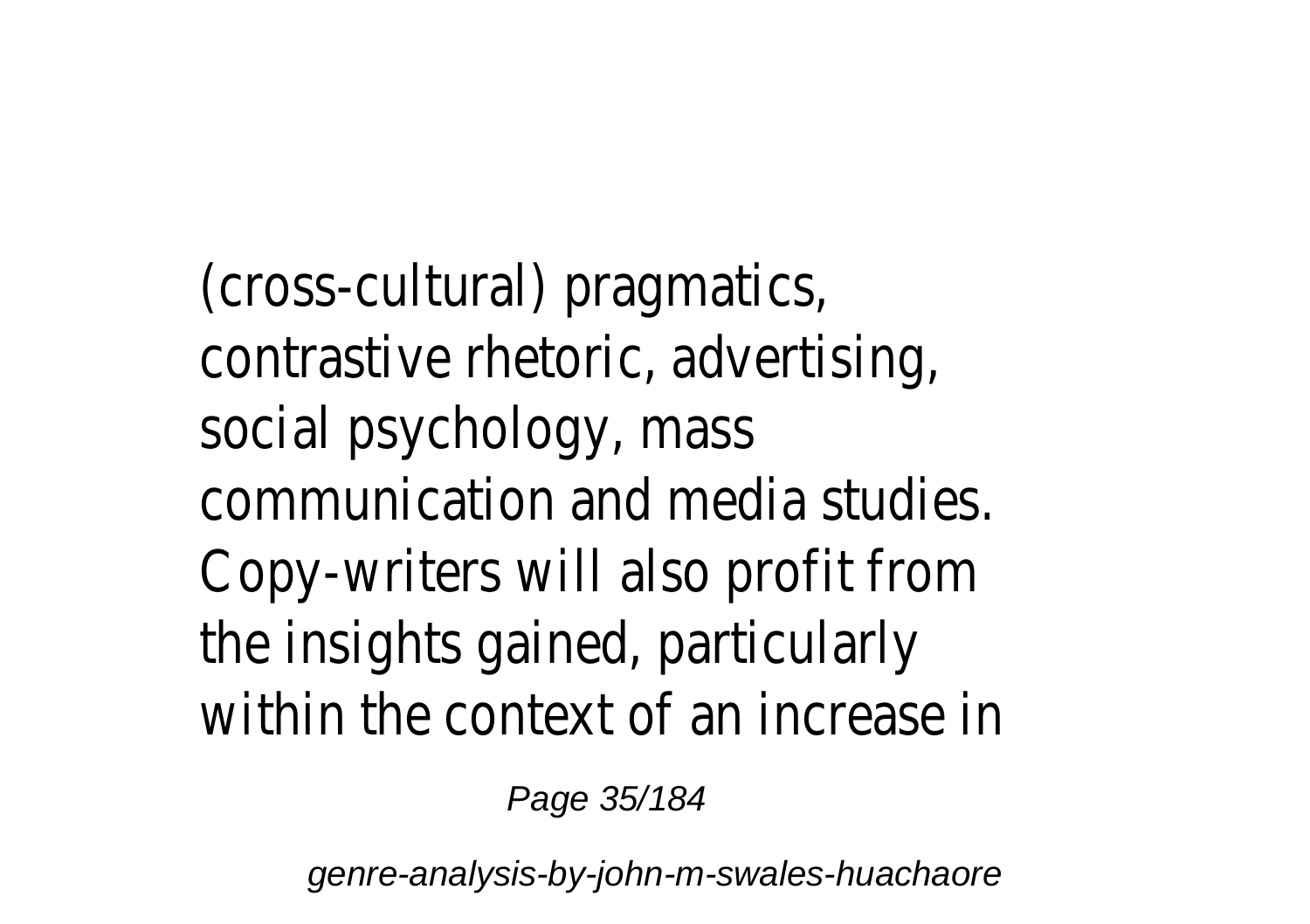Europe-wide public information campaigns.

English for Specific Purposes of the teacher a new perspective important field. The main conce effective learning and how this best be achieved in FSP course.

Page 36/184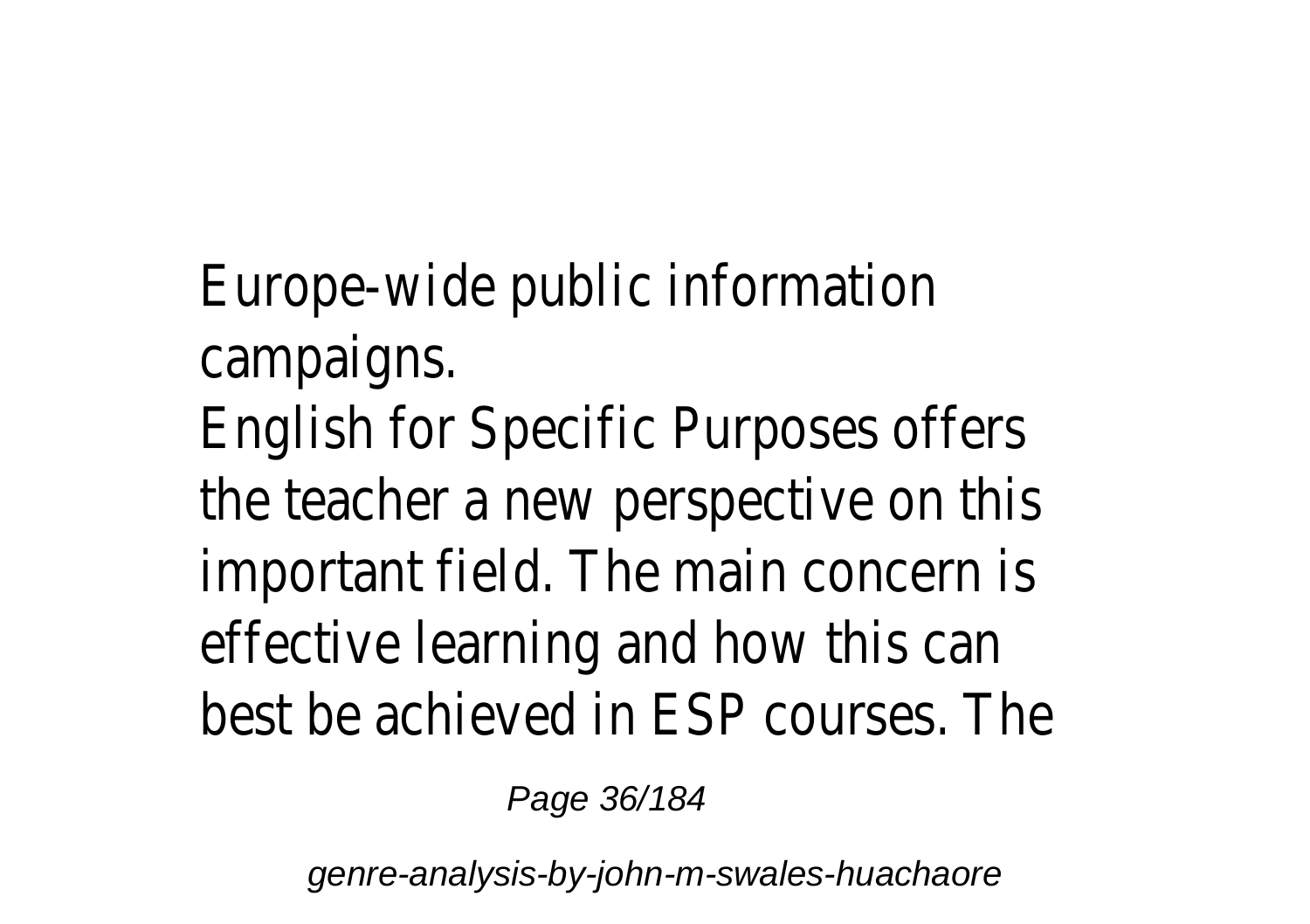authors discuss the evolution of ESP and its position today; the role of the ESP teacher; course design; syllabuses; materials; teaching methods, and evaluation procedures. It will be of interest to all teachers who are concerned with ESP. Those

Page 37/184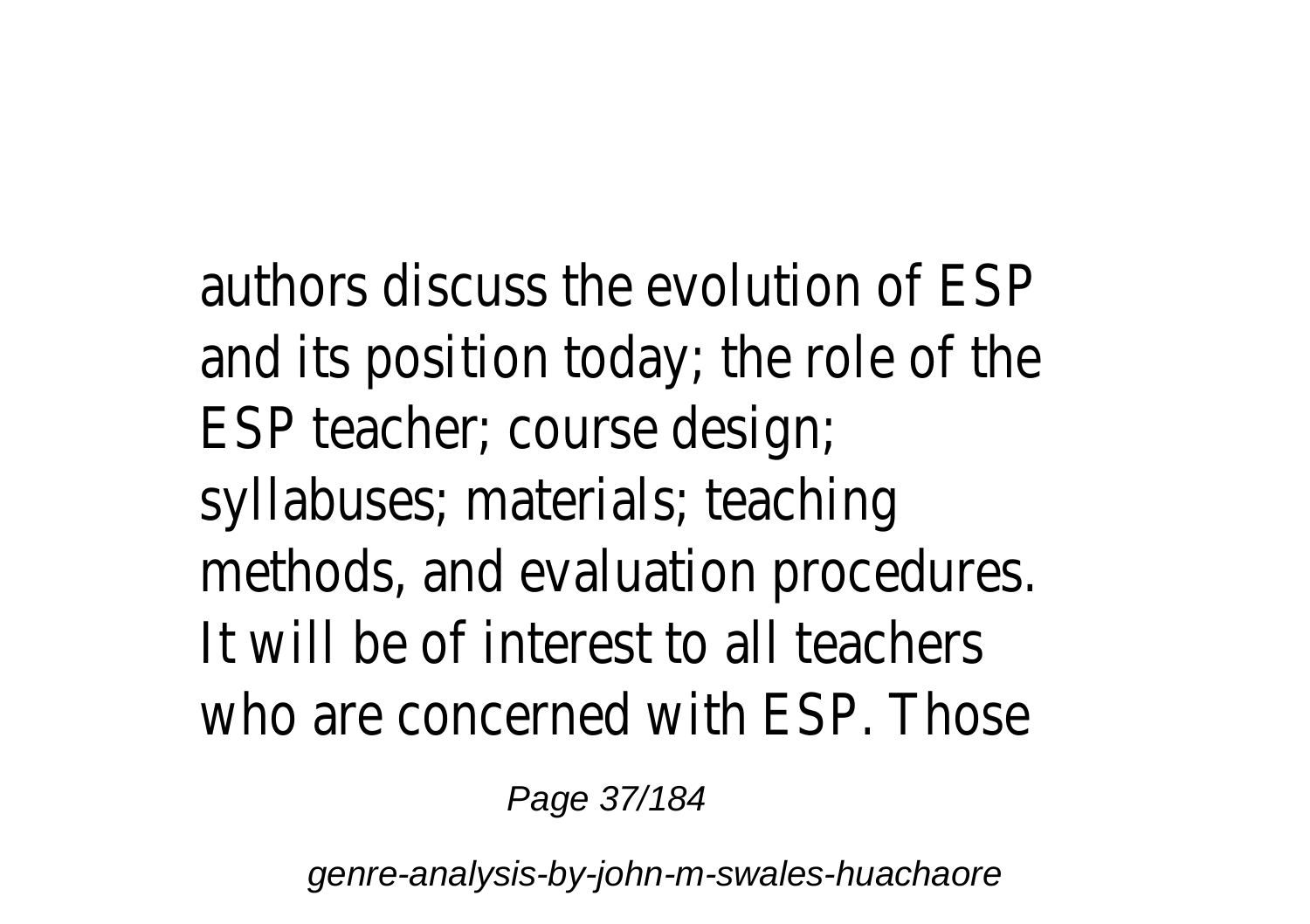who are new to the field will find it a thorough, practical introduction while those with more extensive experience will find its approach both stimulating and innovative. Pragmatics of Discourse A contrastive genre analysis of state-

Page 38/184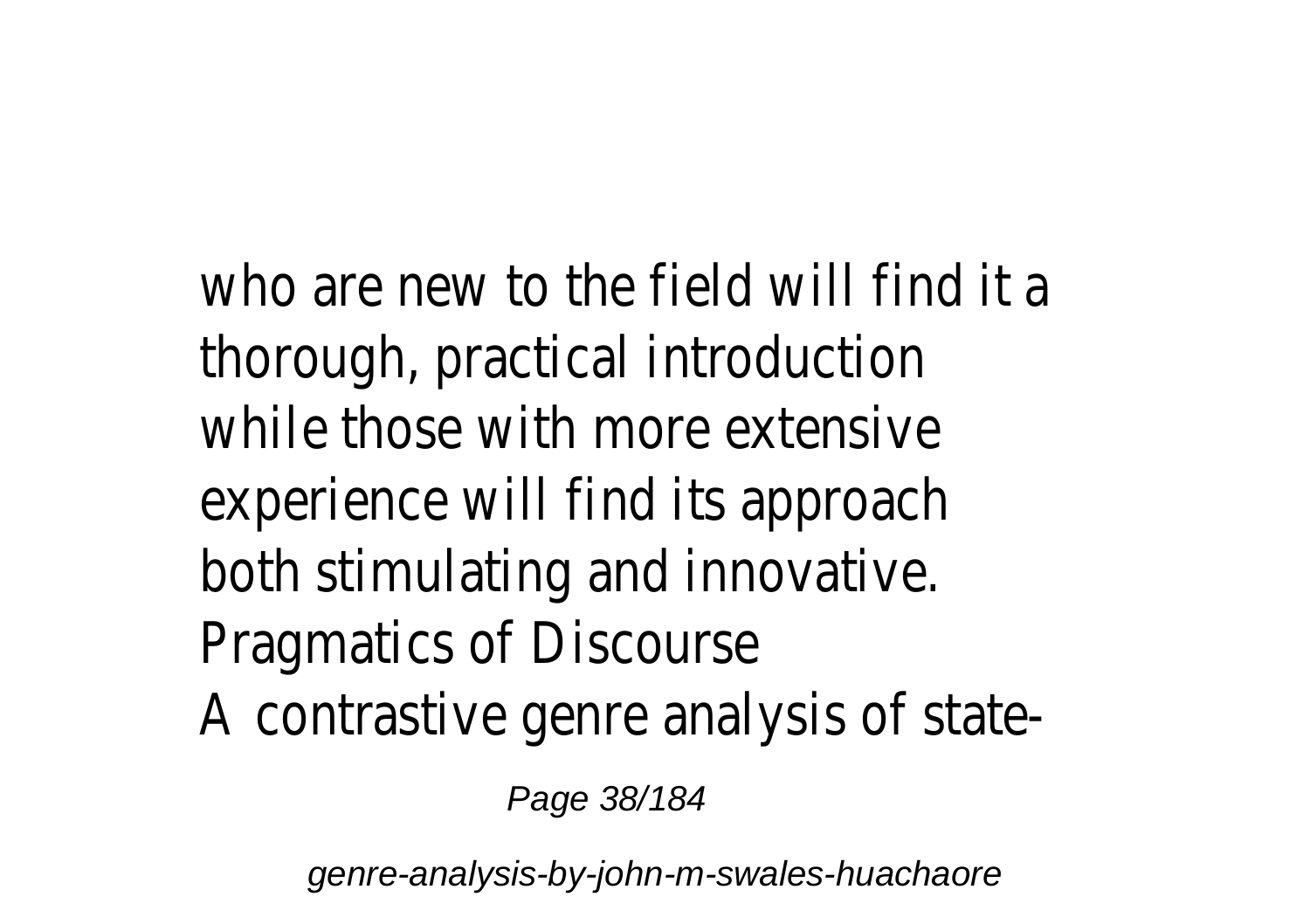citizen communication Oral and Written Contexts Technical Analysis of the Financial Markets Explorations and Applications ??????????2011????????????????

?????

Page 39/184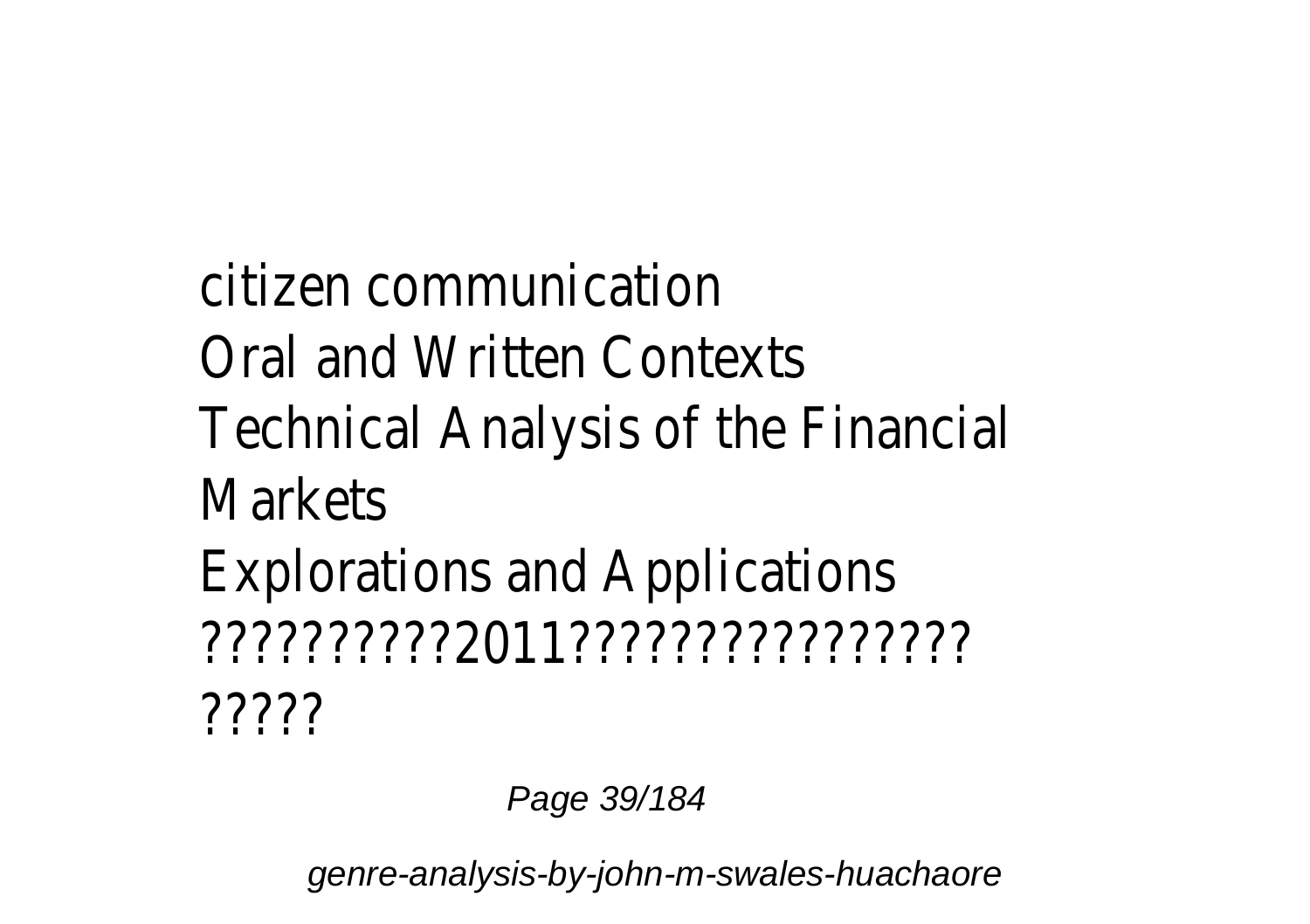Twelve Years a Slave This volume contributes to the latest studies in legal discourse studies by presenting a descriptive and interpretive analysis of English legal genres

Page 40/184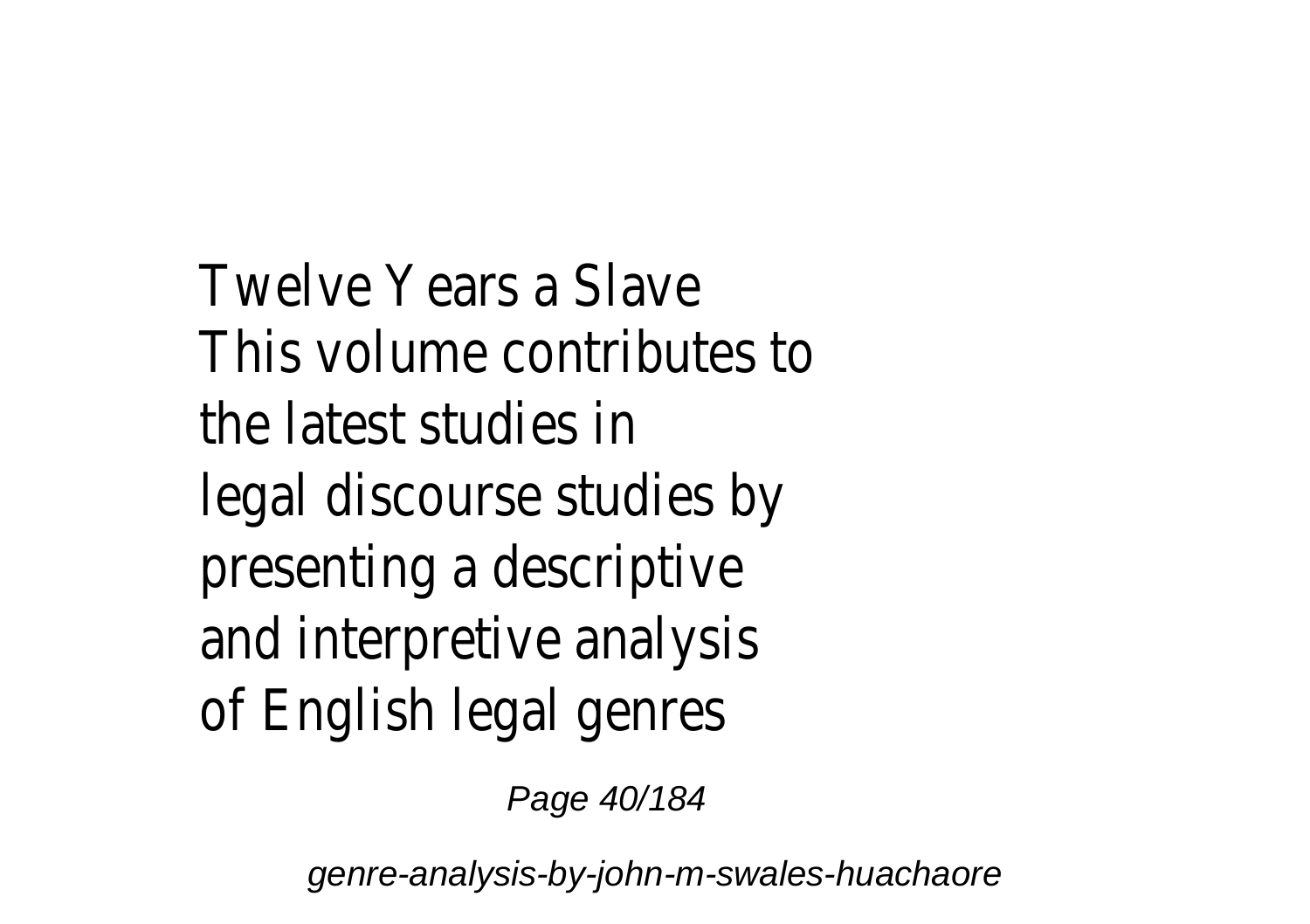used in academic and professional writing contexts. The results of corpora-driven data are discussed through (meta)discourse, genre and other theoretical

Page 41/184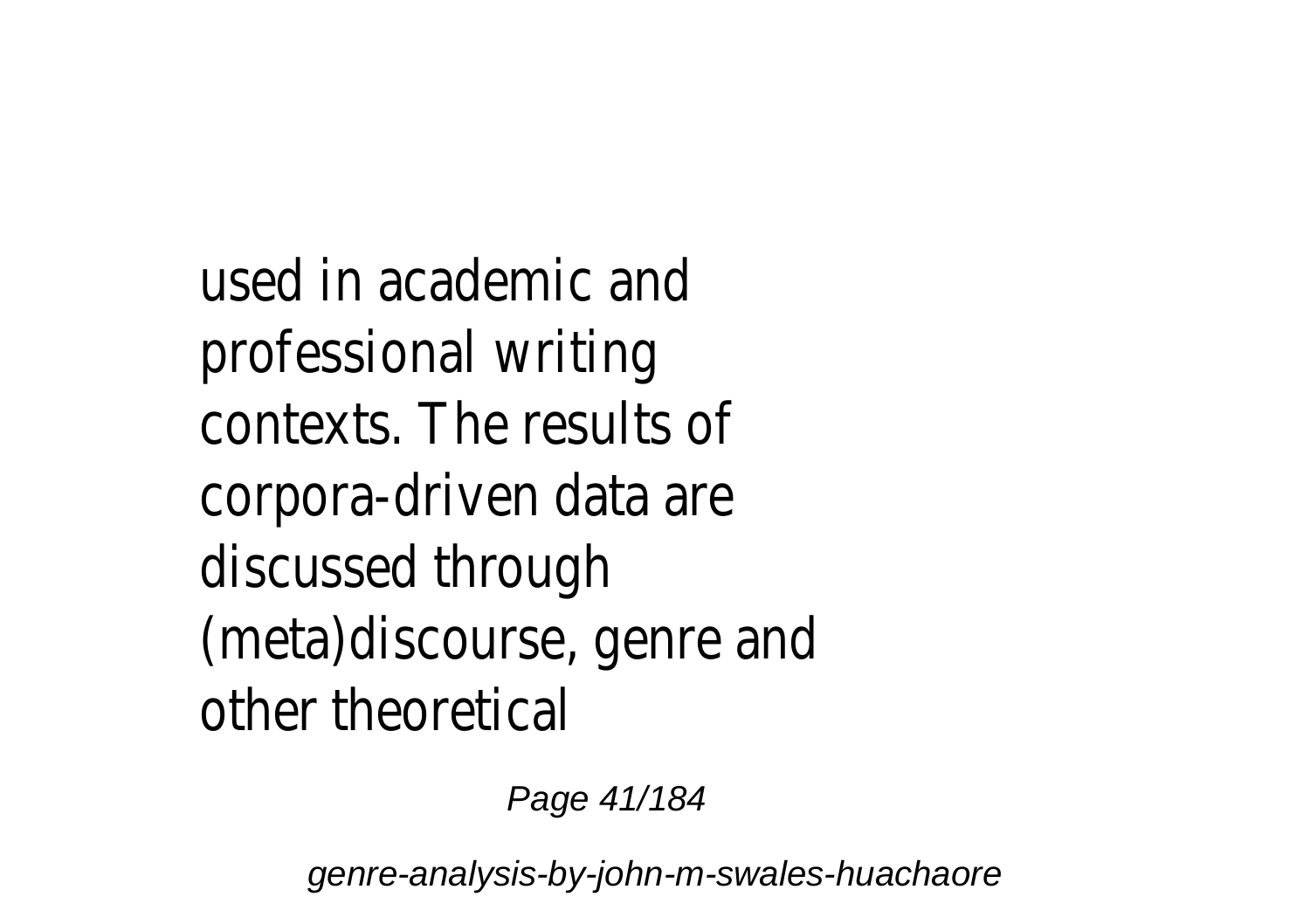perspectives, and offer insights into the ways the writers' discursive practices and meanings shape their membership of the legal community and discipline. The volume

Page 42/184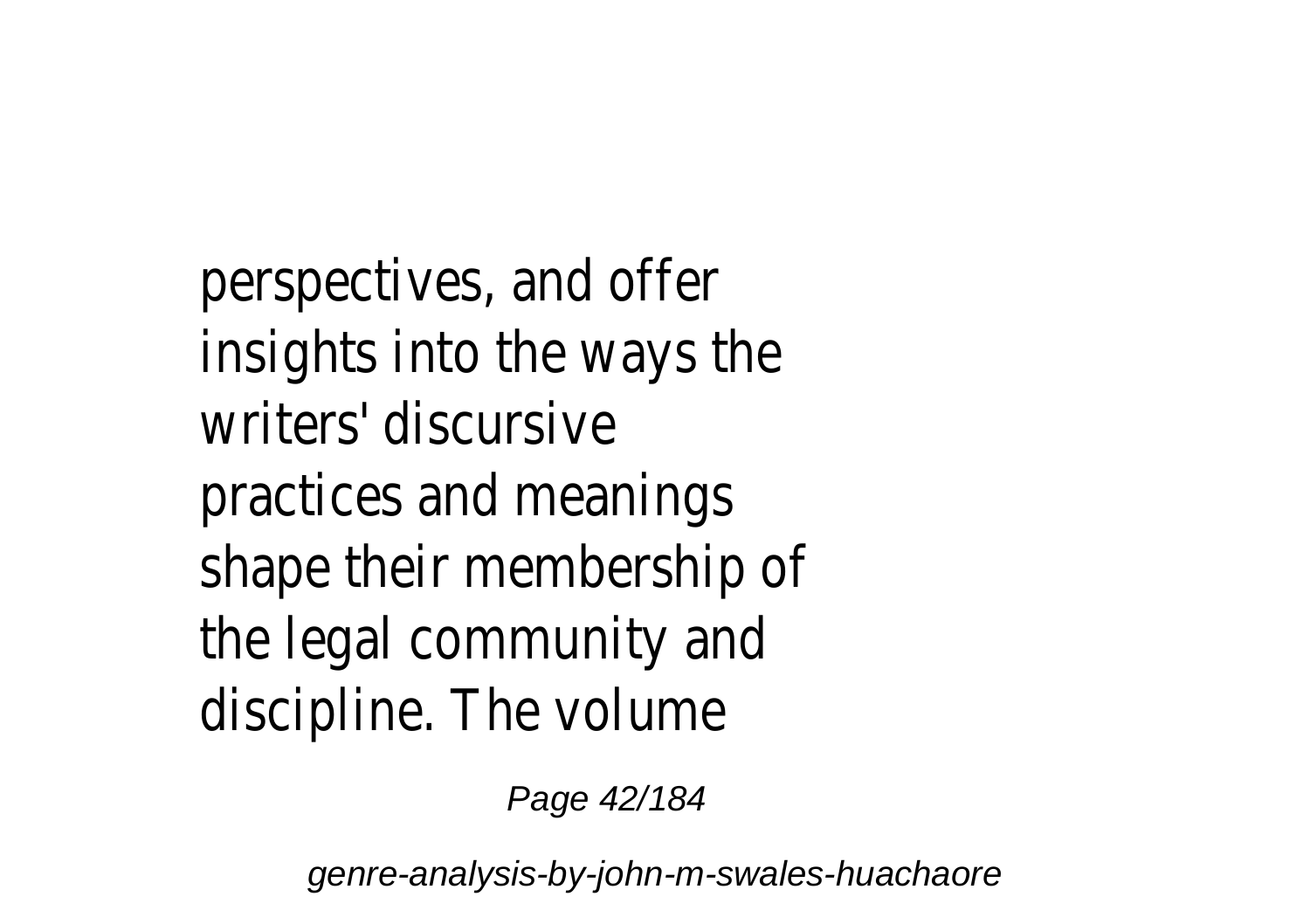## attempts to show these id

The first systematic, corpus-based and theoretically rigorous approach to the description and analysis

...

Page 43/184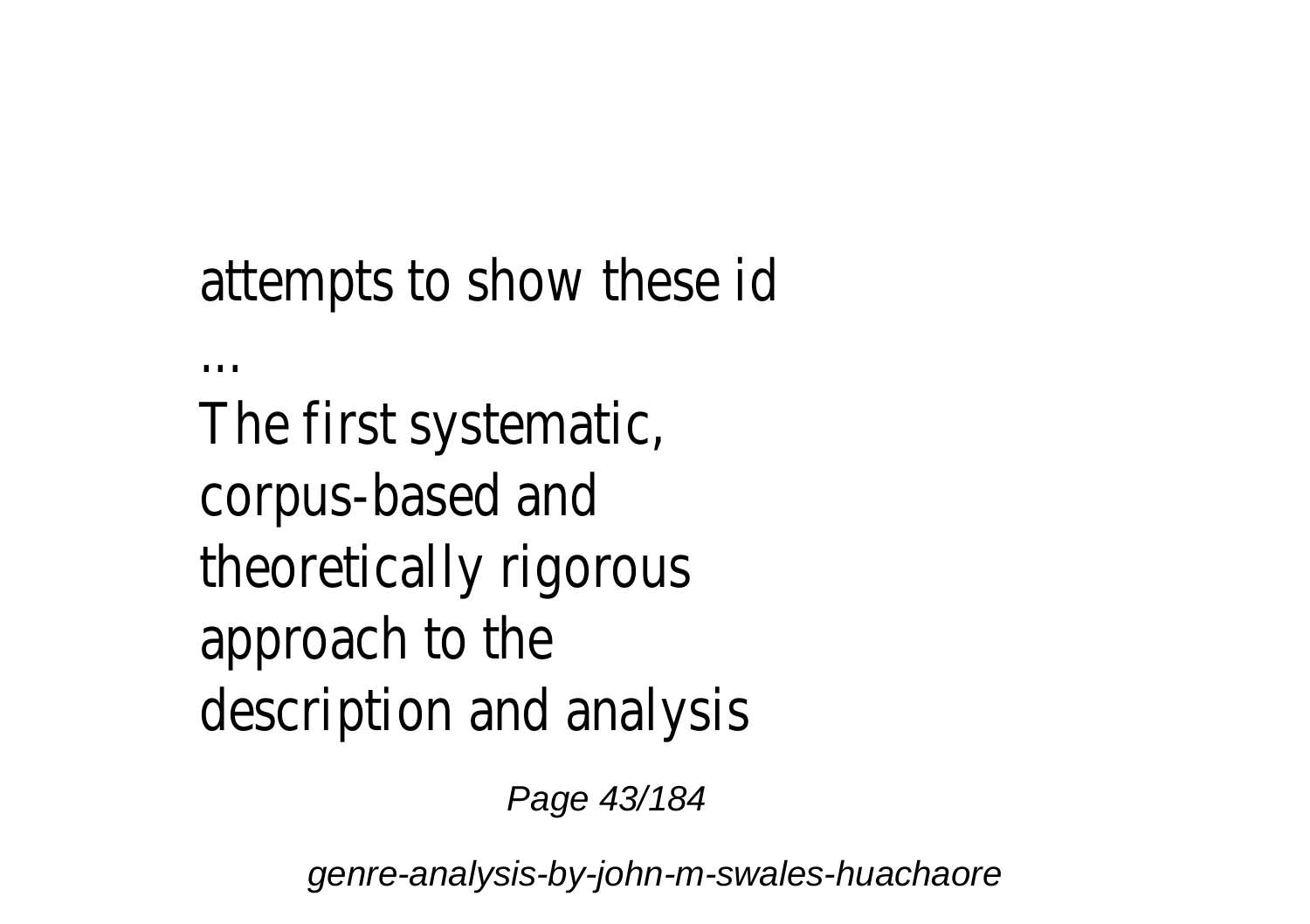of multimodal documents. Drawing on academic research and the experience of designers and production teams, Bateman uses linguistically-based

Page 44/184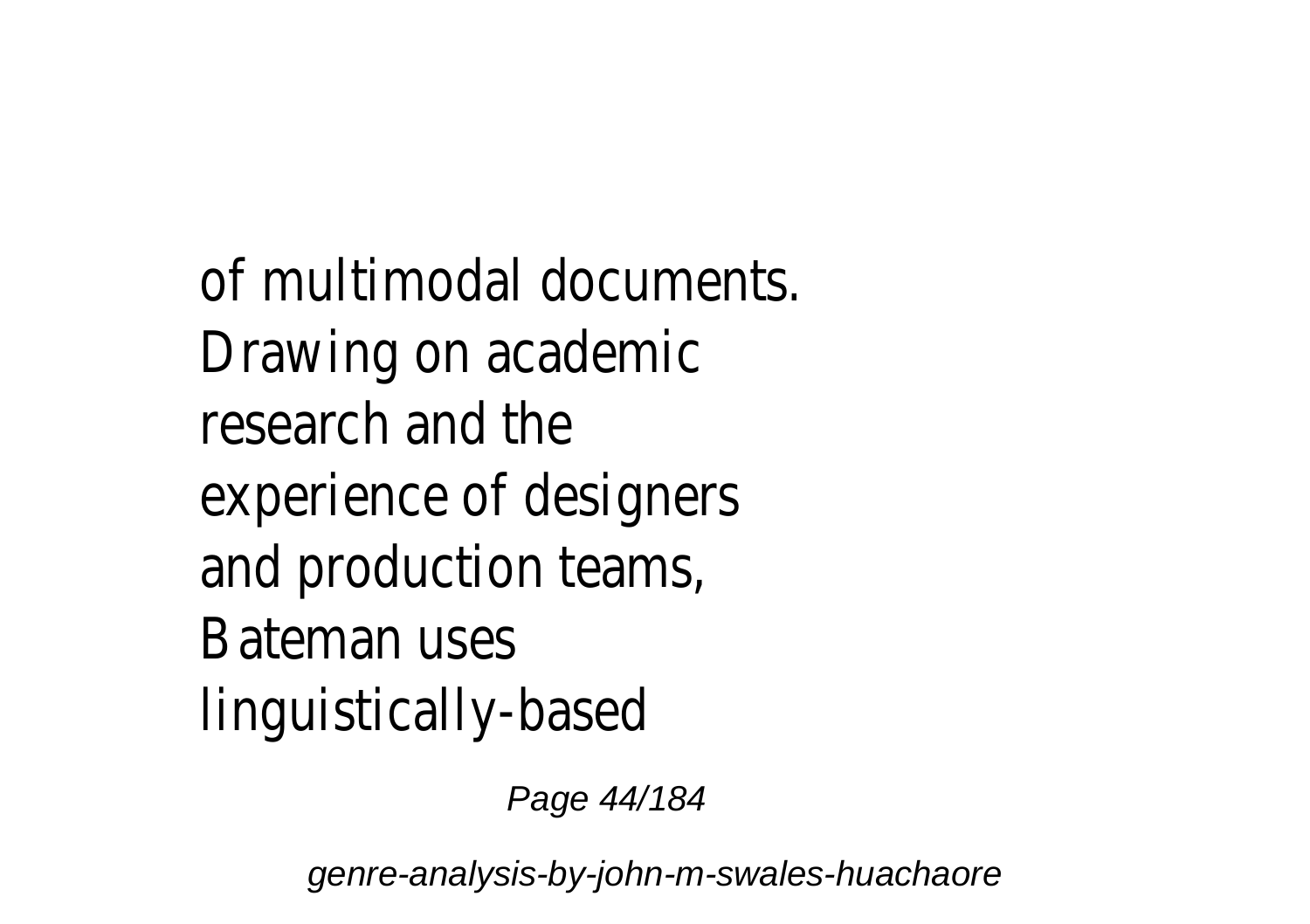analysis to show how different modes of expression together make up a document with a recognisable genre. The focus of this volume is on medical discourse, a

Page 45/184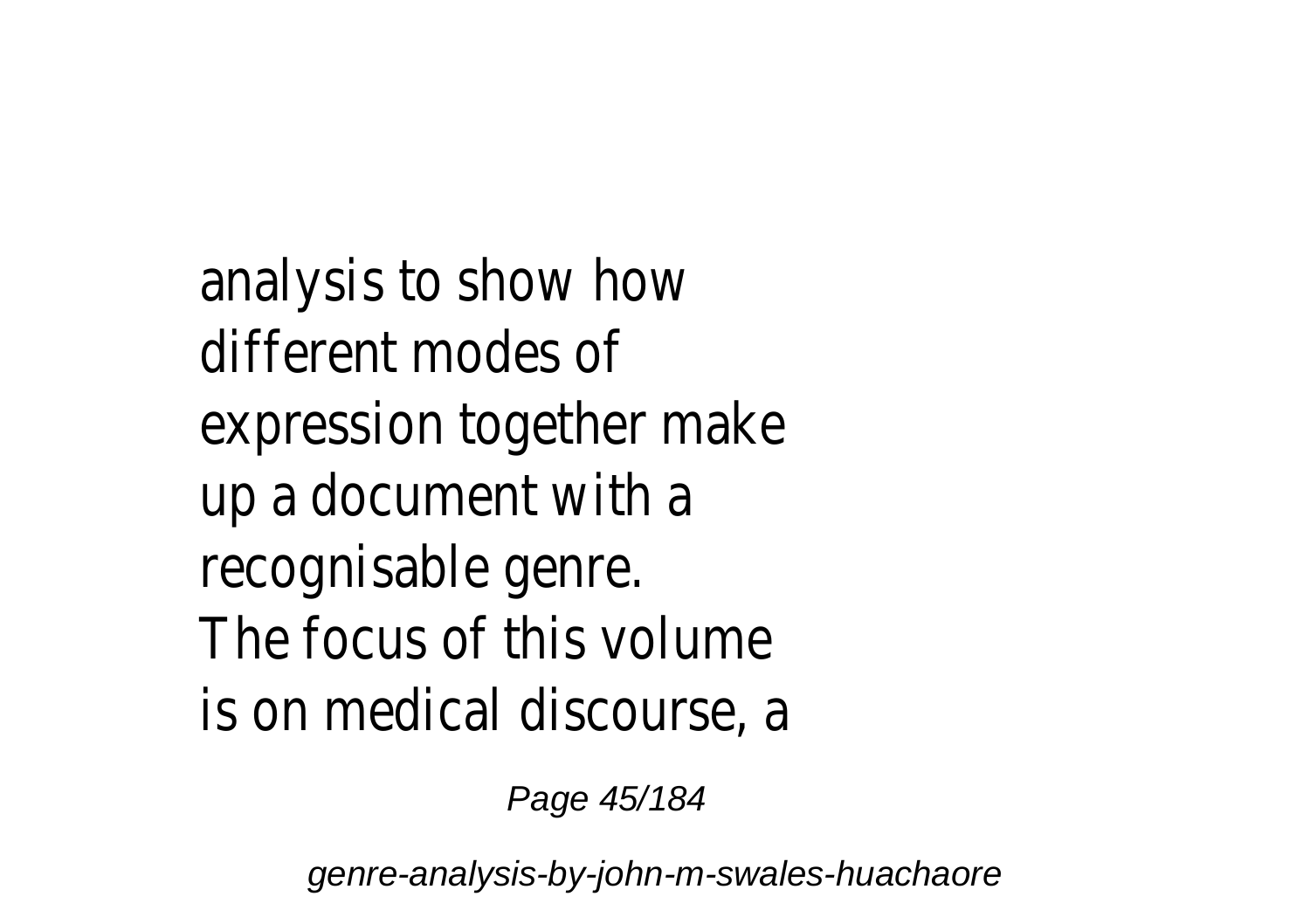domain of language which deserves closer scrutiny by academics as well as practitioners, due to its increasing relevance and pervasiveness in modern society. Despite the

Page 46/184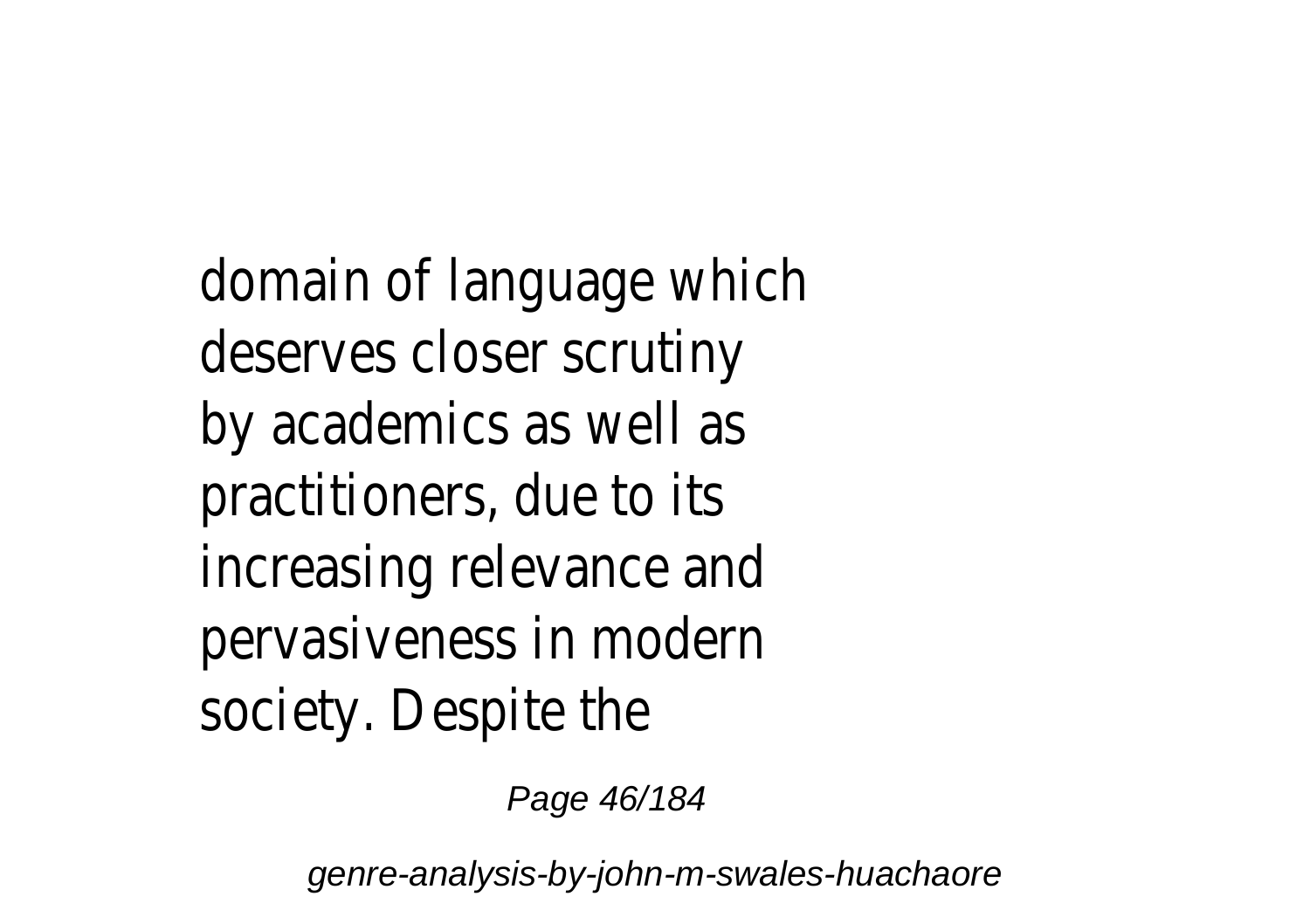wealth of publications dealing with specialized or academic discourse and its rhetoric, few of these are devoted specifically to medical discourse. This book seeks to redress the

Page 47/184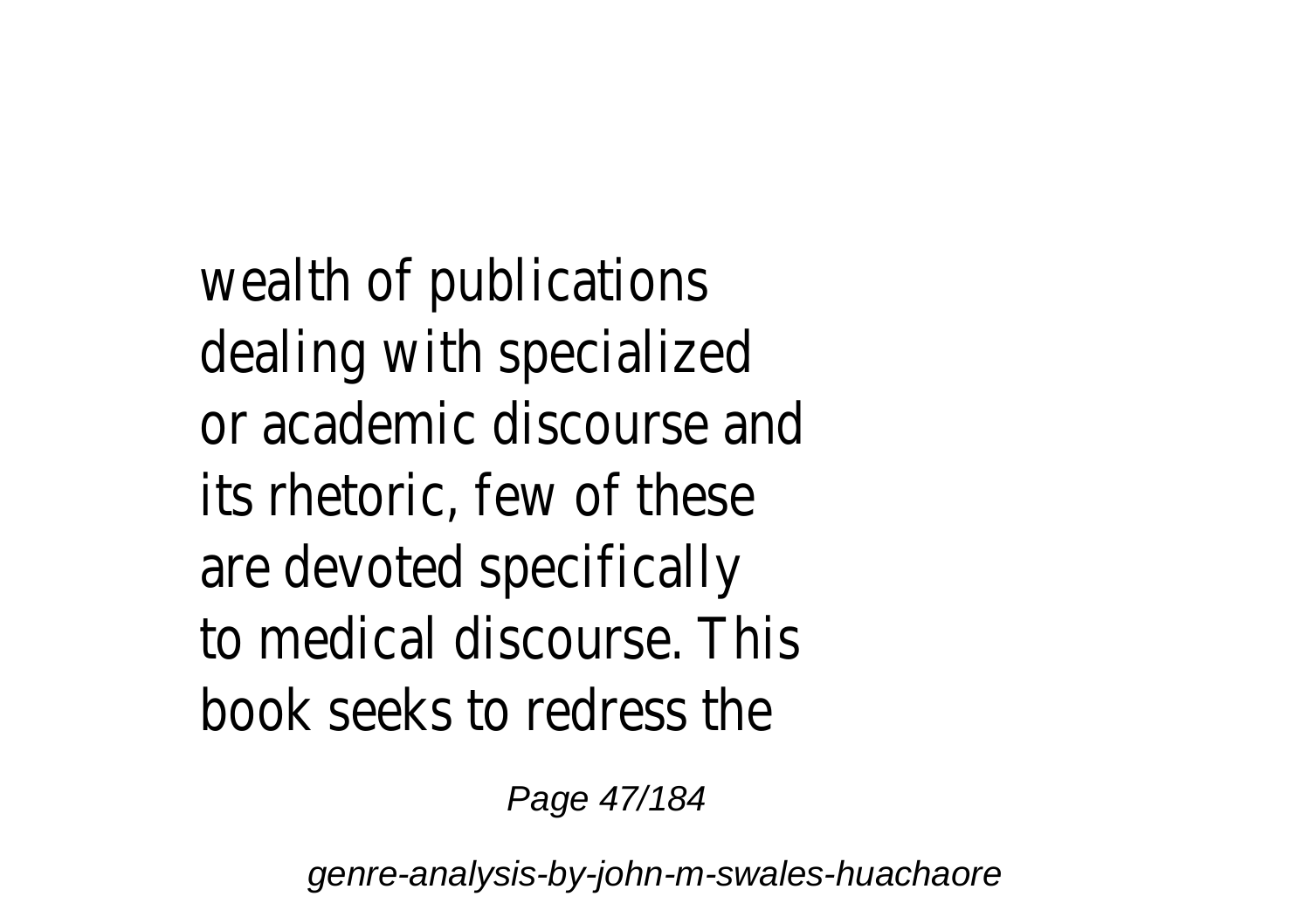balance by bringing together a number of studies that bear witness to the widespread interest in medical texts shown by linguists and professional communities around the

Page 48/184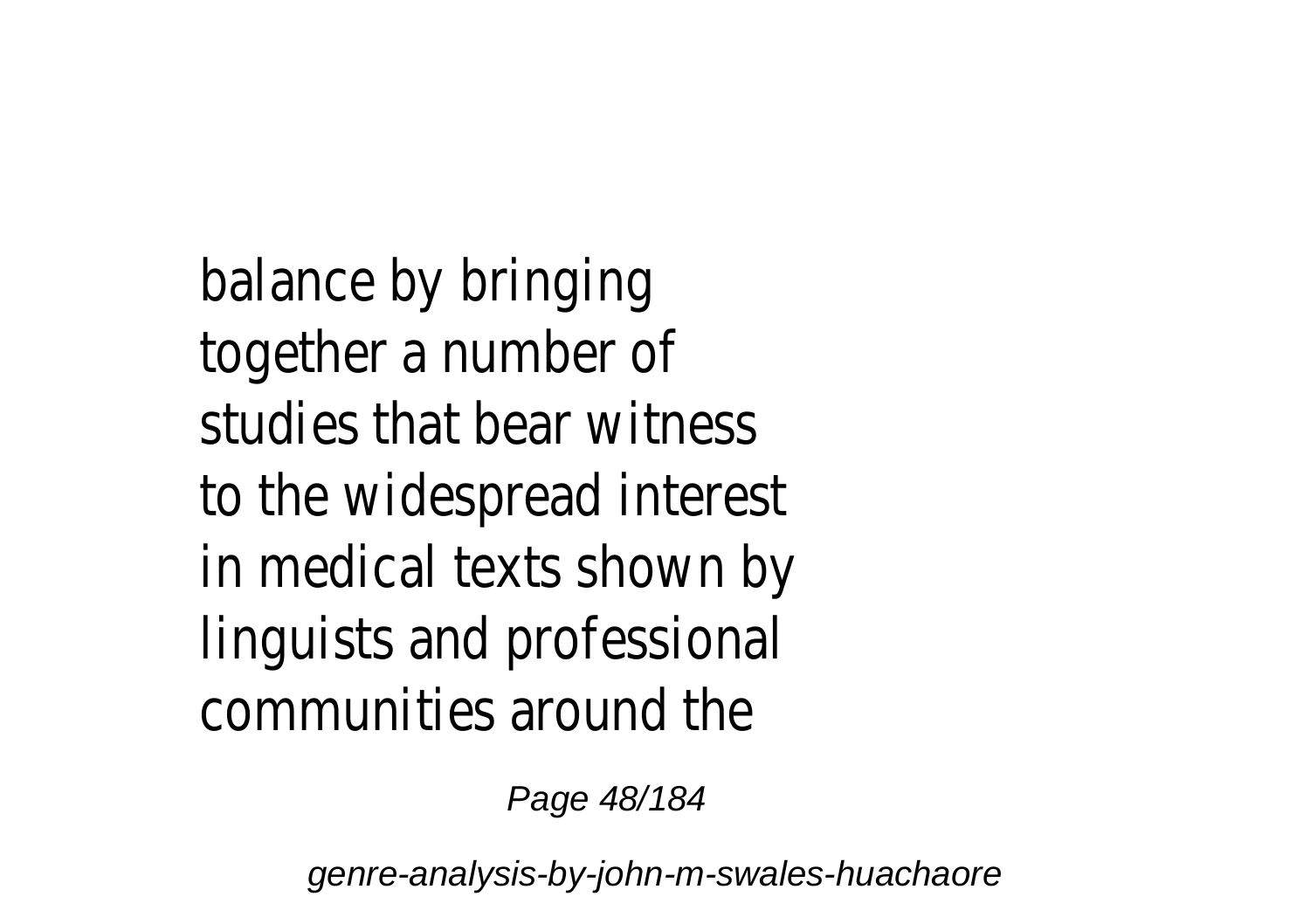world. The volume is divided into two main parts: the first targets medical discourse in its spoken dimension, while the second contains various analyses of

Page 49/184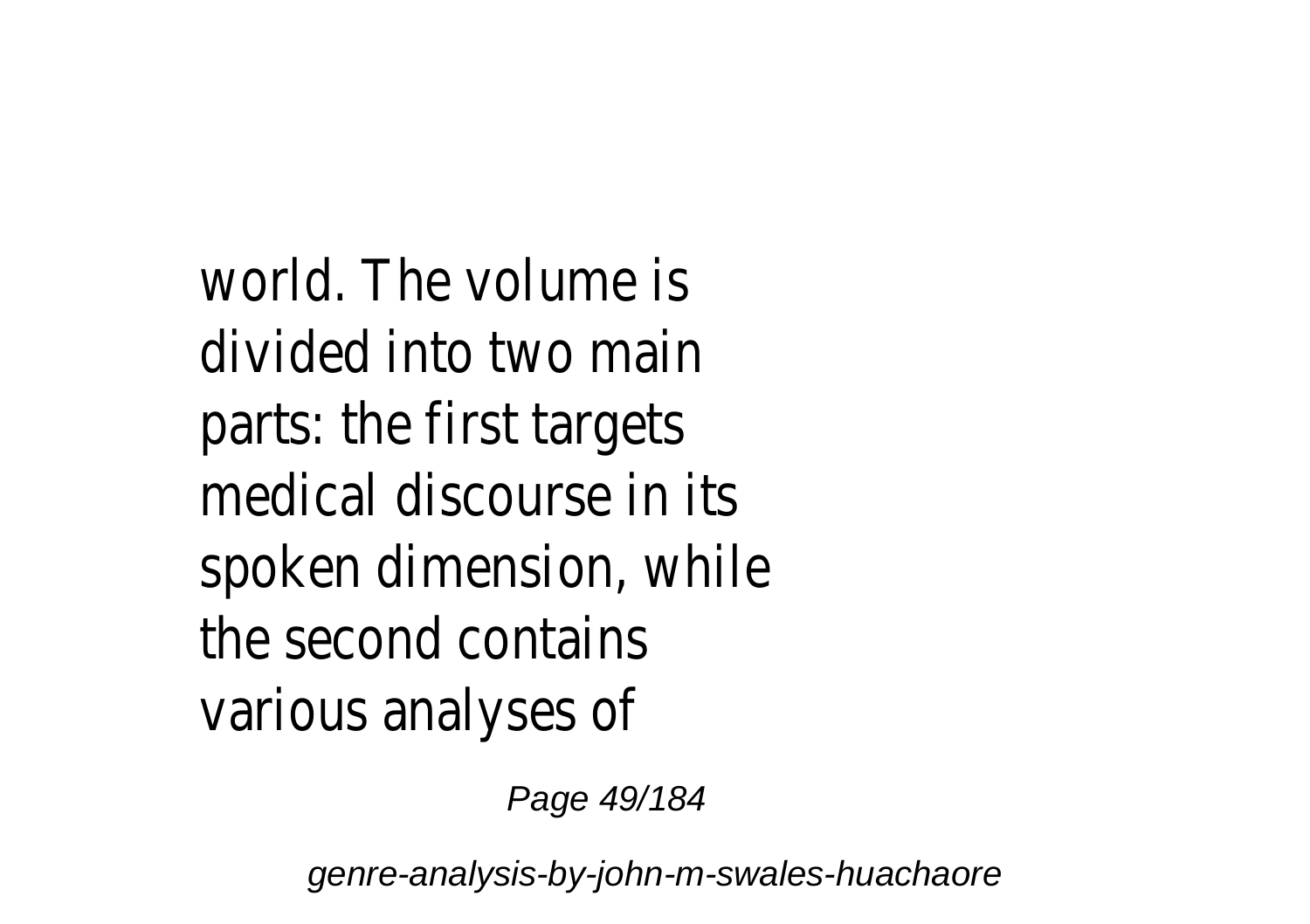written texts. The theoretical perspectives and individual case studies presented here reflect the wide range of methodological approaches and theoretical issues

Page 50/184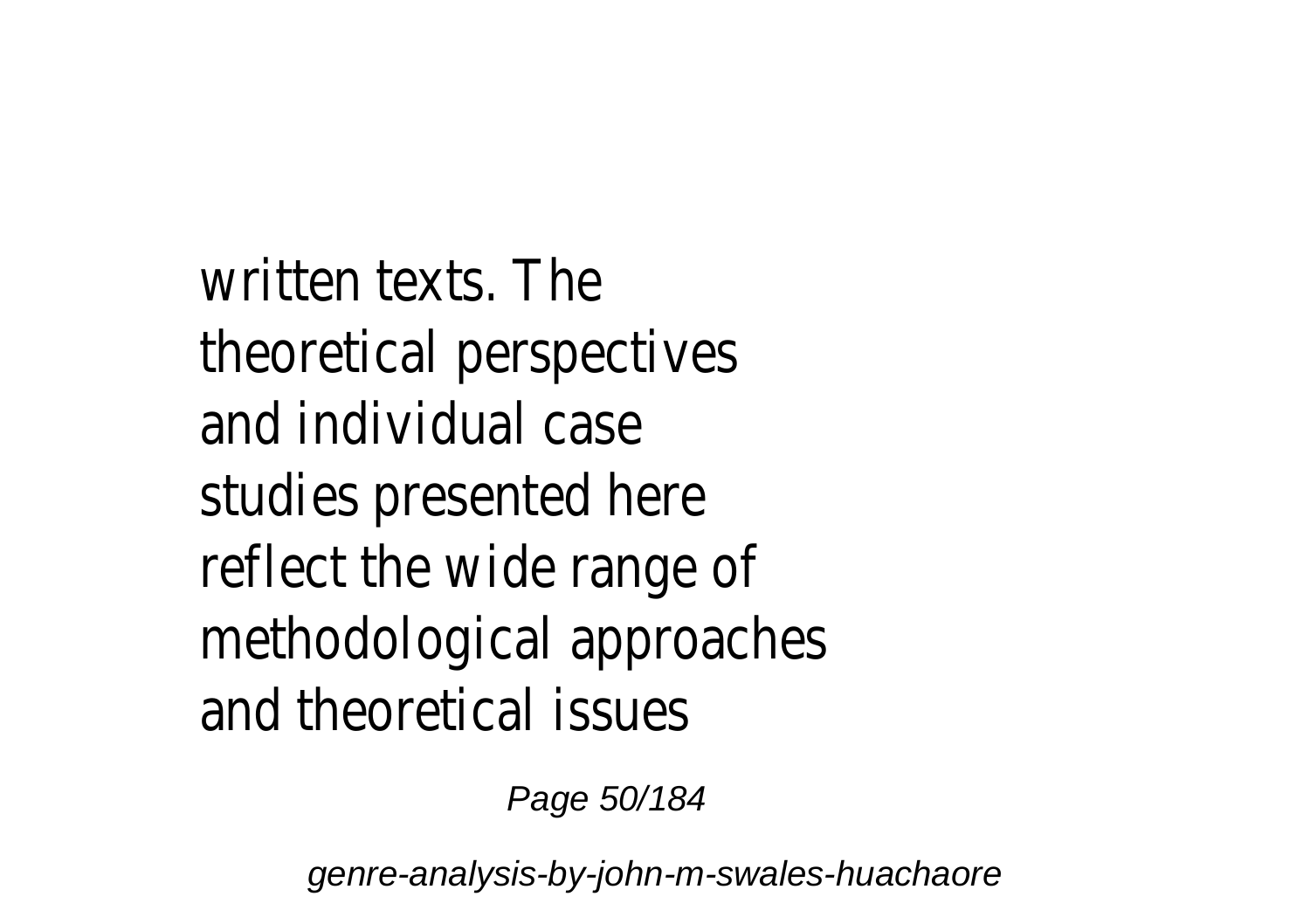that characterise current research in the field. "Volume 4 of the revised and expanded edition of English in Today's Research World." Norms and Practices in

Page 51/184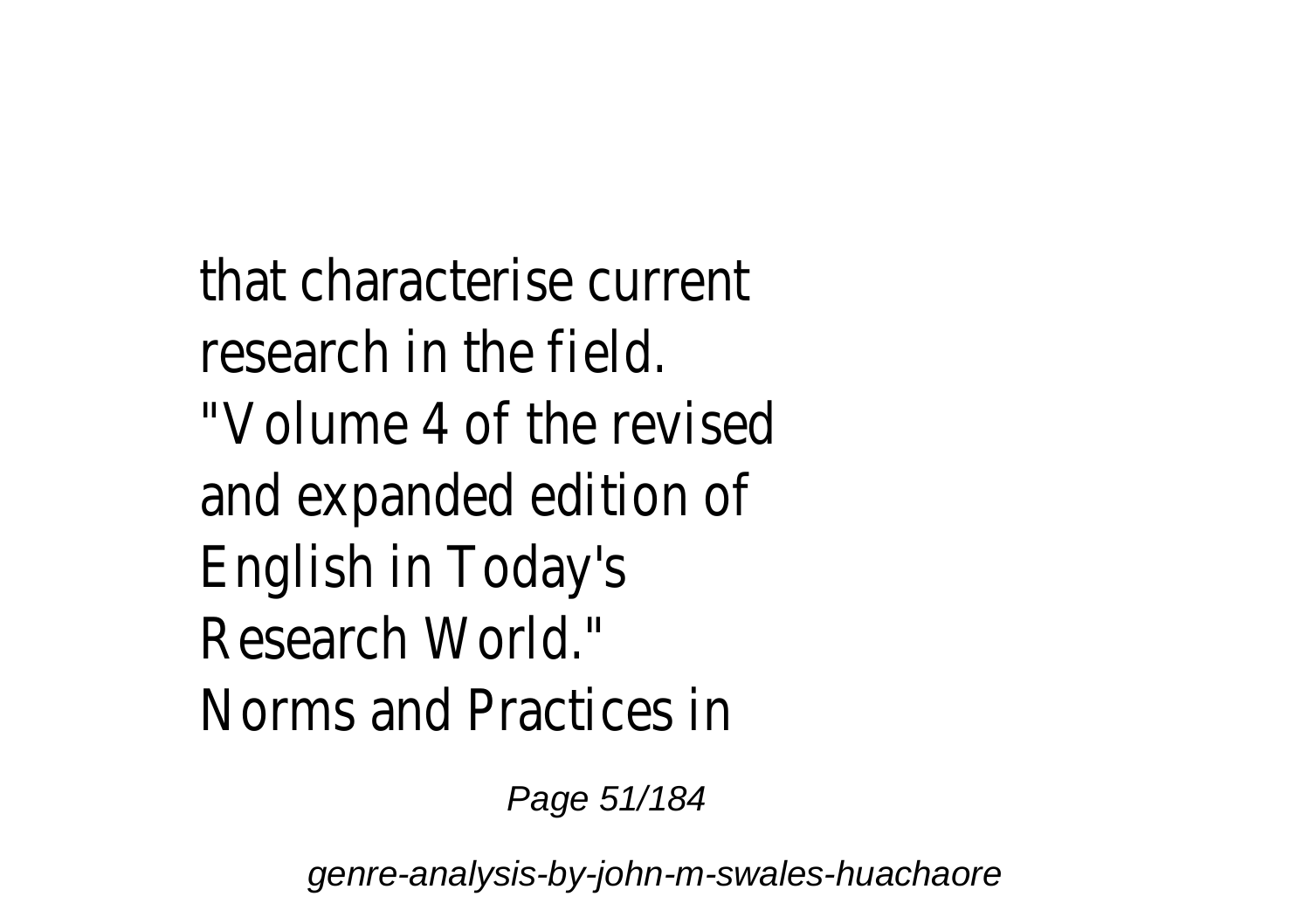Genre Genre in the Classroom English for Specific Purposes Navigating Academia Genre in a Changing World A Linguistic Approach

Page 52/184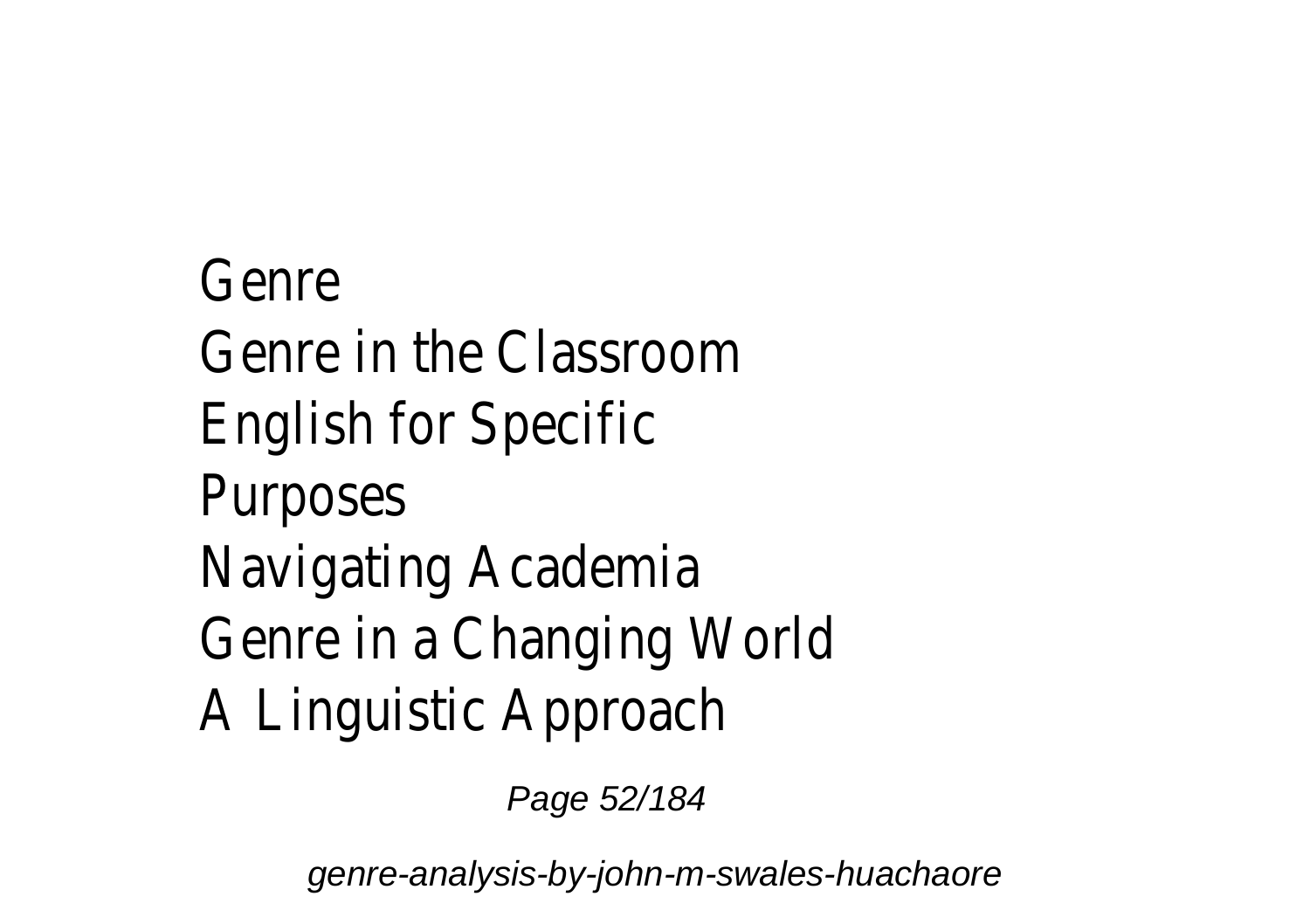Analysing Professional Genres *An understanding of genres in communication (written and spoken) is essential to professional success. This volume studies situationally appropriate responses in* Page 53/184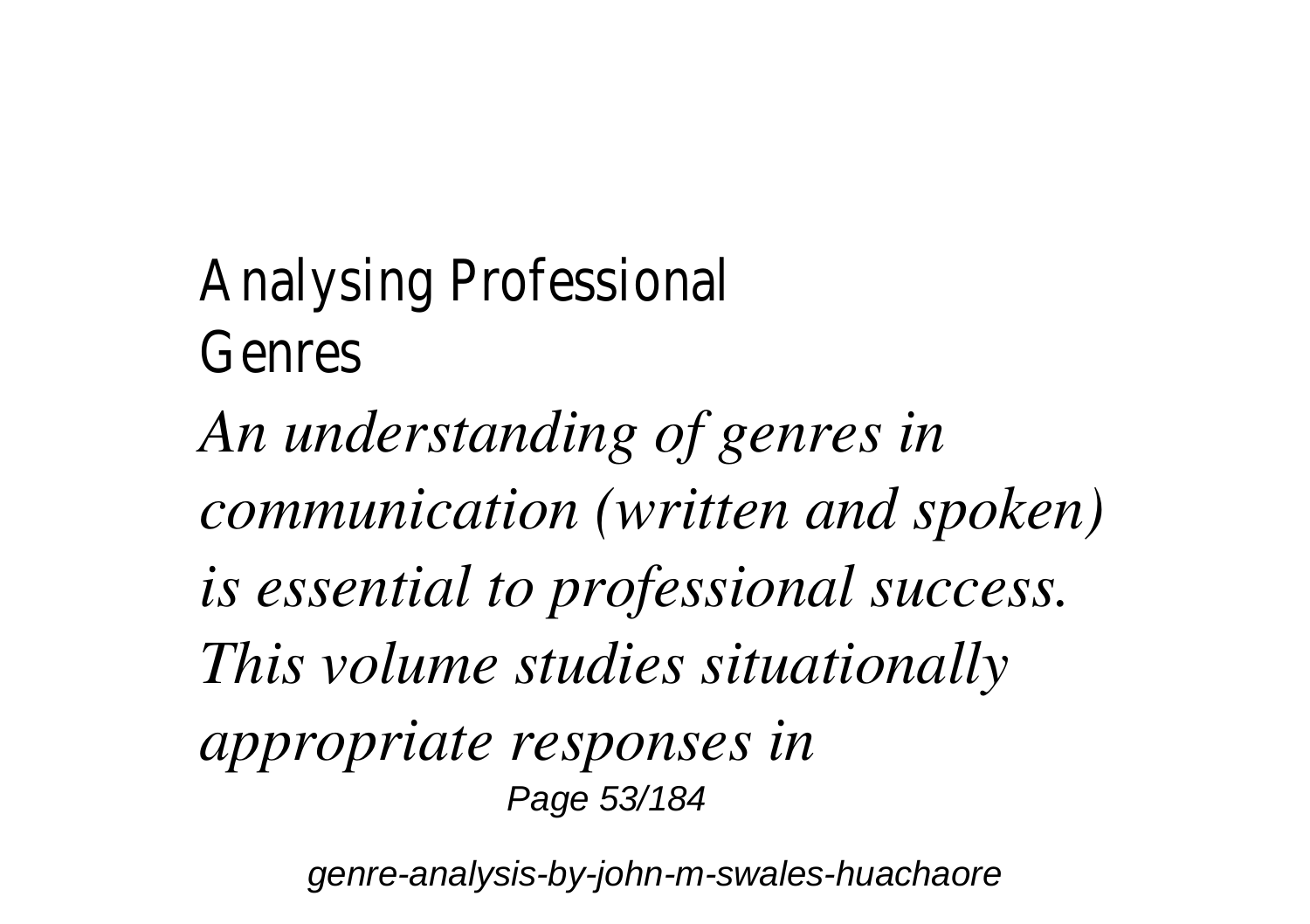*professional communication in faceto-face interaction and distance communication, from a sociocognitive point of view. A traditional rhetorical approach does not give much insight in the ways in which genres are embedded in* Page 54/184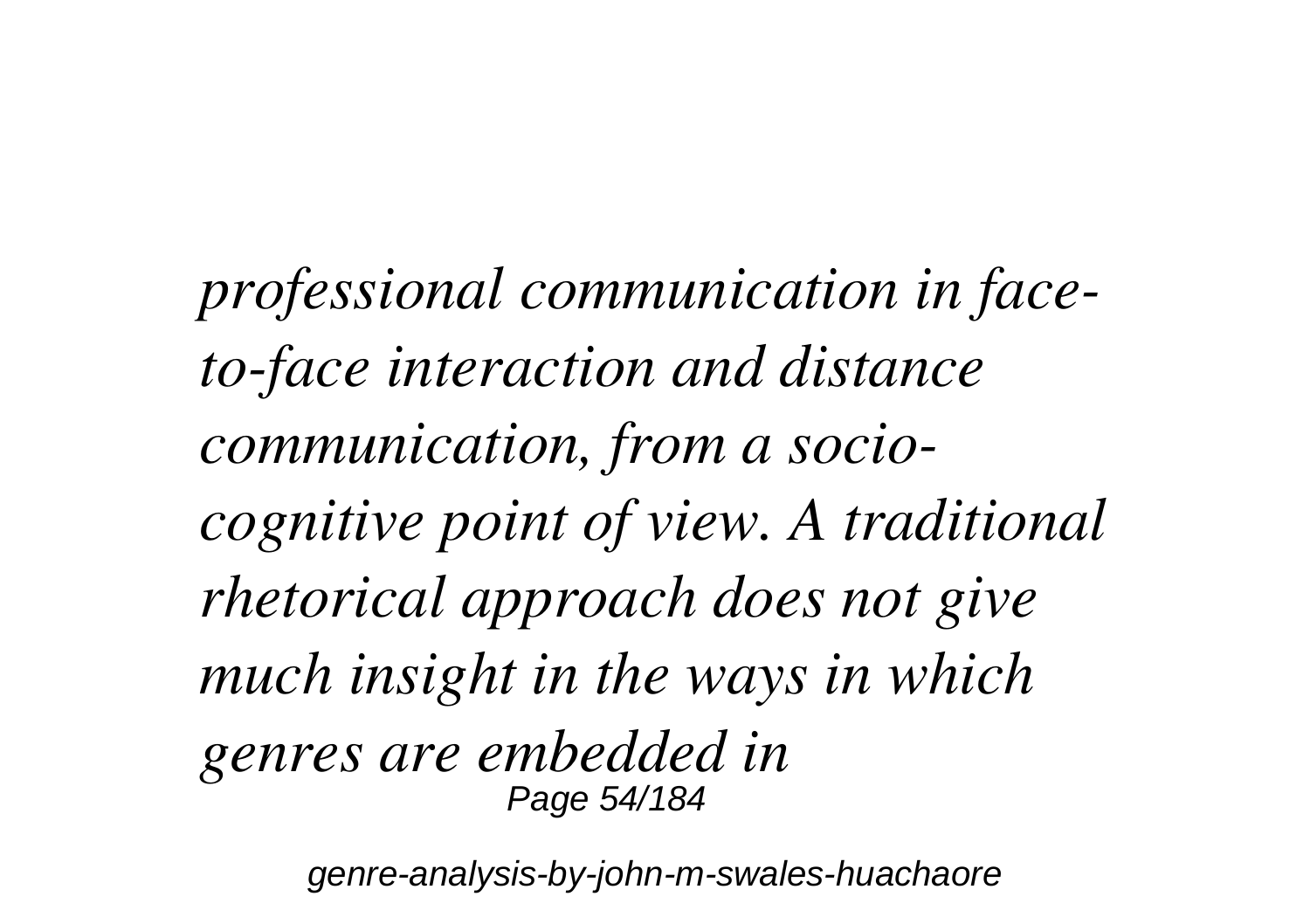*communicative activity or how actors draw upon genre knowledge to perform effectively. However, if genres are considered as embedded in social interaction "as typified forms of typified circumstances", the rich dynamic aspects of genre* Page 55/184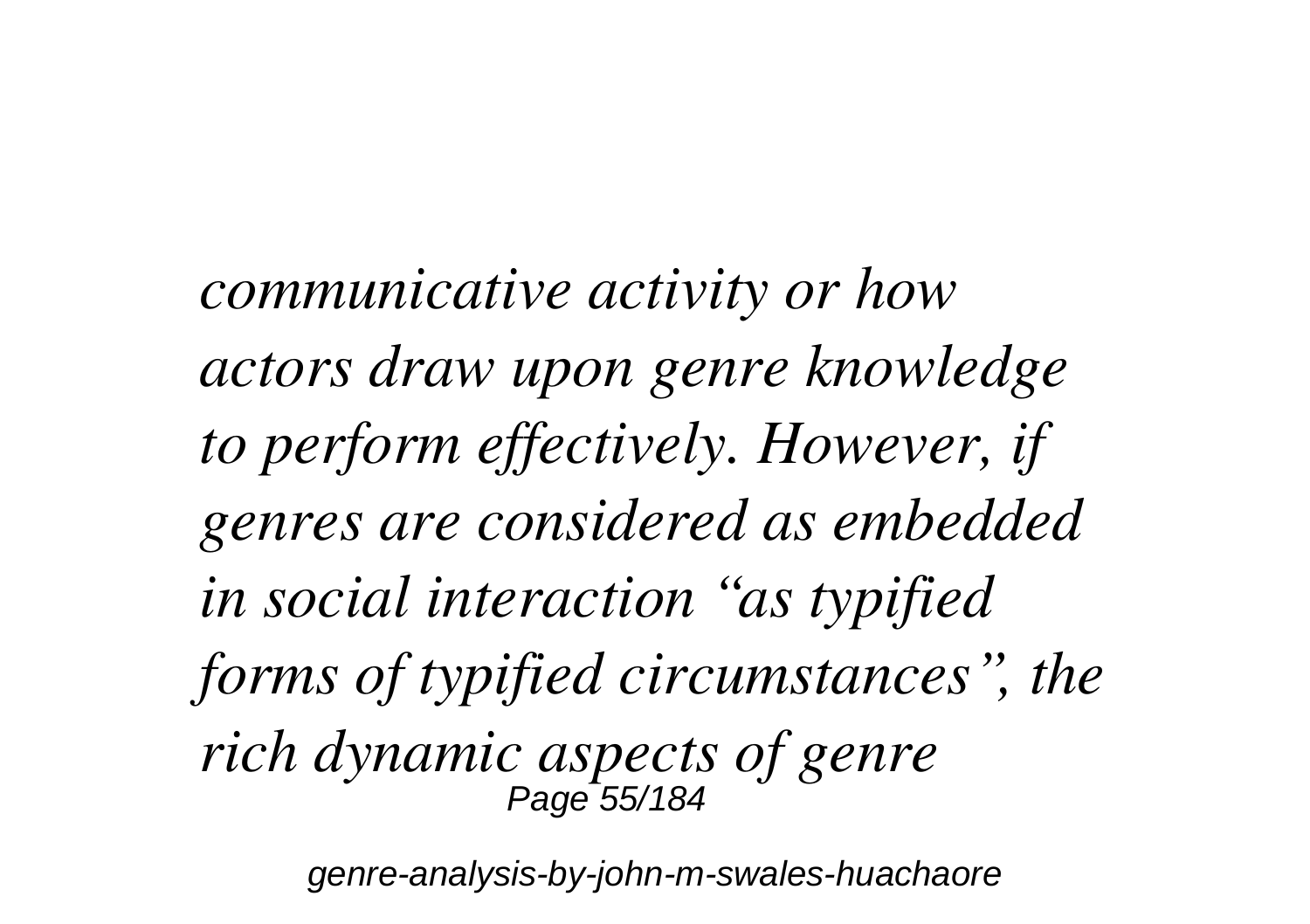*knowledge can be disclosed. The chapters deal with genre knowledge in various settings, illustrating the impact of time, place, medium, skills and purpose, and some chapters deal with genre analysis in a broader sense giving ideas for* Page 56/184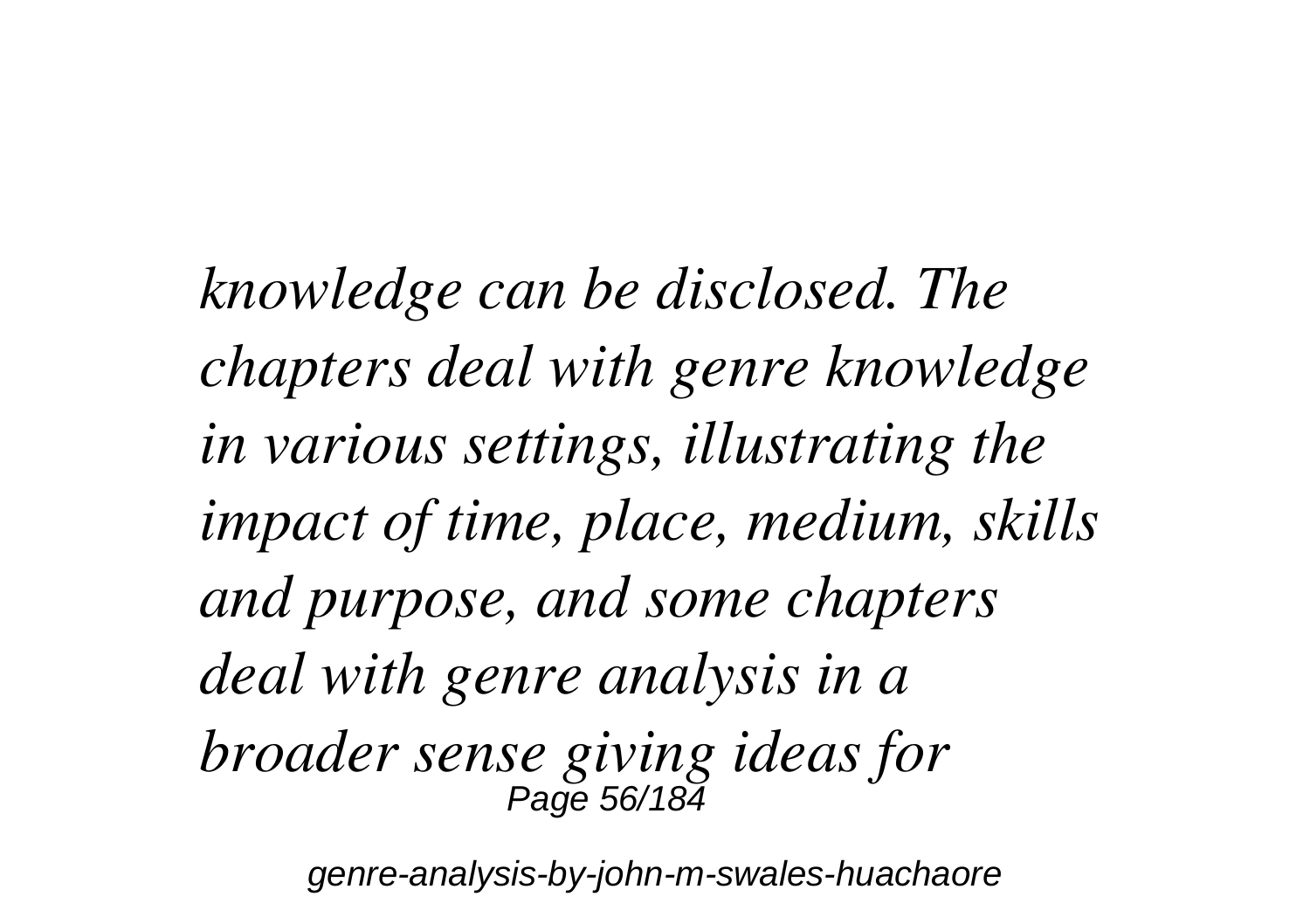*applied genre analysis. The book is of interest to professionals and scholars in communication studies, discourse analysis, and social and cognitive science.*

*A New York Times Notable Book of*

*the Year, winner of the Southern* Page 57/184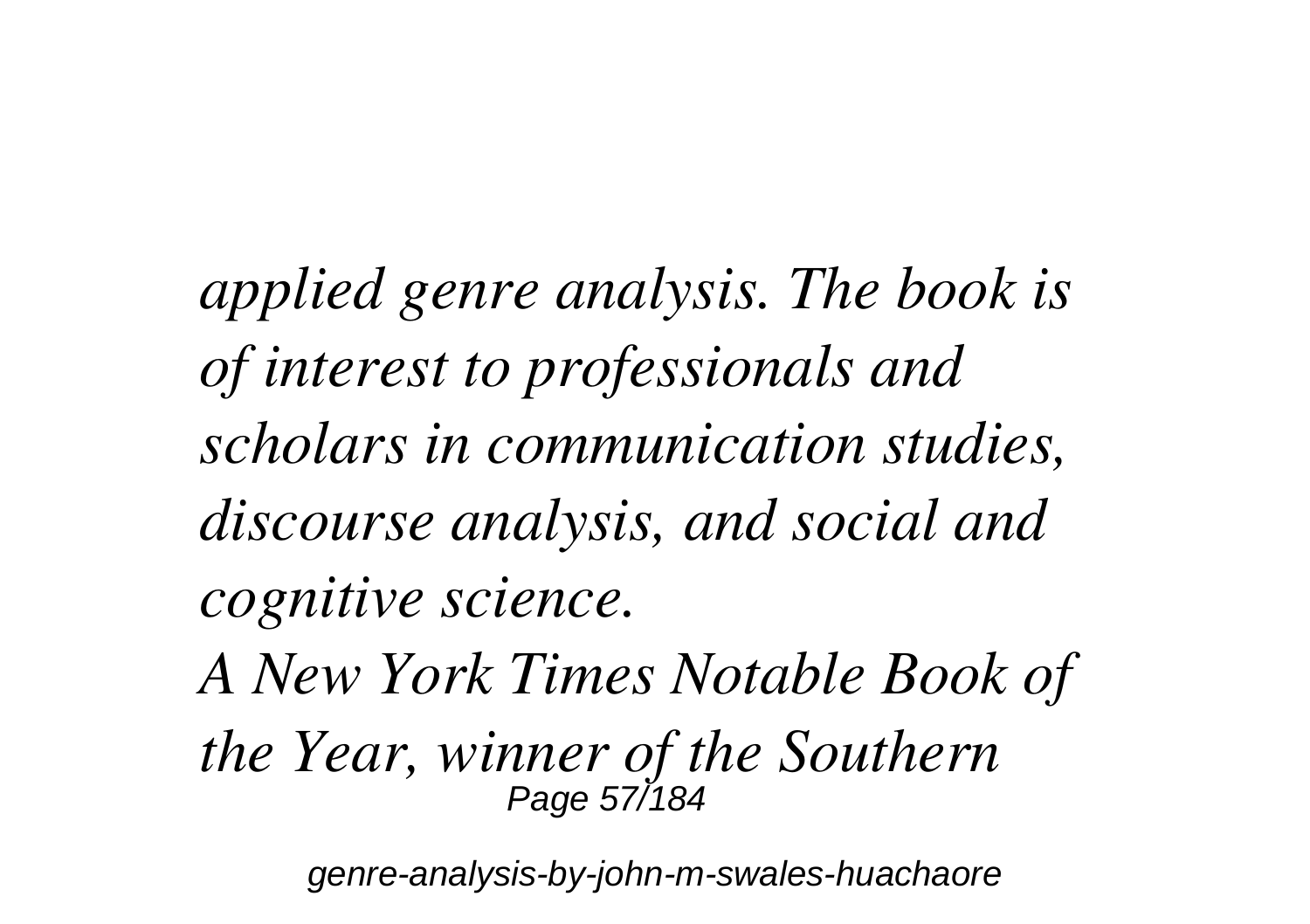*Book Critics Circle Award and the Lillian Smith Award. An American epic of science, politics, race, honor, high society, and the Mississippi River, Rising Tide tells the riveting and nearly forgotten story of the Great Mississippi Flood of 1927.* Page 58/184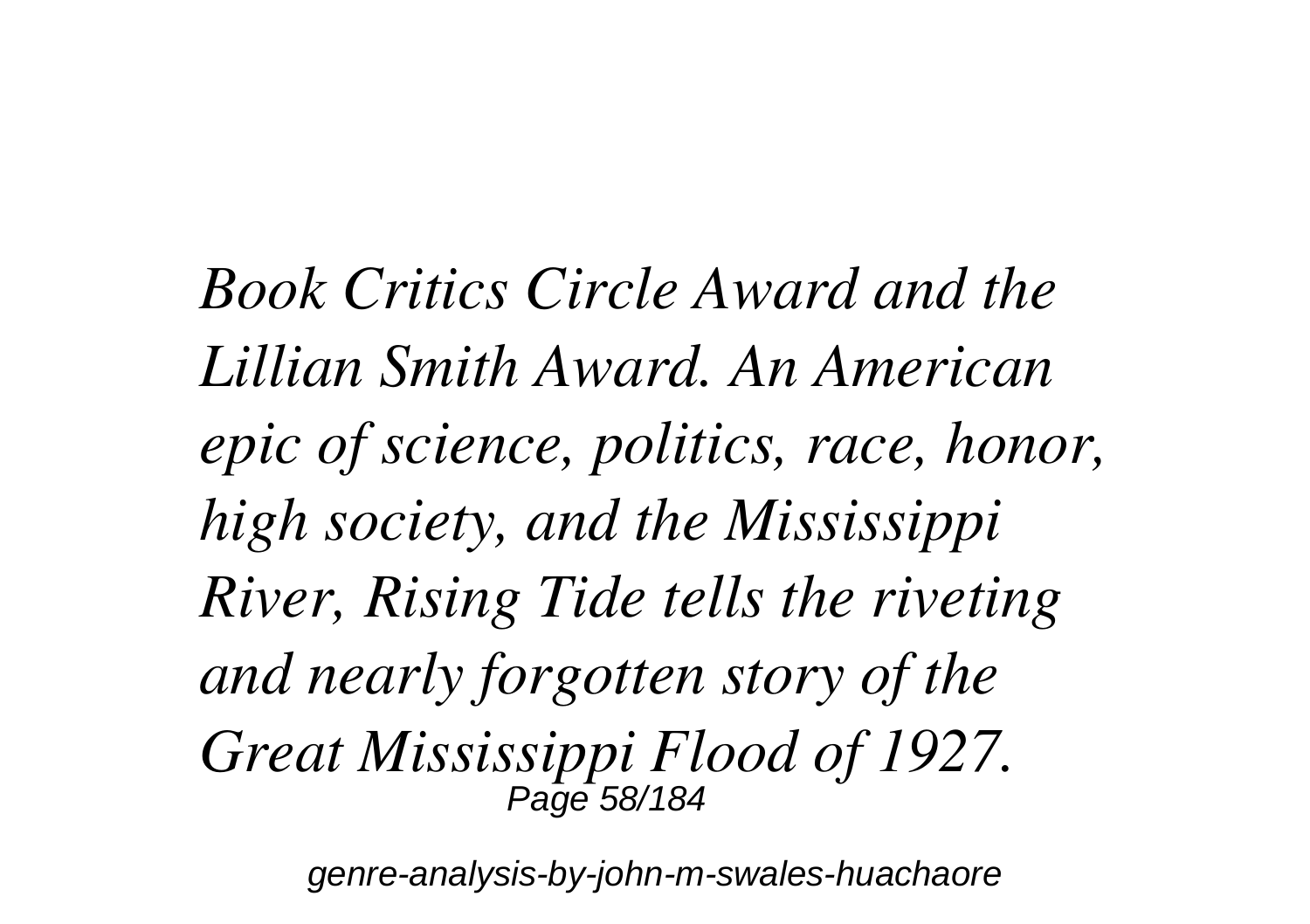*The river inundated the homes of almost one million people, helped elect Huey Long governor and made Herbert Hoover president, drove hundreds of thousands of African Americans north, and transformed American society and politics* Page 59/184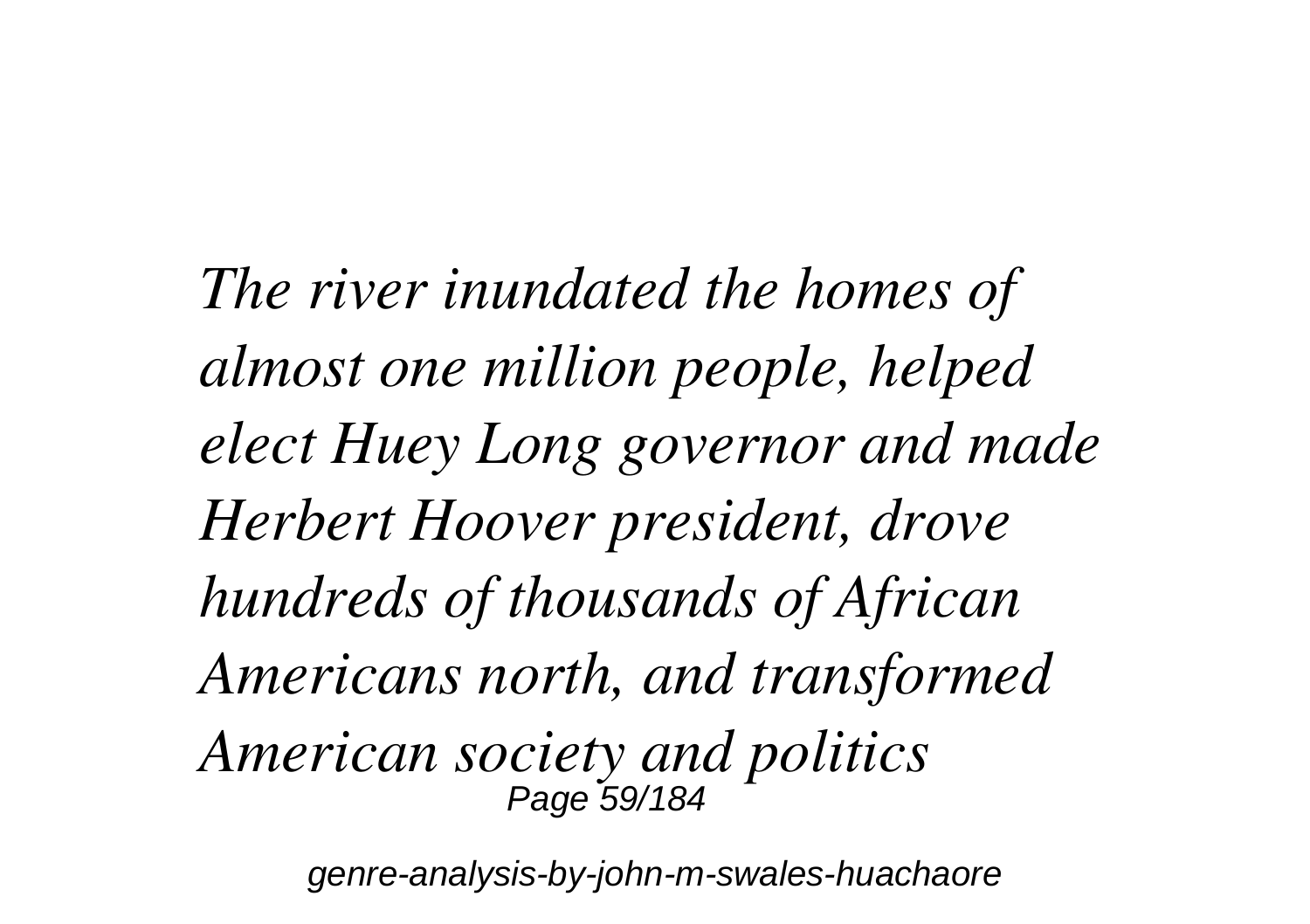*forever. The flood brought with it a human storm: white and black collided, honor and money collided, regional and national powers collided. New Orleans's elite used their power to divert the flood to those without political connections,* Page 60/184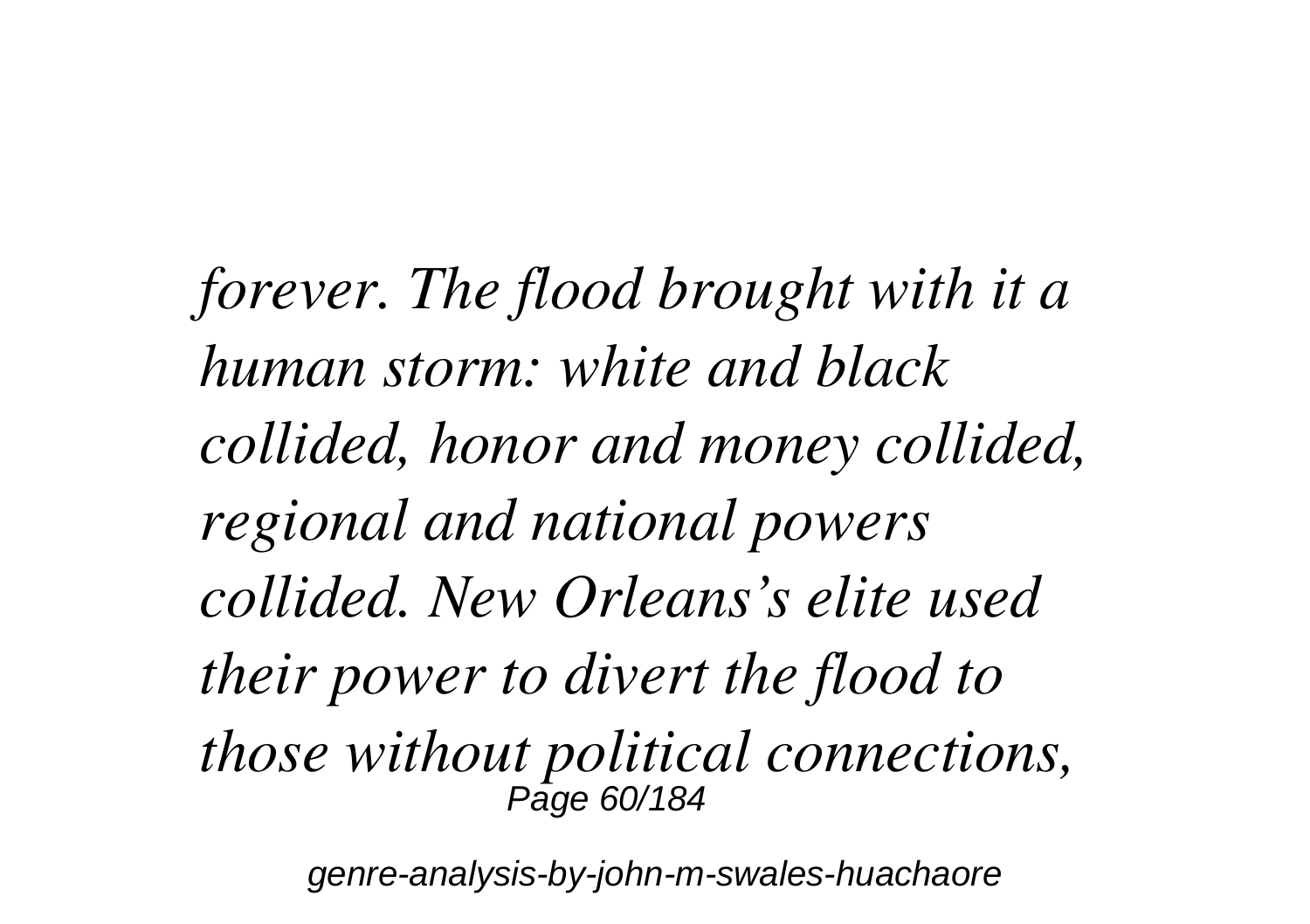*power, or wealth, while causing Black sharecroppers to abandon their land to flee up north. The states were unprepared for this disaster and failed to support the Black community. The racial divides only widened when a white officer* Page 61/184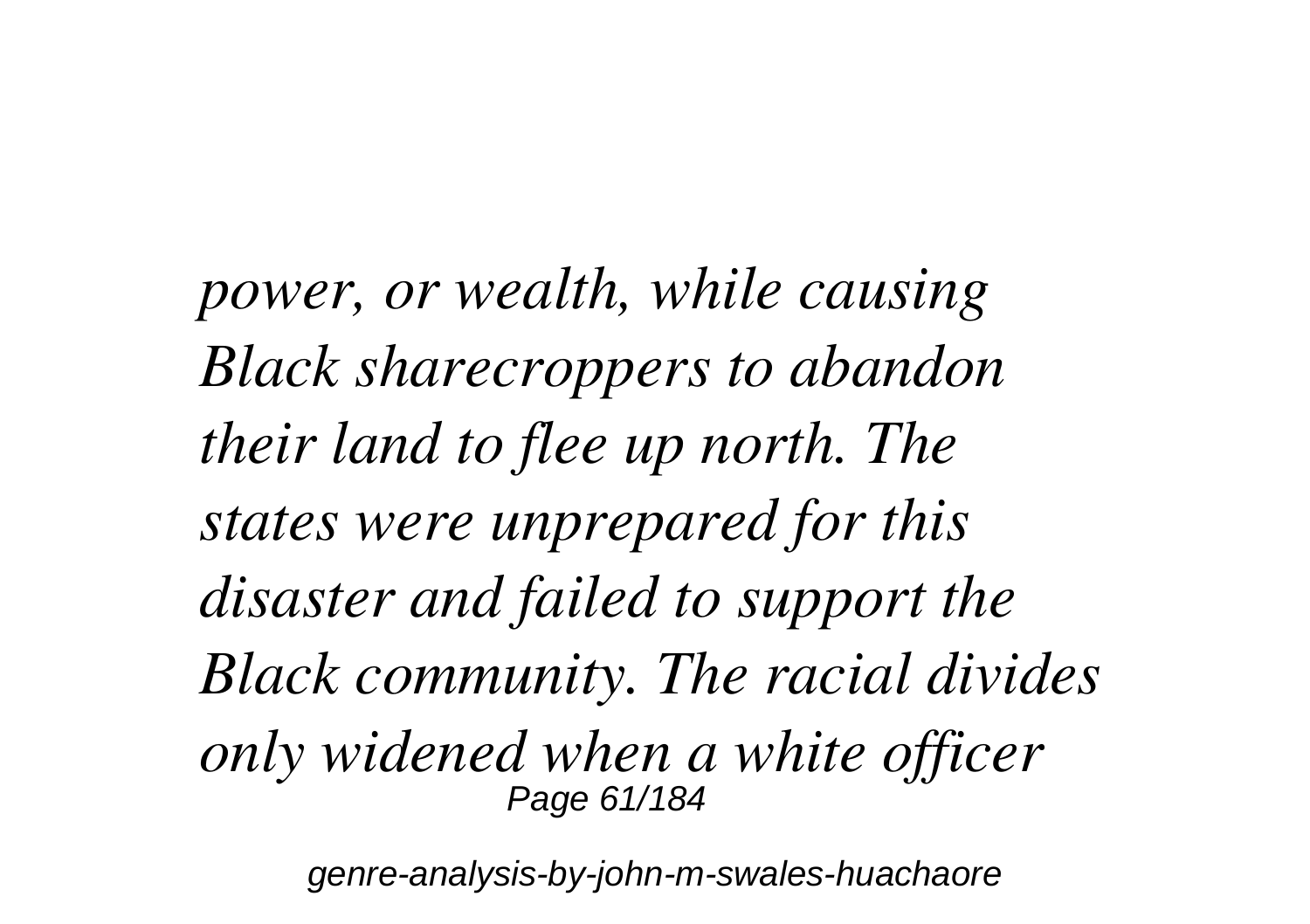*killed a Black man for refusing to return to work on levee repairs after a sleepless night of work. In the powerful prose of Rising Tide, John M. Barry removes any remaining veil that there had been equality in the South. This flood not only left* Page 62/184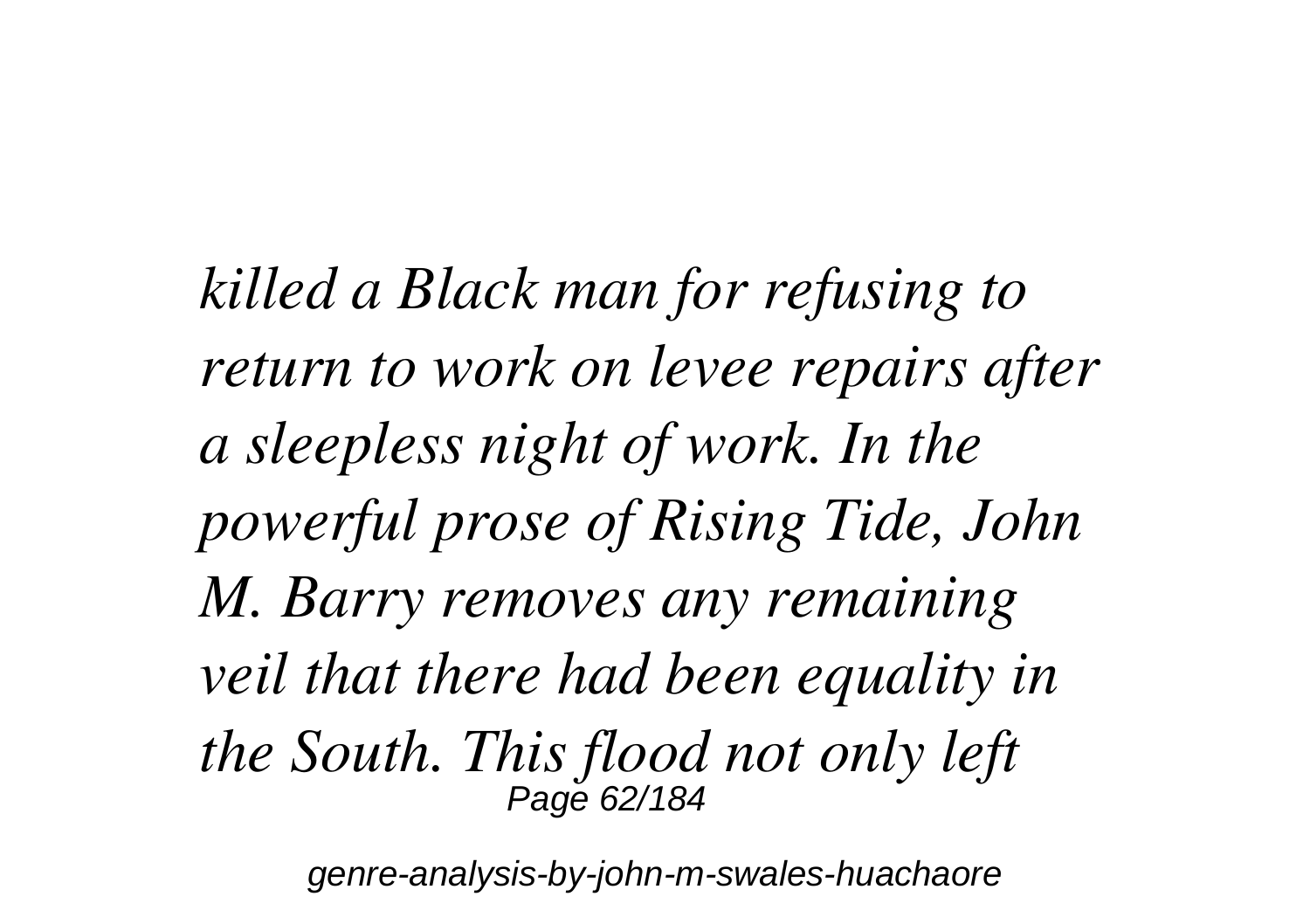*millions of people ruined, but further emphasized the racial inequality that have continued even to this day. The goal of this volume is to examine academic discourse (AD) from cross-linguistic and cross-*Page 63/184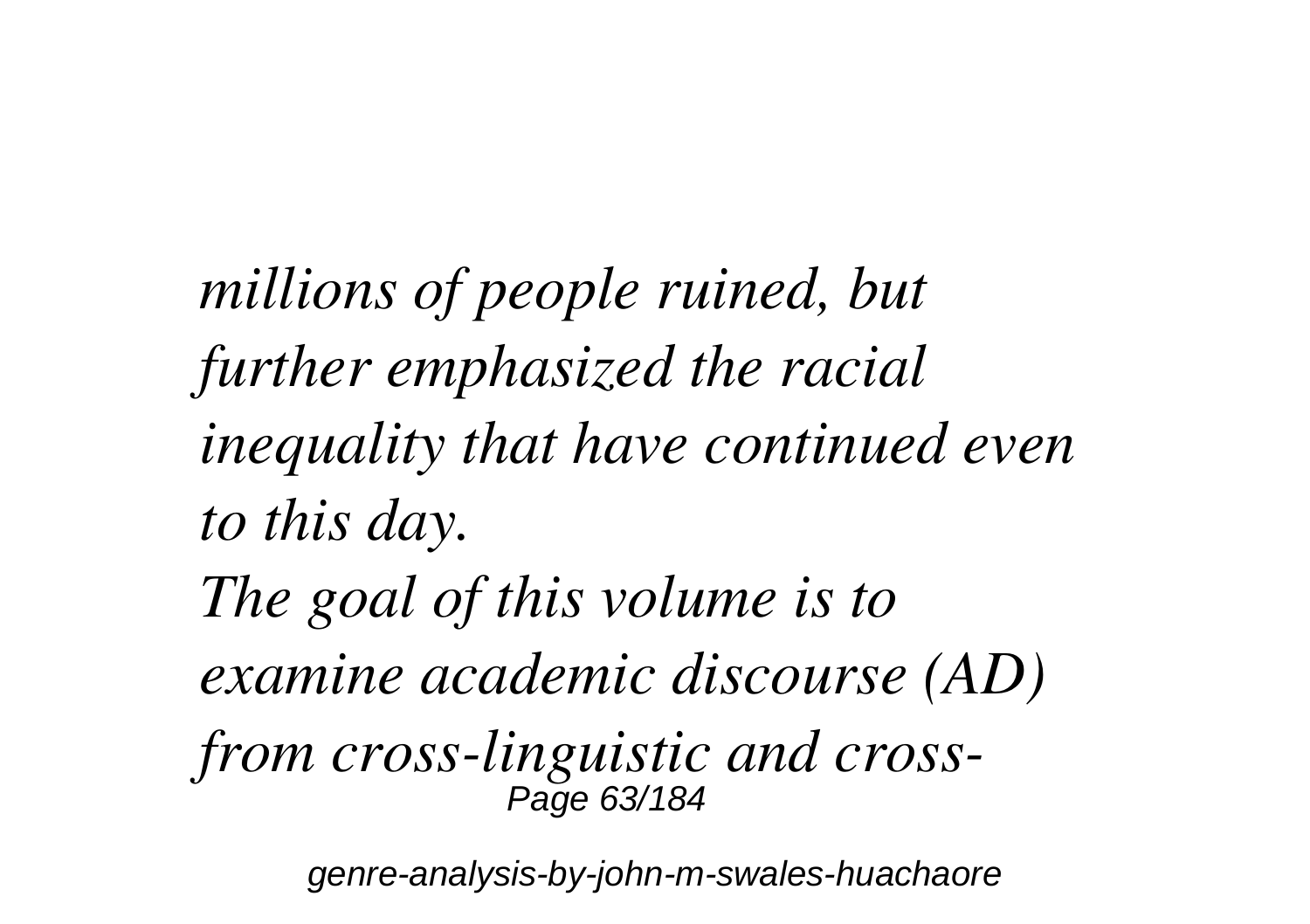*cultural perspectives. The adjective "Cross-cultural" in the volume title is not just limited to national contexts but also includes a crossdisciplinary perspective. Twelve scientific fields are under scrutiny in the articles. One of the unique* Page 64/184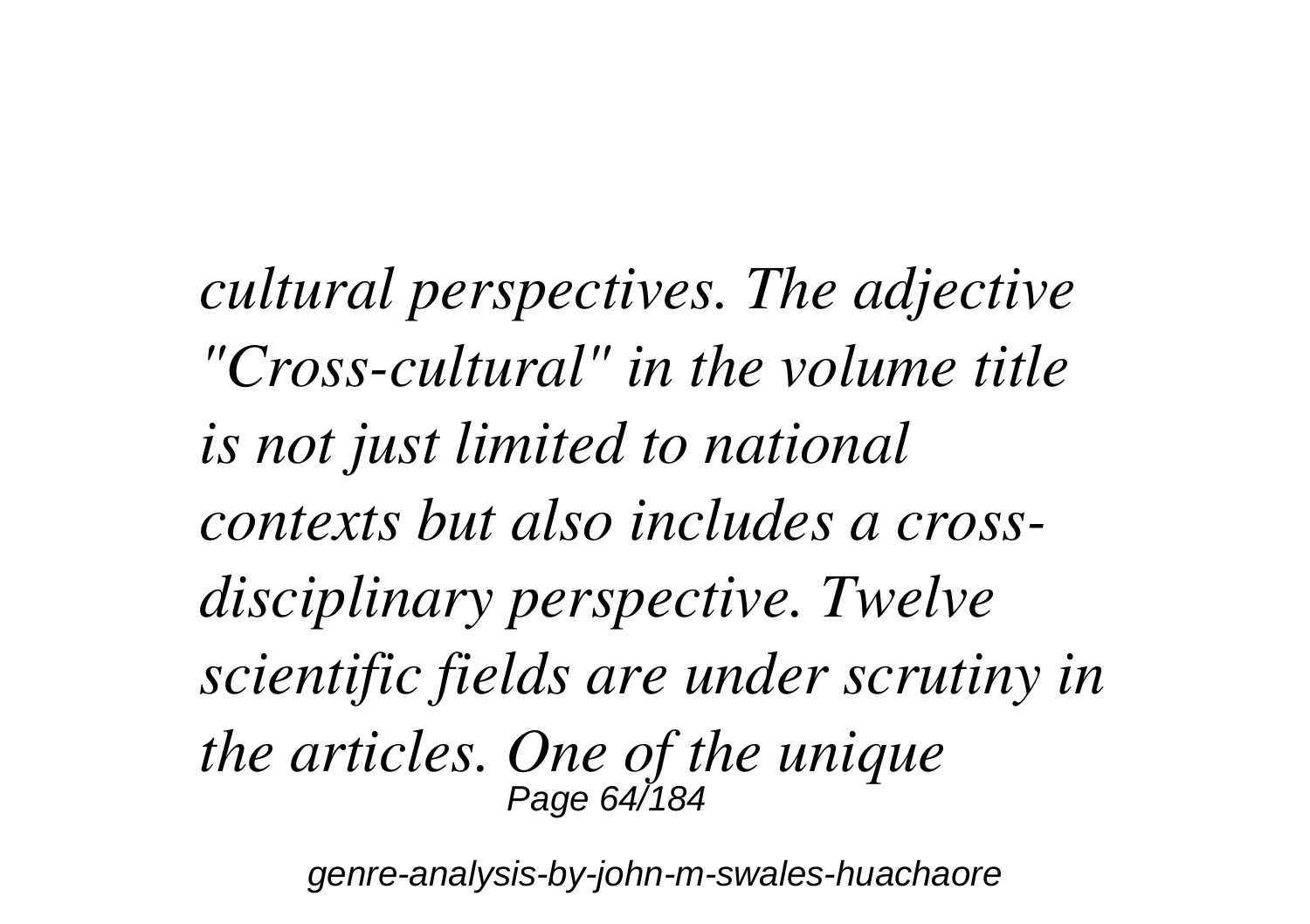*aspects of the volume is the inclusion of a variety of foreign languages (English (as a lingua franca), Spanish, French, Swedish, Russian, German, Italian, and Norwegian). Besides, in several articles dealing with oral AD,* Page 65/184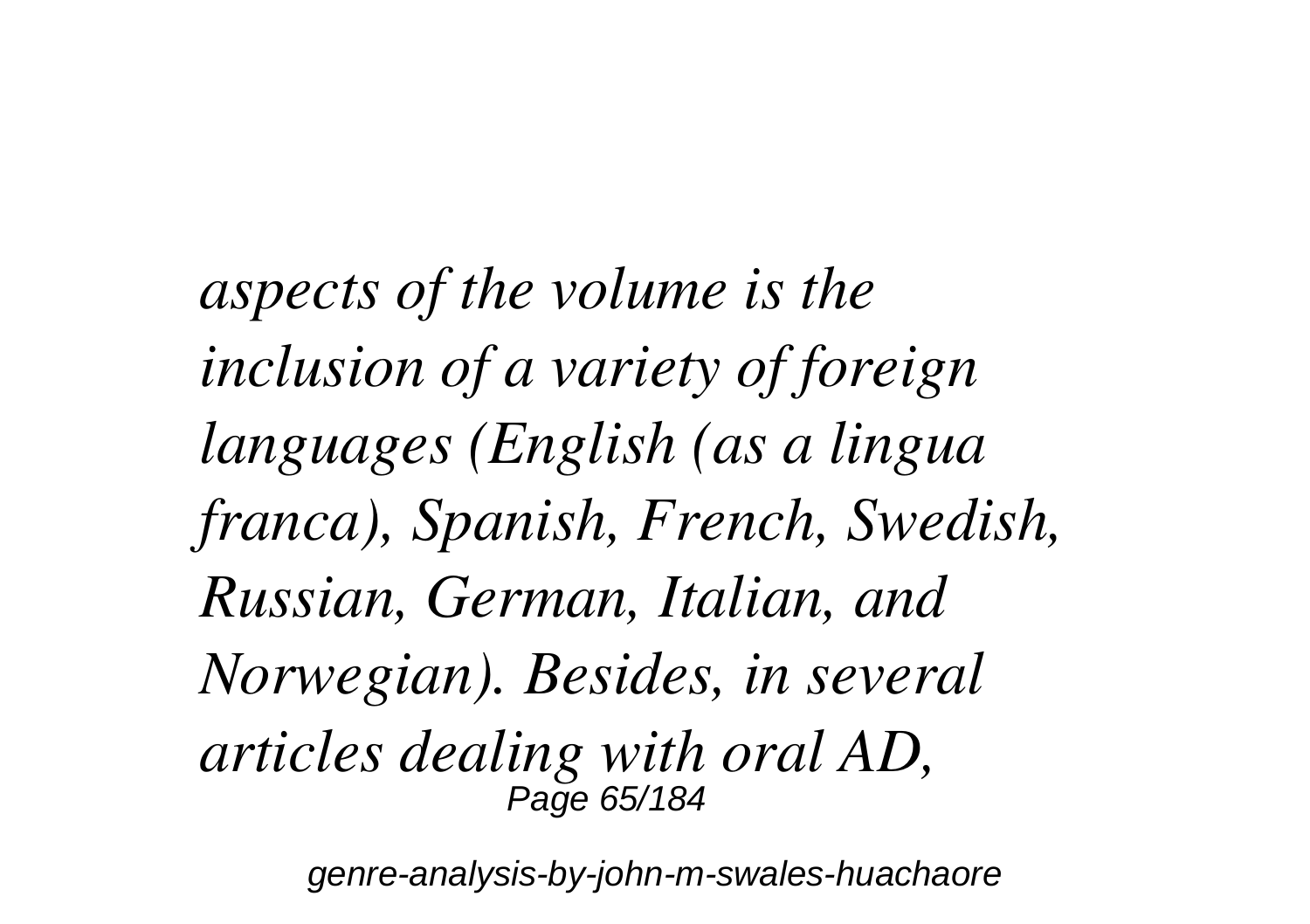*comparisons and parallels are also established with written AD. The research methodologies used in the studies are varied and they offer an overview of the diversity and richness of approaches to AD. All in all, it is hoped that the volume* Page 66/184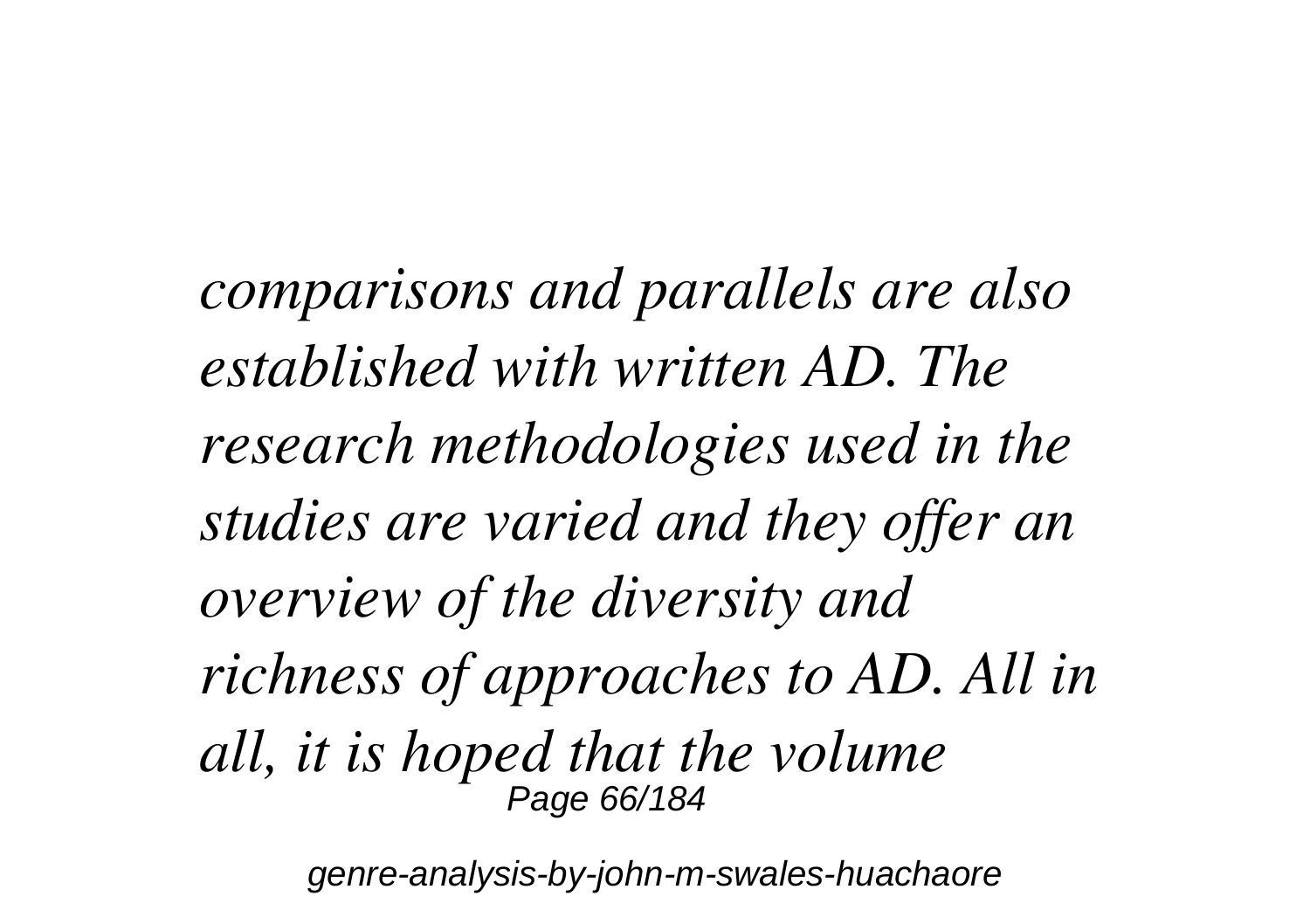*appeals not only to young researchers but also to confirmed scholars interested in crosslinguistic and cross-cultural aspects of AD. It will also be of interest to language teachers or teachers who are involved with e.g. international* Page 67/184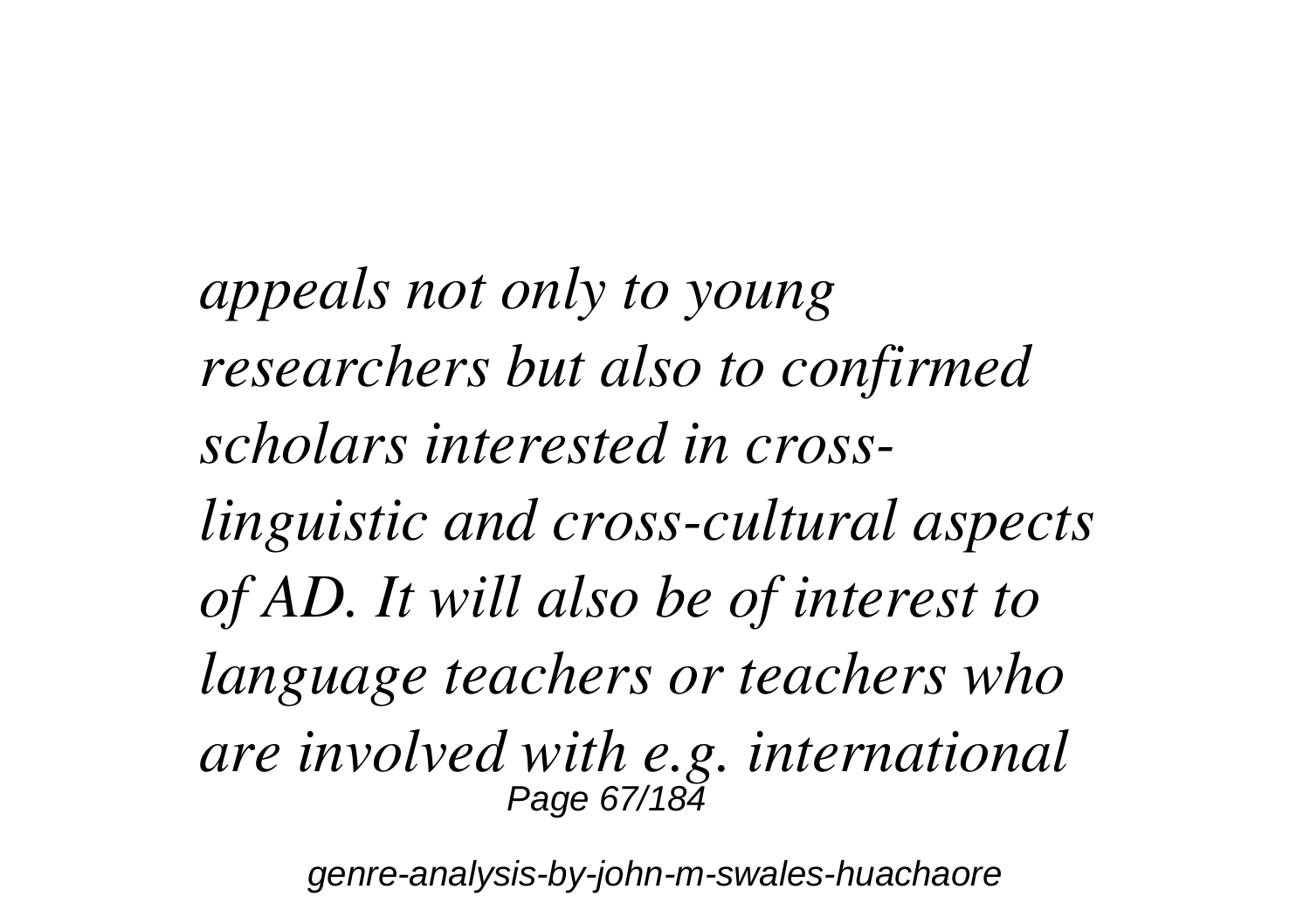*students and academic mobility. Examines genre and its educational purposes from a variety of perspectives. The text is not limited to literary genres or to ideas of genres as formal conventions; it provides a theoretical definition of* Page 68/184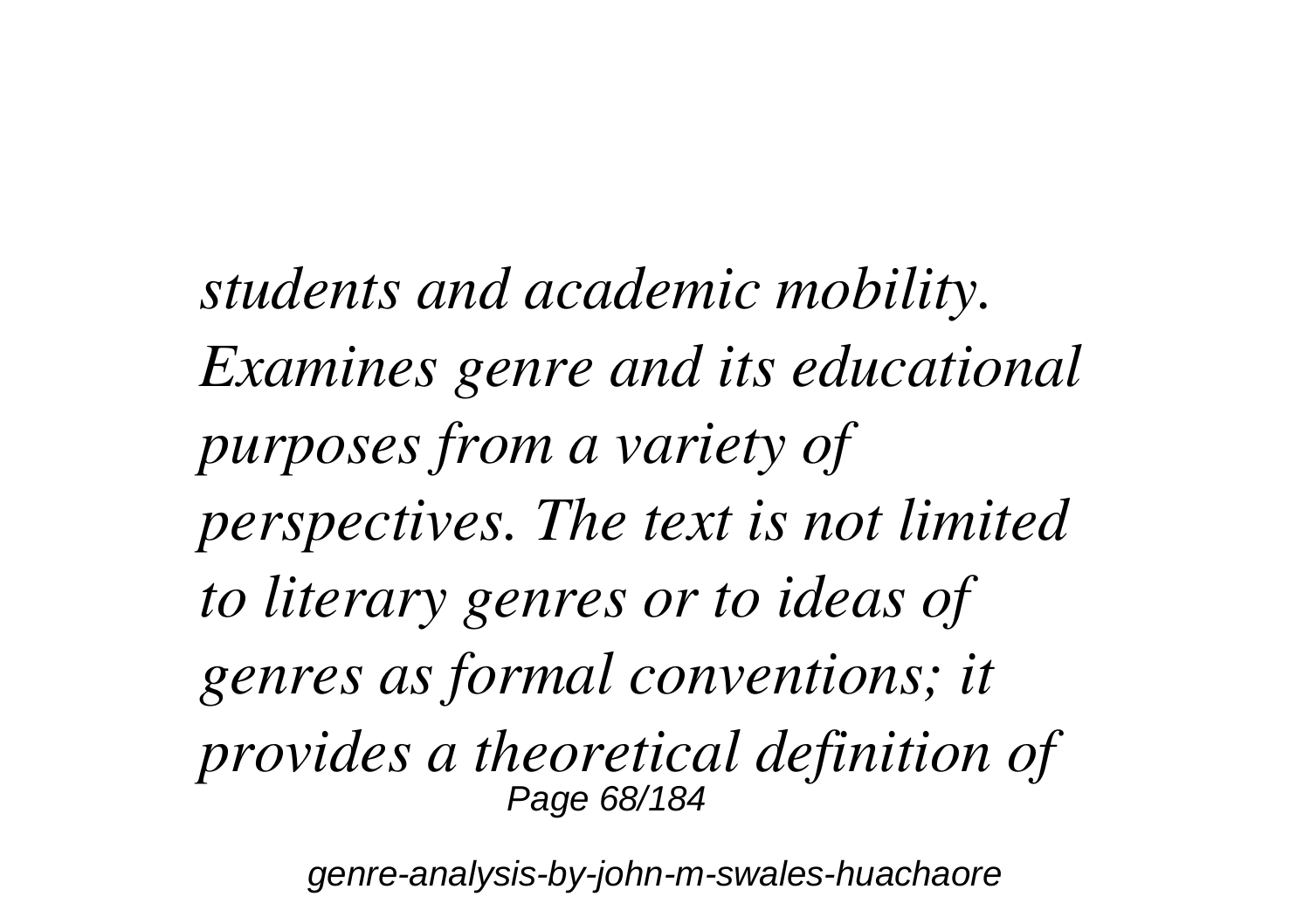*genre as rhetorical, dynamic and flexible, ideological and constraining, to an examination of the role of genres in different communities. Analysing Genre*

*Essential Tasks and Skills* Page 69/184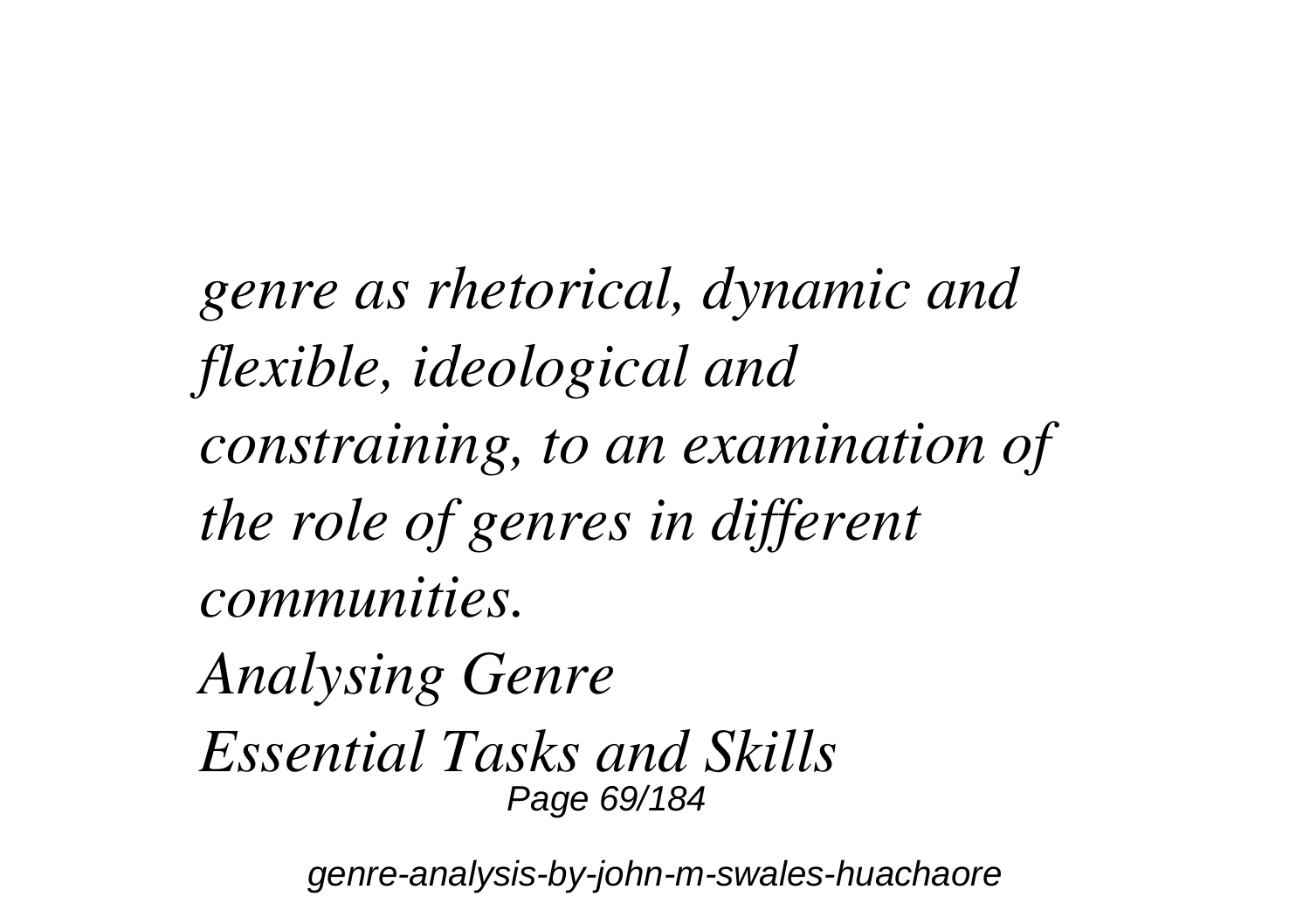*The Handbook of Technology and Second Language Teaching and Learning Research Genres Developing Academic Literacies Public Information Messages Advances in Corpus-based Research* Page 70/184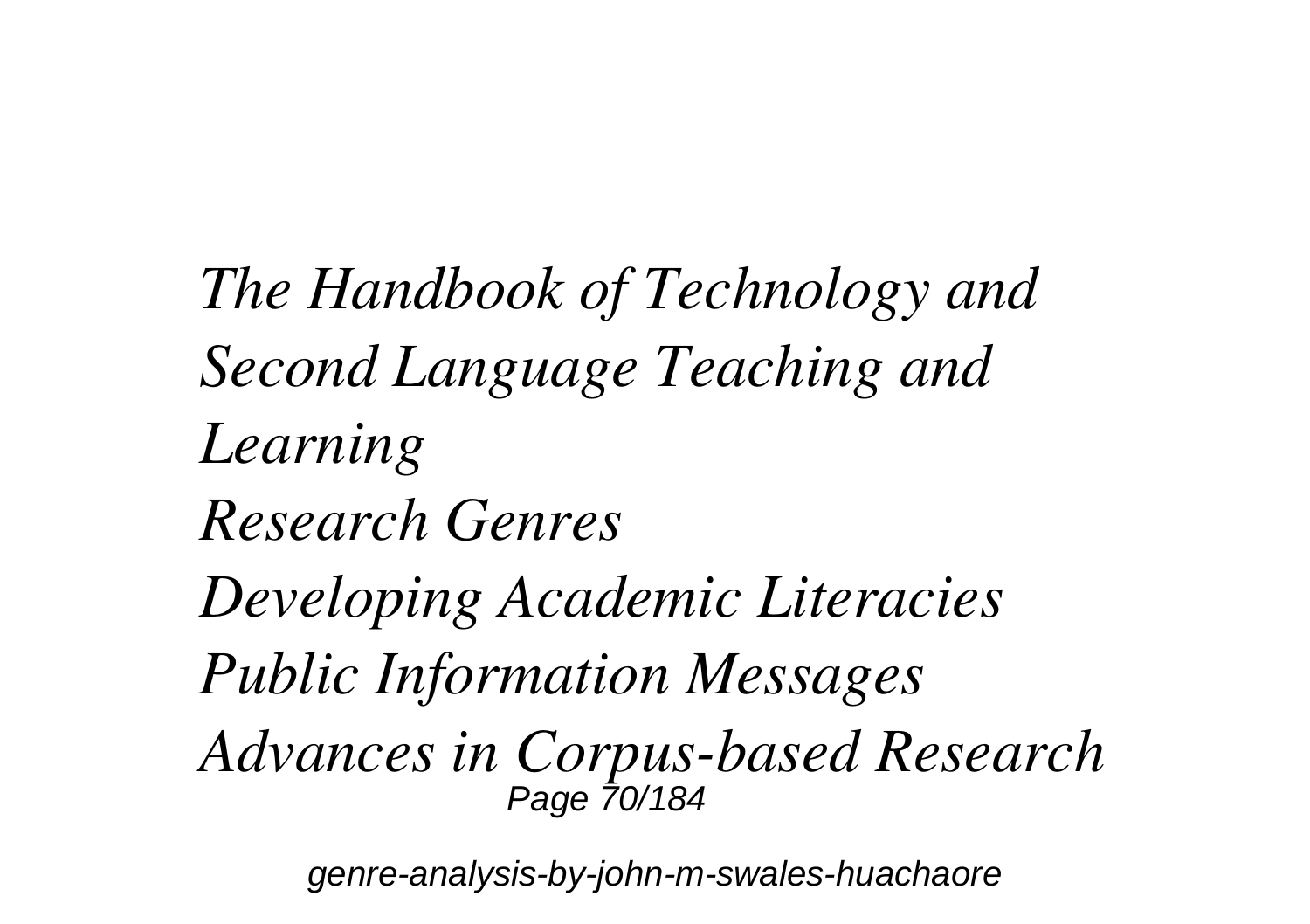## *on Academic Writing This book provides a rich and accessible account of genre studies by a world-renowned applied linguist. The hardback edition discusses today's research world, its various*

Page 71/184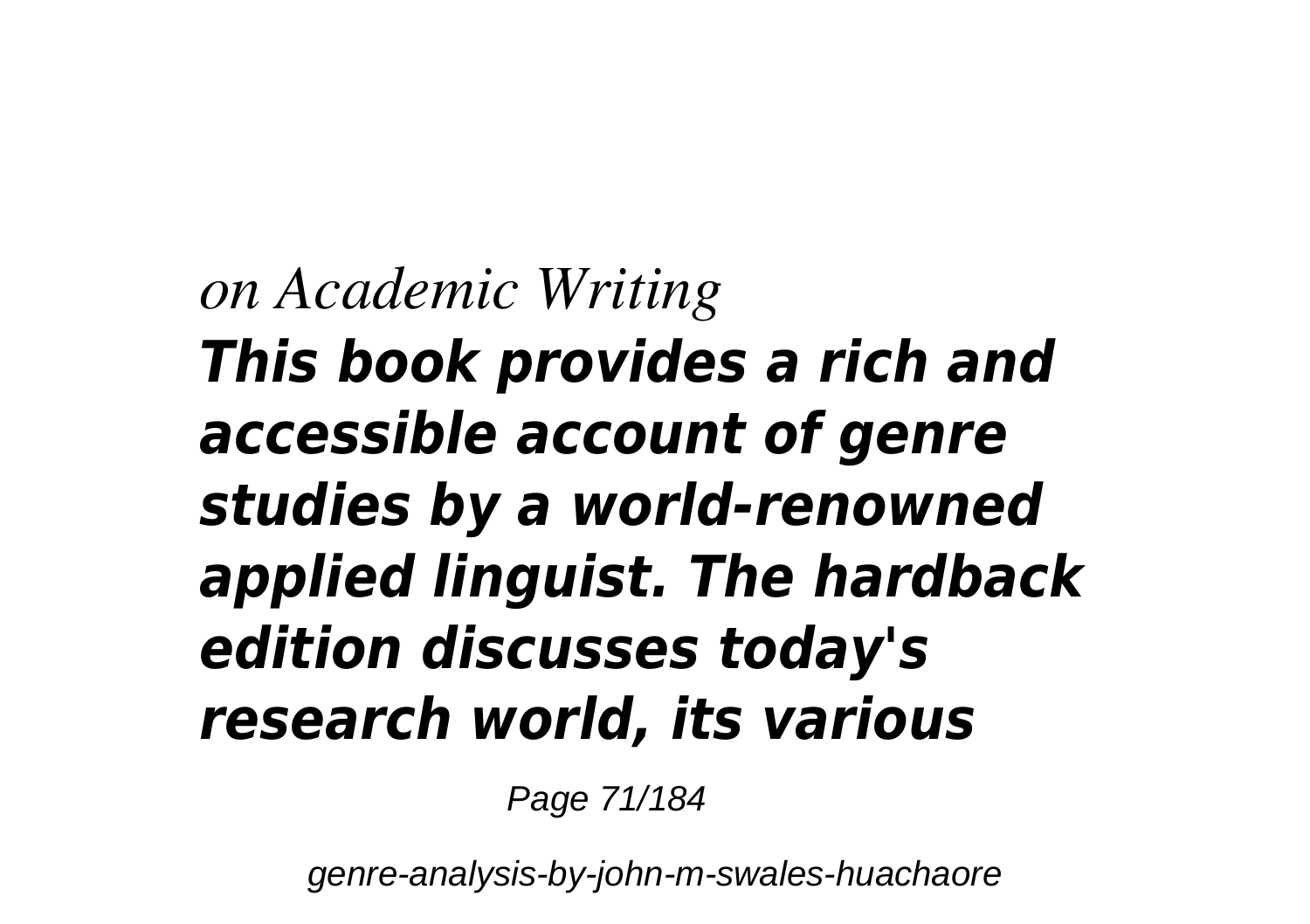*configurations of genres, and the role of English within the genres. Theoretical and methodological issues are explored, with a special emphasis on various metaphors of genre. The book*

Page 72/184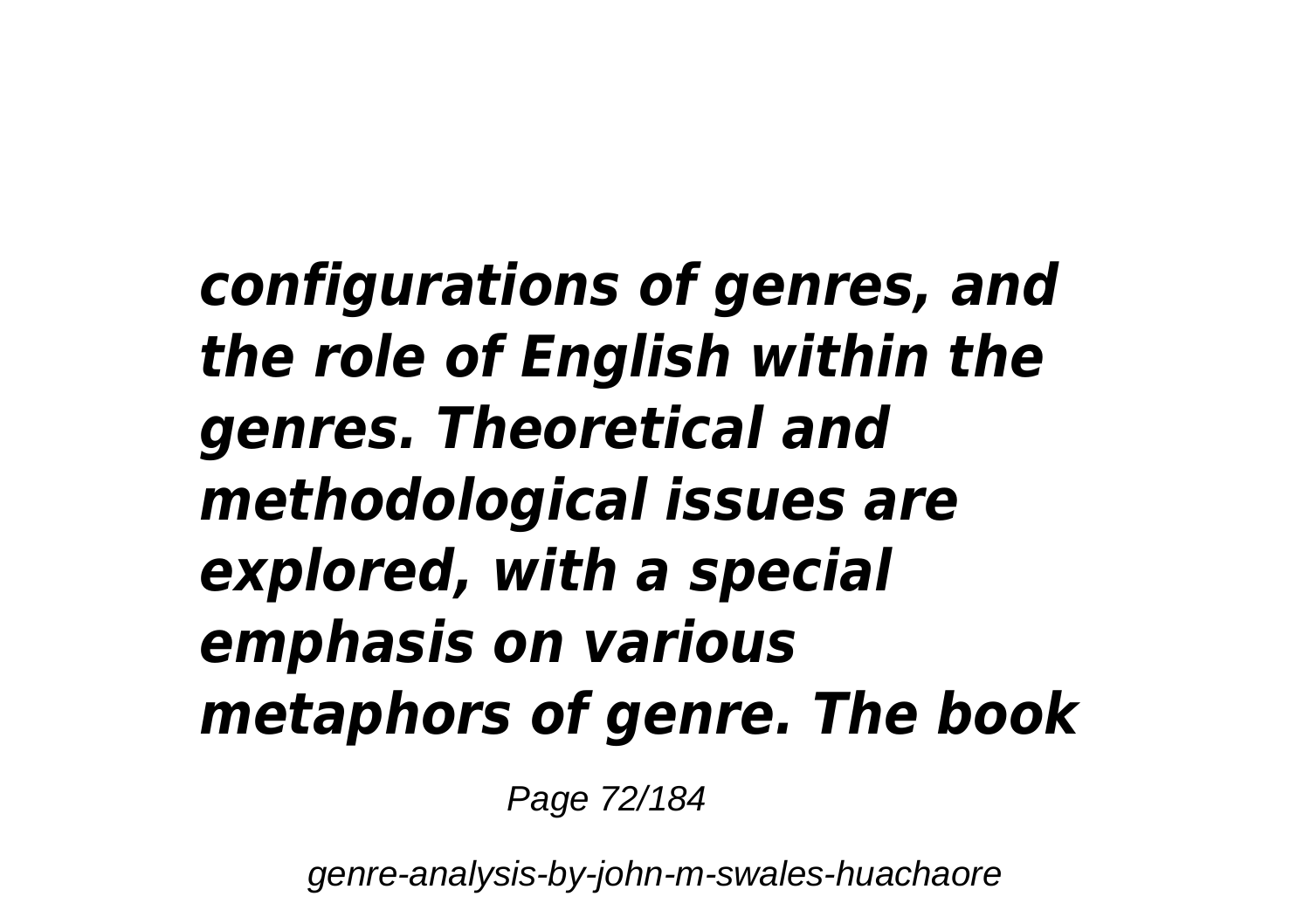*is full of carefully worded detail and each chapter ends with suggestions for pedagogical practice. The volume closes with evaluations of contrastive rhetoric, applied corpus linguistics, and critical*

Page 73/184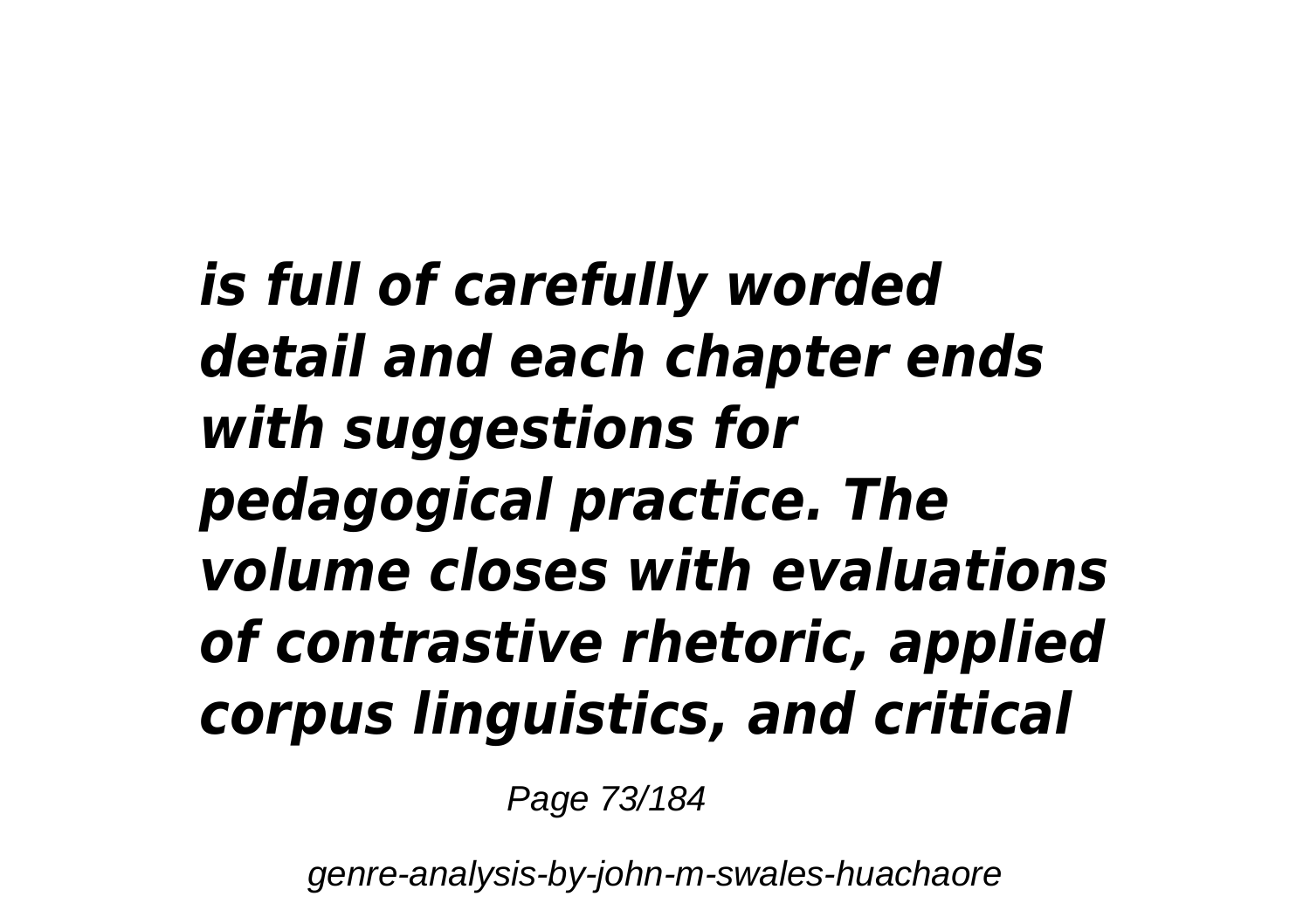## *approaches to EAP. Research Genres provides a rich and scholarly account of this key area. Genre analysis has a longestablished tradition in literature, but interest in the*

Page 74/184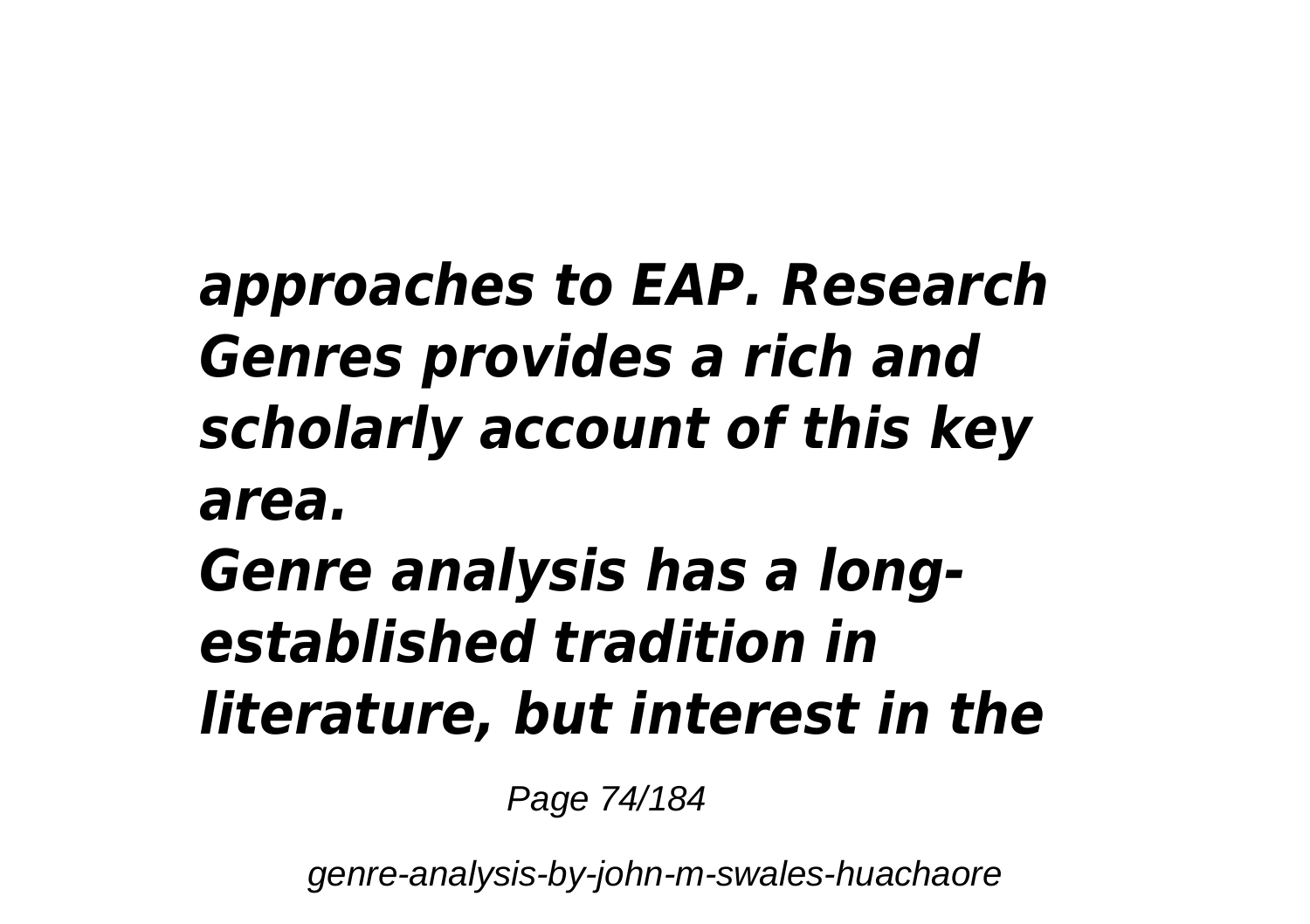*analysis of non-literary genres has been very recent. This book examines the theory of genre analysis, looks at genre analysis in action, taking texts from a wide variety of genres and discusses the use of genre*

Page 75/184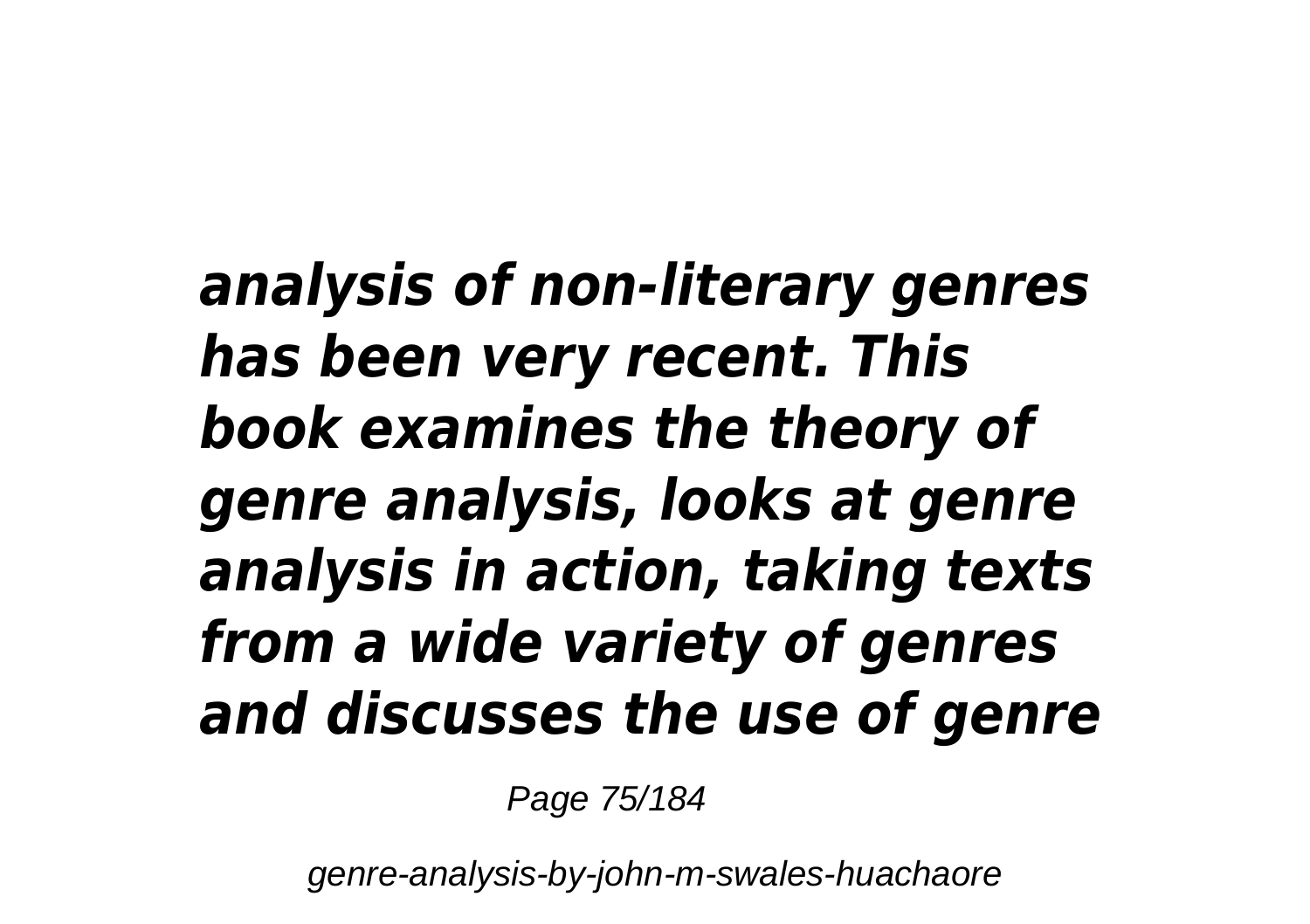*analysis in language teaching and language reform. In recent years the concept of 'register' has been increasingly replaced by emphasis on the analysis of genre, which relates work in*

Page 76/184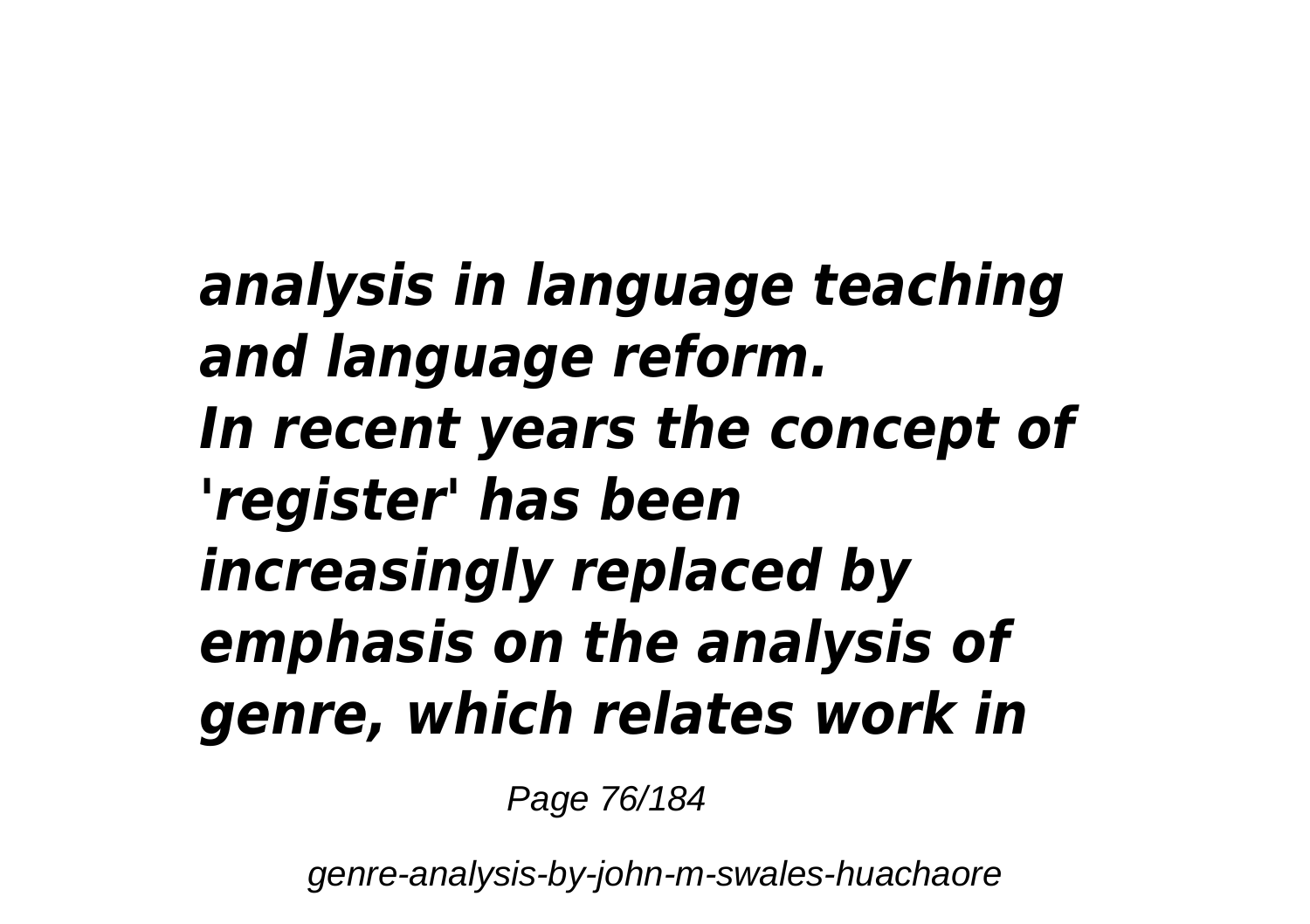*sociolinguistics, text linguistics and discourse analysis to the study of specialist areas of language. This book is a clear, authoritative guide to this complex area. He provides a*

Page 77/184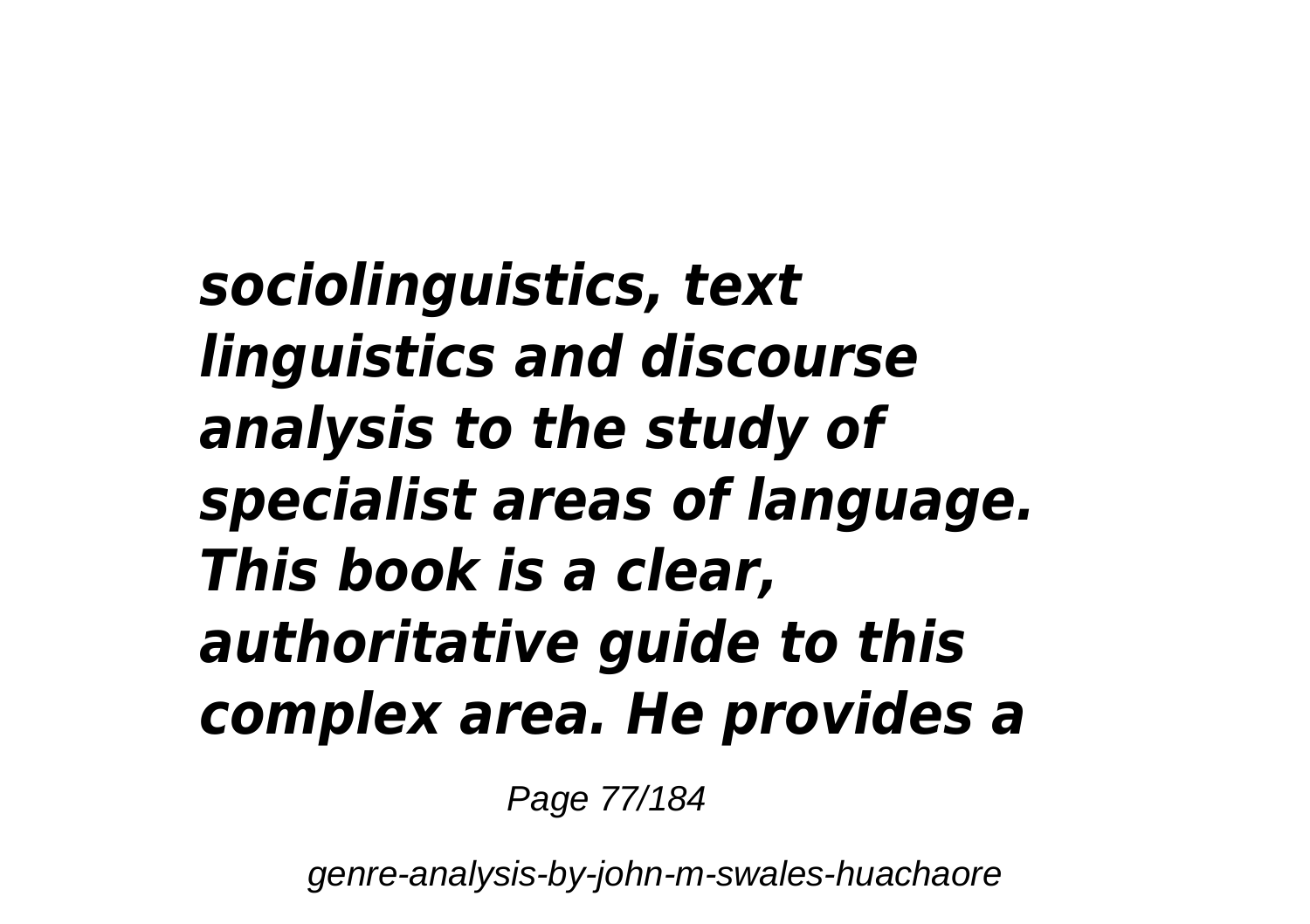*survey of approaches to varieties of language, and considers these in relation to communication and task-based language learning. Swales outlines an approach to the analysis of genre, and then*

Page 78/184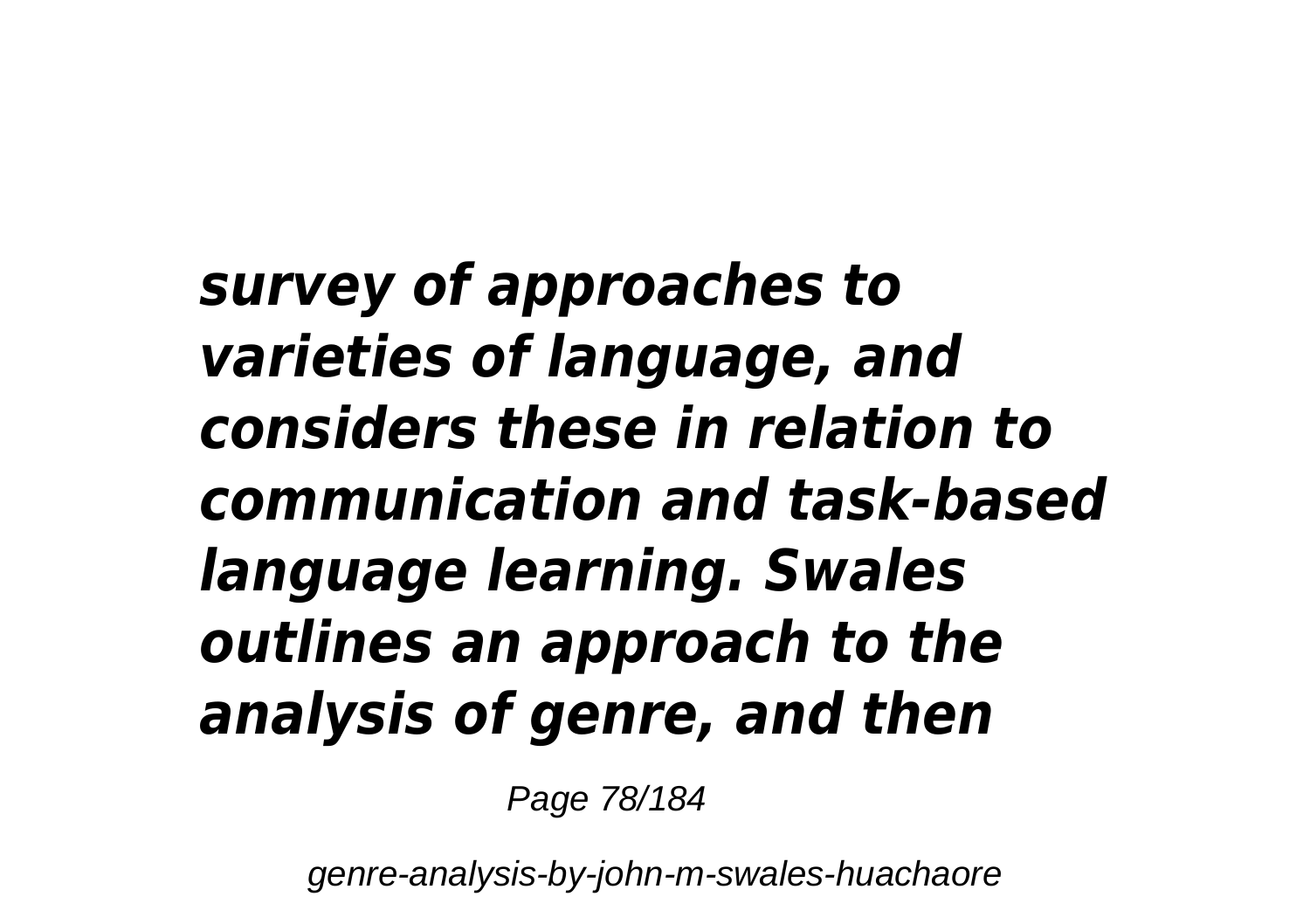*proceeds to consider examples of different genres and how they can be made accessible through genre analysis. This is important reading for all those working in teaching English for academic purposes and also of*

Page 79/184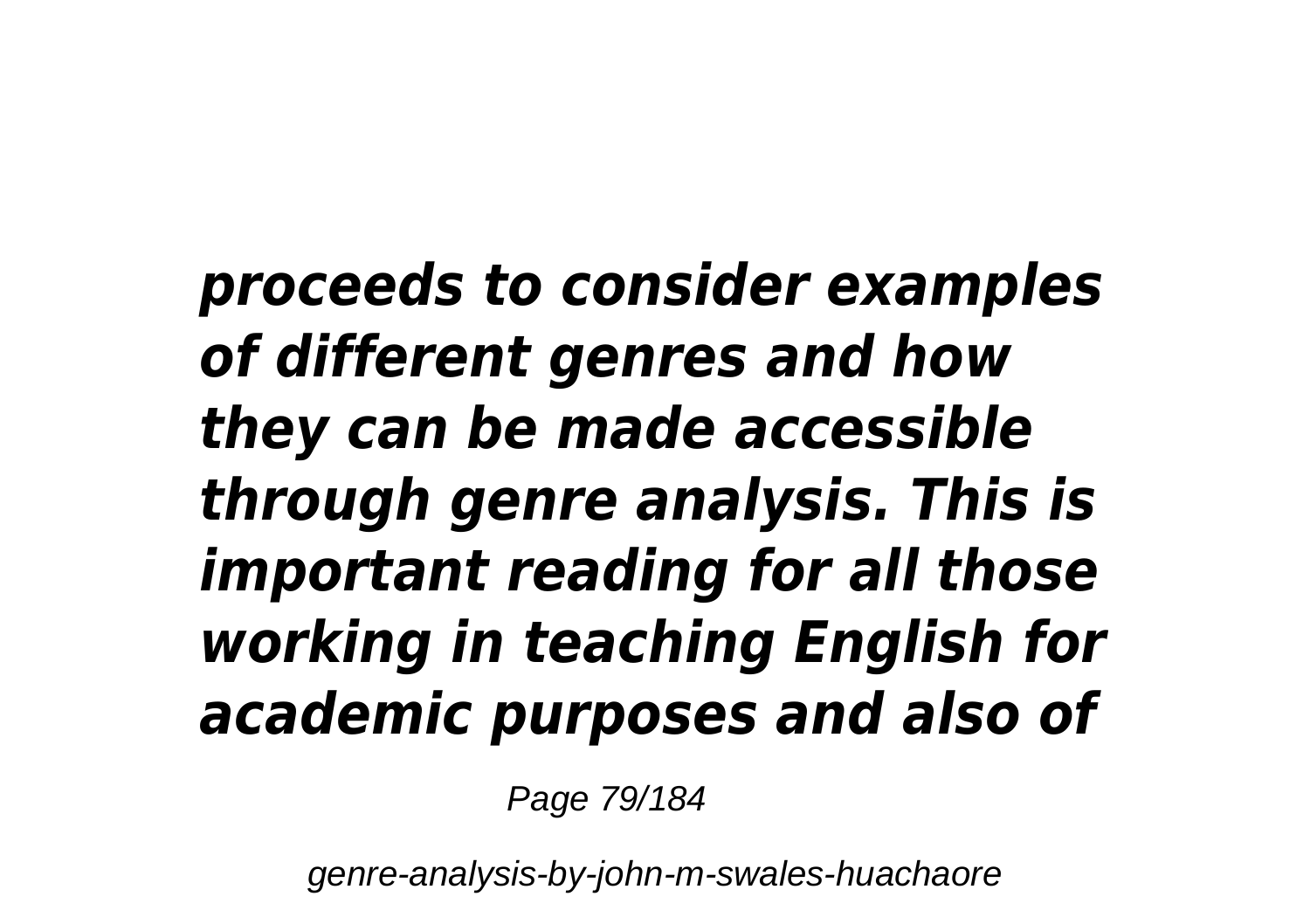*interest to those working in post-secondary writing and composition due to relevant issues in writing across the curriculum. Genre analysis has become a key approach within the field*

Page 80/184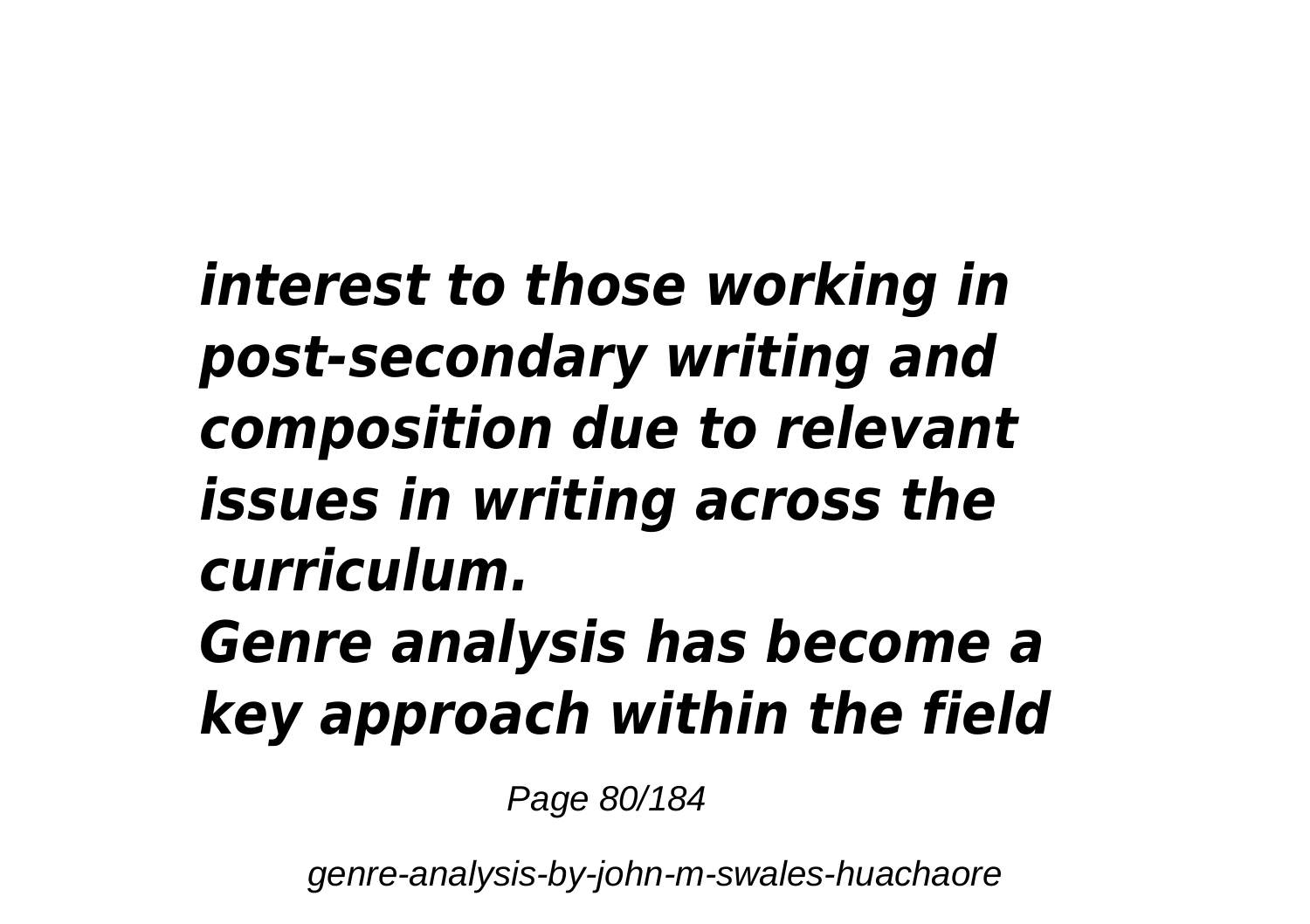*of English for Specific Purposes and helps students understand particular language use patterns in target contexts. Introducing Genre and English for Specific Purposes provides an overview*

Page 81/184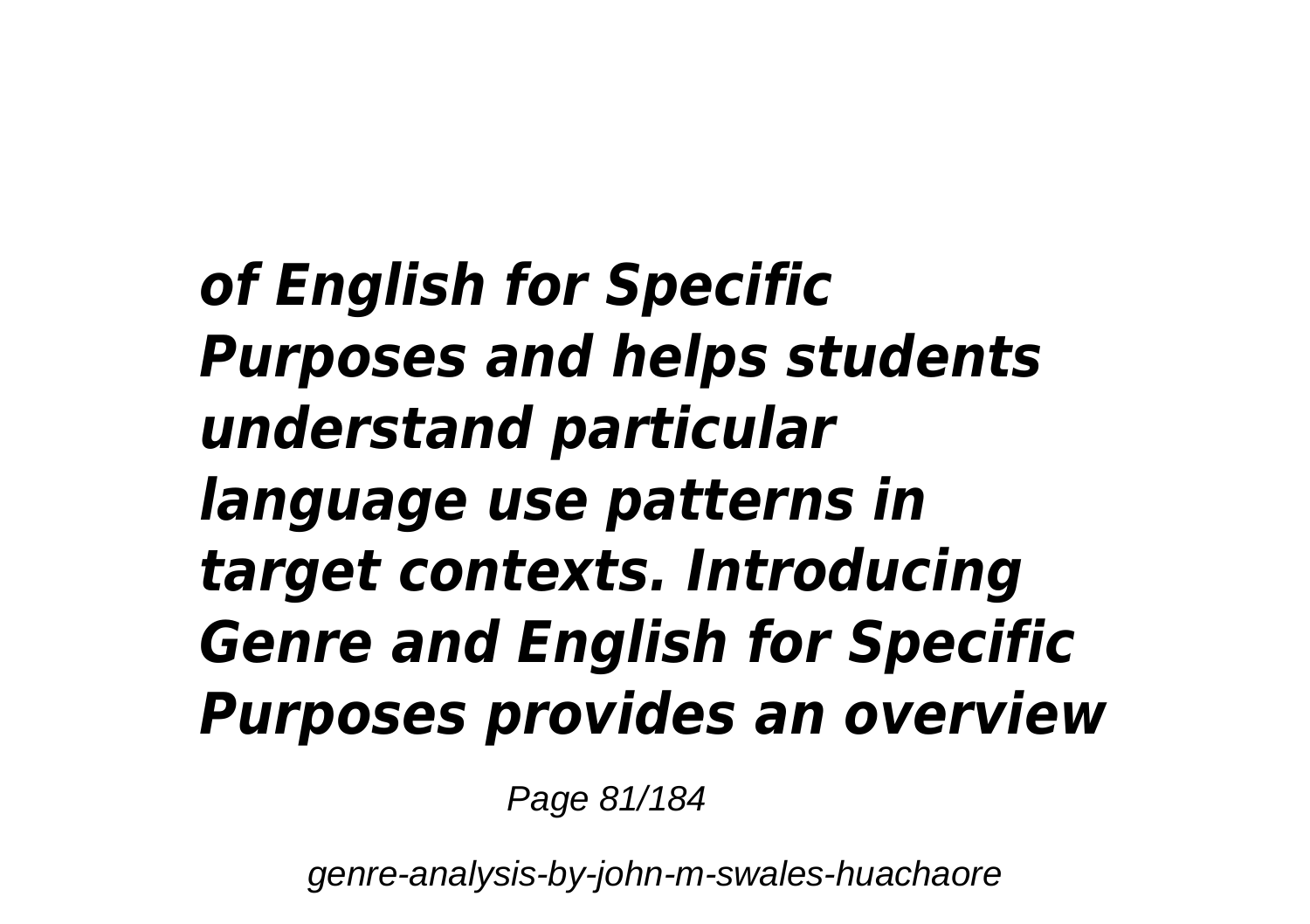*of how genre has been conceptualized and applied in ESP, as well as the features that distinguish ESP genre research and teaching from those of other genre schools. The macro and micro aspects*

Page 82/184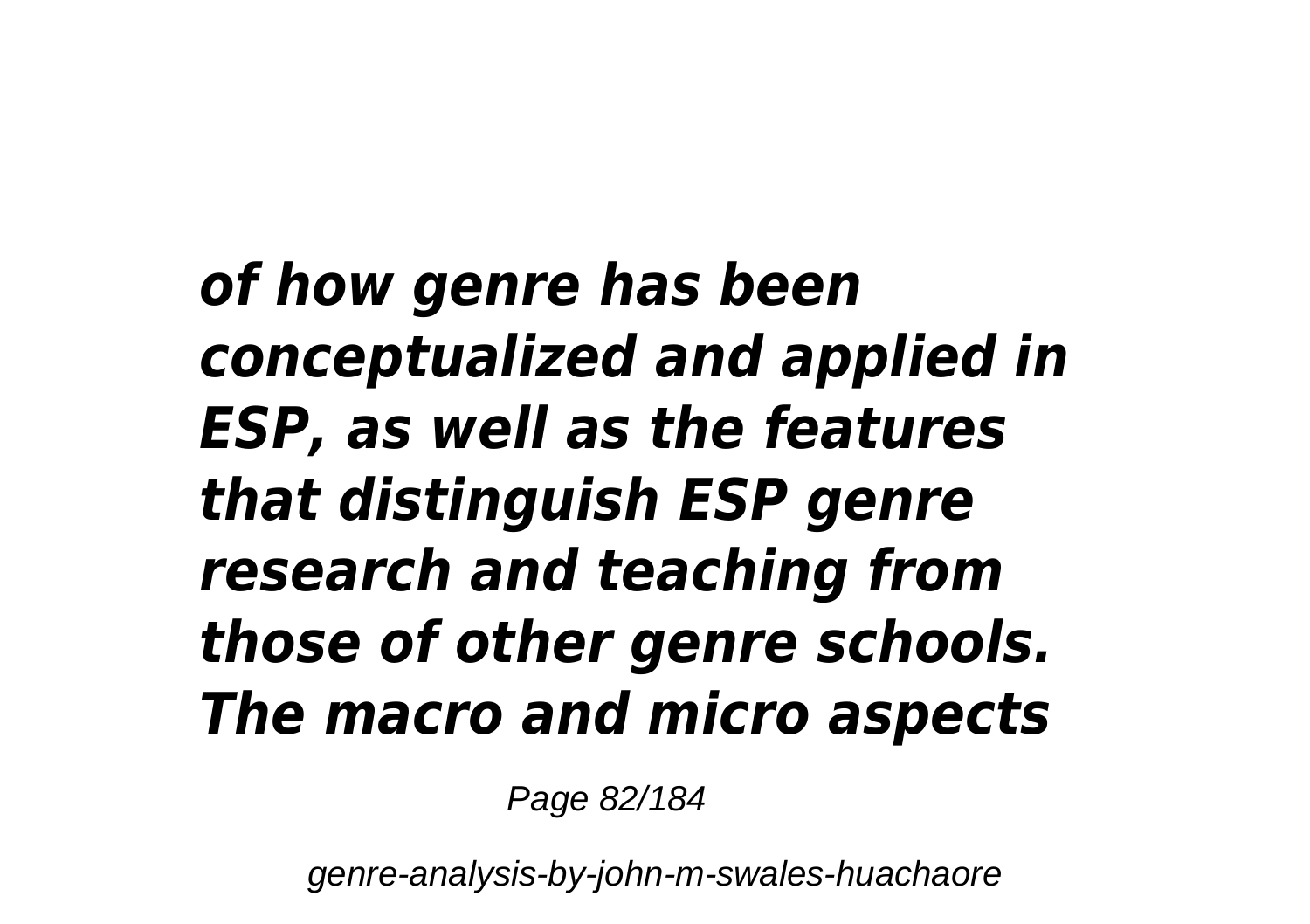*of ESP genre-based pedagogy are also analysed and include: different possibilities for planning and designing an ESP genre-based course; the concrete, micro aspects of materials creation; and how*

Page 83/184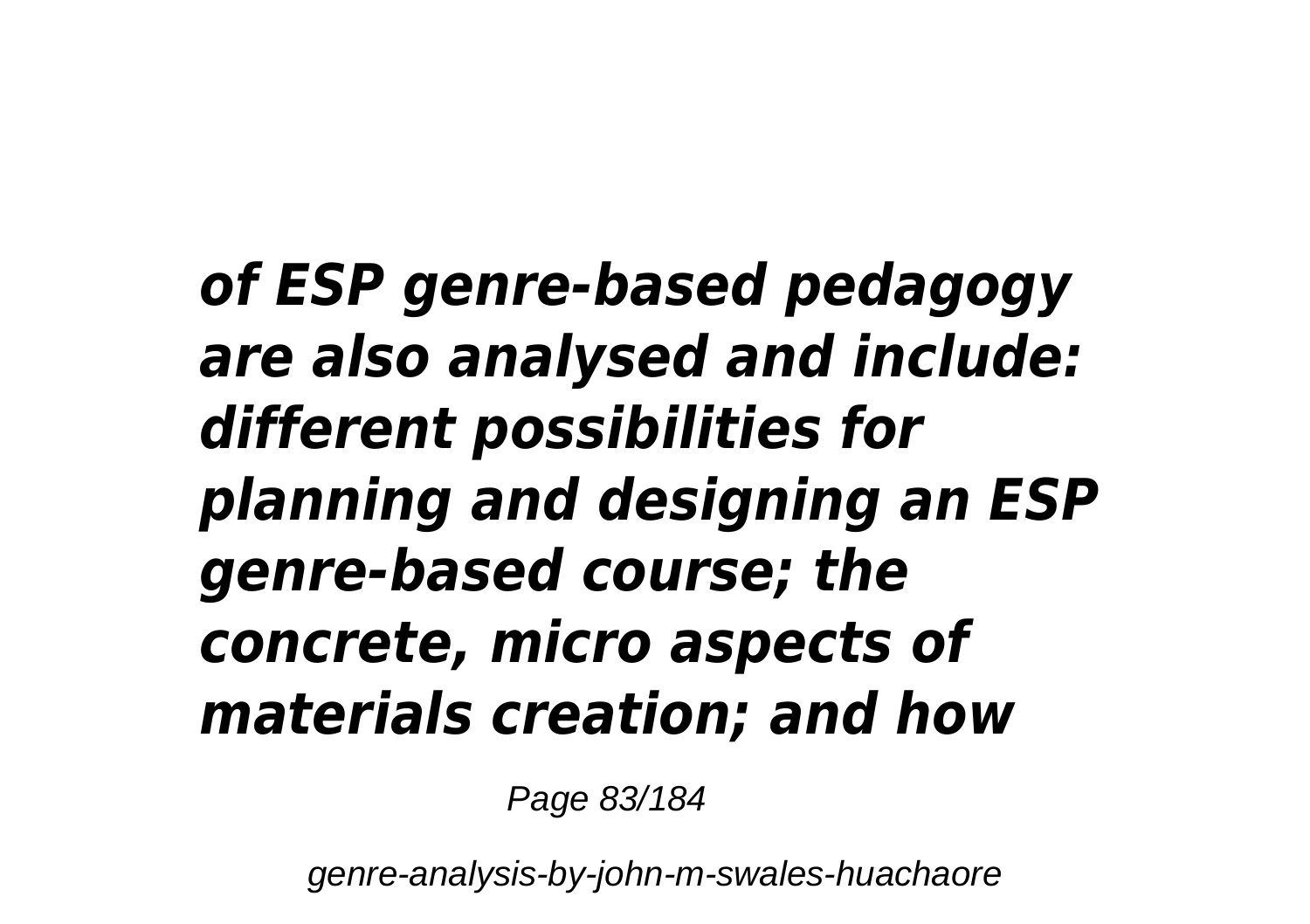*genres can be learned through play. Introducing Genre and English for Specific Purposes is essential reading for students and pre-service teachers who are studying Genre, English for Specific Purposes or language*

Page 84/184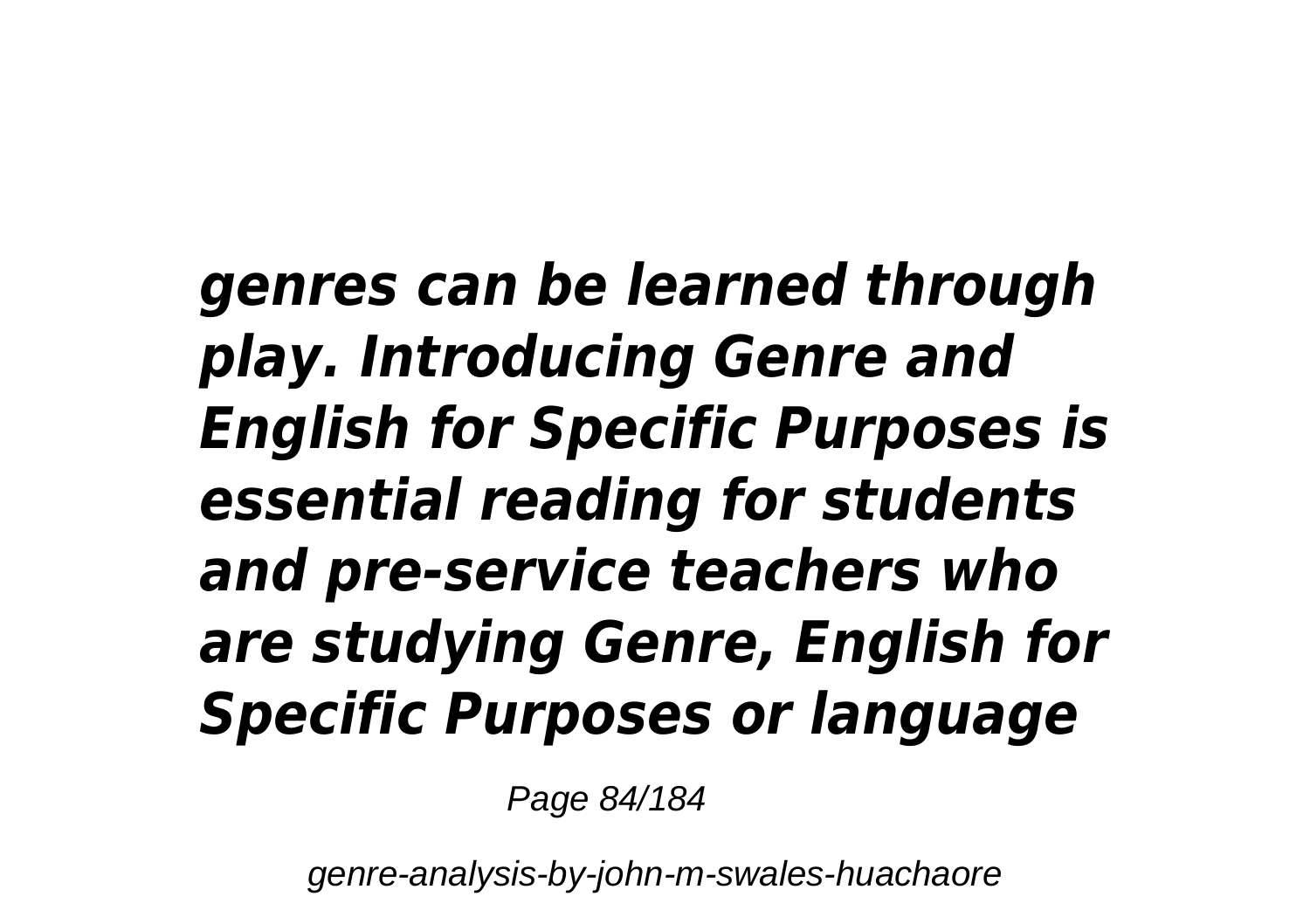*teaching methodologies. Genre, Frames and Writing in Research Settings Persuasion Across Genres John among the Apocalypses Investigating English Legal Genres in Academic and*

Page 85/184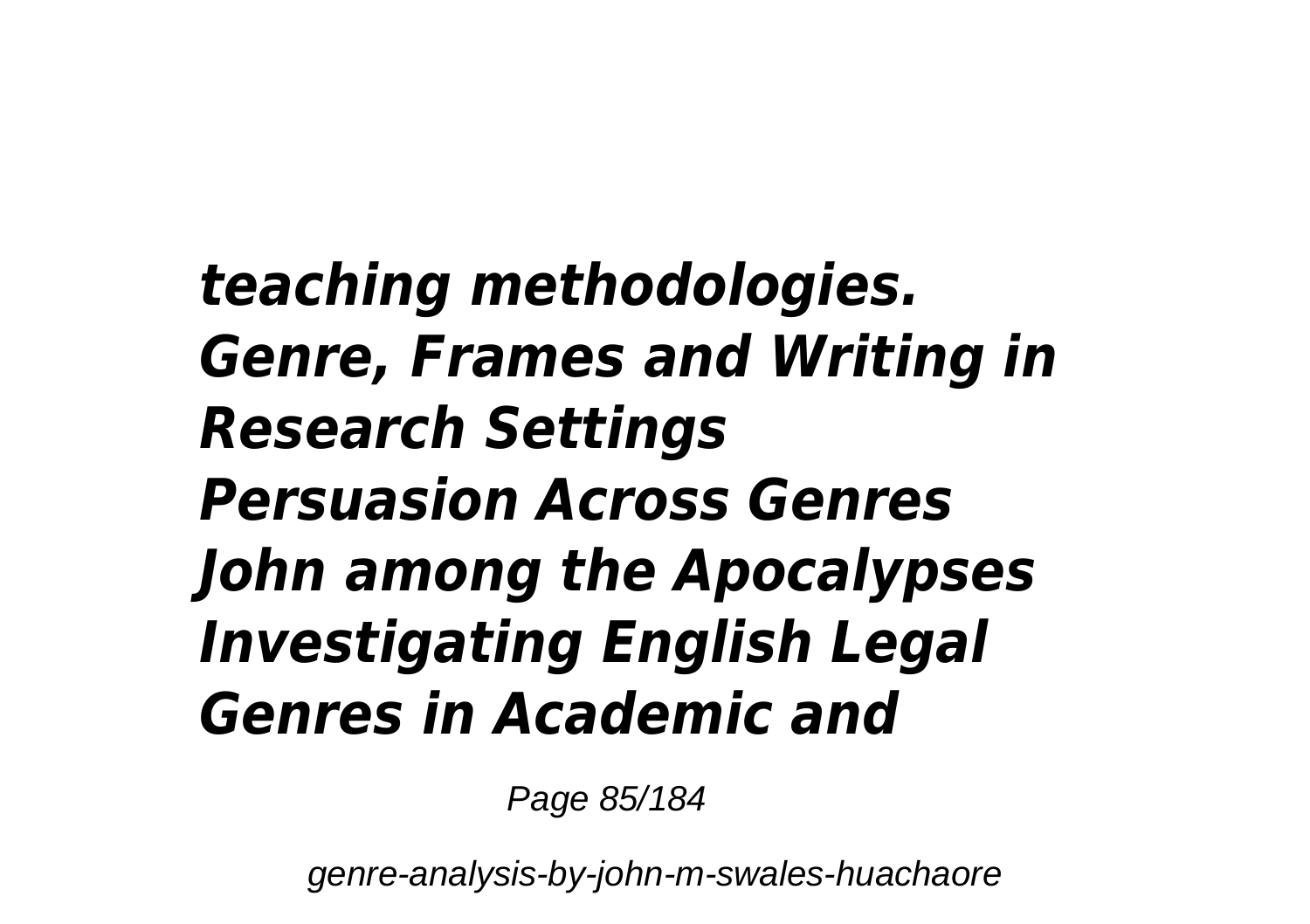## *Professional Contexts Academic Writing for Graduate Students Doing Sociolinguistics Genre Analysis This volume brings together*

*a selection of contributions*

Page 86/184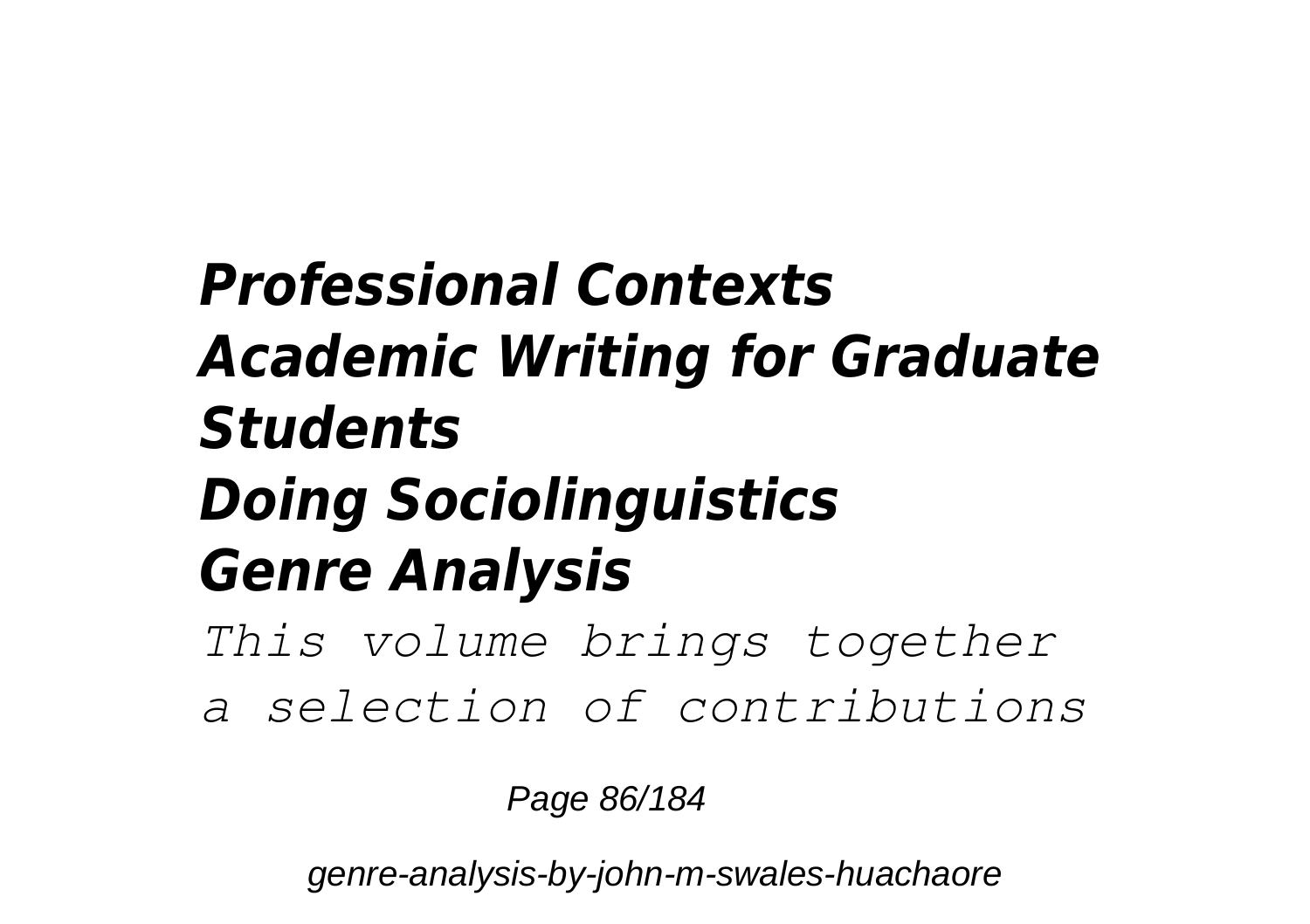*presented at the 15th European Symposium on Languages for Special Purposes, held at the University of Bergamo (Italy) from 29 August to 2 September 2005. The conference title, «New* Page 87/184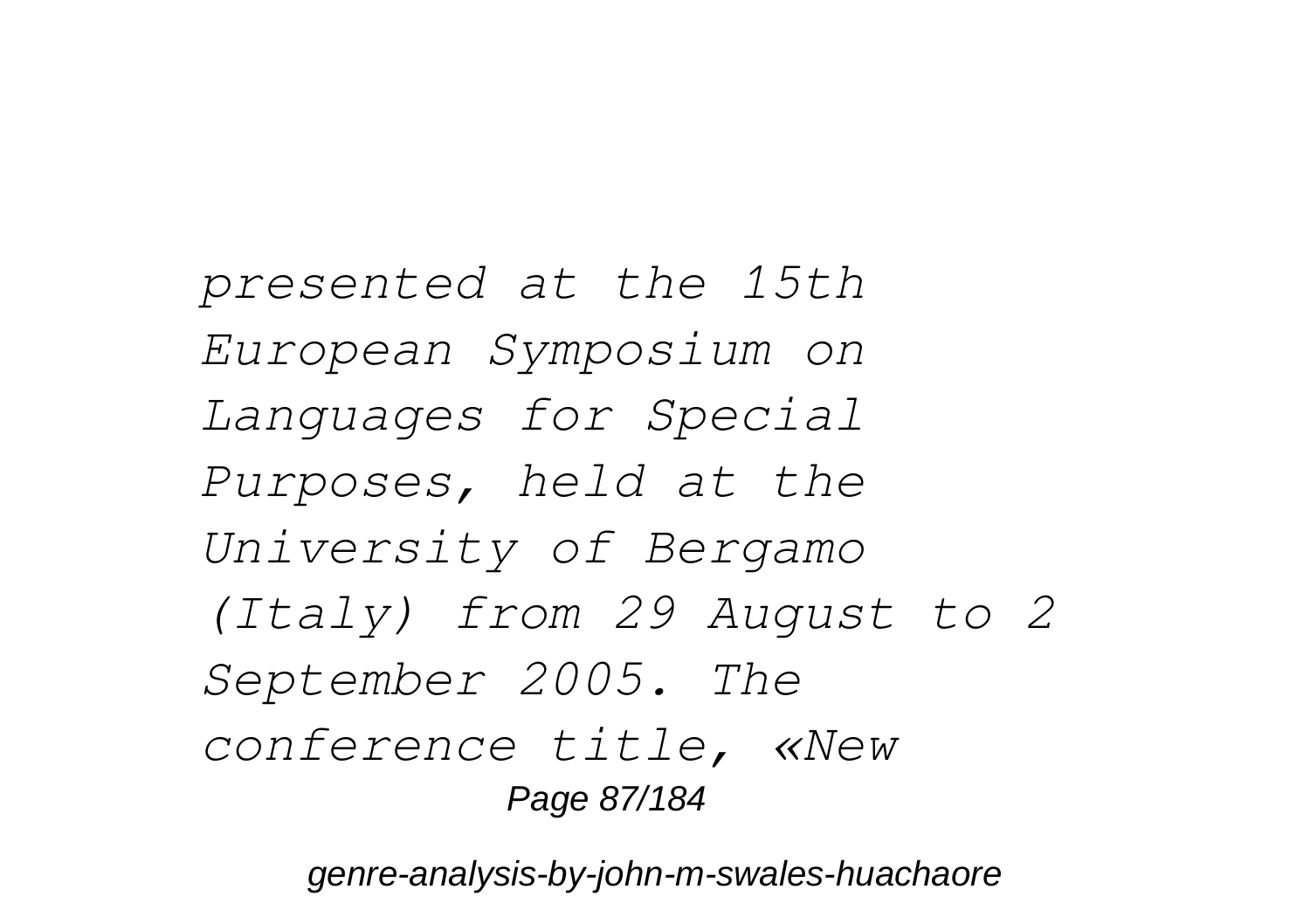*Trends in Specialized Discourse», reflects the emphasis given to recent orientations in research, coming from established as well as new authors in the field. As suggested by the title of this volume, the* Page 88/184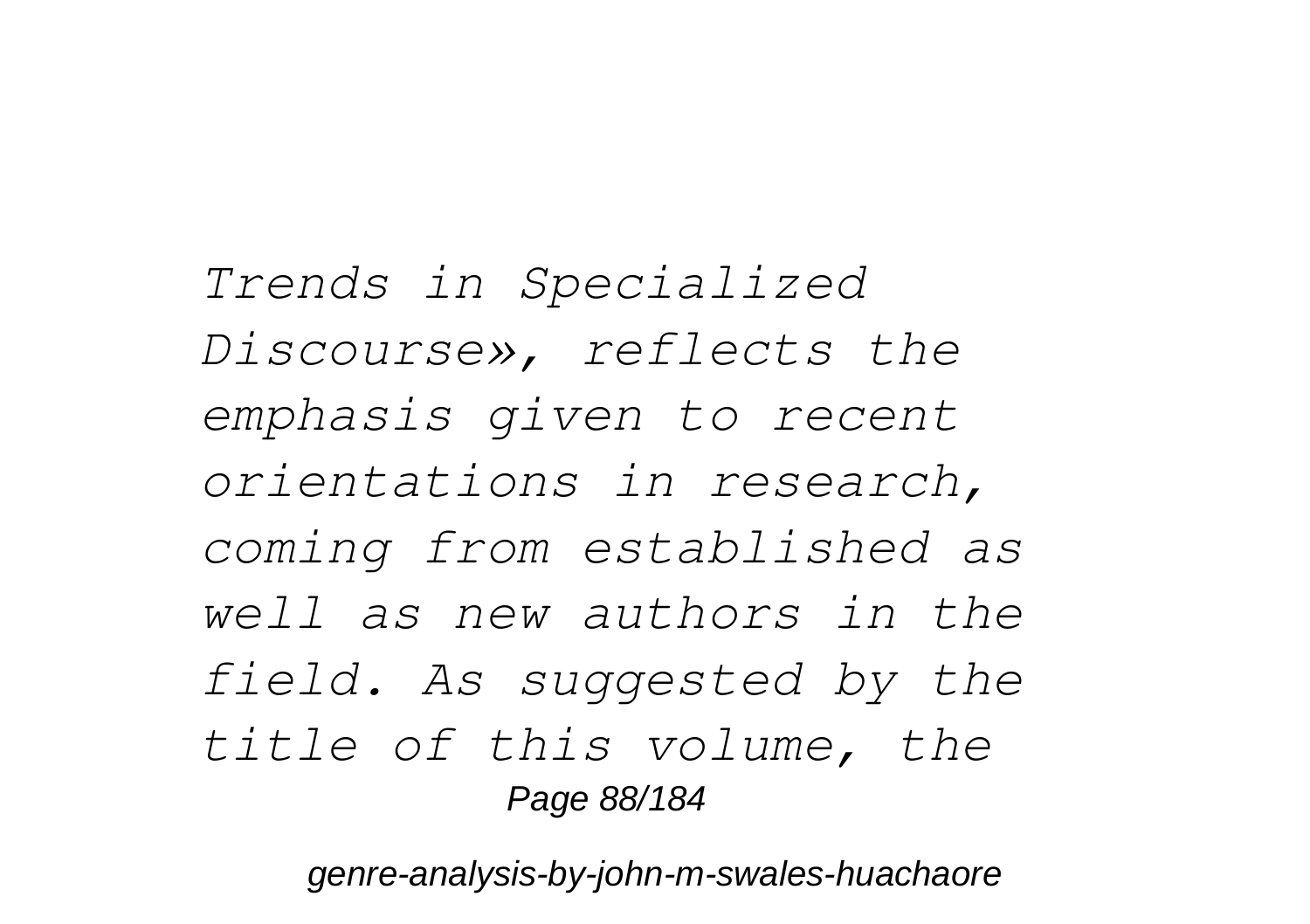*analysis of specialized discourse calls for a specialized discourse analysis. When applied linguists deal with vocational discourses, they are faced with a double challenge: on the one hand,* Page 89/184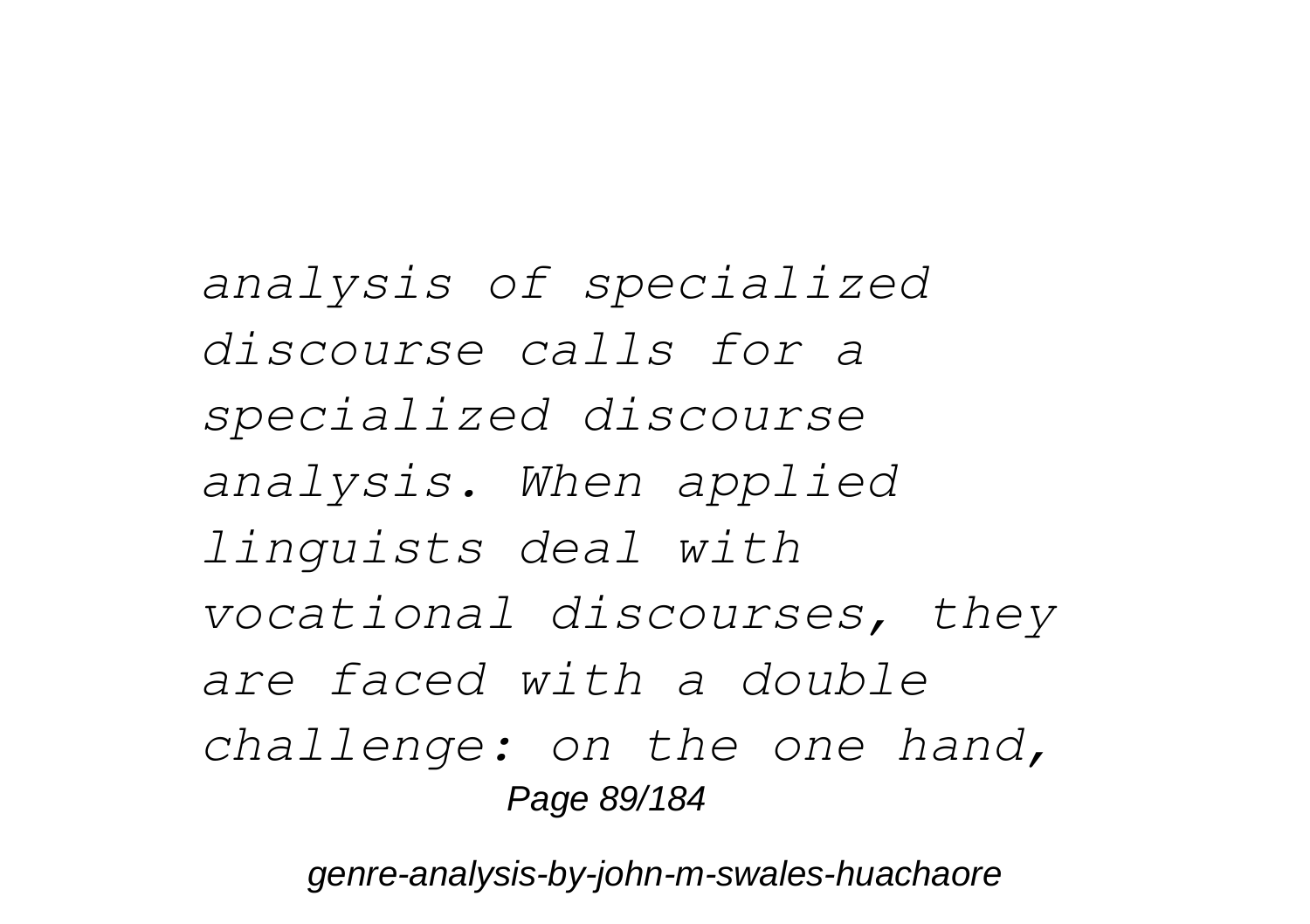*an understanding of textualisations often alien to the general language; on the other hand, the use of analytical tools designed specifically for their investigation. The studies presented in this volume* Page 90/184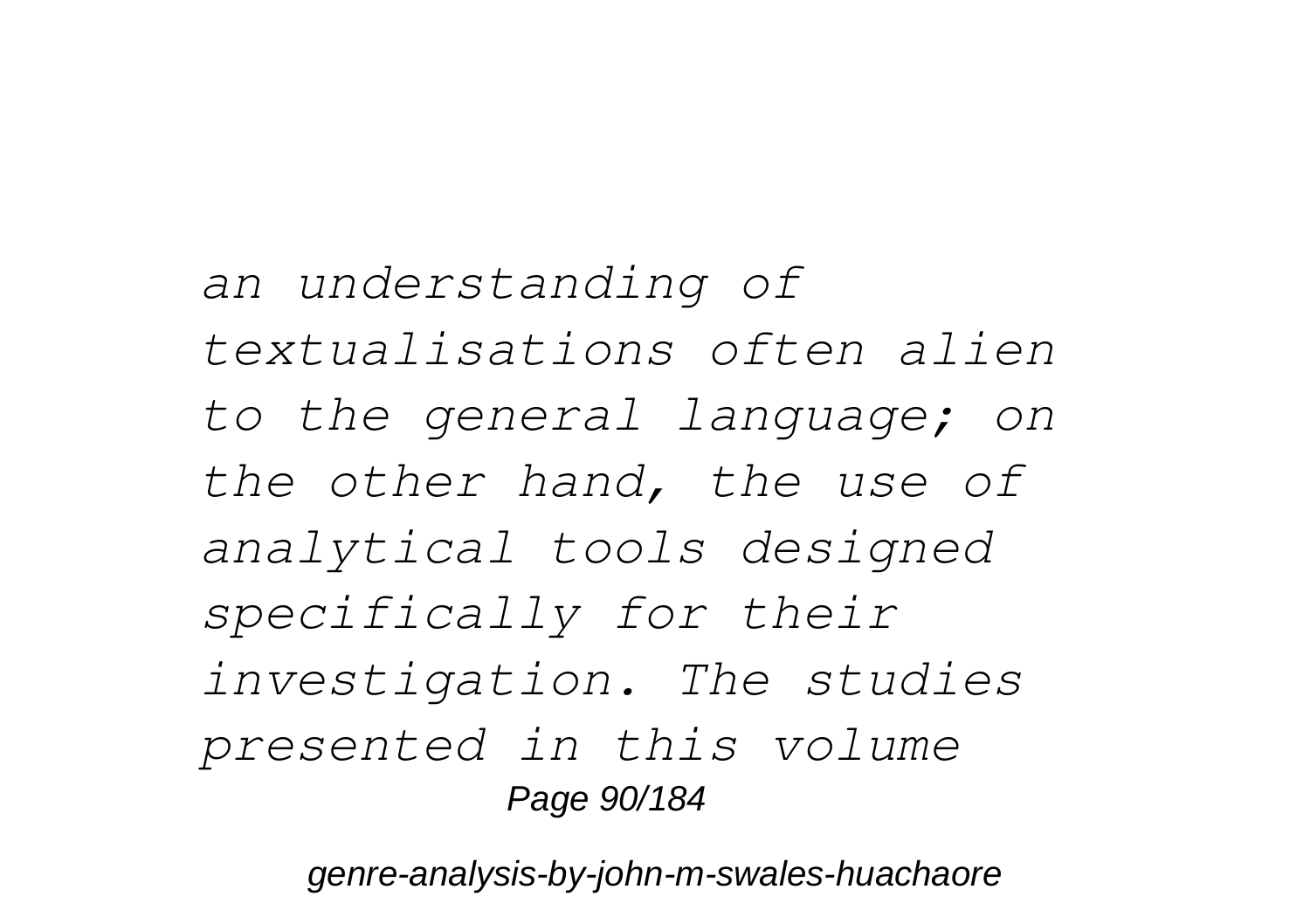*position themselves somewhere along this continuum, focusing alternatively on converging/diverging features of texts and discourses. Genre theory in the past few* Page 91/184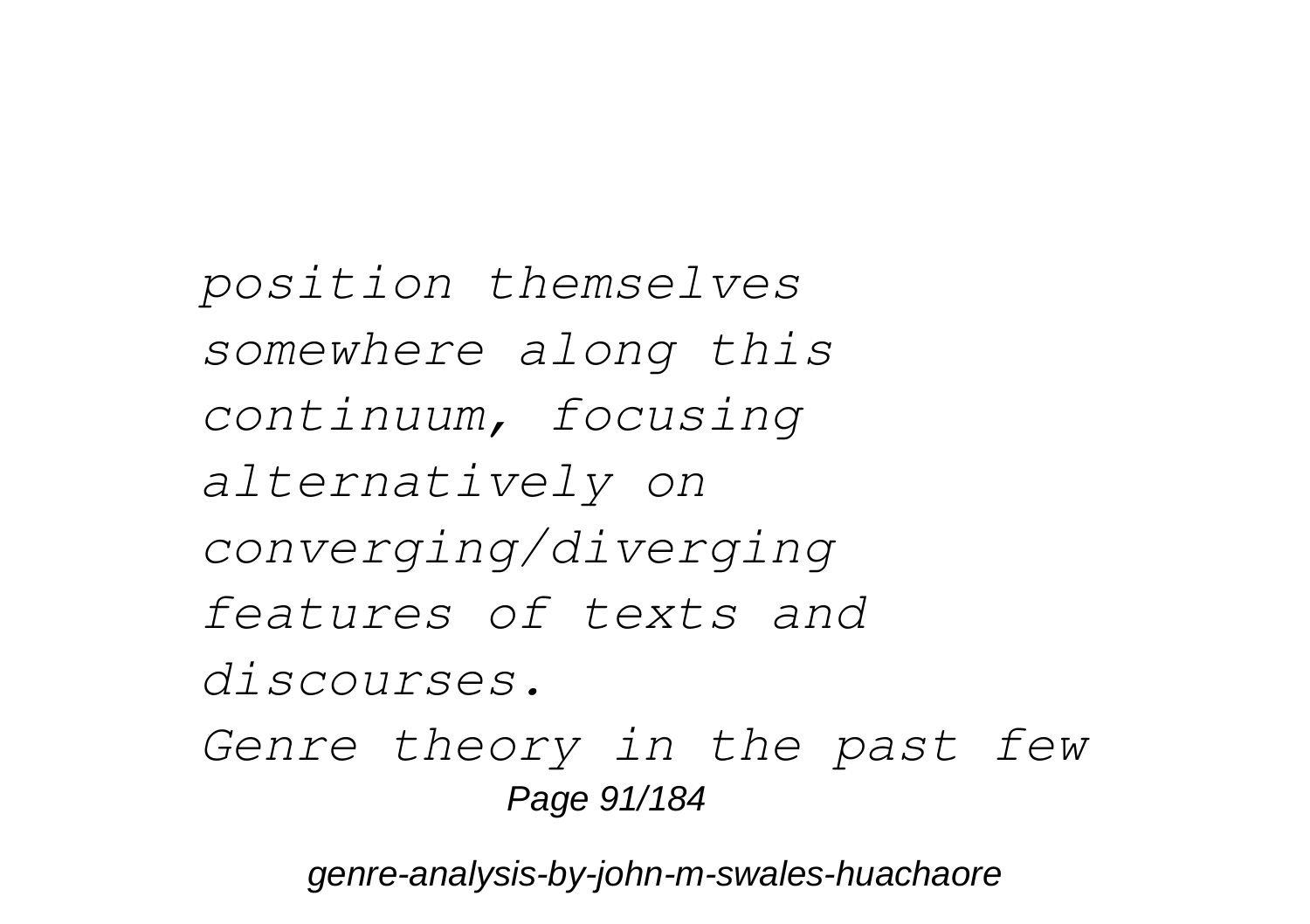*years has contributed immensely to our understanding of the way discourse is used in academic, professional and institutional contexts. However, its development has been constrained by the* Page 92/184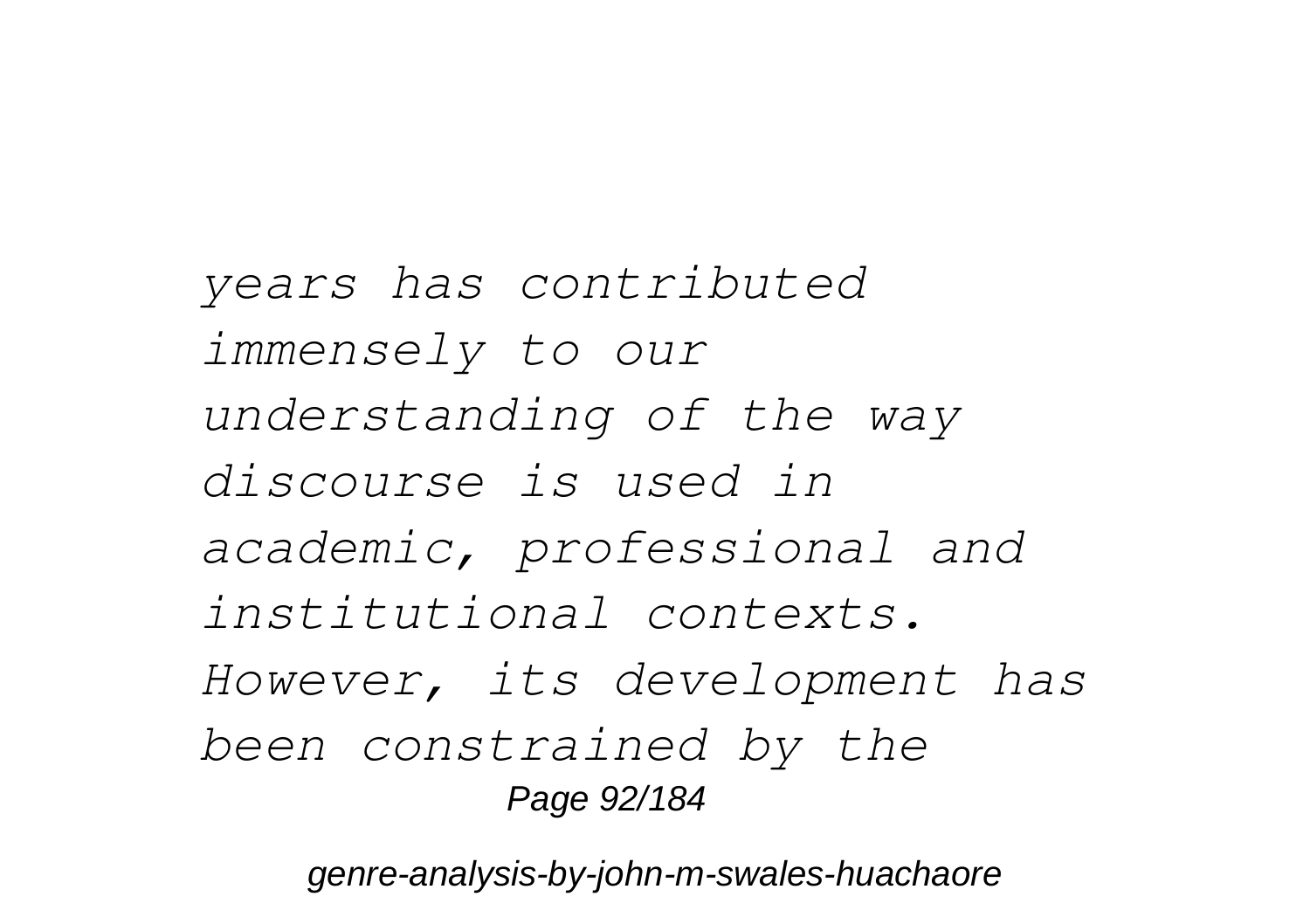*nature and design of its applications, which have invariably focused on language teaching and learning, or communication training and consultation. This has led to the use of simplified and idealised* Page 93/184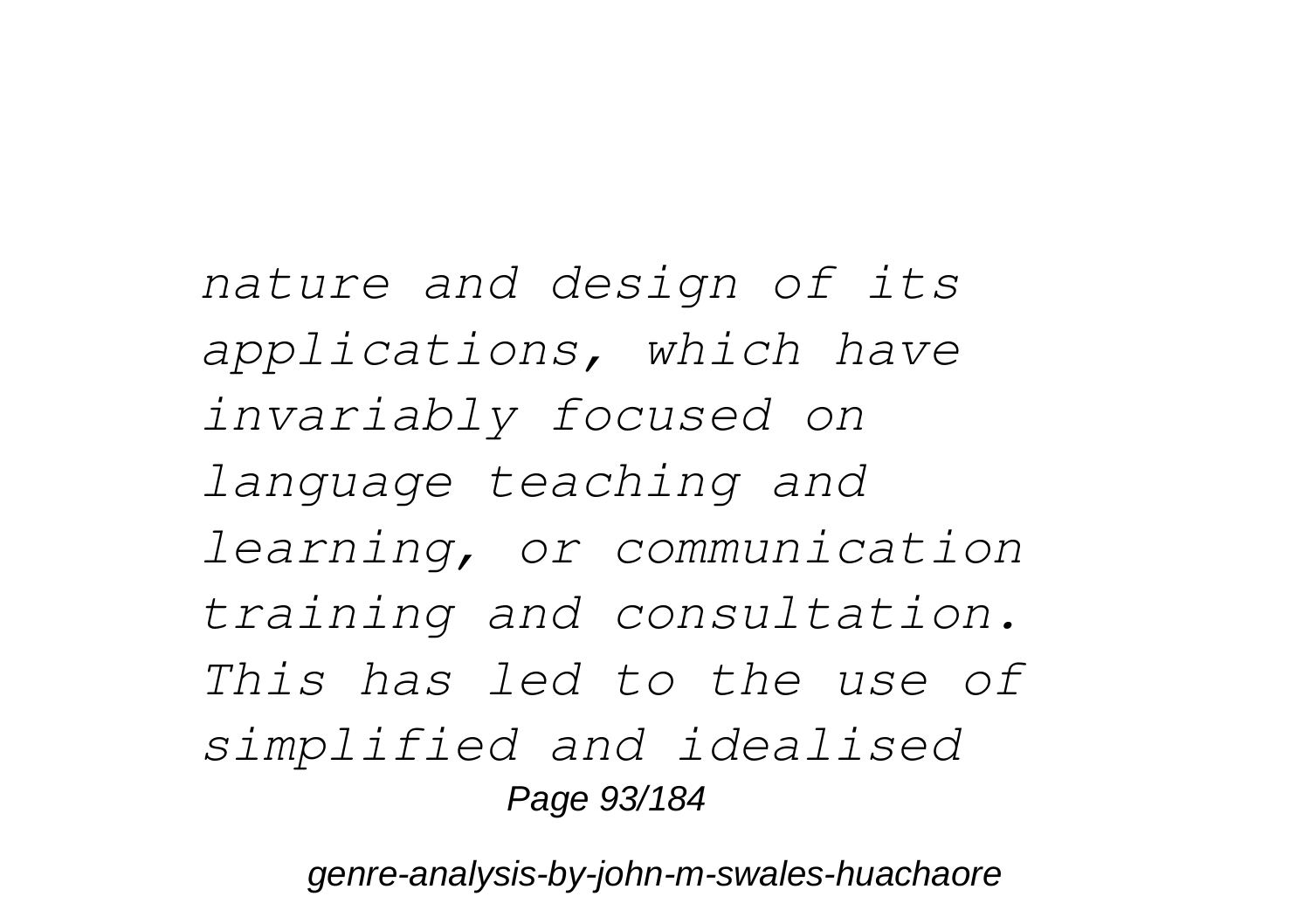*genres. In contrast to this, the real world of discourse is complex, dynamic and unpredictable. This tension between the real world of written discourse and its representation in applied genre-based literature is* Page 94/184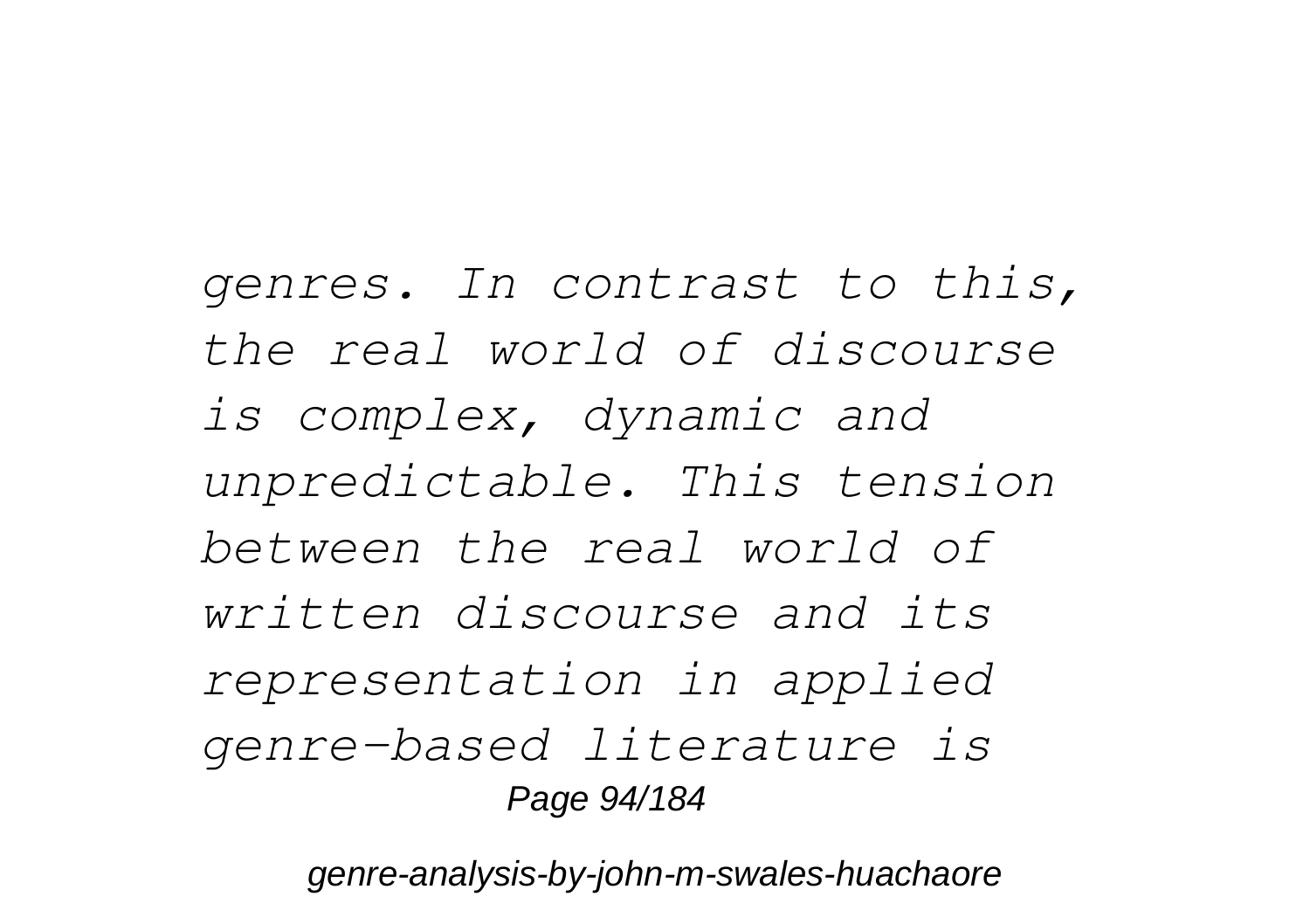*the main theme of this book. The book addresses this theme from the perspectives of four rather different worlds: the world of reality, the world of private intentions, the world of analysis and the* Page 95/184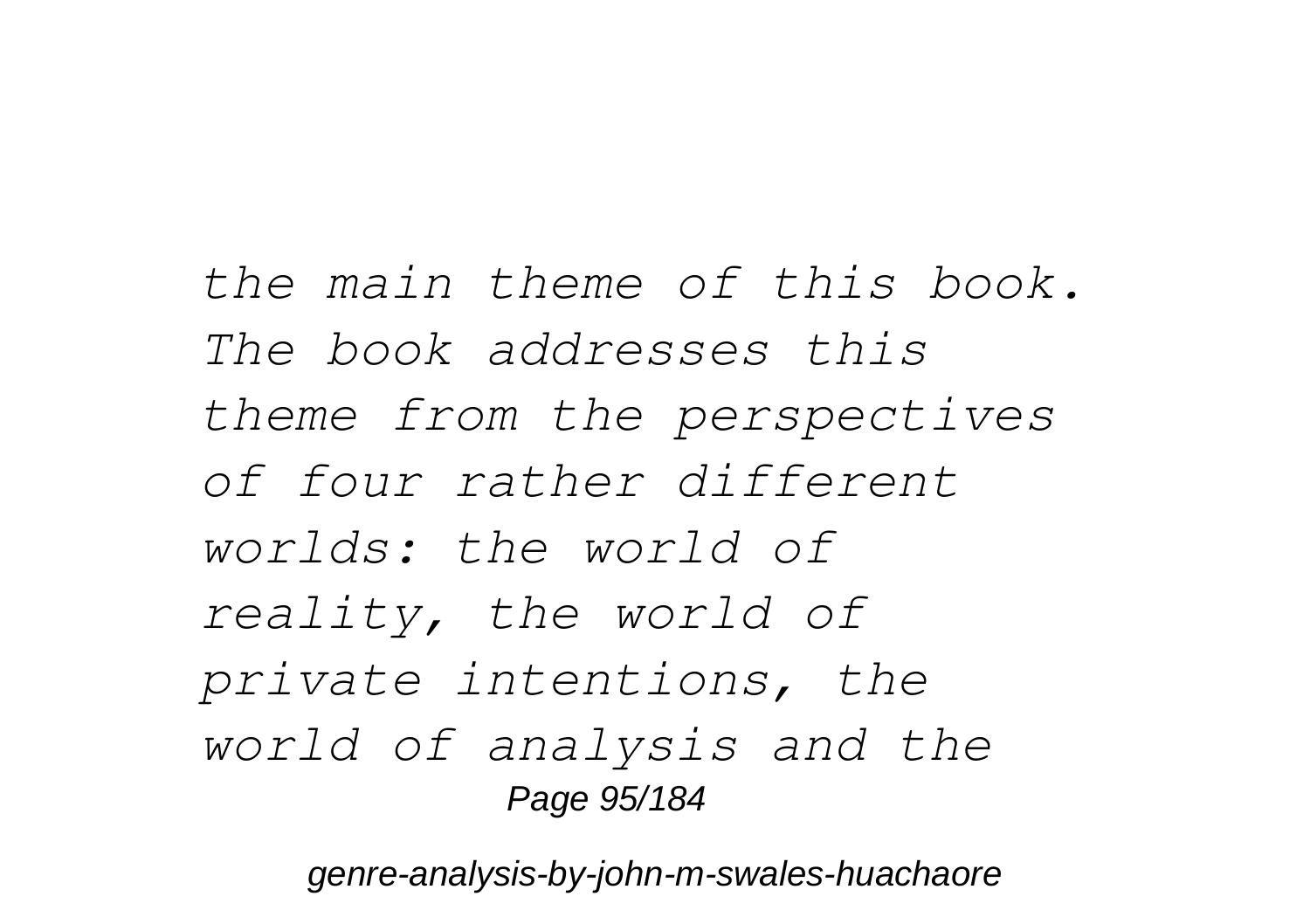*world of applications. Using examples from a range of situations including advertising, business, academia, economics, law, book introductions, reports, media and fundraising, Bhatia uses discourse* Page 96/184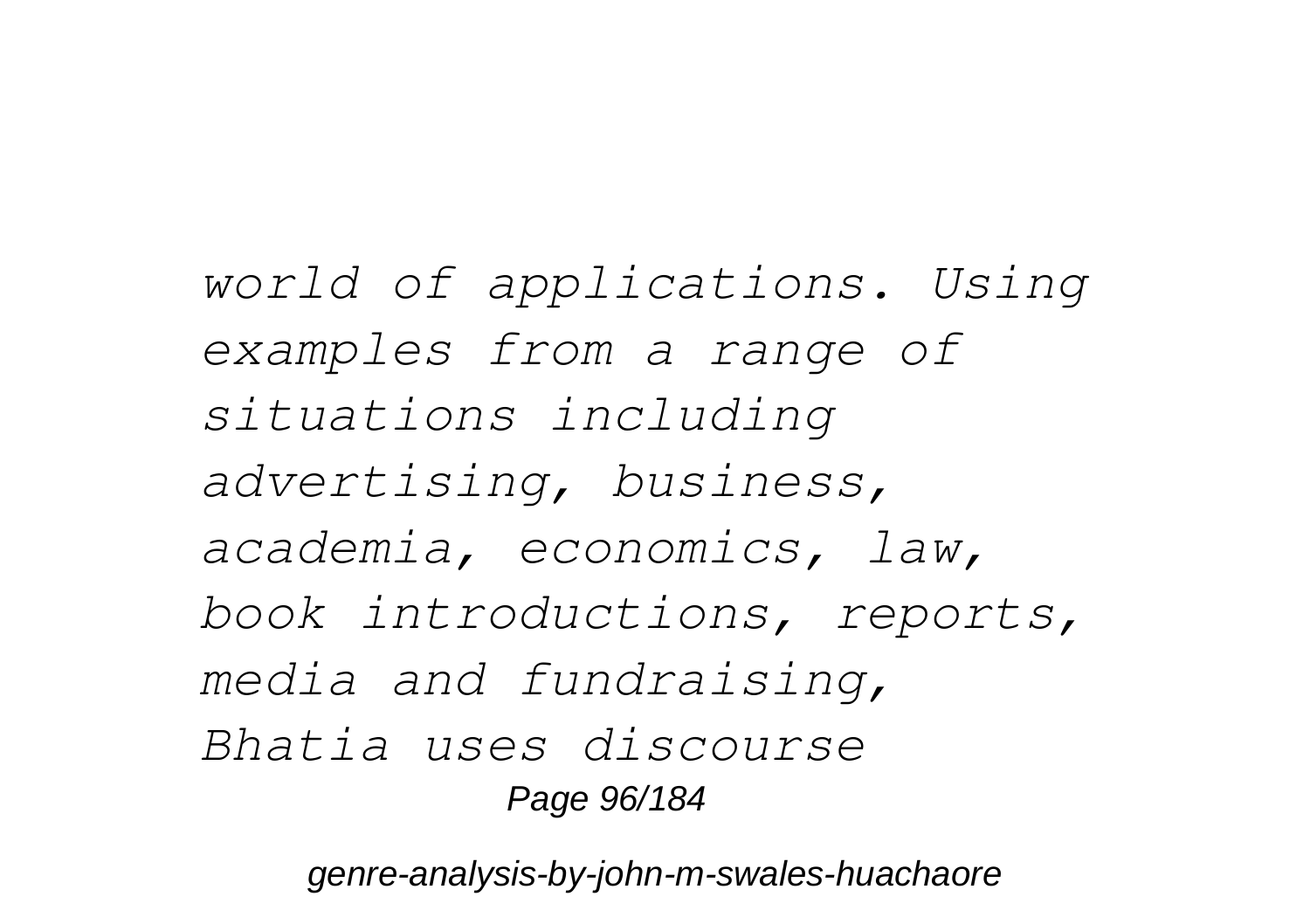*analysis to move genre theory away from educational contexts and into the real world. Introduction Overview: Perspectives on Discourse The World of Reality The World of Private Intentions The World of* Page 97/184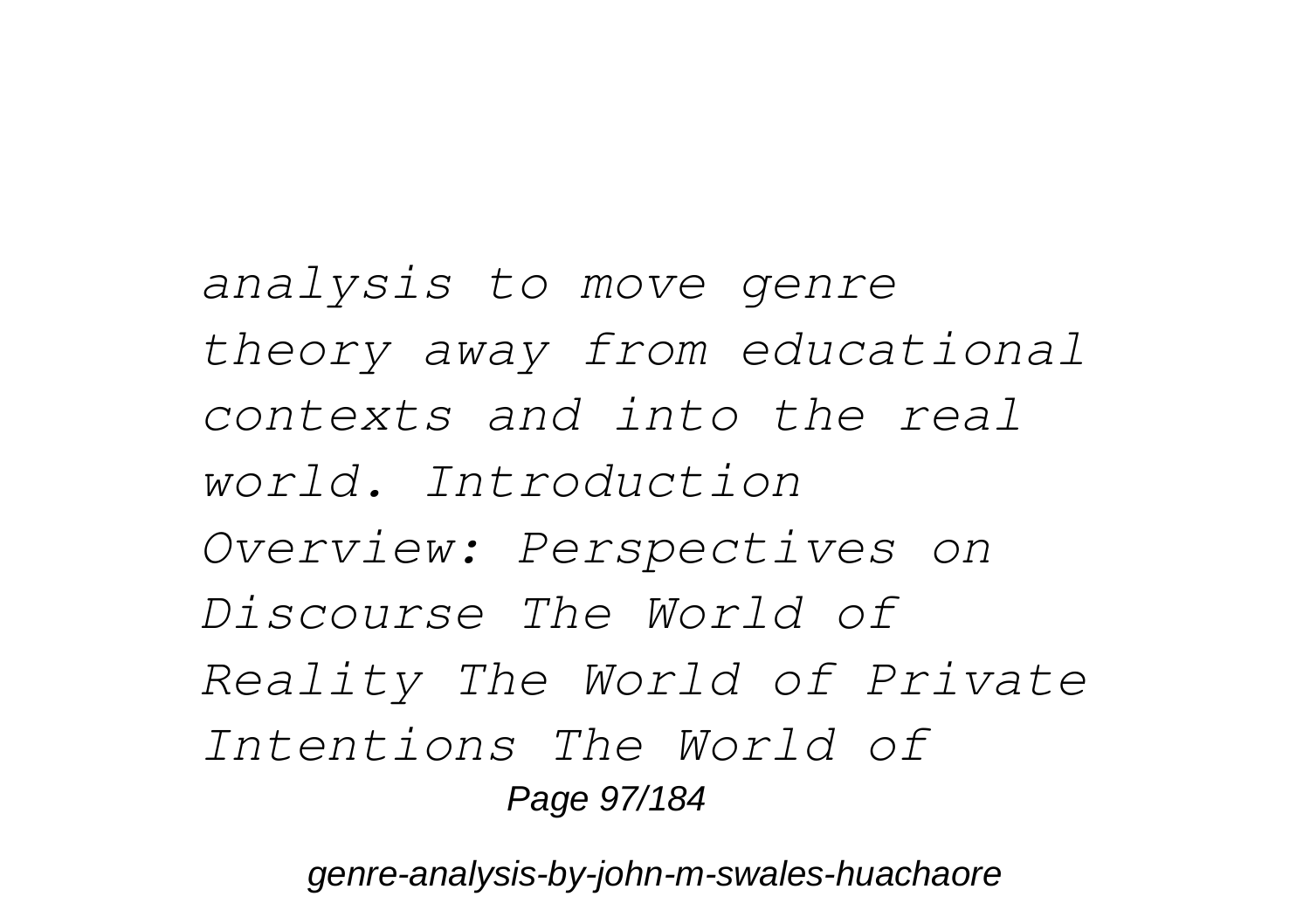*Analysis The World of Applications References The Handbook of Technology and Second Language Teaching and Learning presents a comprehensive exploration of the impact of technology on the field of second language* Page 98/184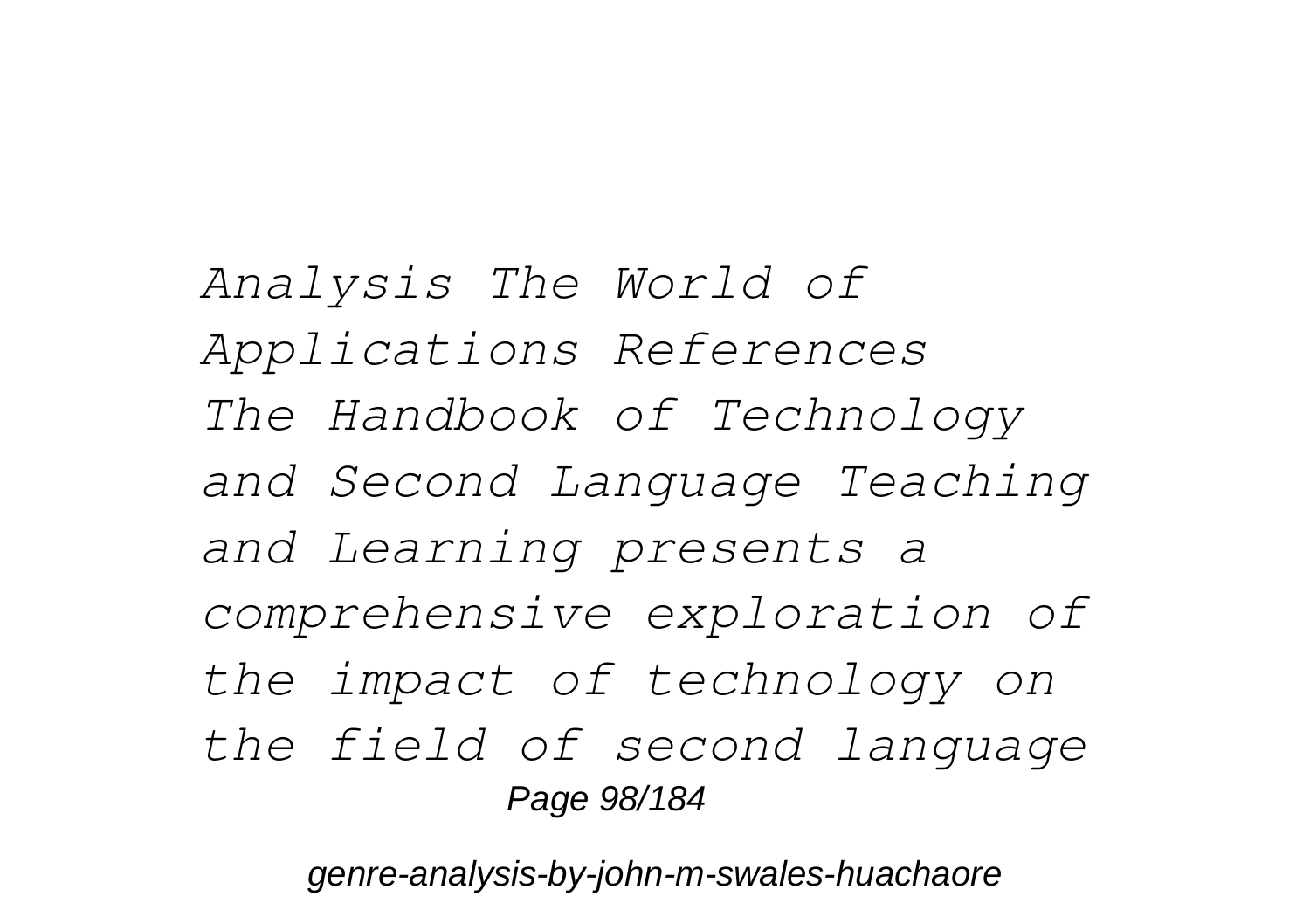*learning. The rapidly evolving language-technology interface has propelled dramatic changes in, and increased opportunities for, second language teaching and learning. Its influence has been felt no less keenly in* Page 99/184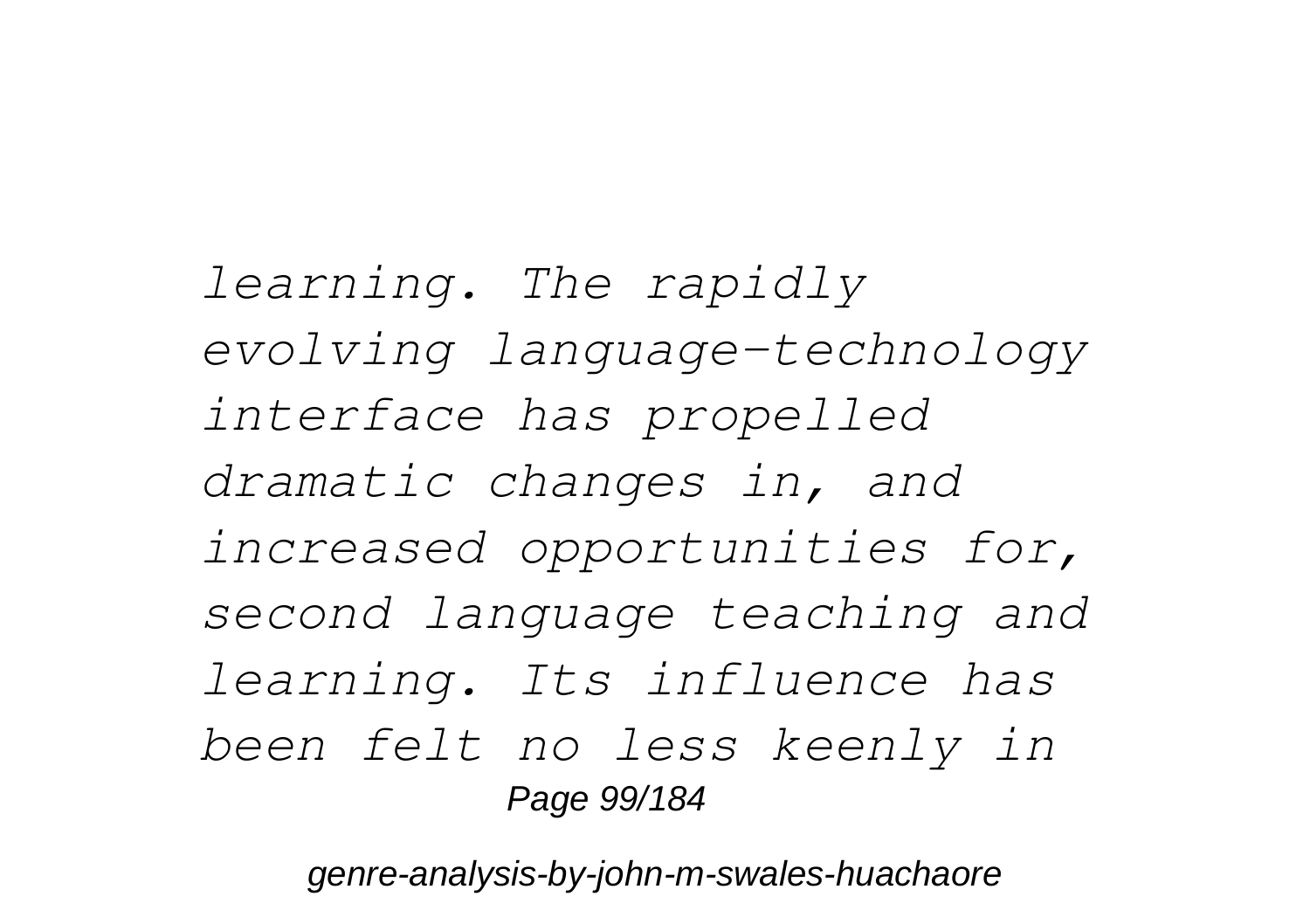*the approaches and methods of assessing learners' language and researching language teaching and learning. Contributions from a team of international scholars make up the Handbook consisting of four* Page 100/184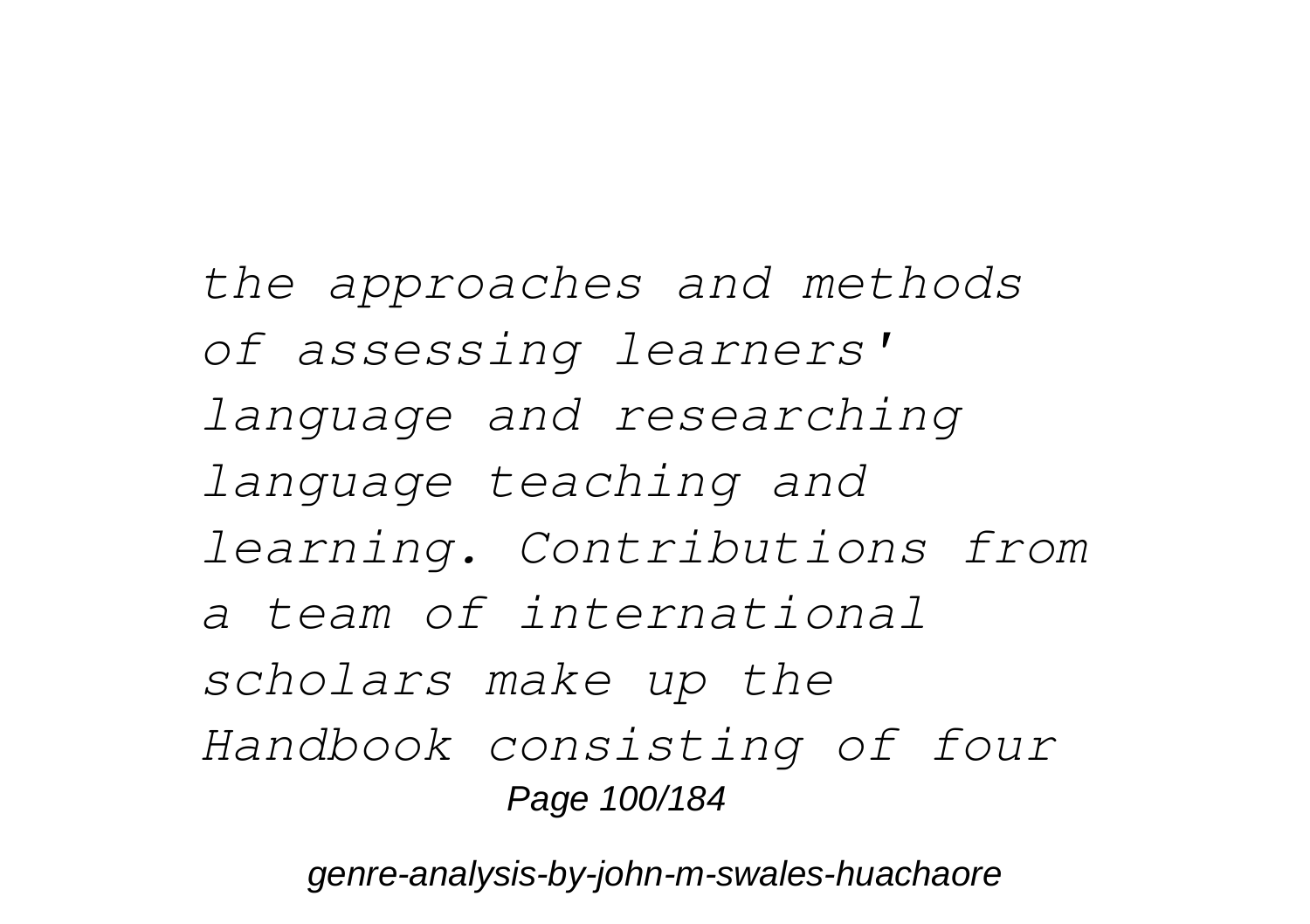*parts: language teaching and learning through technology; the technology-pedagogy interface; technology for L2 assessment; and research and development of technology for language learning. It considers how technology* Page 101/184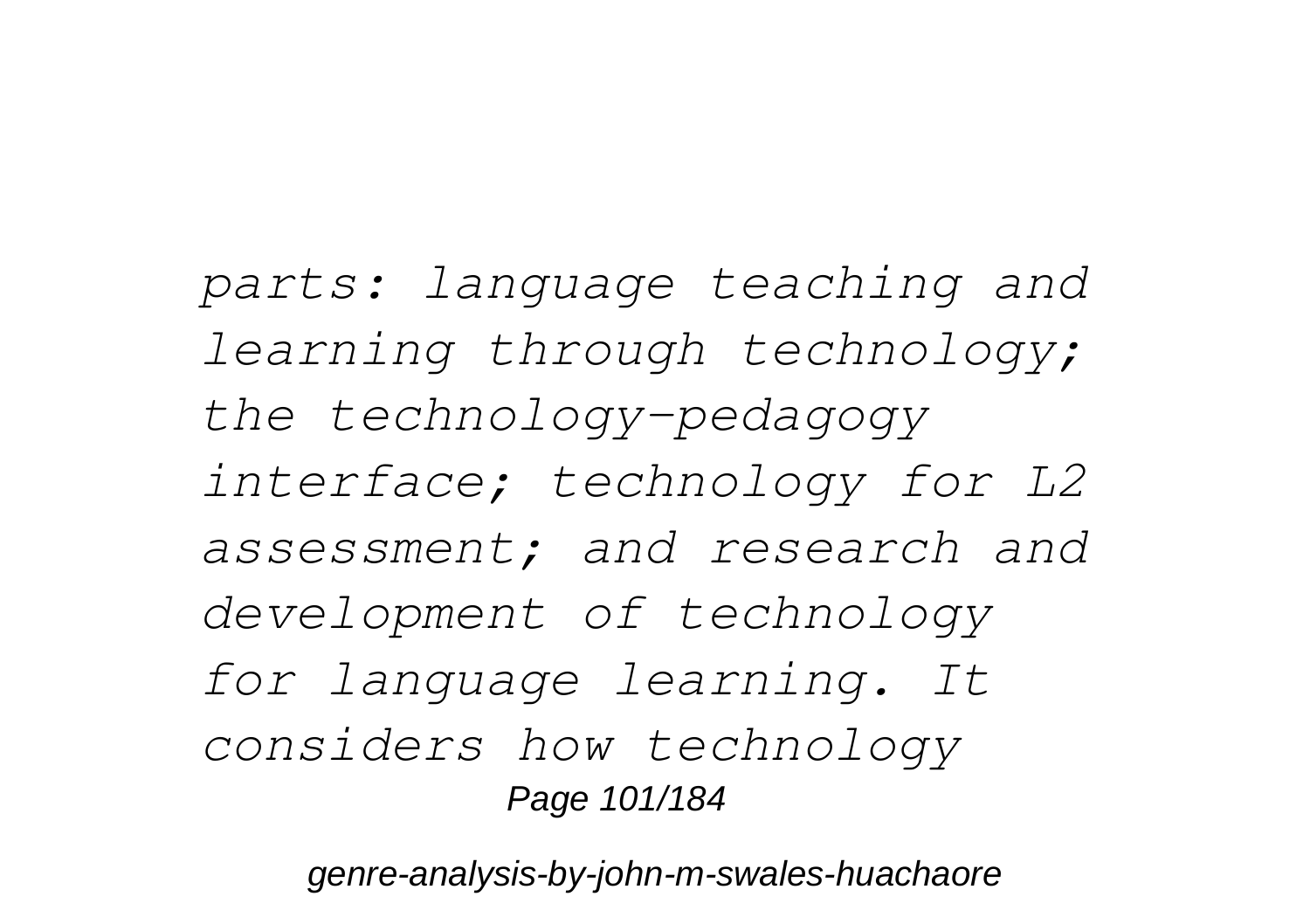*assists in all areas of language development, the emergence of pedagogy at the intersection of language and technology, technology in language assessment, and major research issues in research and development of* Page 102/184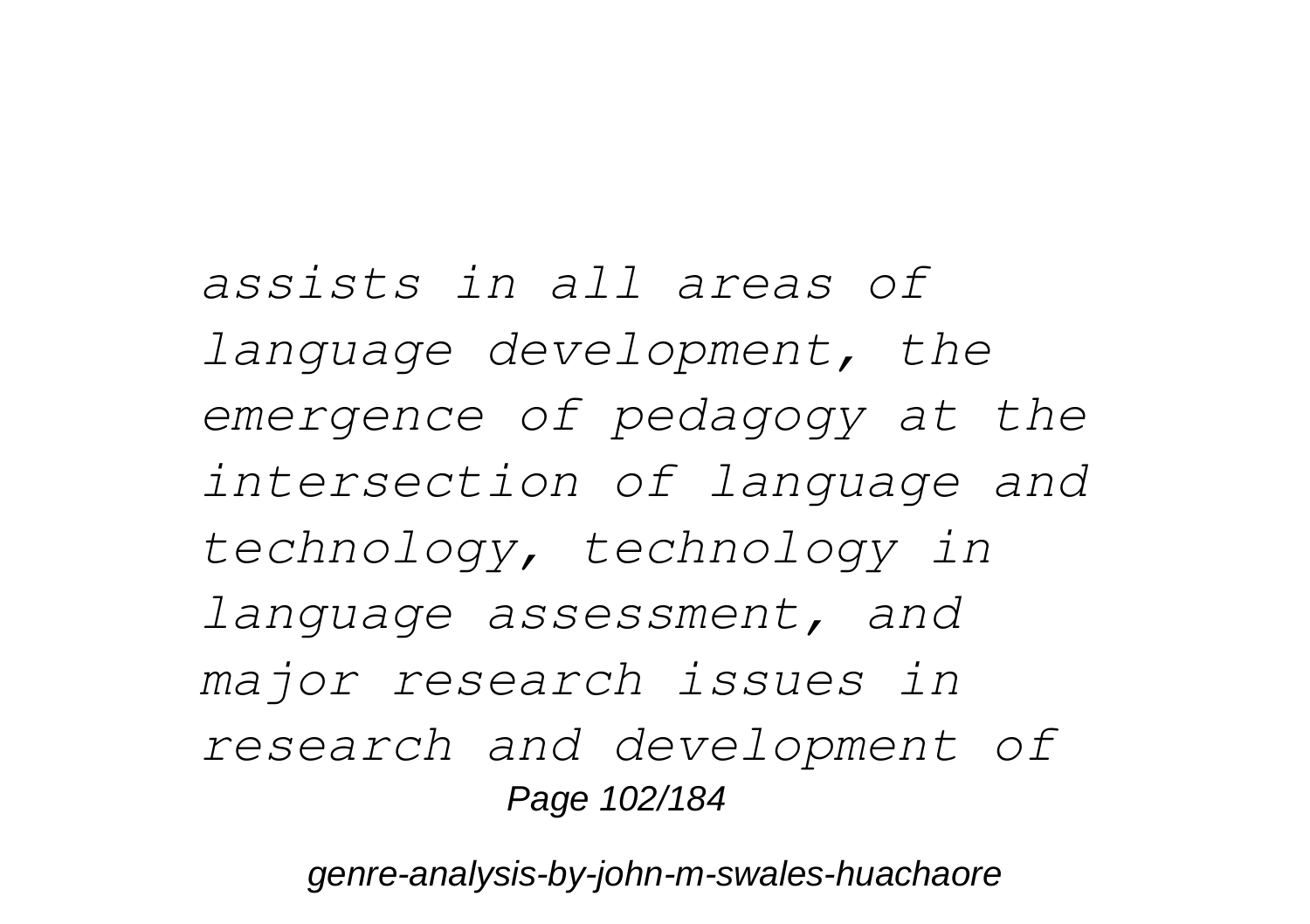*technologies for language learning. It covers all aspects of language including grammar, vocabulary, reading, writing, listening, speaking, pragmatics, and intercultural learning, as* Page 103/184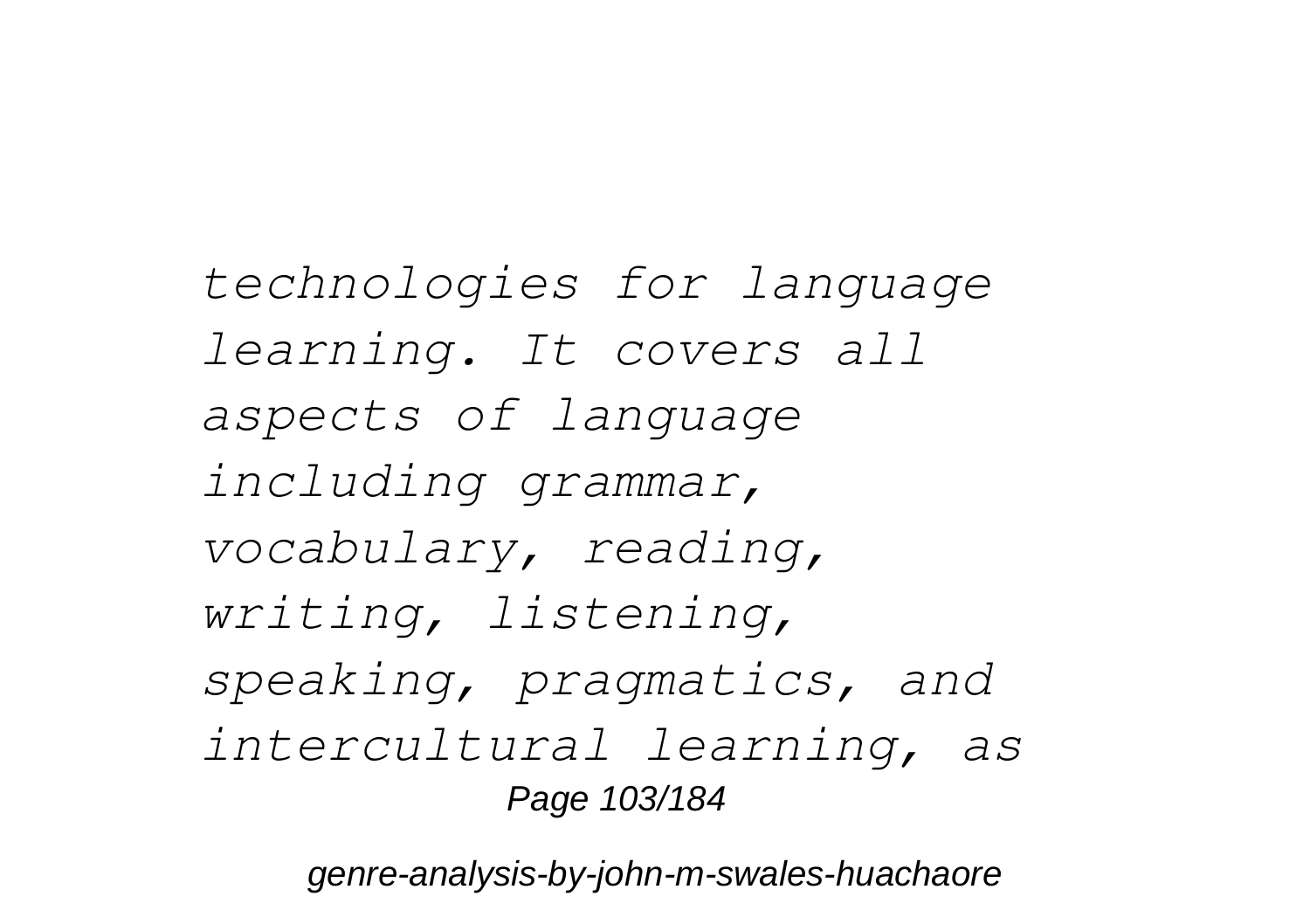*well as new pedagogical and assessment approaches, and new ways of conceiving and conducting research and development. The Handbook of Technology and Second Language Teaching and Learning demonstrates the* Page 104/184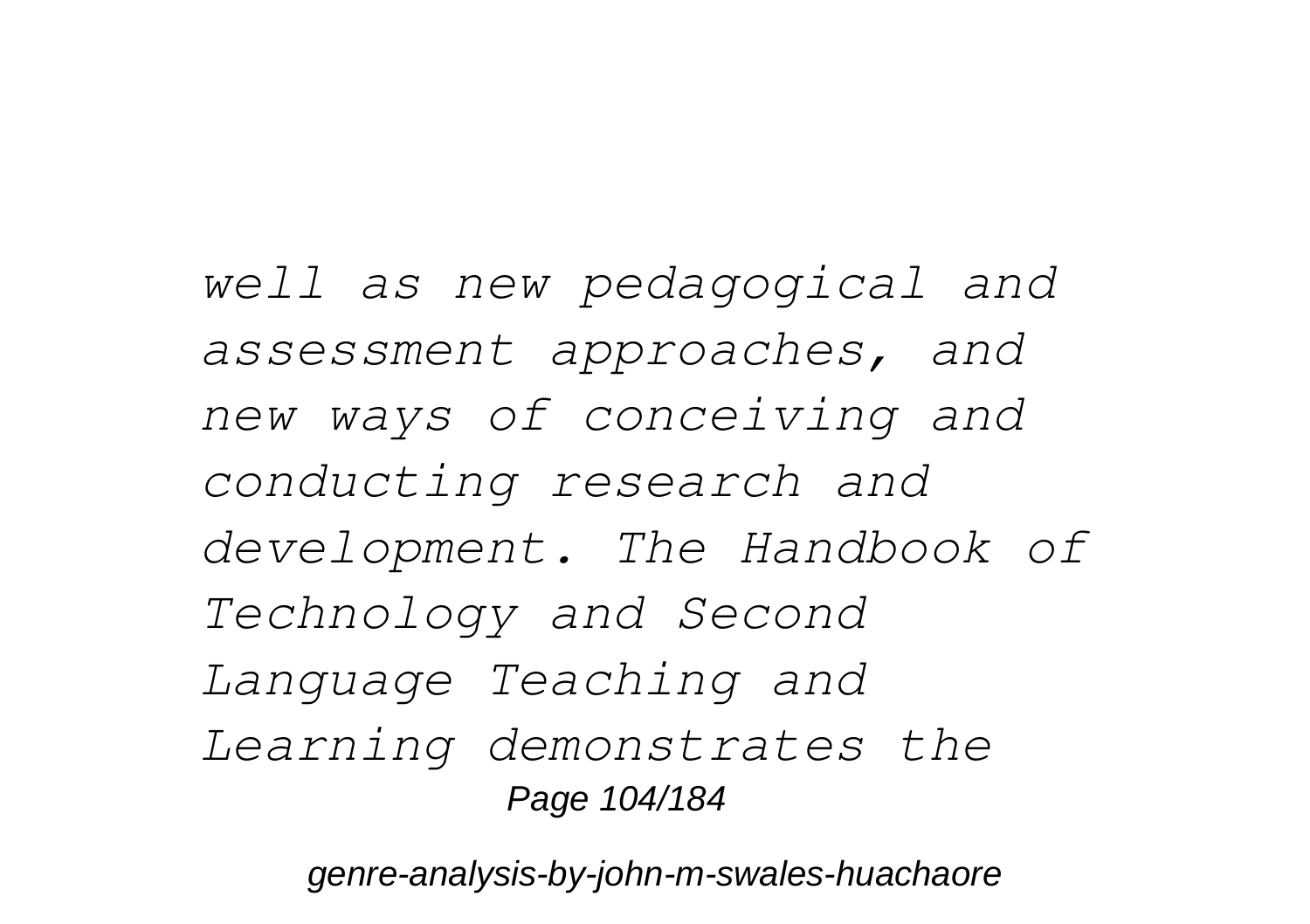*extensive, multifaceted implications of technology for language teachers, learners, materialsdevelopers, and researchers. This book presents a perspective on genre based on what it is that leads* Page 105/184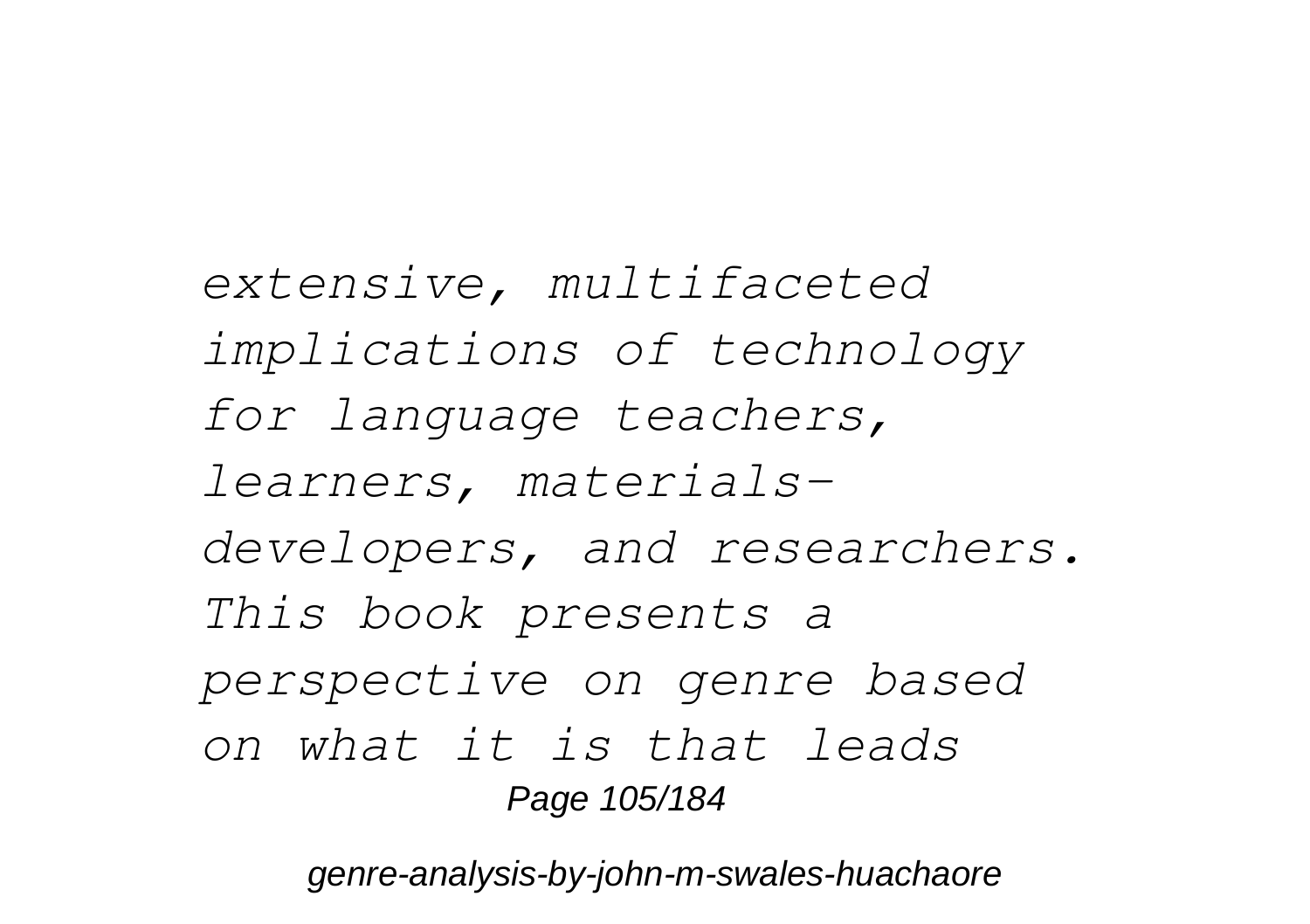*users of a language to recognise a communicative event as an instance of a particular genre. Key notions in this perspective are those of prototype, inheritance, and intertextuality; that is,* Page 106/184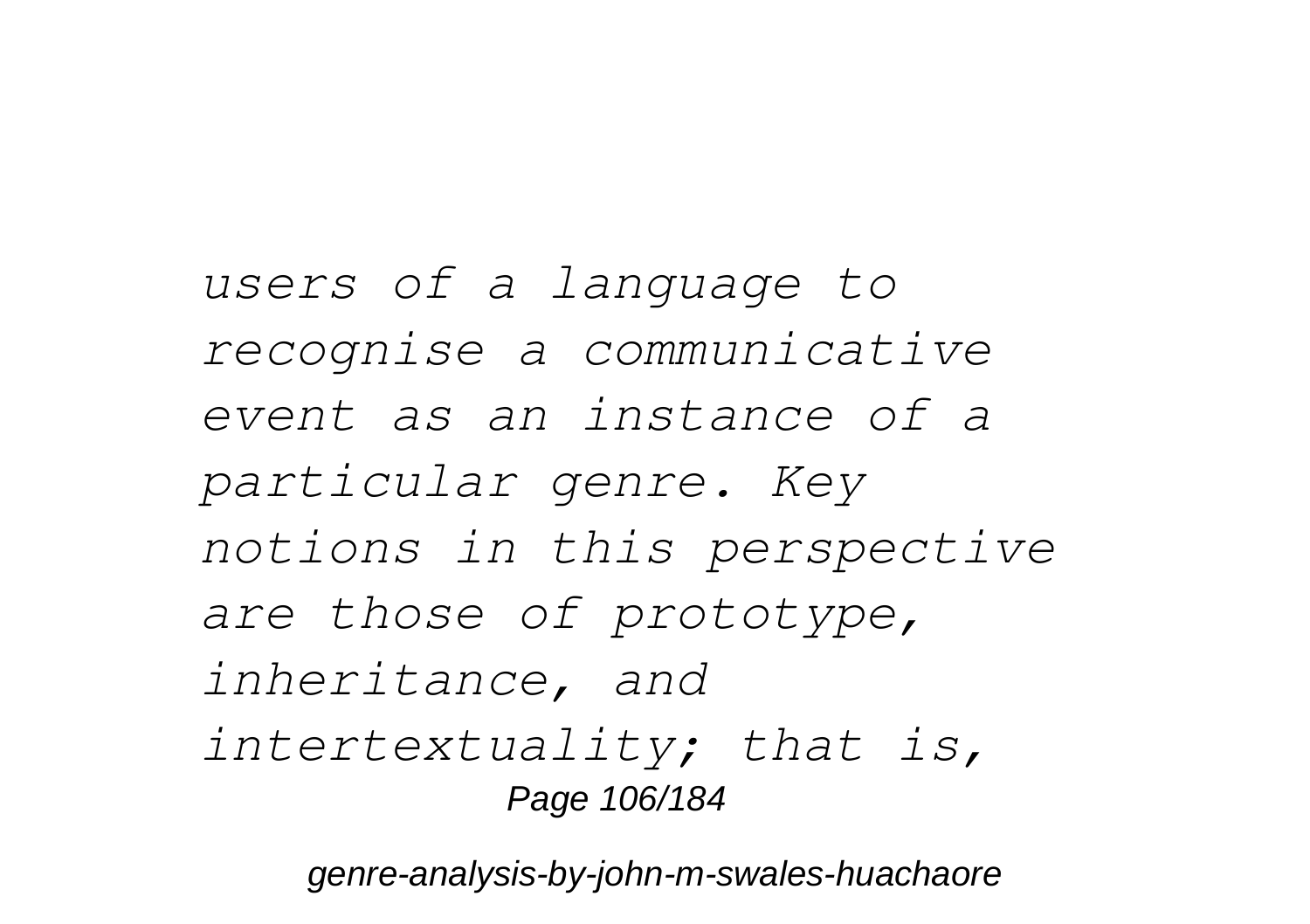*the extent to which a text is typical of the particular genre, the qualities or properties that are inherited from other instances of the communicative event, and the ways in which a text is* Page 107/184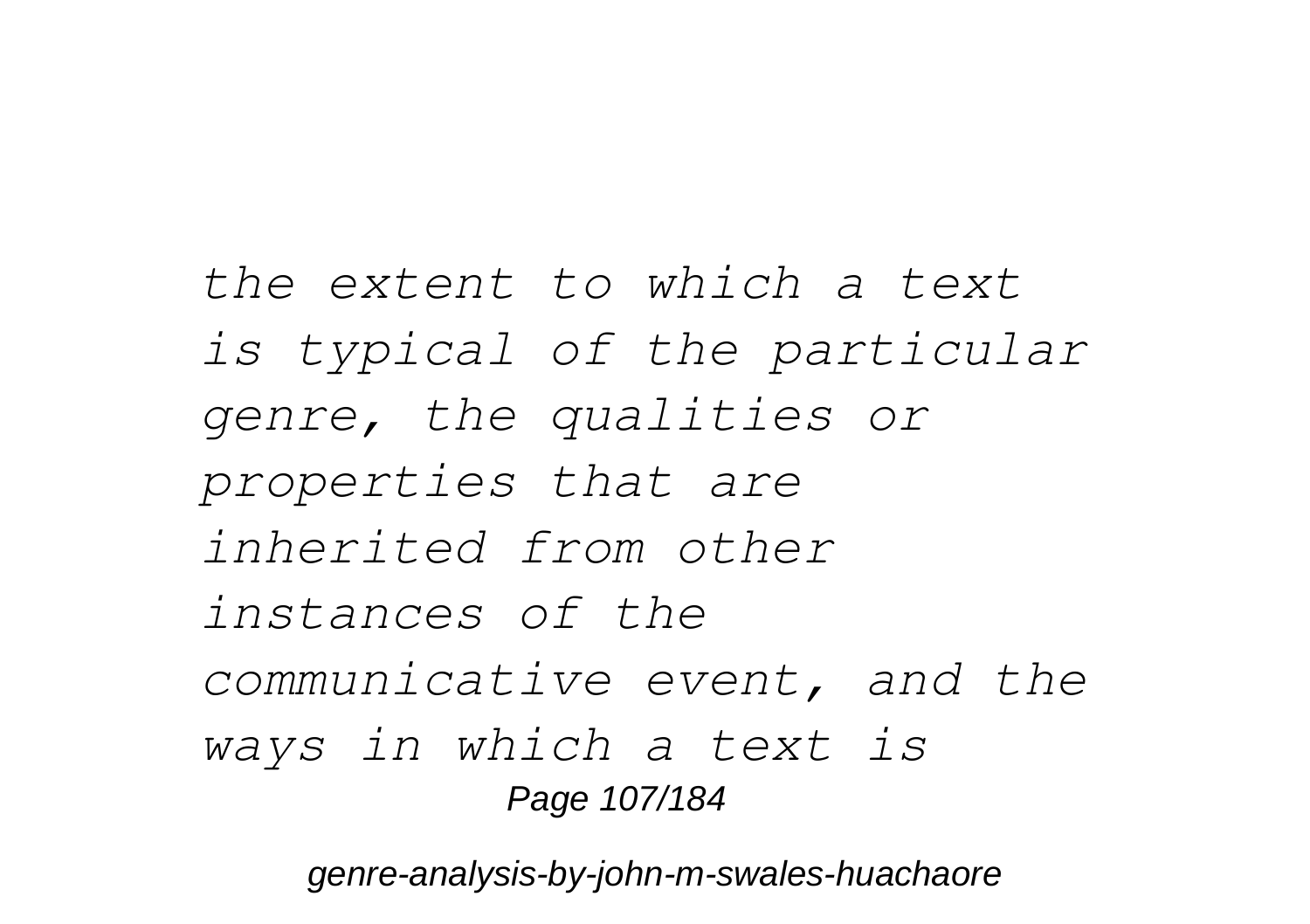*influenced by other texts of a similar kind. The texts which form the basis of this discussion are drawn from experimental research reporting in English. Contents: 1. Introduction 2. Approaches to genre 3. Genre* Page 108/184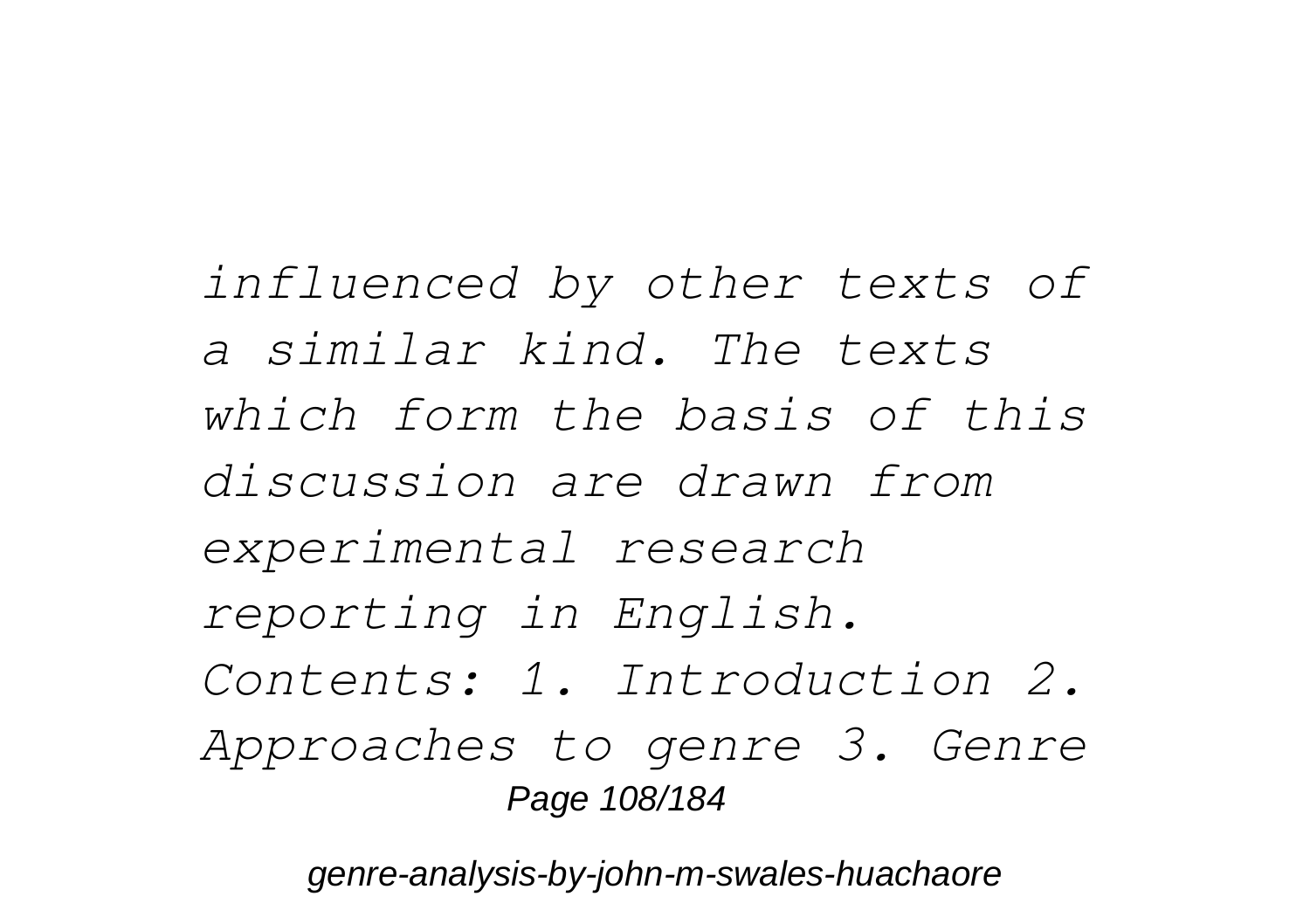*and frames 4. A sample analysis: Writing up research 5. Summary and conclusions.*

*A Textography of A Small University Building Cross-linguistic*

*Correspondences* Page 109/184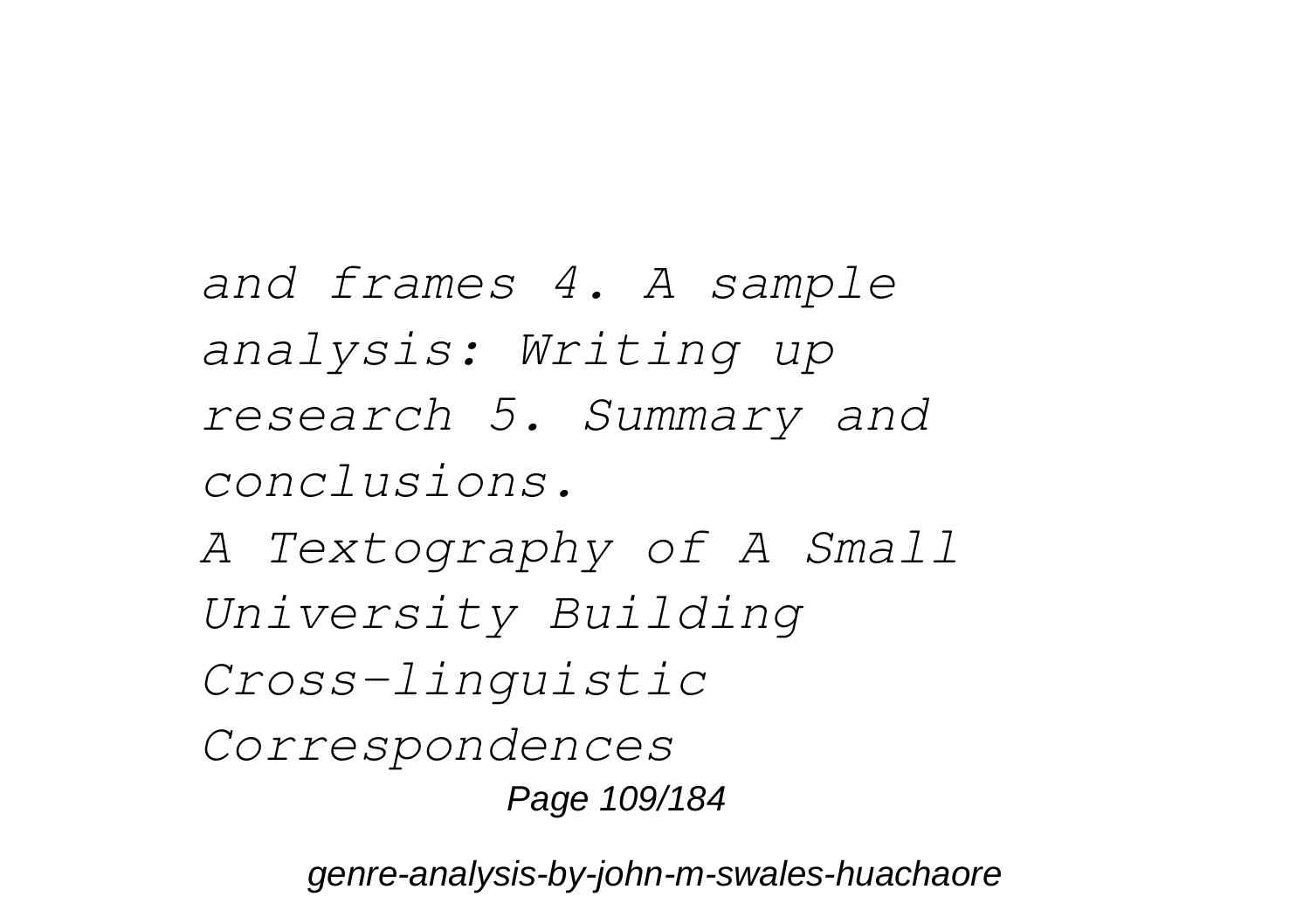*A practical guide to data collection and analysis From lexis to genre Other Floors, Other Voices The Map and the Landscape Writing Genres* **"Having been born a freeman, and for more than** Page 110/184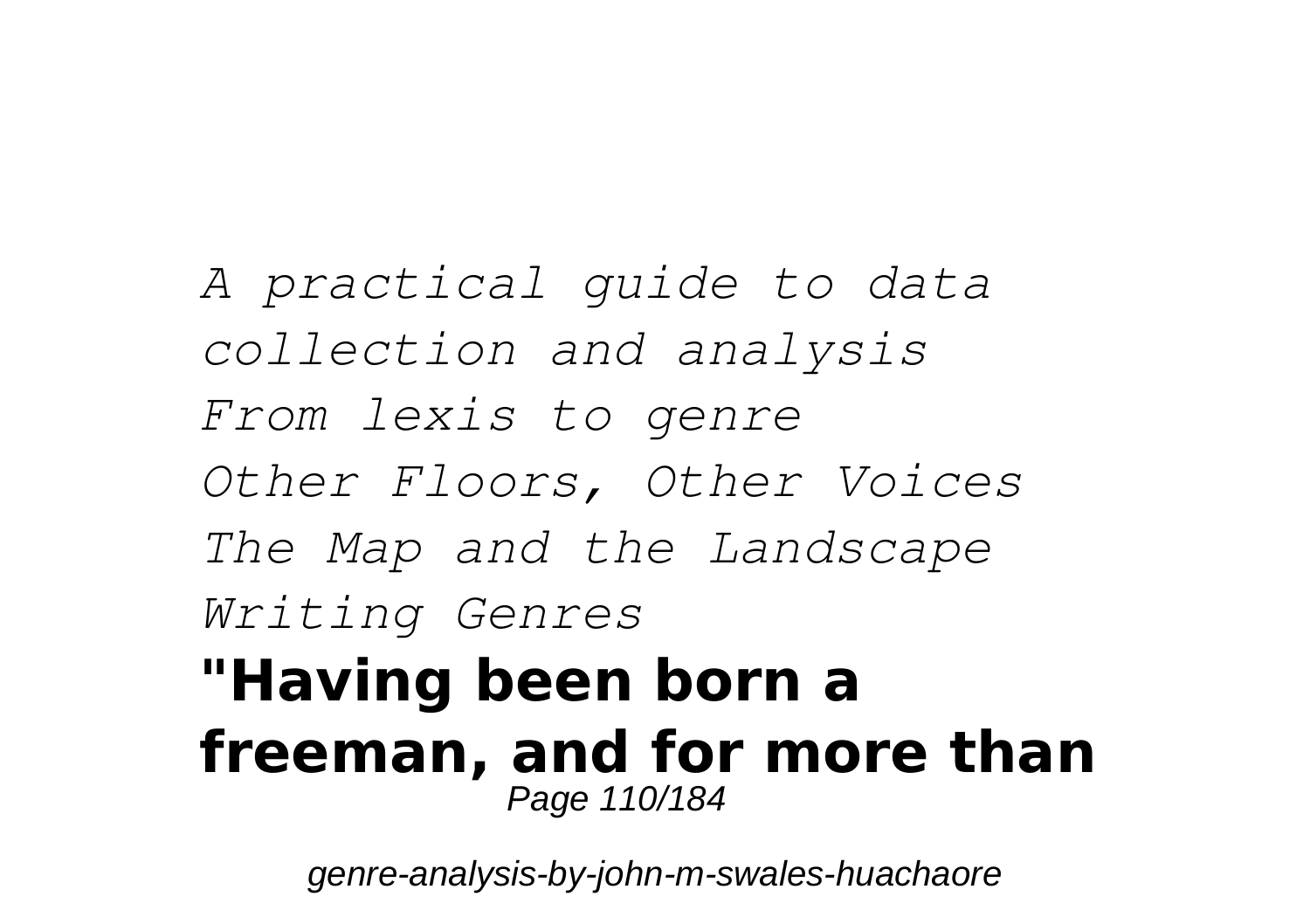# **thirty years enjoyed the blessings of liberty in a free State—and having at the end of that time been kidnapped and sold into Slavery, where I remained, until happily rescued in the**

Page 111/184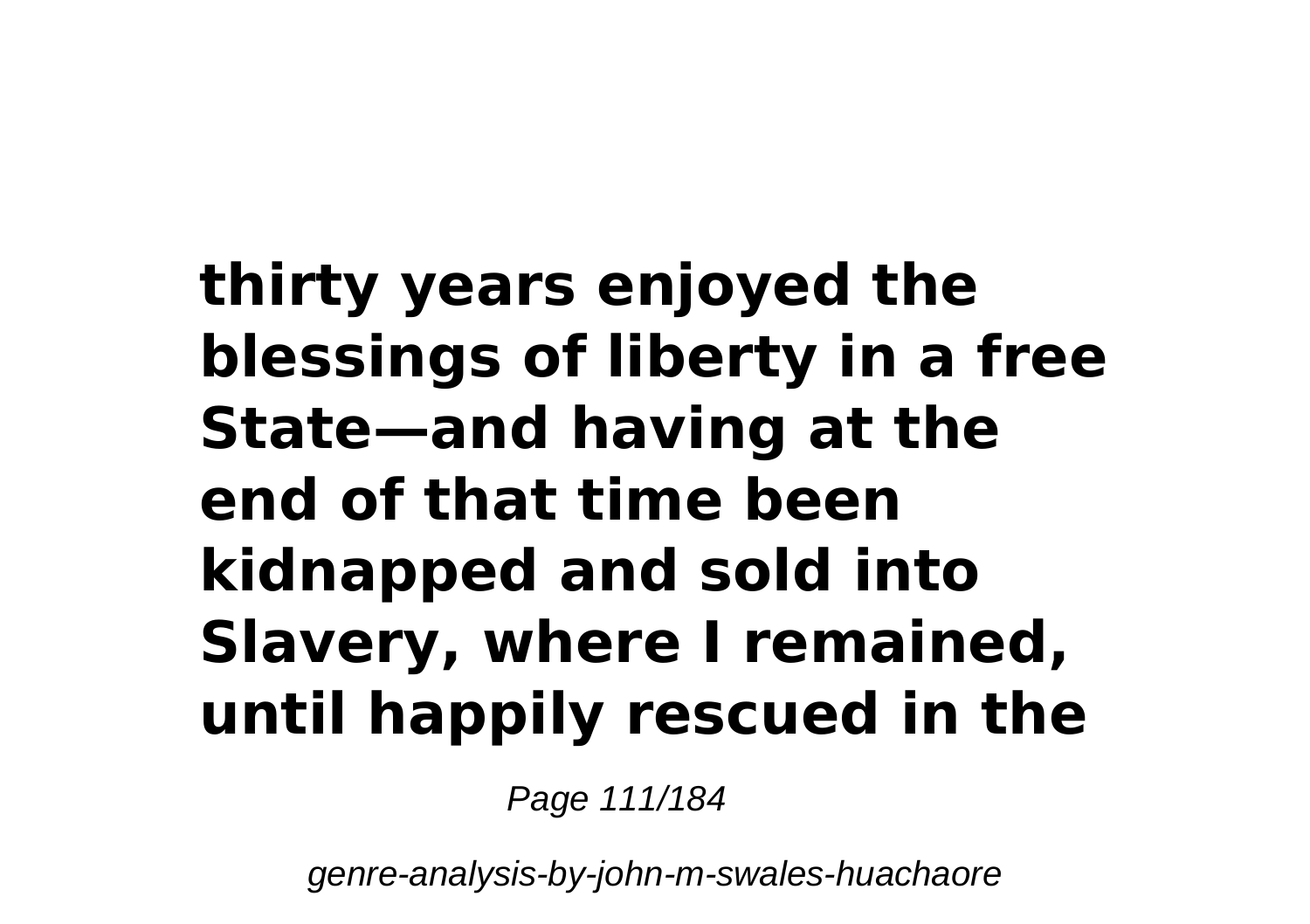## **month of January, 1853, after a bondage of twelve years—it has been suggested that an account of my life and fortunes would not be uninteresting to the public." -an excerpt**

Page 112/184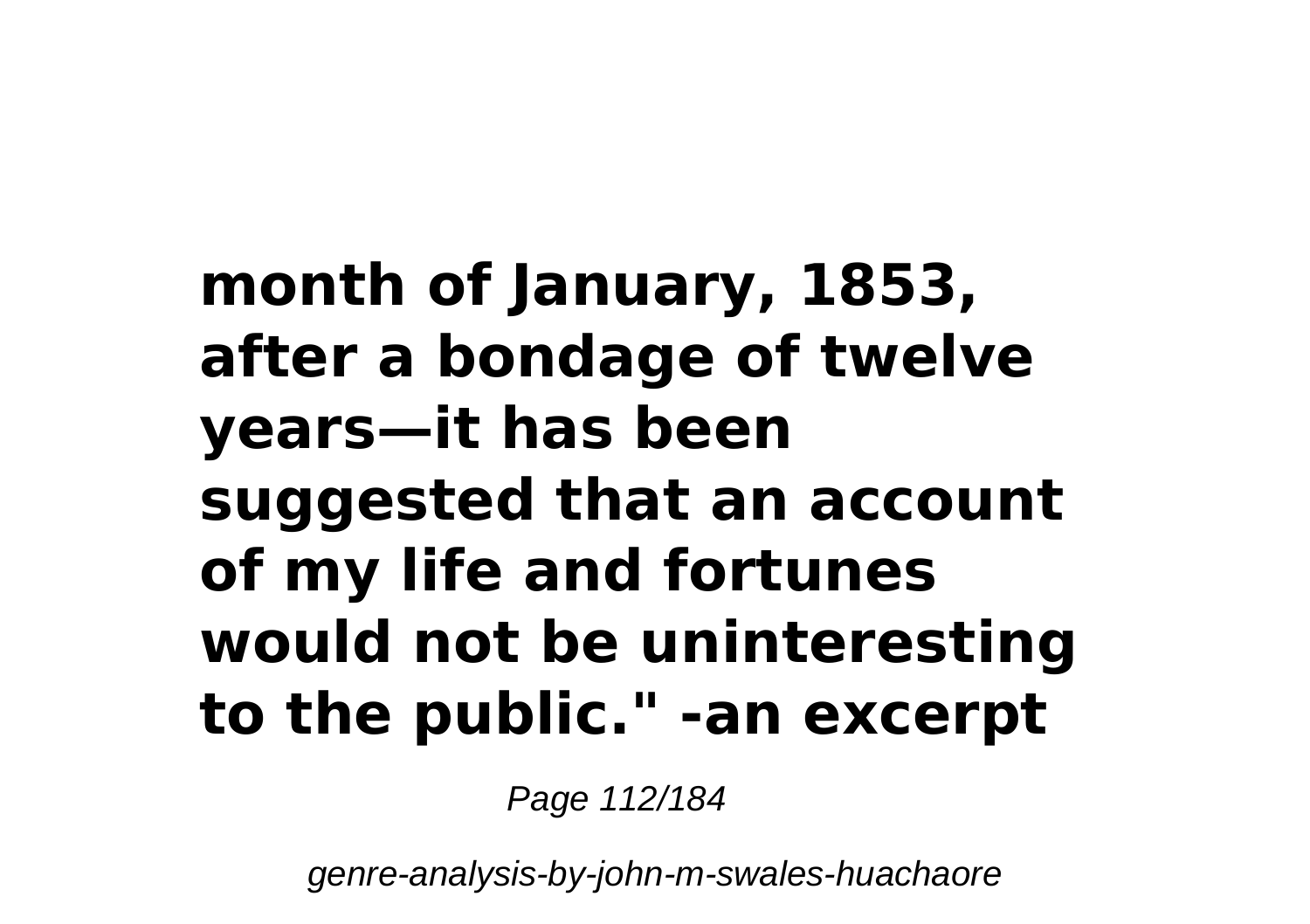# **John J. Murphy has updated his landmark bestseller Technical Analysis of the Futures Markets, to include all of the financial markets. This outstanding reference has already taught**

Page 113/184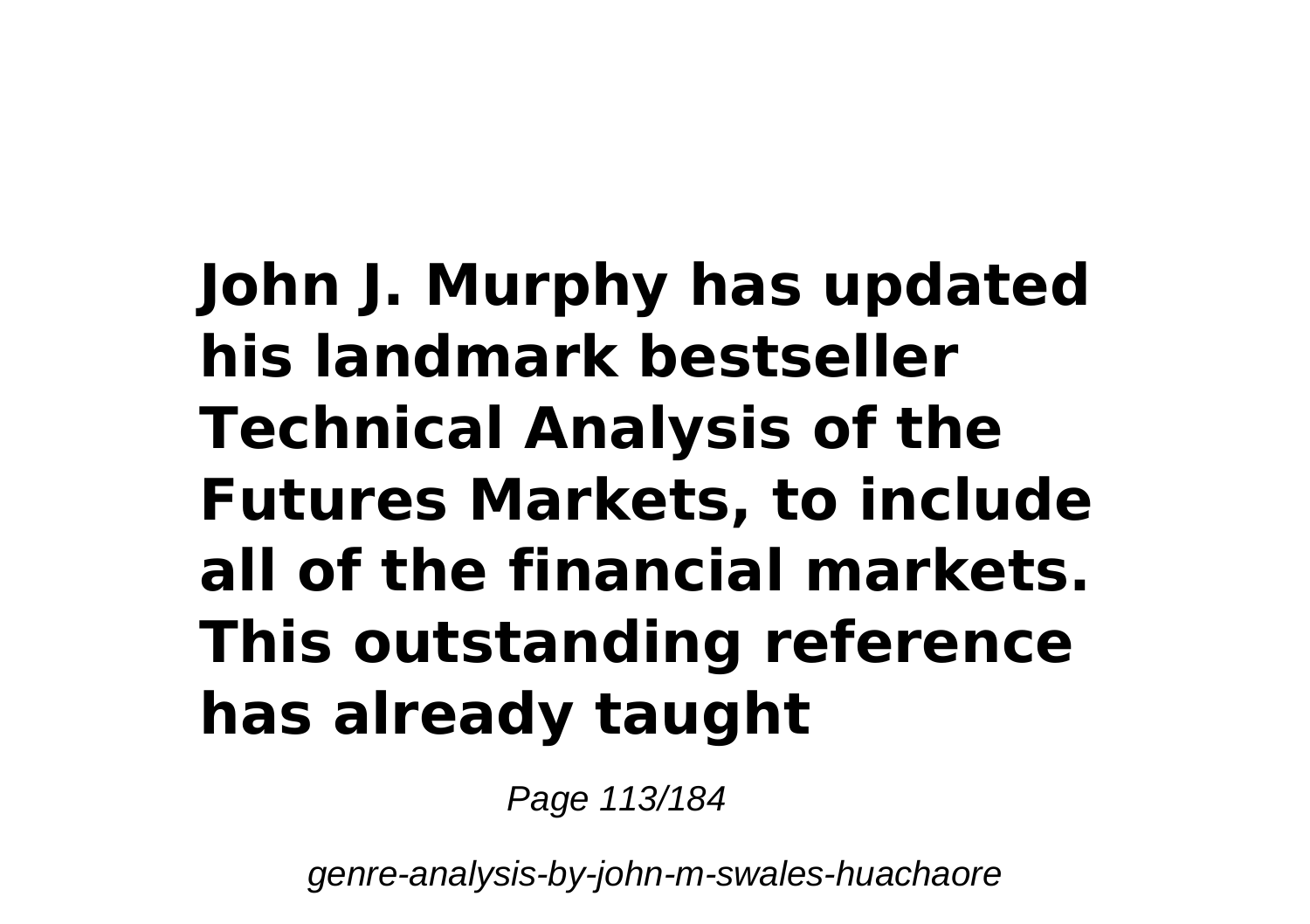# **thousands of traders the concepts of technical analysis and their application in the futures and stock markets. Covering the latest developments in computer**

Page 114/184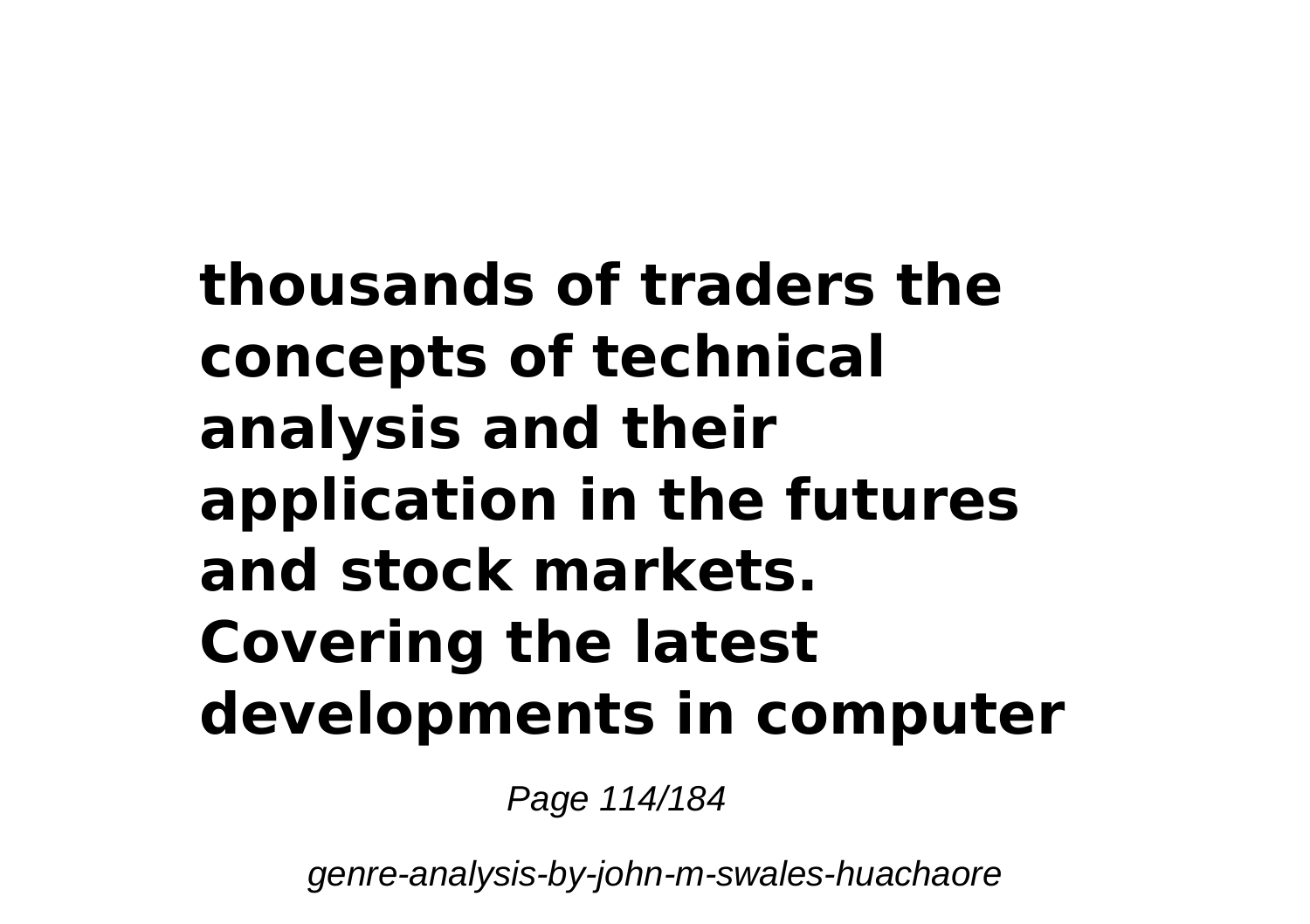### **technology, technical tools, and indicators, the second edition features new material on candlestick charting, intermarket relationships, stocks and stock rotation, plus state-of-**

Page 115/184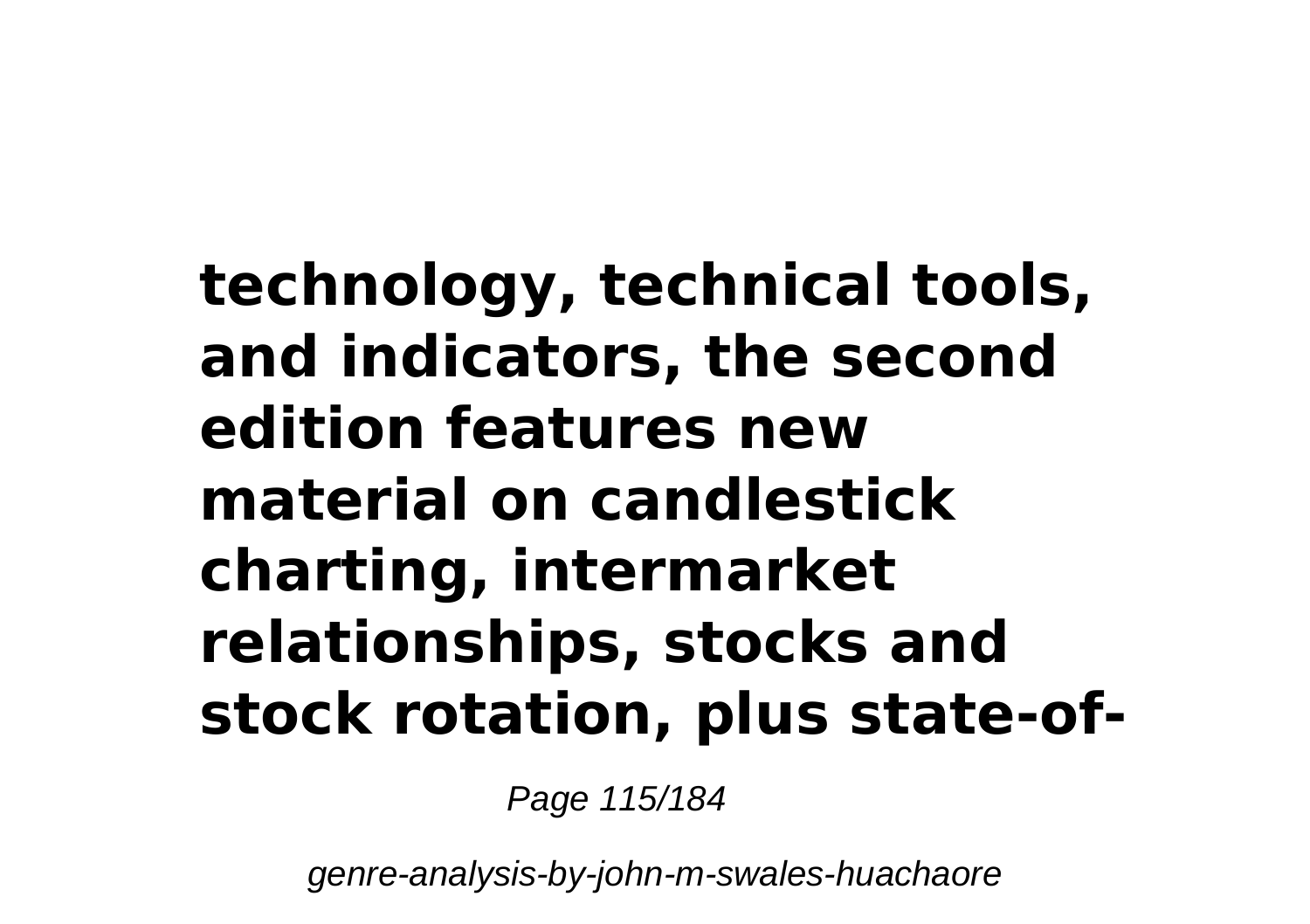# **the-art examples and figures. From how to read charts to understanding indicators and the crucial role technical analysis plays in investing, readers gain a thorough and**

Page 116/184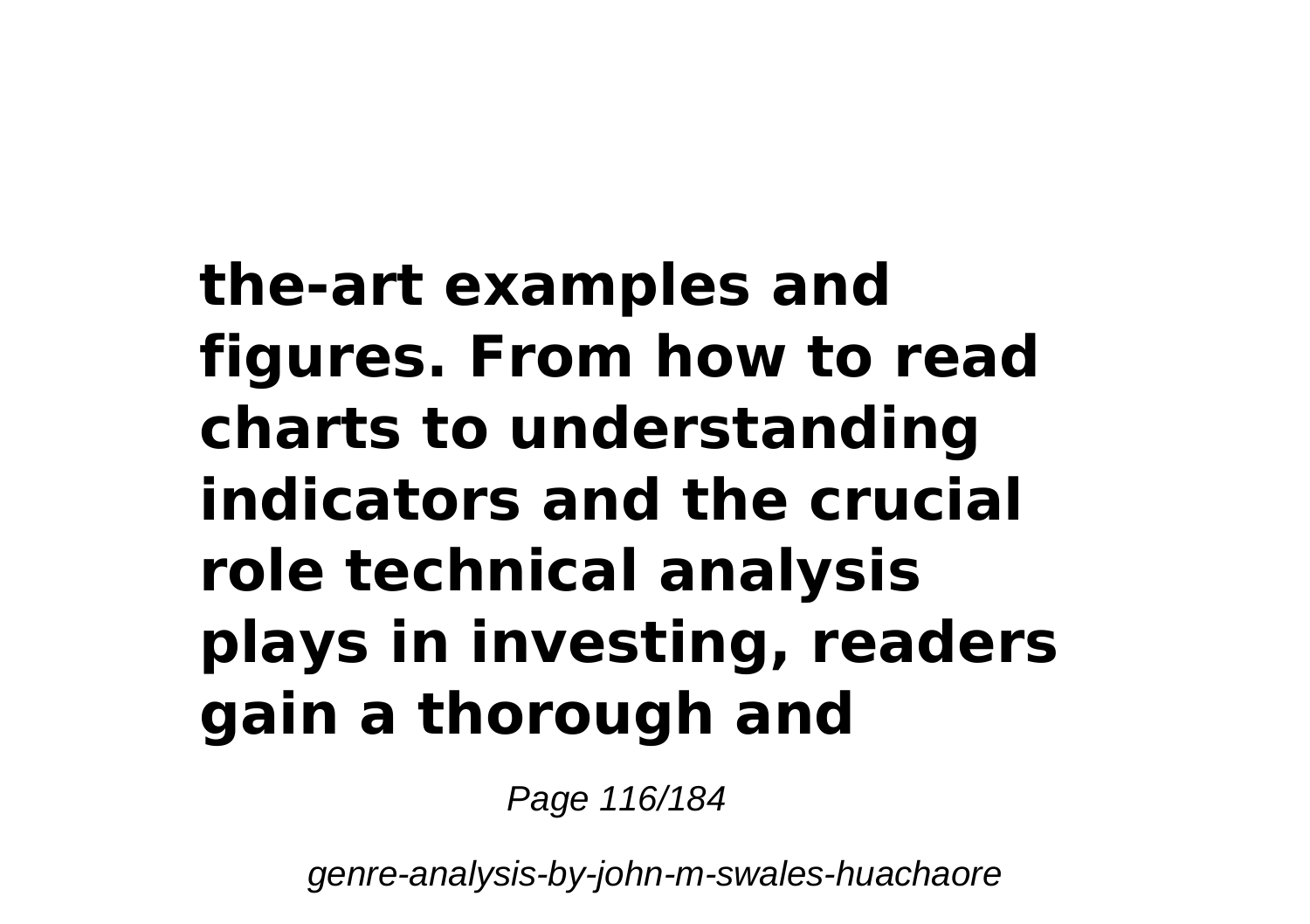## **accessible overview of the field of technical analysis, with a special emphasis on futures markets. Revised and expanded for the demands of today's financial world, this book is**

Page 117/184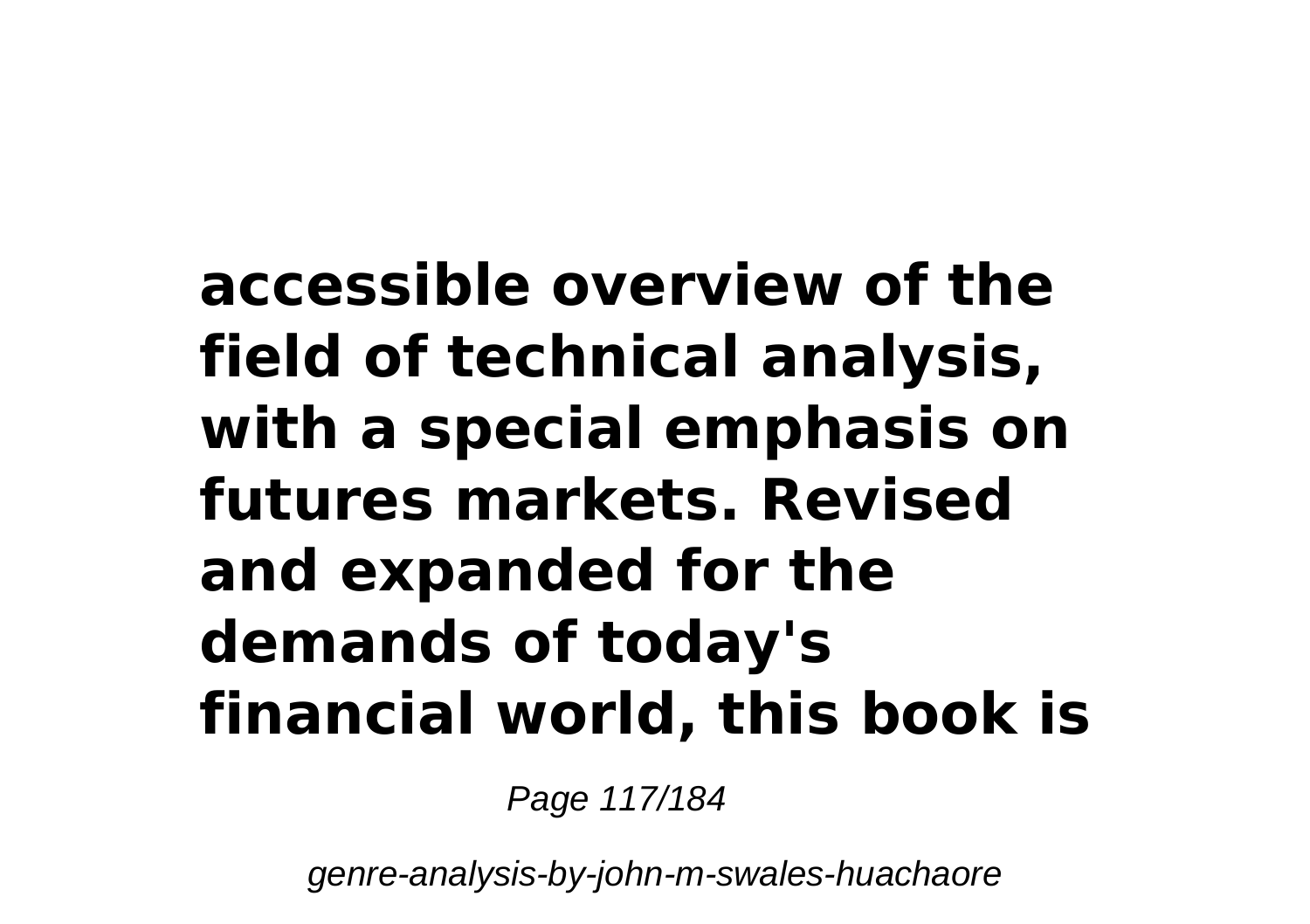### **essential reading for anyone interested in tracking and analyzing market behavior. 本論文選集收錄11篇發表於國立屏東教育大學英語學系主 辦之「2011國立屏東教育大學英語學系學術研討會」 之論文選集。內容涵蓋文學與文化類及語言與英語教學類**

Page 118/184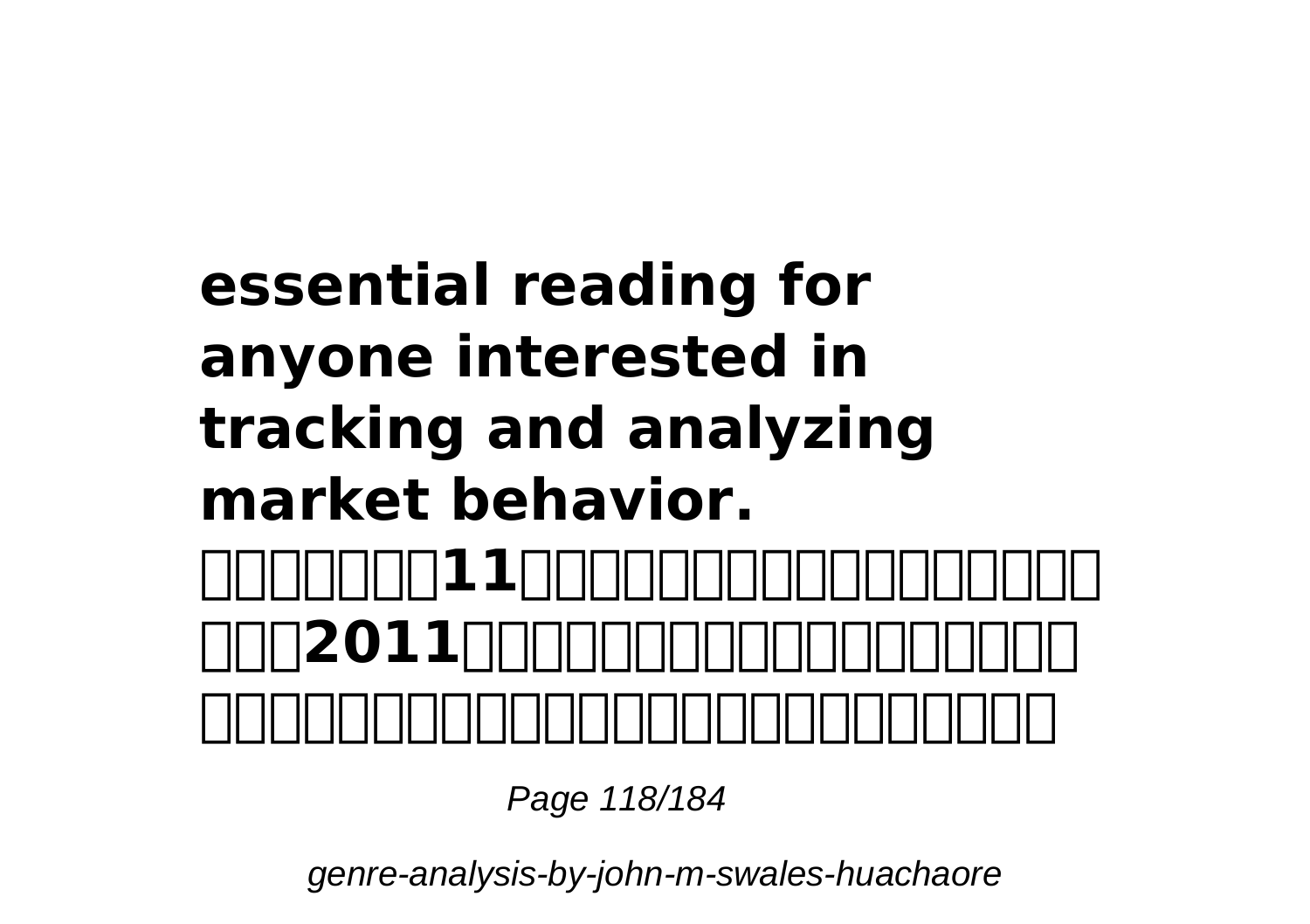# **This text explores fundamental issues relating to student literacies and instructor roles and practices within academic contexts. It offers a brief history of literacy theories**

Page 119/184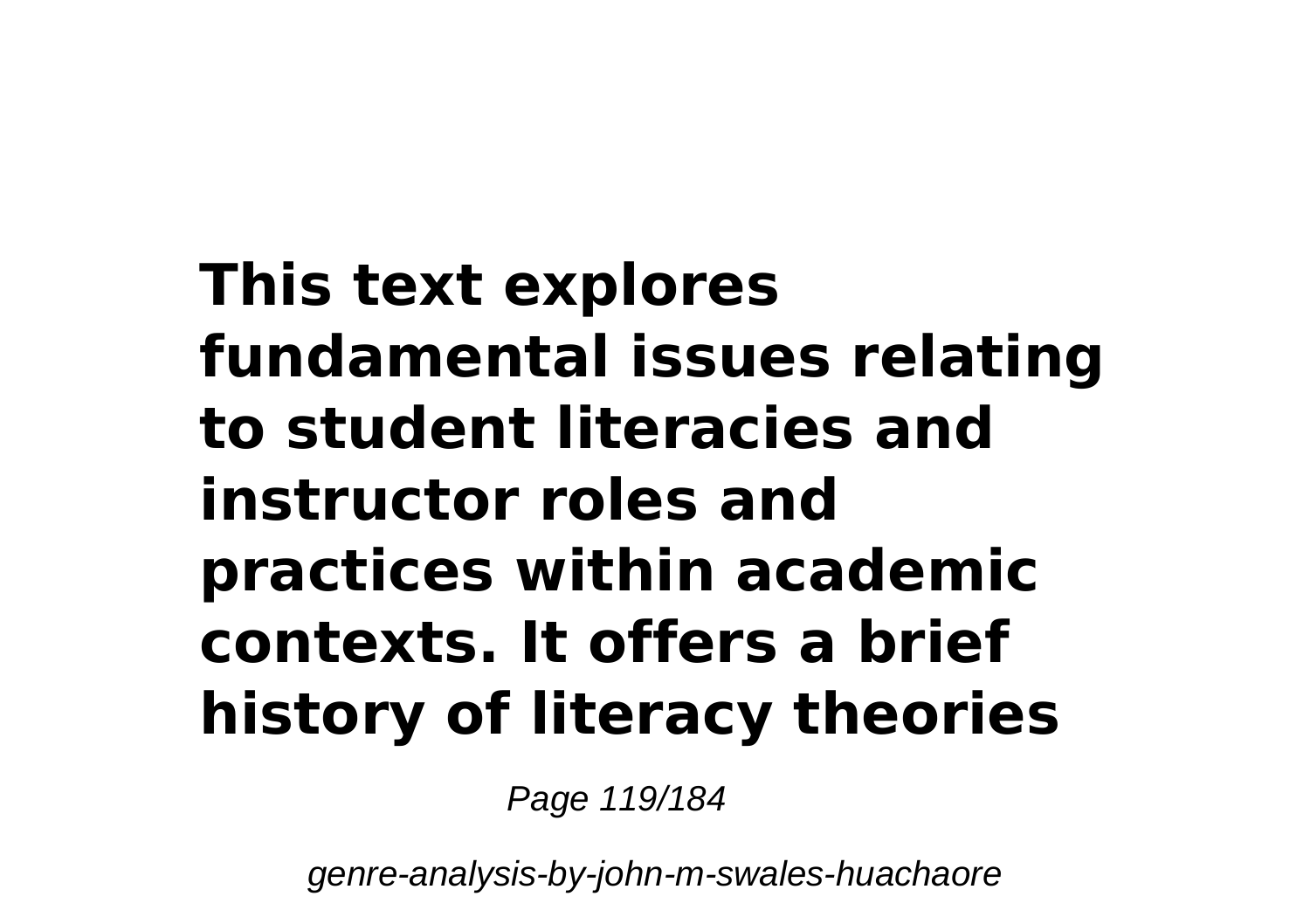**and argues for "socioliterate" approaches to teaching and learning in which texts are viewed as primarily socially constructed. Central to socioliteracy, the concepts**

Page 120/184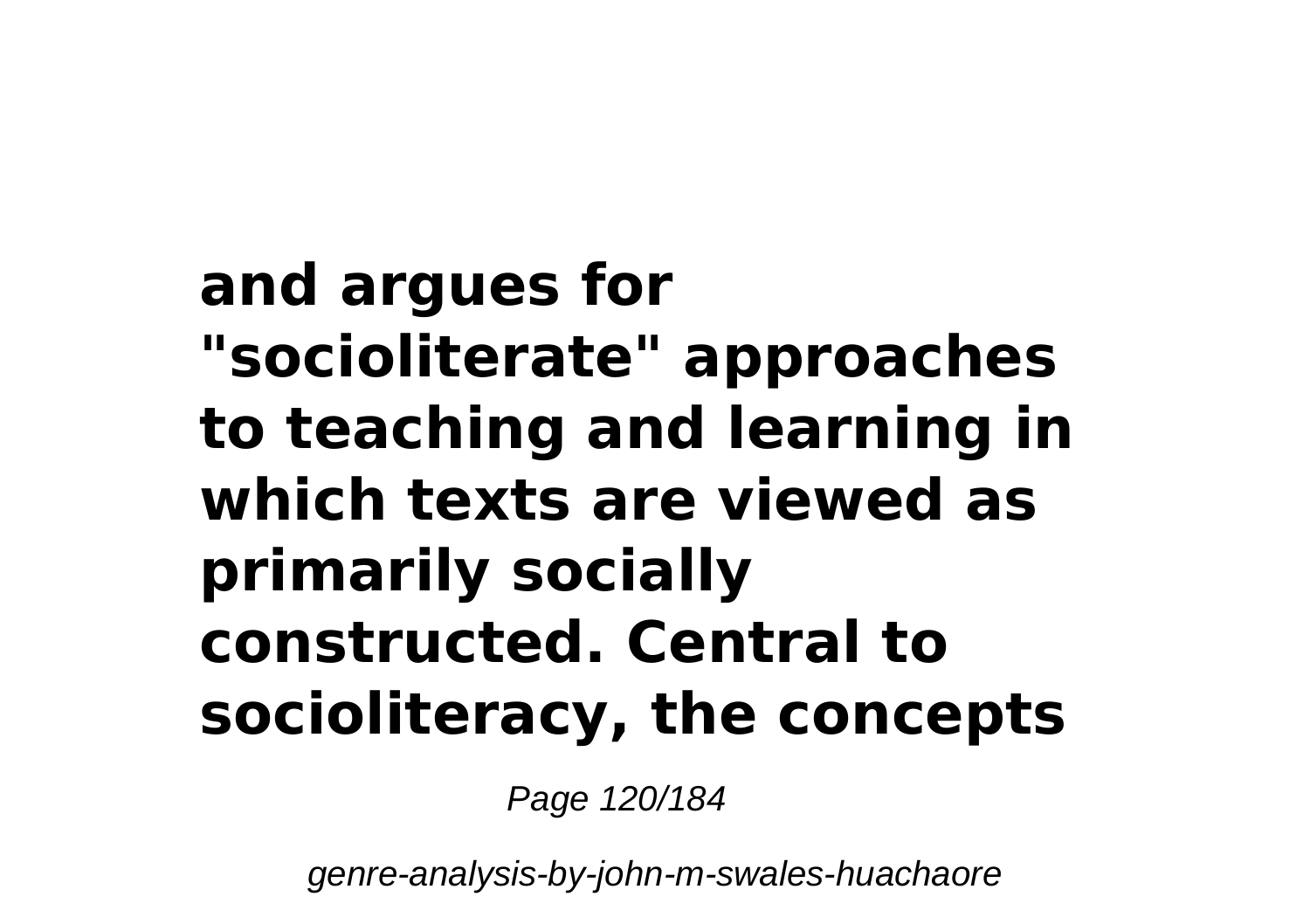**"genre" and "discourse community," are presented in detail. The author argues for roles for literacy practitioners in which they and their students conduct research and are involved**

Page 121/184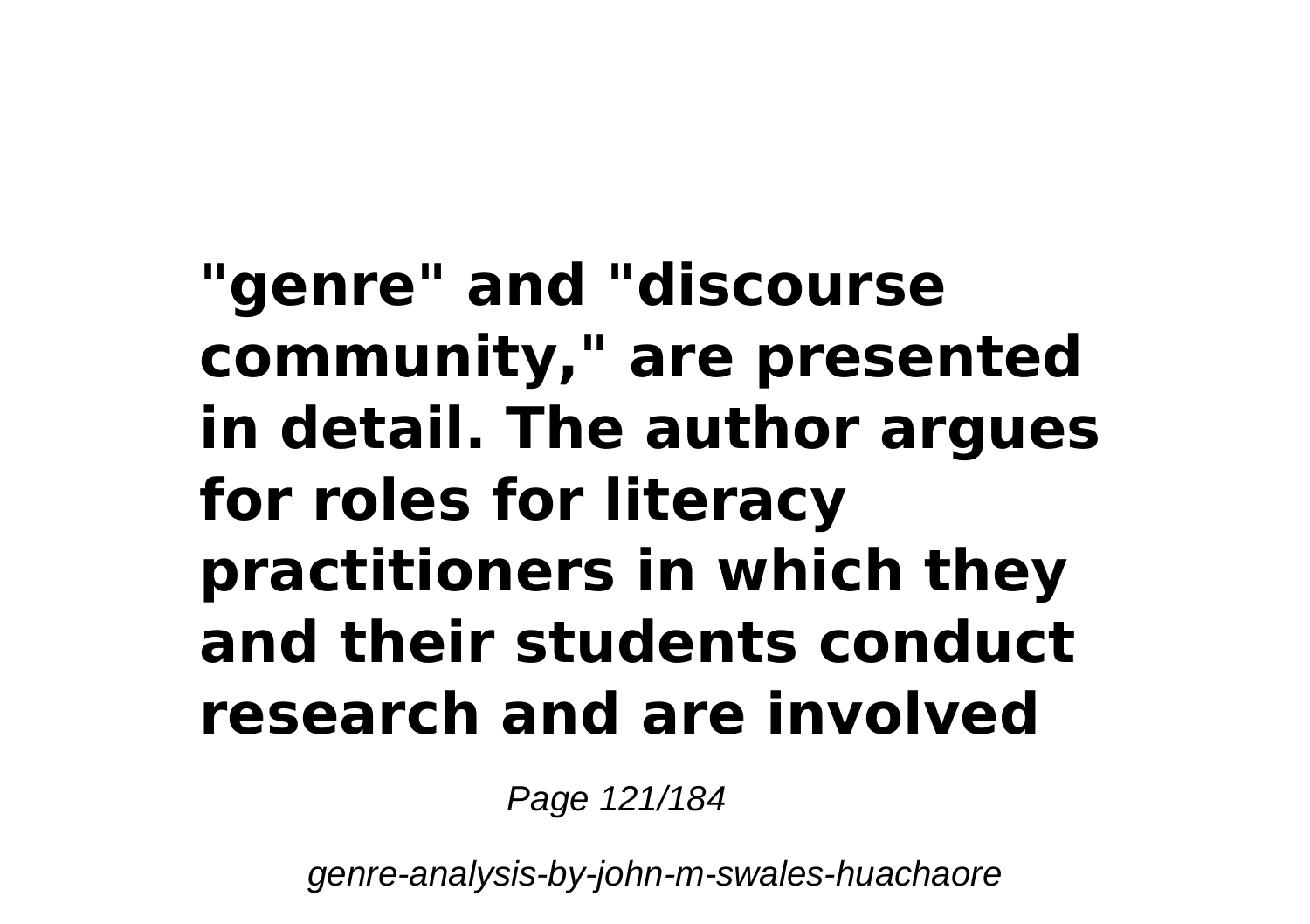**in joint pedagogical endeavors. The final chapters are devoted to outlining how the views presented can be applied to a variety of classroom texts. Core curricular**

Page 122/184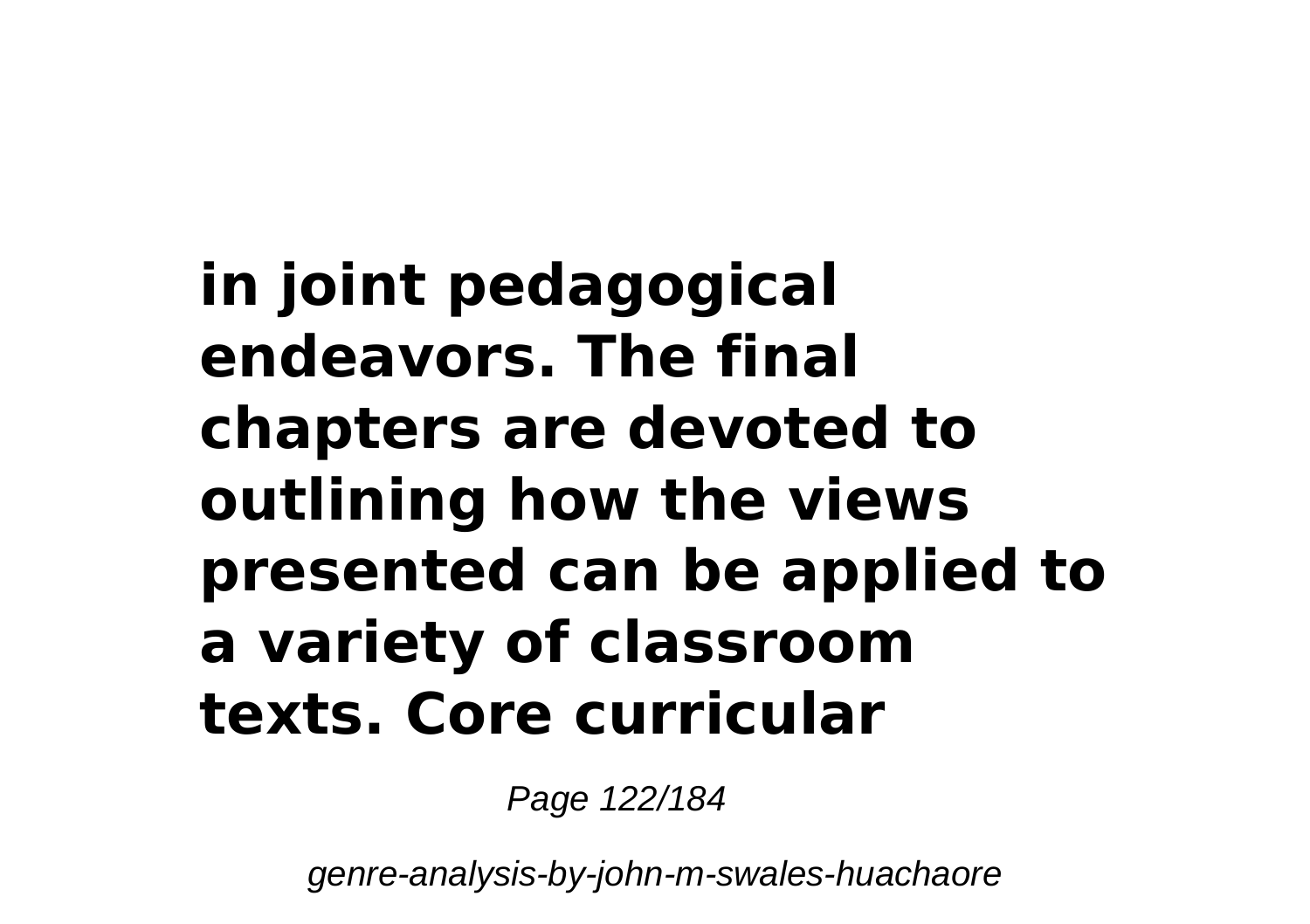# **design principles are outlined, and three types of portfolio-based academic literacy classrooms are described. Aspects of Article Introductions, Michigan**

Page 123/184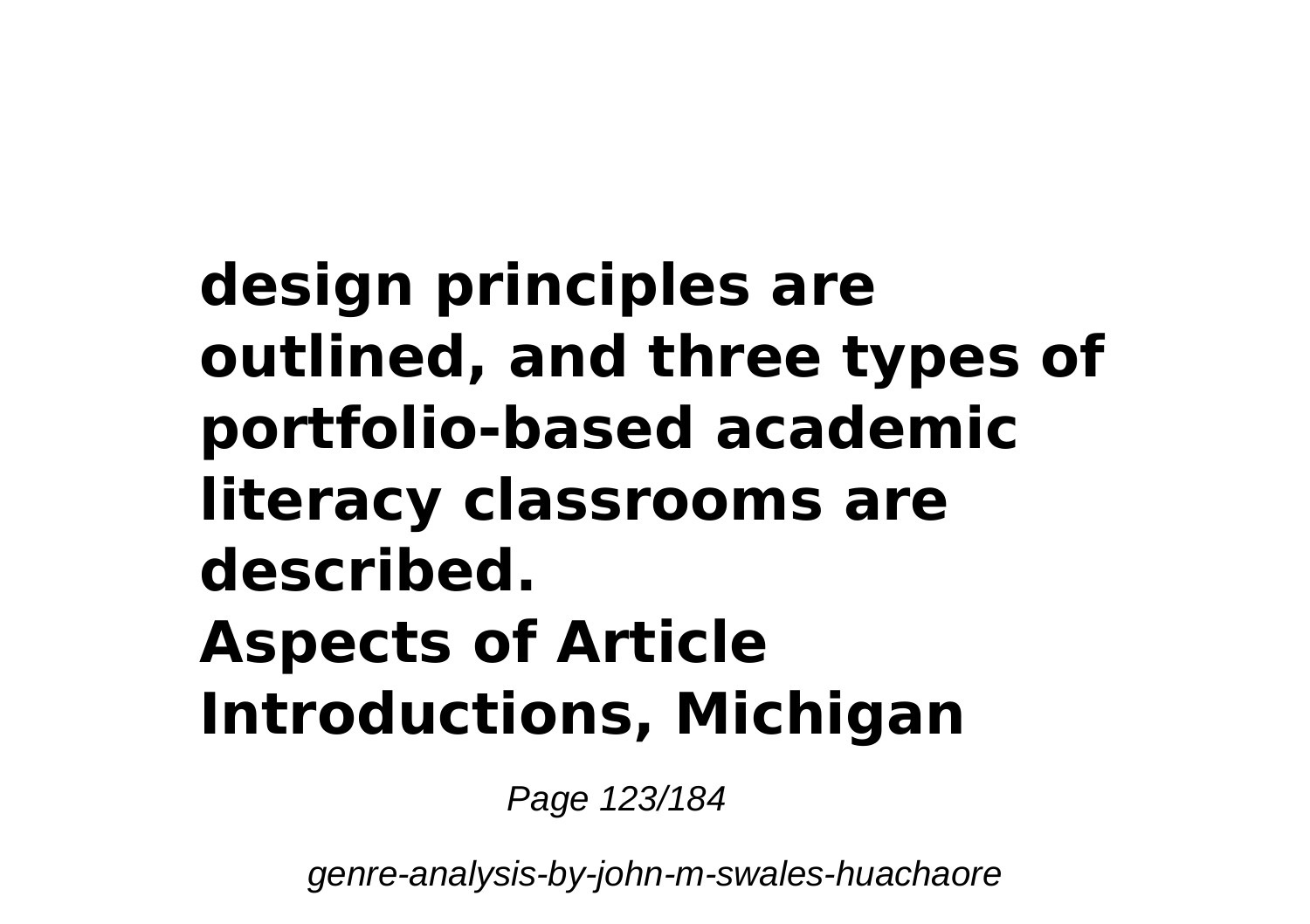## **Classics Ed. Introducing Genre and English for Specific Purposes Cross-linguistic and Crosscultural Perspectives on Academic Discourse**

Page 124/184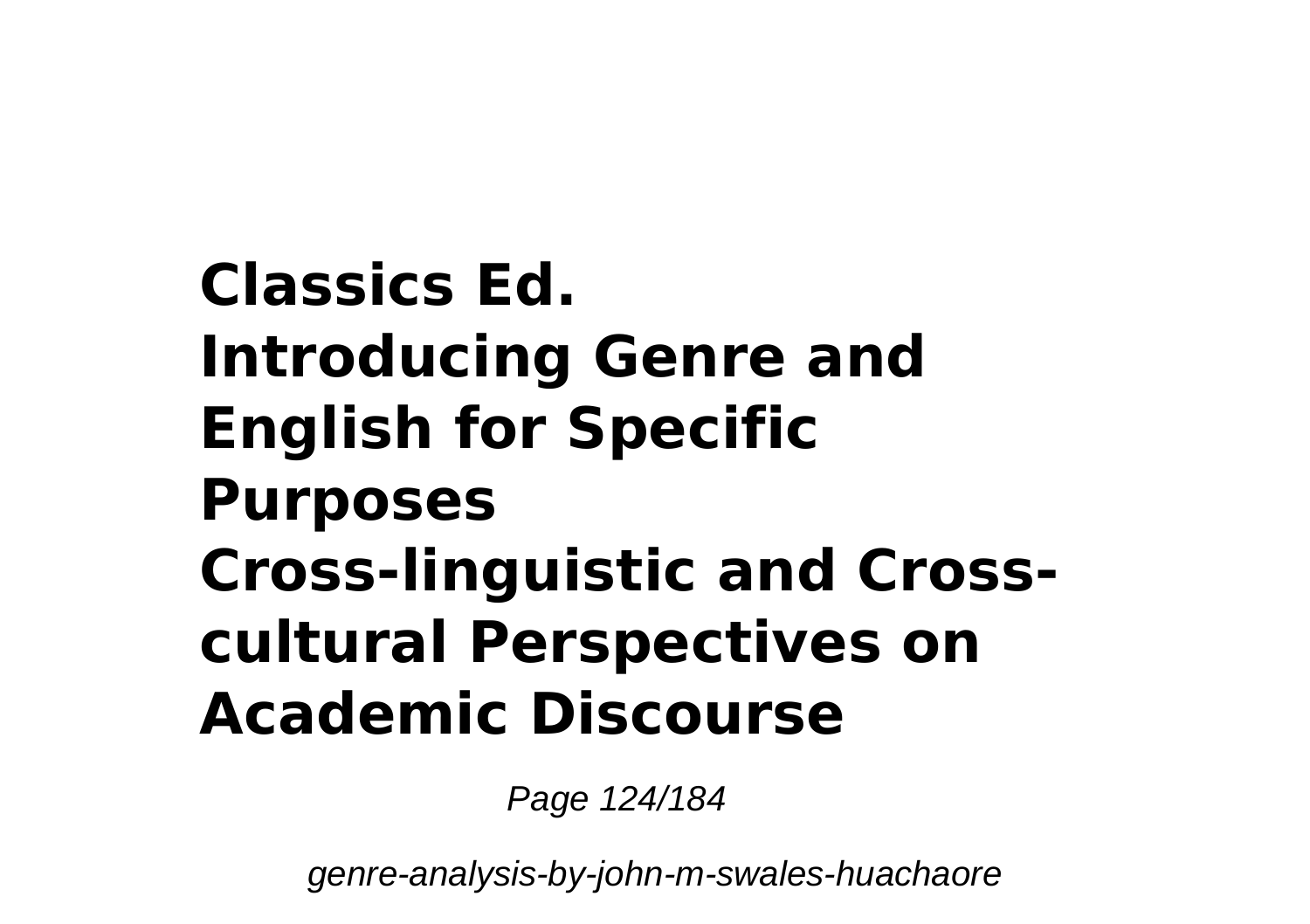# **Telling a Research Story English in Today's Research World Jewish Apocalyptic Tradition and the 'Apocalyptic' Gospel Text, Role and Context**

Page 125/184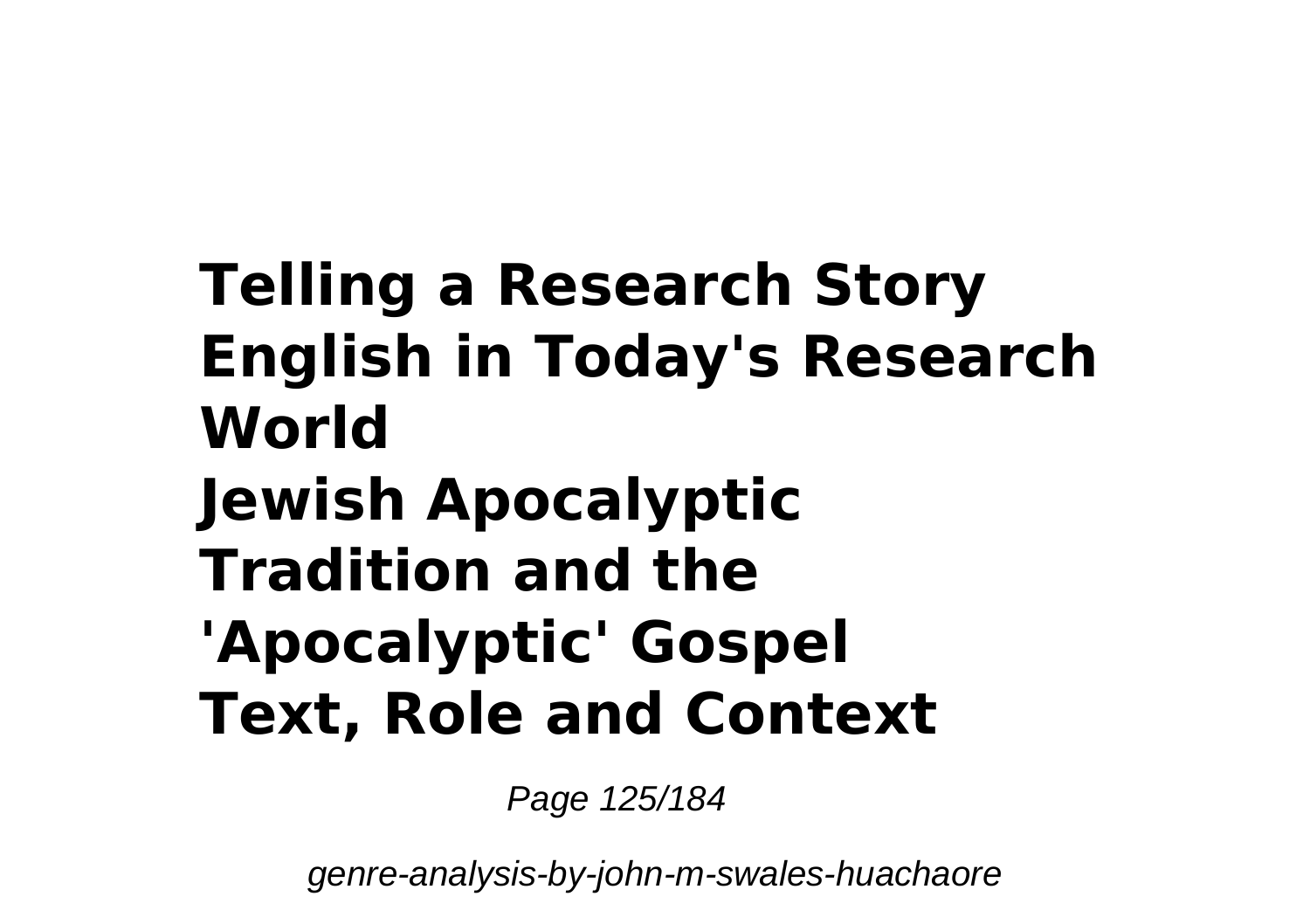*Doing Sociolinguistics: A practical guide to data collection and analysis provides an accessible introduction and guide to the methods of data collection and analysis in the field of sociolinguistics. It offers students the opportunity to engage directly with some of the foundational and more* Page 126/184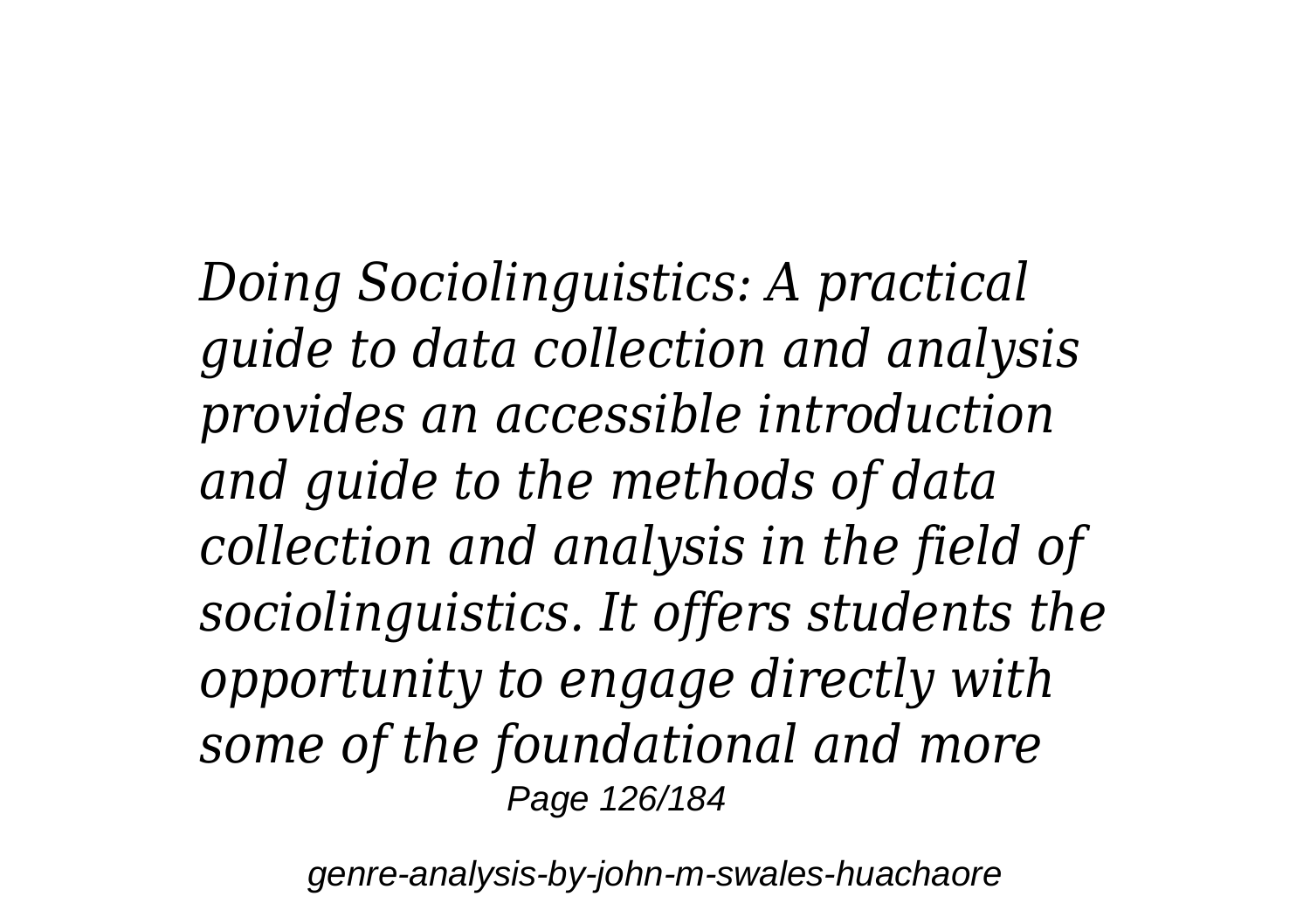*innovative work being done in the quantitative or variationist paradigm. Divided into sixteen short chapters, Doing Sociolinguistics: can be used as a core text in class or as an easy reference whilst undertaking research walks readers through the different phases of a sociolinguistic* Page 127/184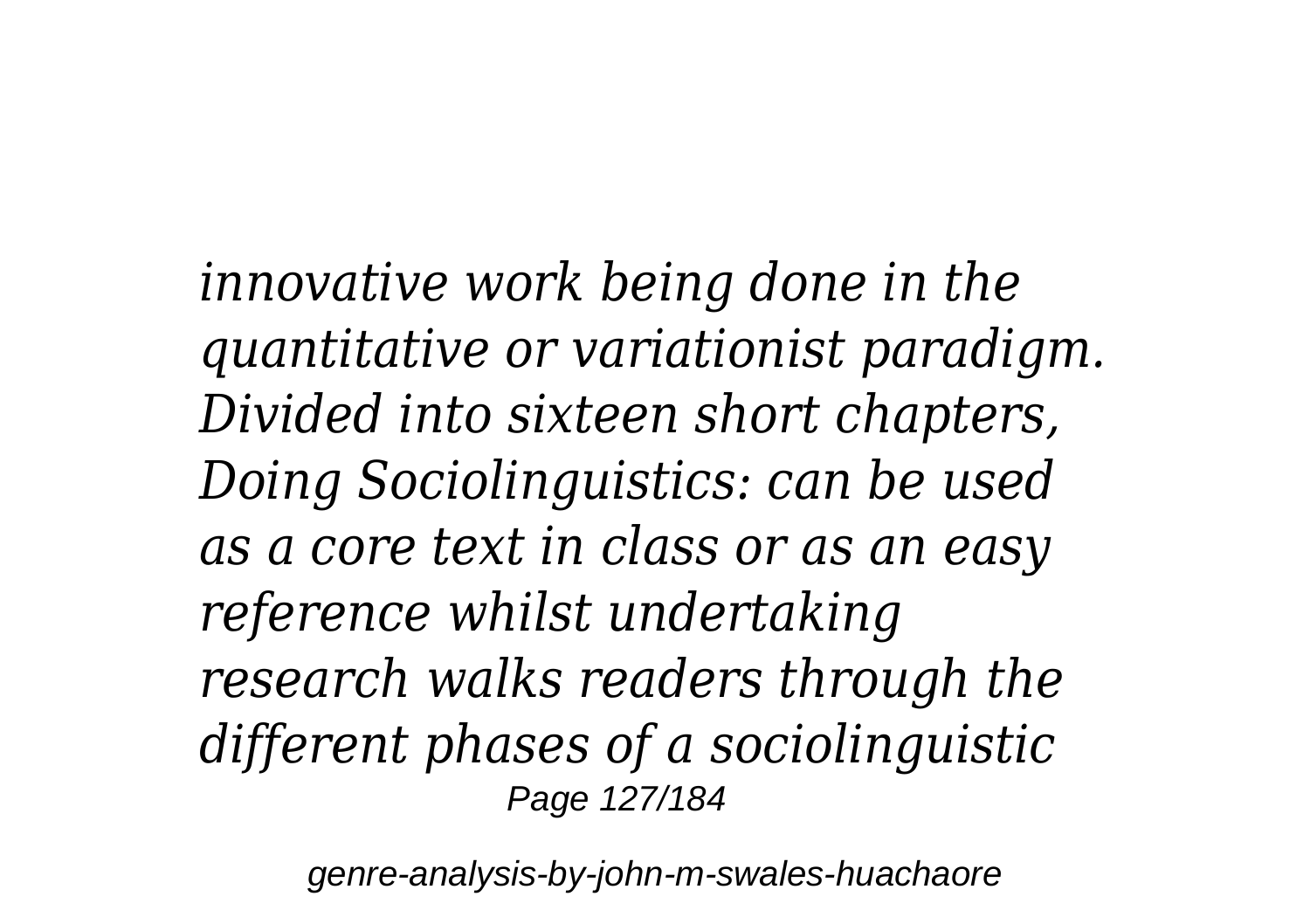*project, providing all the knowledge and skills students will need to conduct their own analyses of language features excerpts from key research articles; exercises with real data from the authors' own research; sample answers to the exercises; and further reading is supported by the* Page 128/184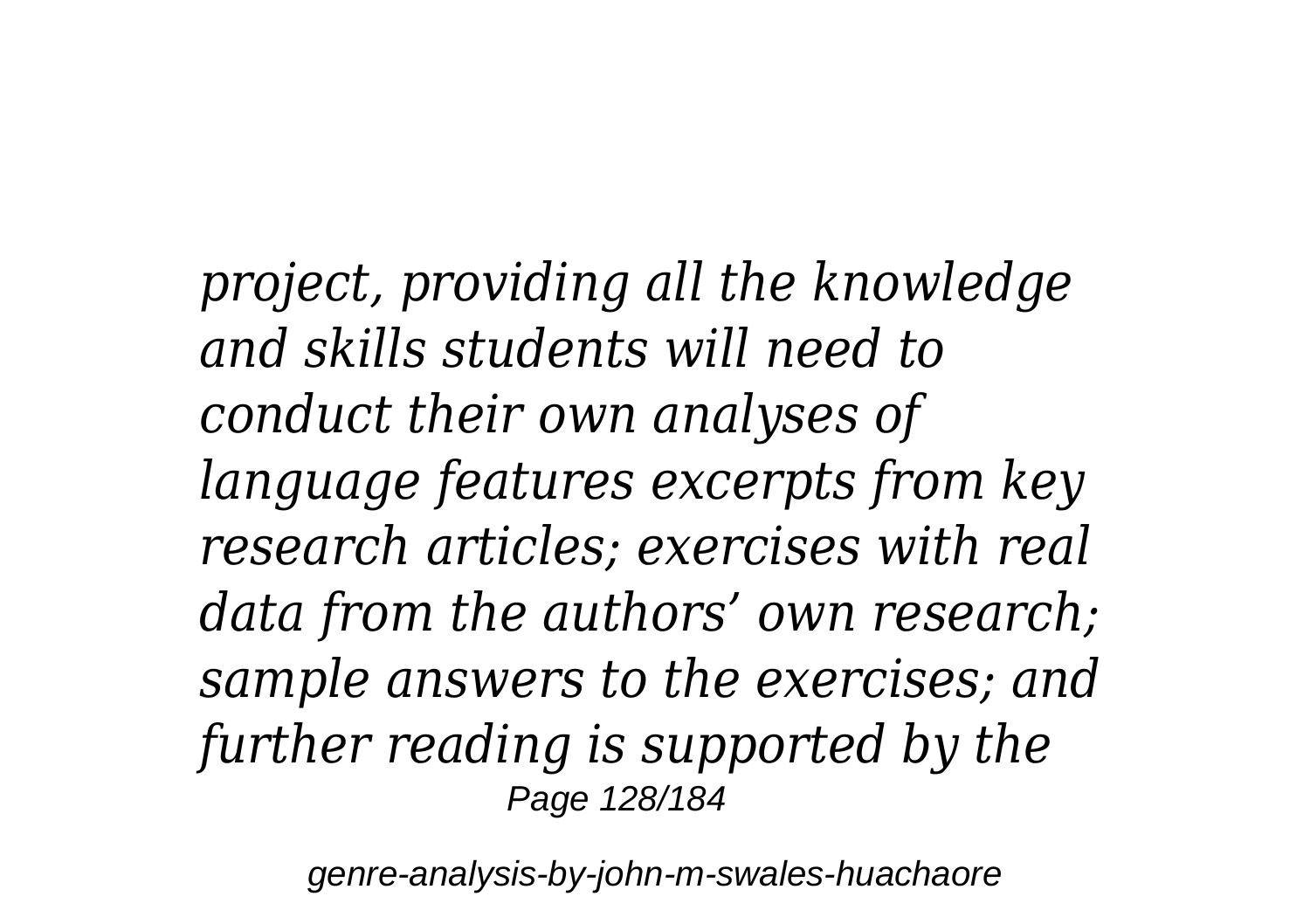*Routledge Sociolinguistics Companion website (www.routledge. com/textbooks/meyerhoff) which features further online exercises with sound files. Designed to function as both a core text for methods classes in sociolinguistics and as a companion to the Routledge textbook* Page 129/184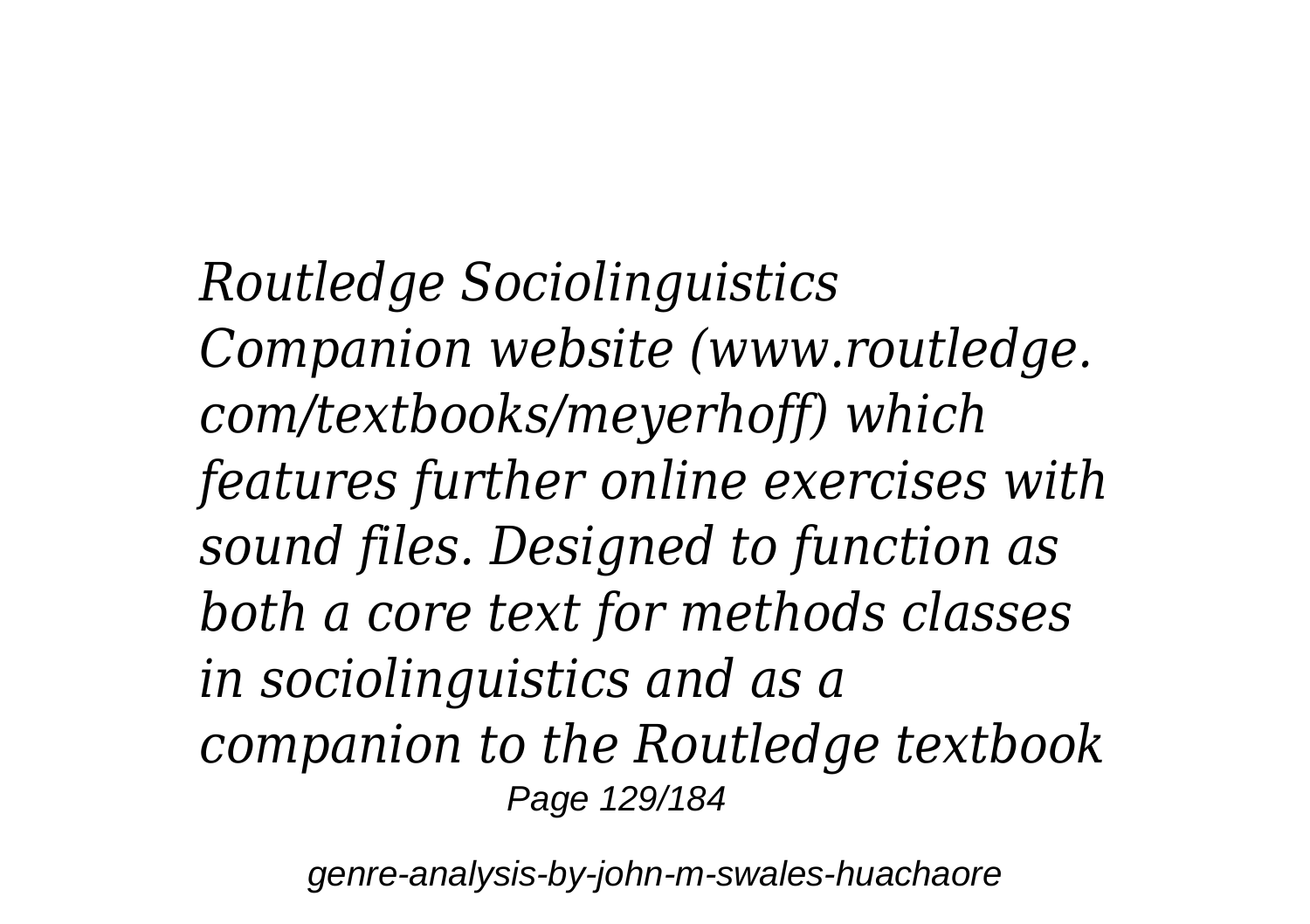*Introducing Sociolinguistics, this book will be essential reading for all students studying and researching in this area.*

*Today's research world demands a variety of different abstracts to serve different purposes. As a result, writing abstracts can be a difficult* Page 130/184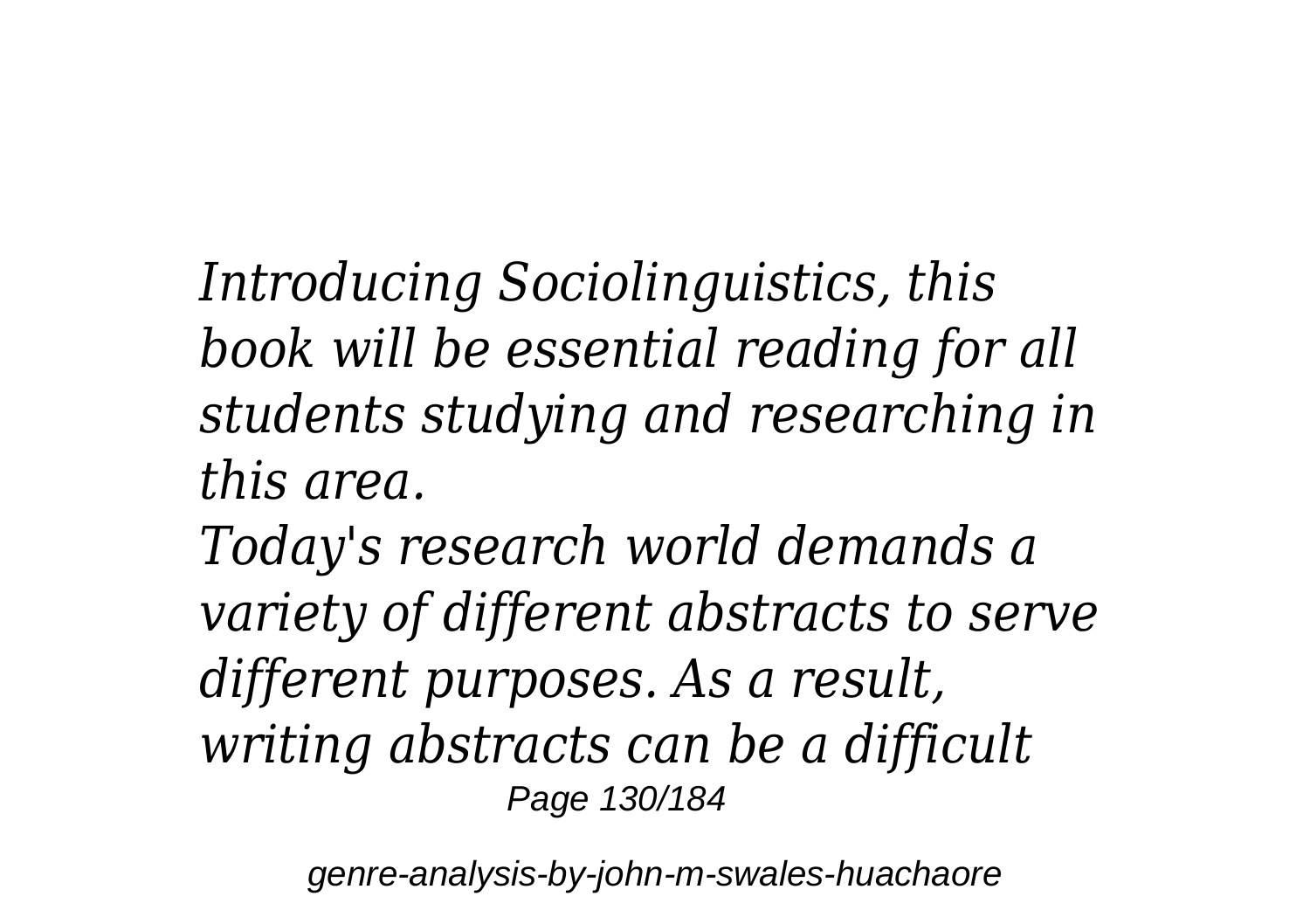*task for graduate and international students, researchers, and even practiced authors. Abstracts and the Writing of Abstracts is designed to demystify the construction of this essential writing form and to equip scholars with the skills to summarize their work in clear and compelling* Page 131/184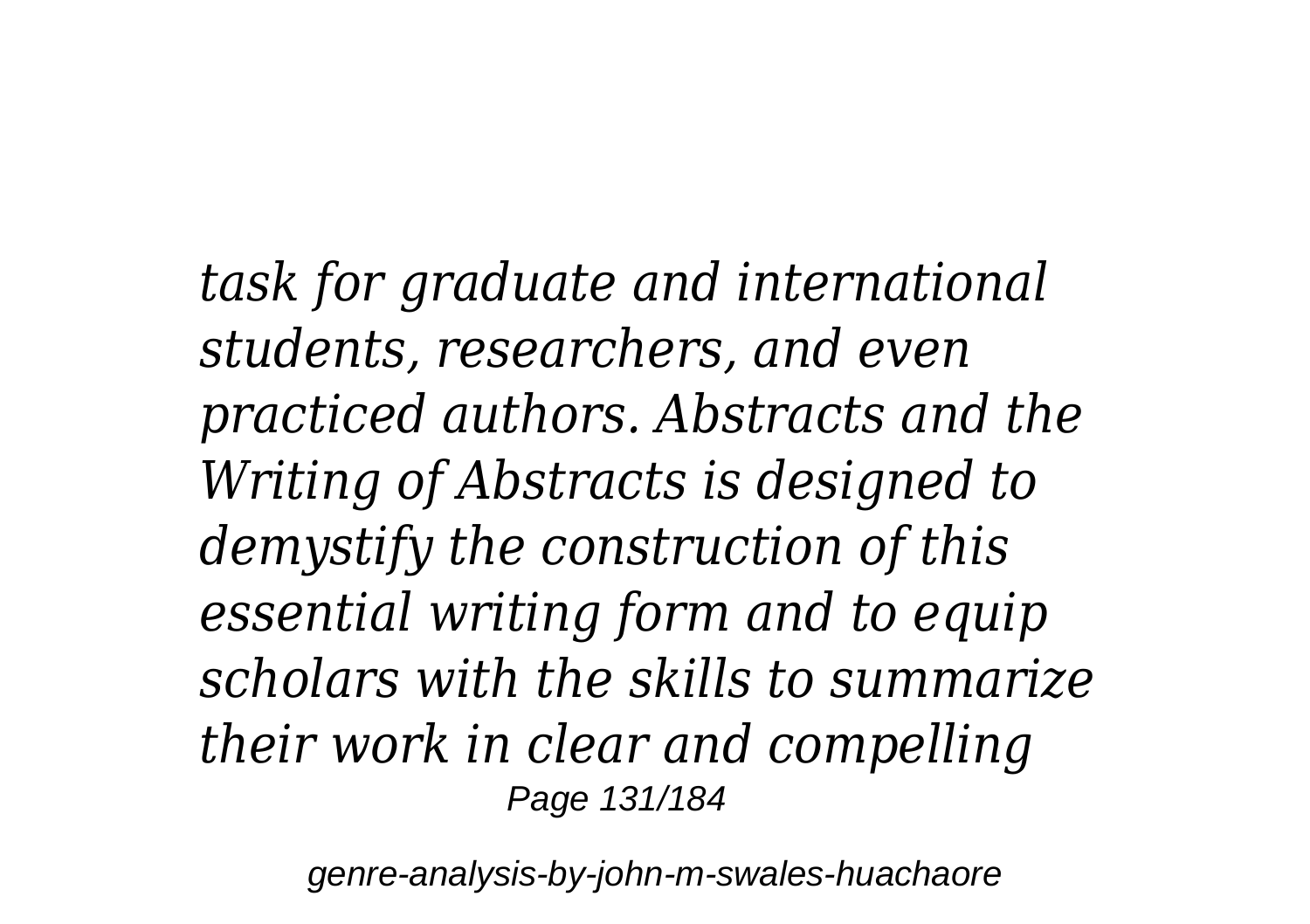*ways. This volume represents a revision and expansion of the material on writing abstracts that appeared in English in Today's Research World. The Abstracts volume focuses on abstracts for research articles before addressing abstracts for short communications,* Page 132/184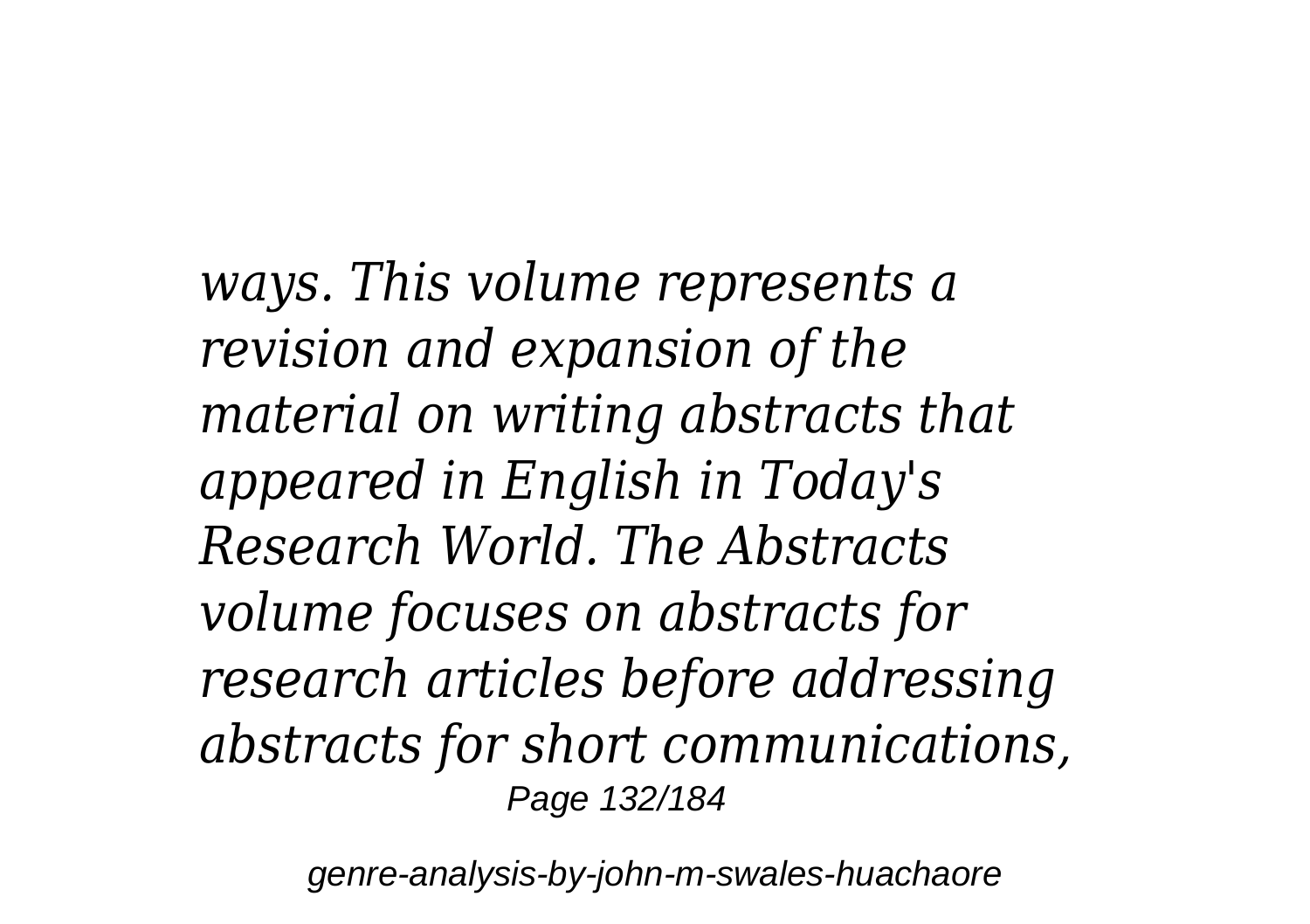*conferences, and PhD dissertations. It also covers keywords, titles, and author names. Wherever appropriate within the text, Language Focus sections discuss options and provide tips for meeting specific linguistic challenges posed by the writing of different types of abstracts.* Page 133/184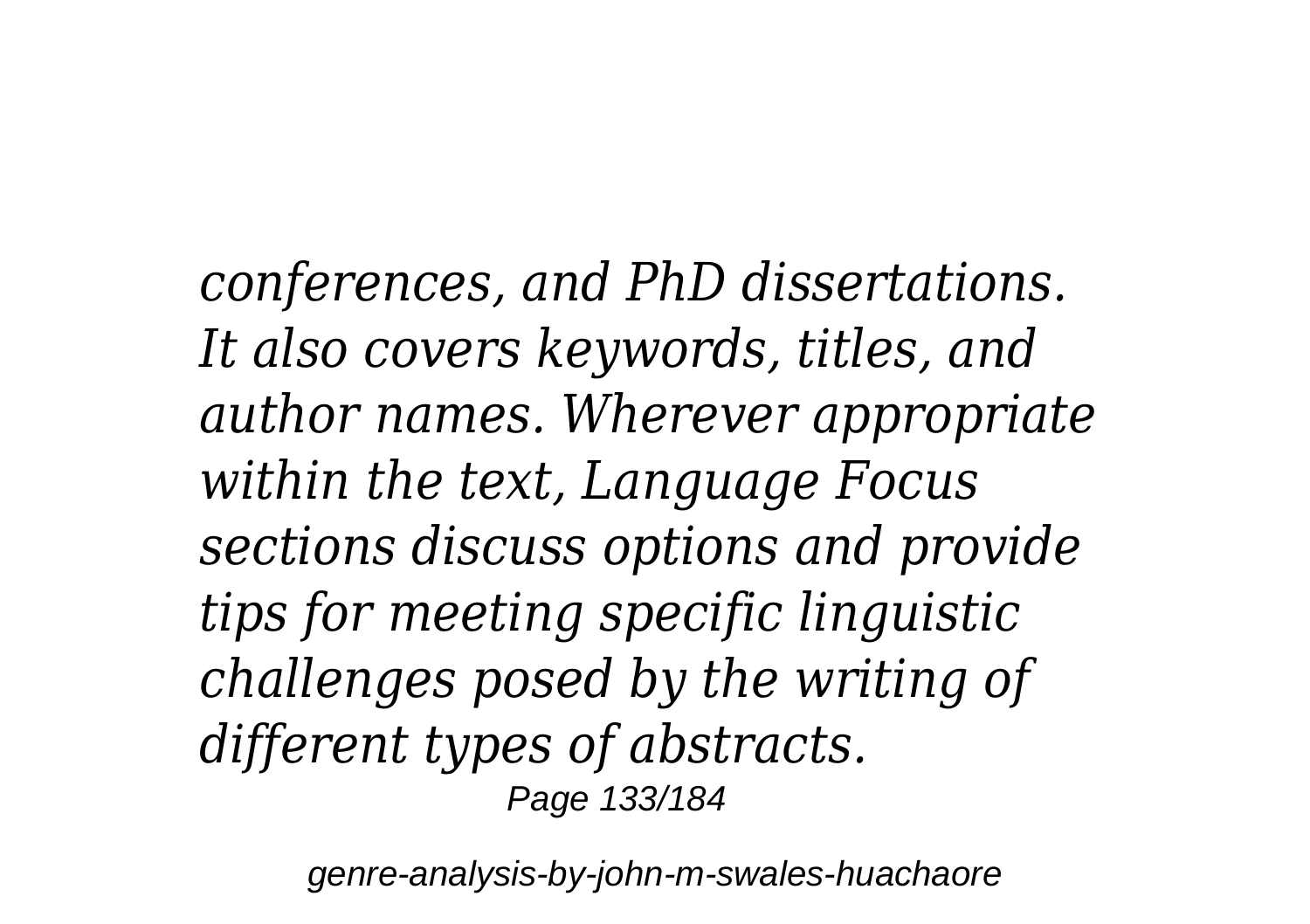*Telling a Research Story: Writing a Literature Review is concerned with the writing of a literature review and is not designed to address any of the preliminary processes leading up to the actual writing of the literature review. This volume represents a revision and expansion of the* Page 134/184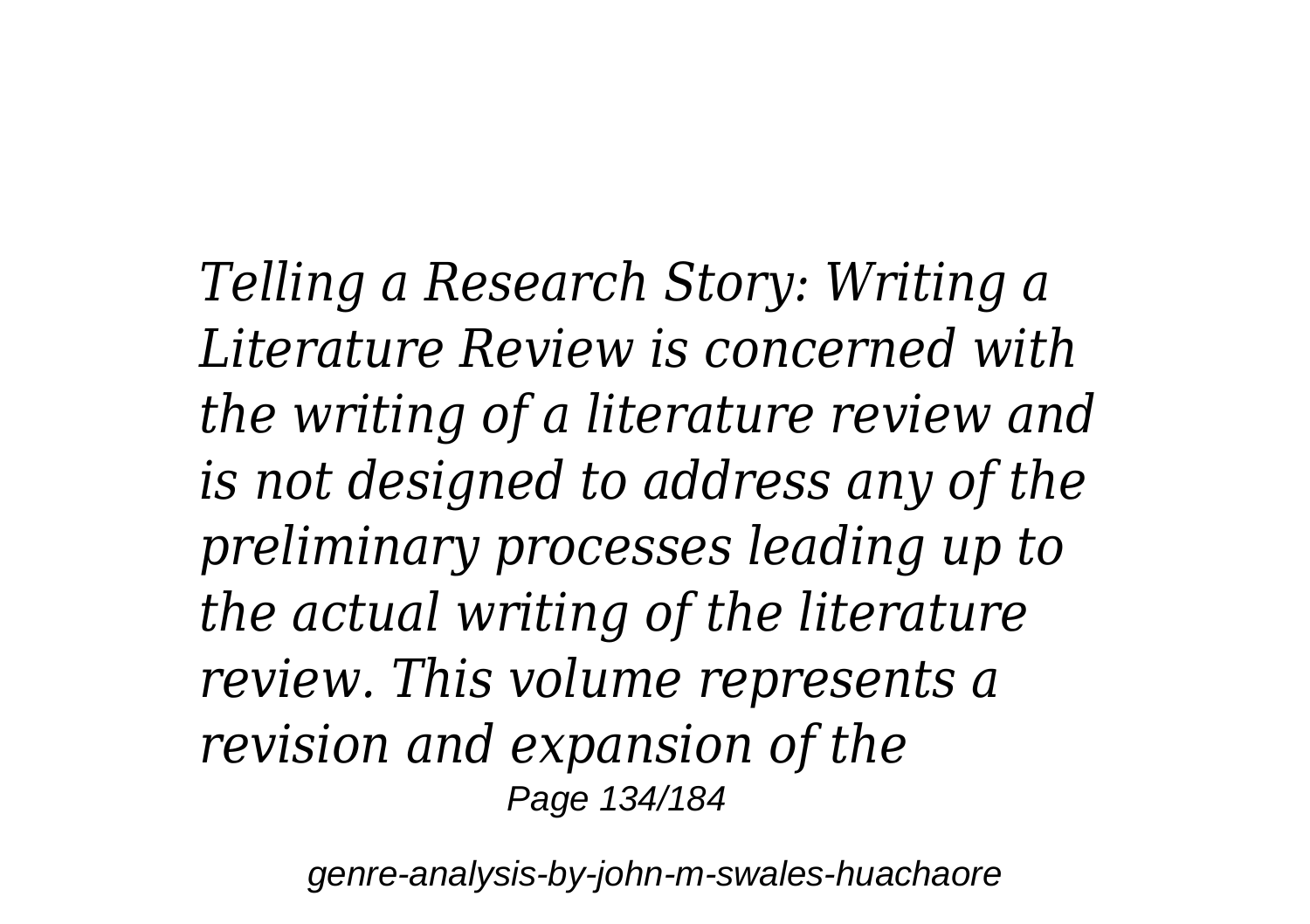*material on writing literature reviews that appeared in English in Today's Research World. This volume progresses from general to specific issues in the writing of literature reviews. It opens with some orientations that raise awareness of the issues that surround the telling* Page 135/184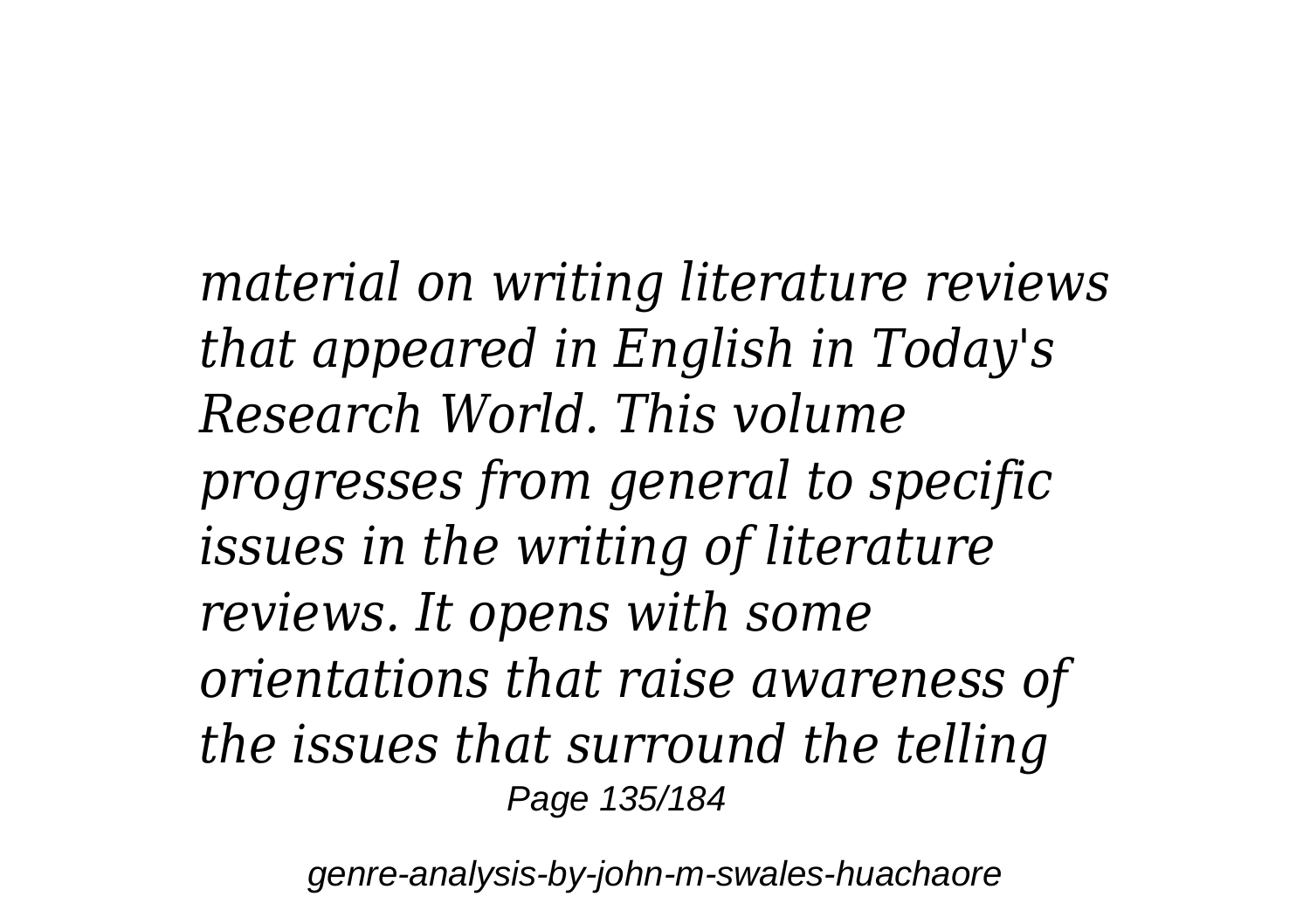*of a research story. Issues of structure and matters of language, style, and rhetoric are then discussed. Sections on metadiscourse, citation, and paraphrasing and summarizing are included.*

*The author describes this volume as* Page 136/184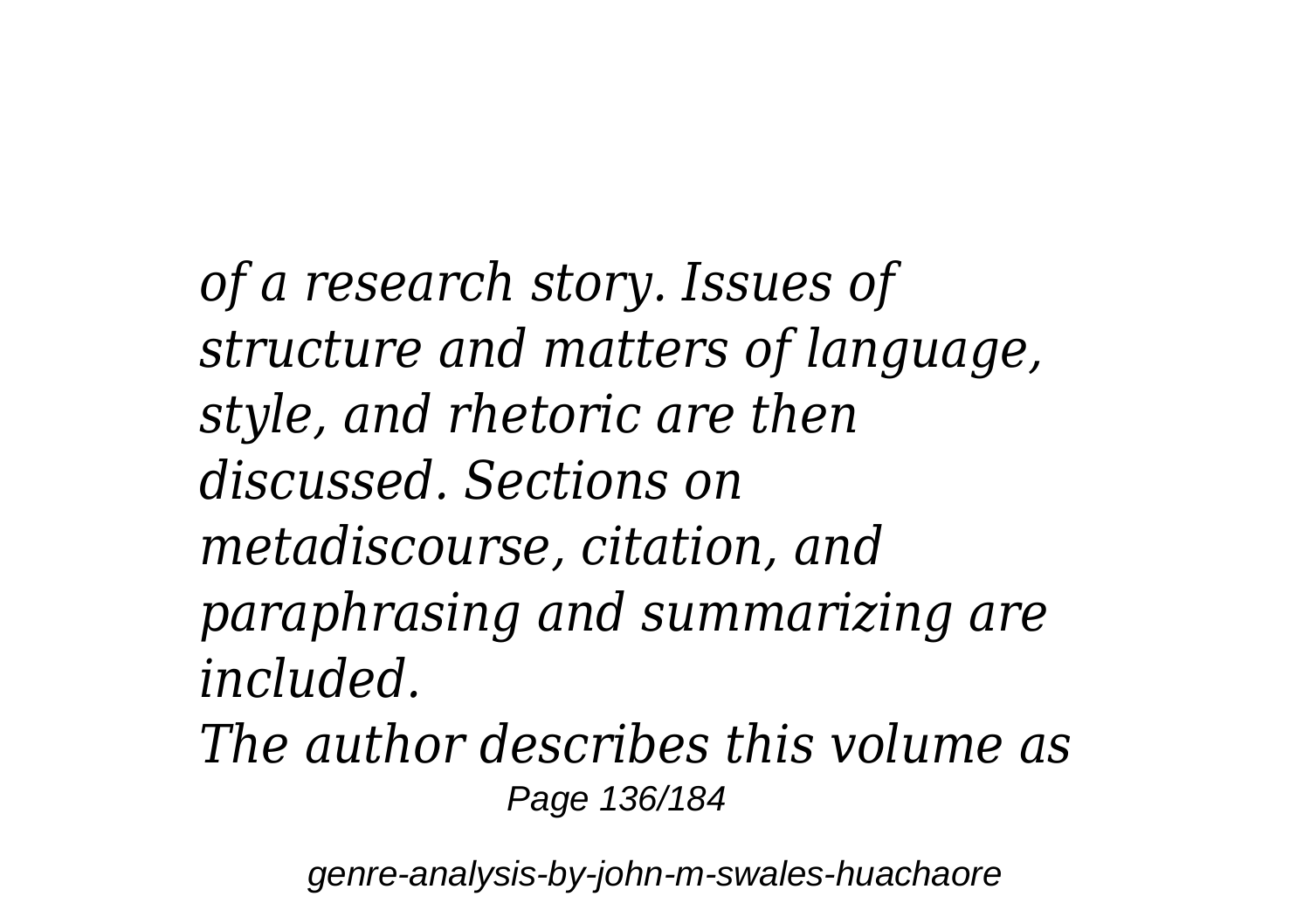*a "textography" because it combines certain elements of both text analysis and ethnography. Through analysis of texts, textual forms, and systems of texts, it shows the lives, life commitments, and life projects of people deeply embedded in the literate culture of the university. The* Page 137/184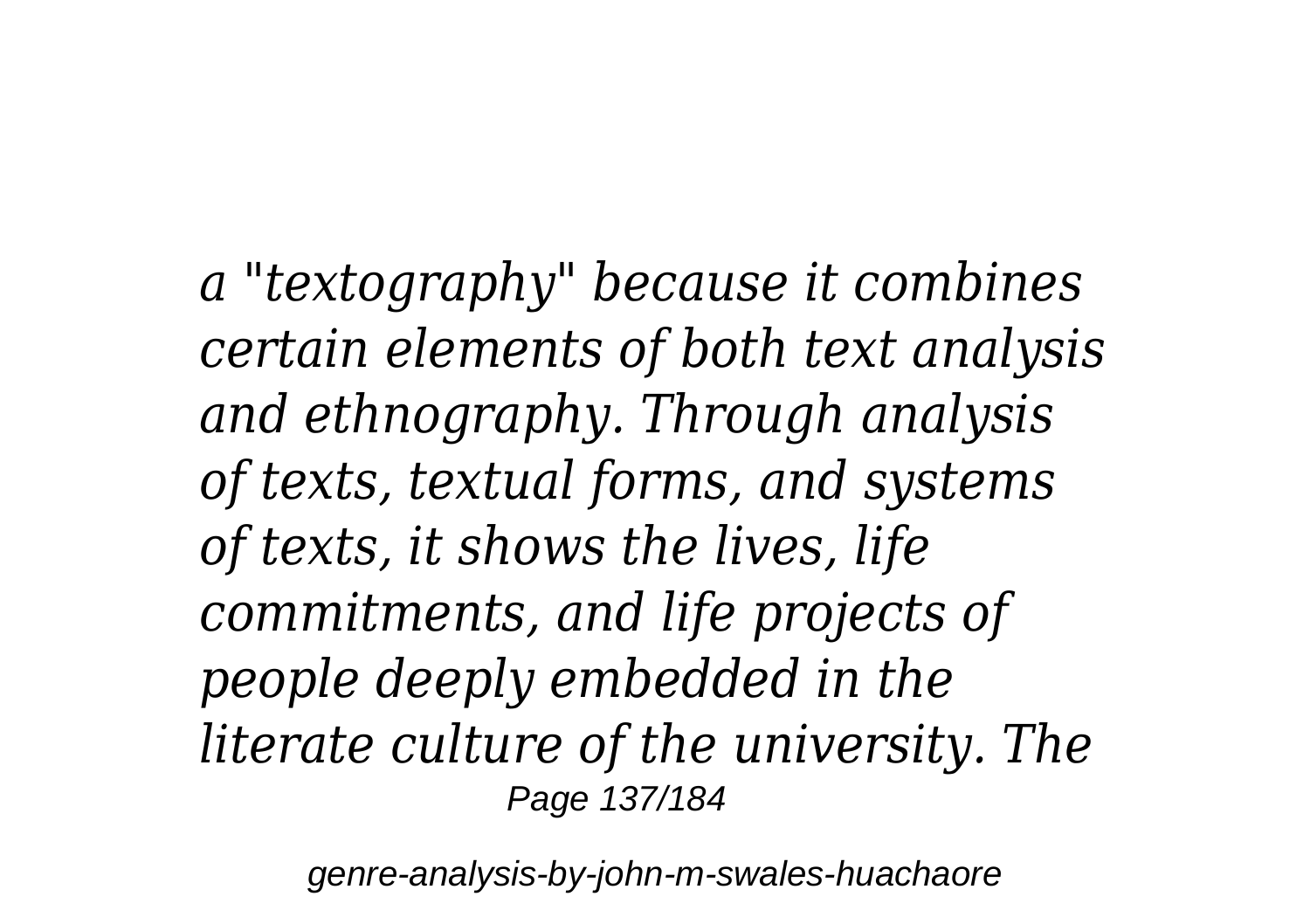*people examined work in a single building, but their textual lives are maintained in different times and spaces, measured by the dimensions of text production and text circulation in their fields of work. These domains of text time and space are to some degree differentiated by* Page 138/184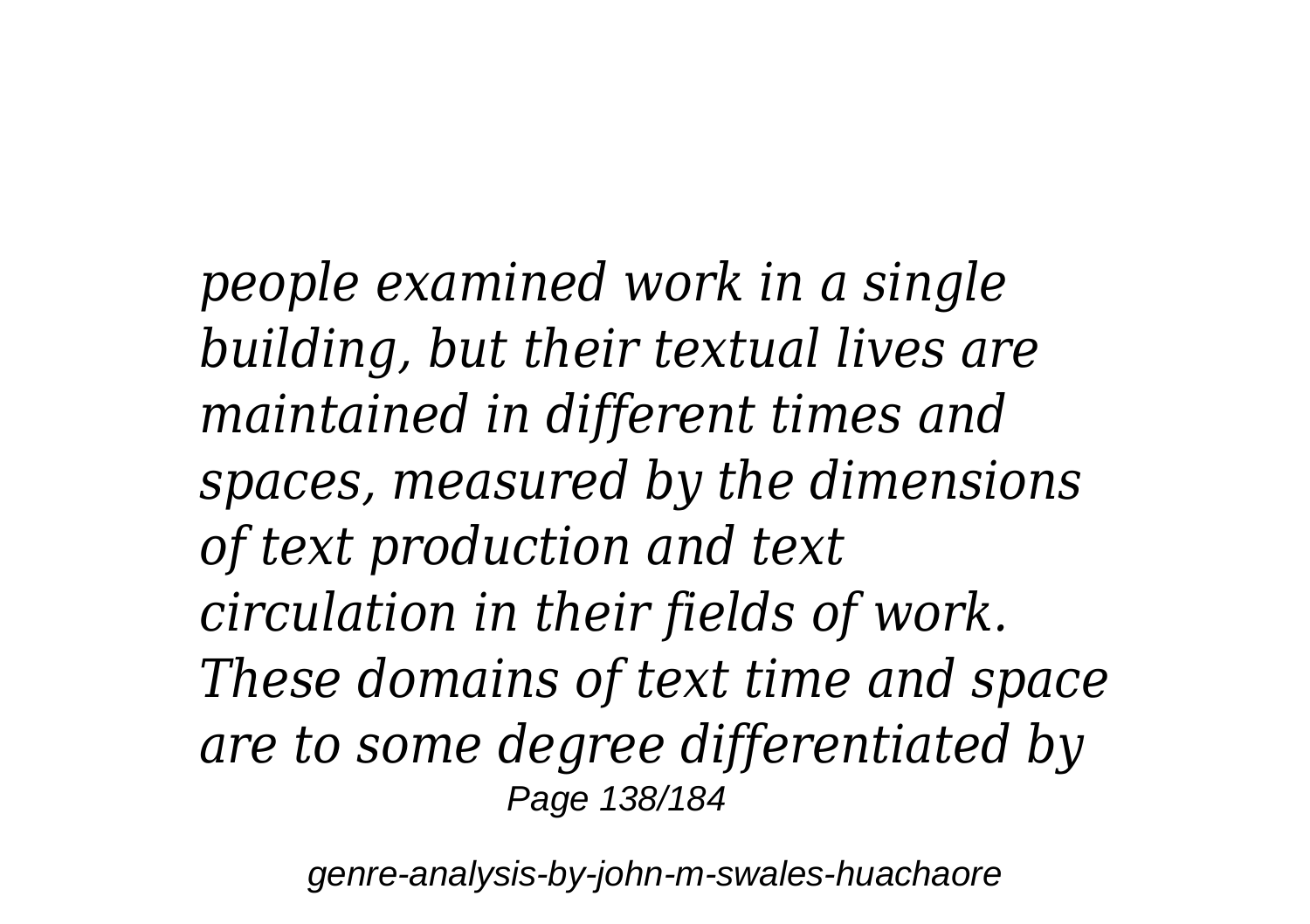*the three specialties that mark the three floors of a small building at a major research university--the ethnographic site of this journey into textual lives--computing, taxonomic botany, and English as a second language. This research site provides the opportunity to re-examine the* Page 139/184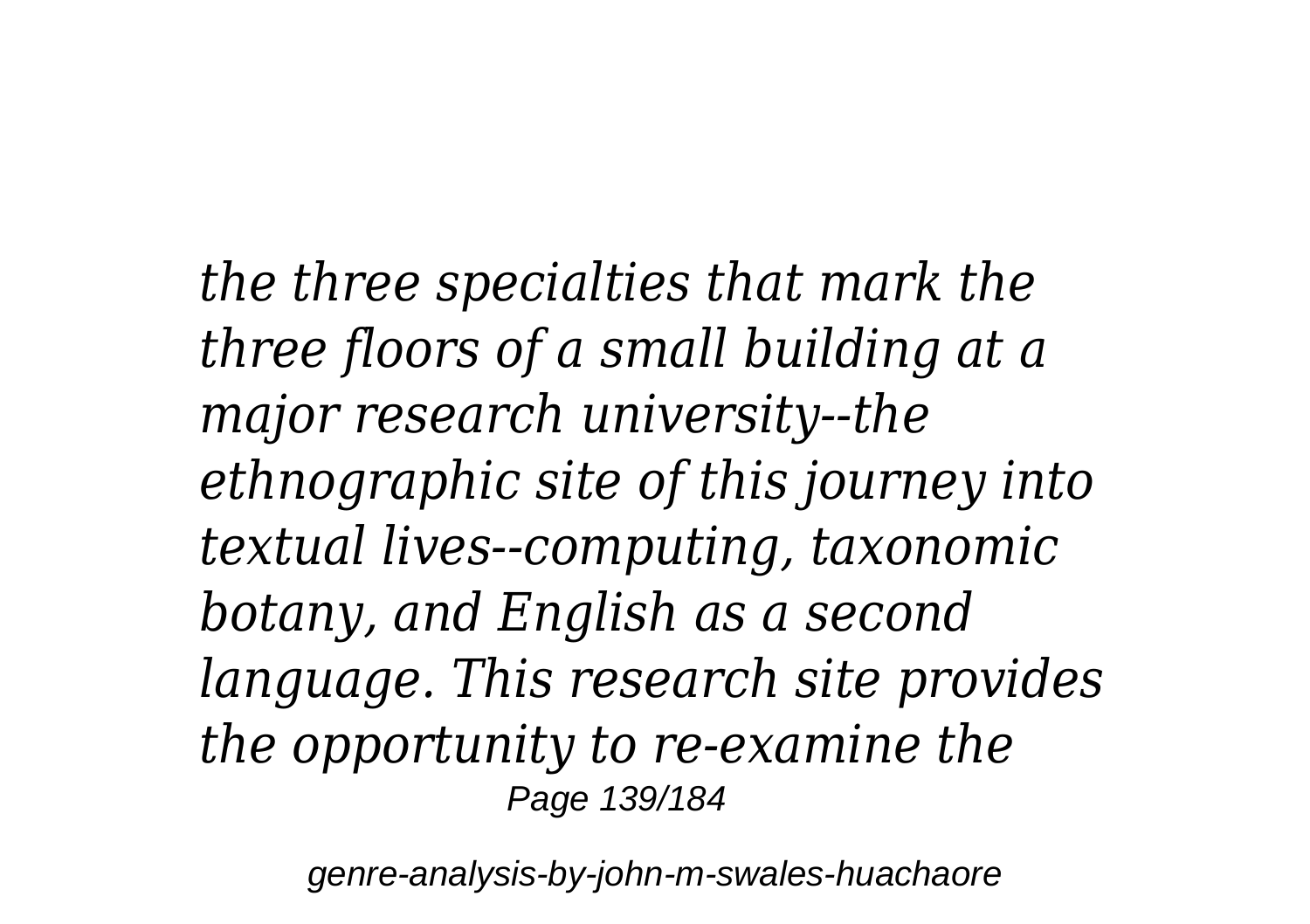*concept of discourse community and to investigate the nature and origination of academic discourse from a new perspective. The author is a distinctive member of the applied linguistics and composition communities, an original stamped by the global village of language* Page 140/184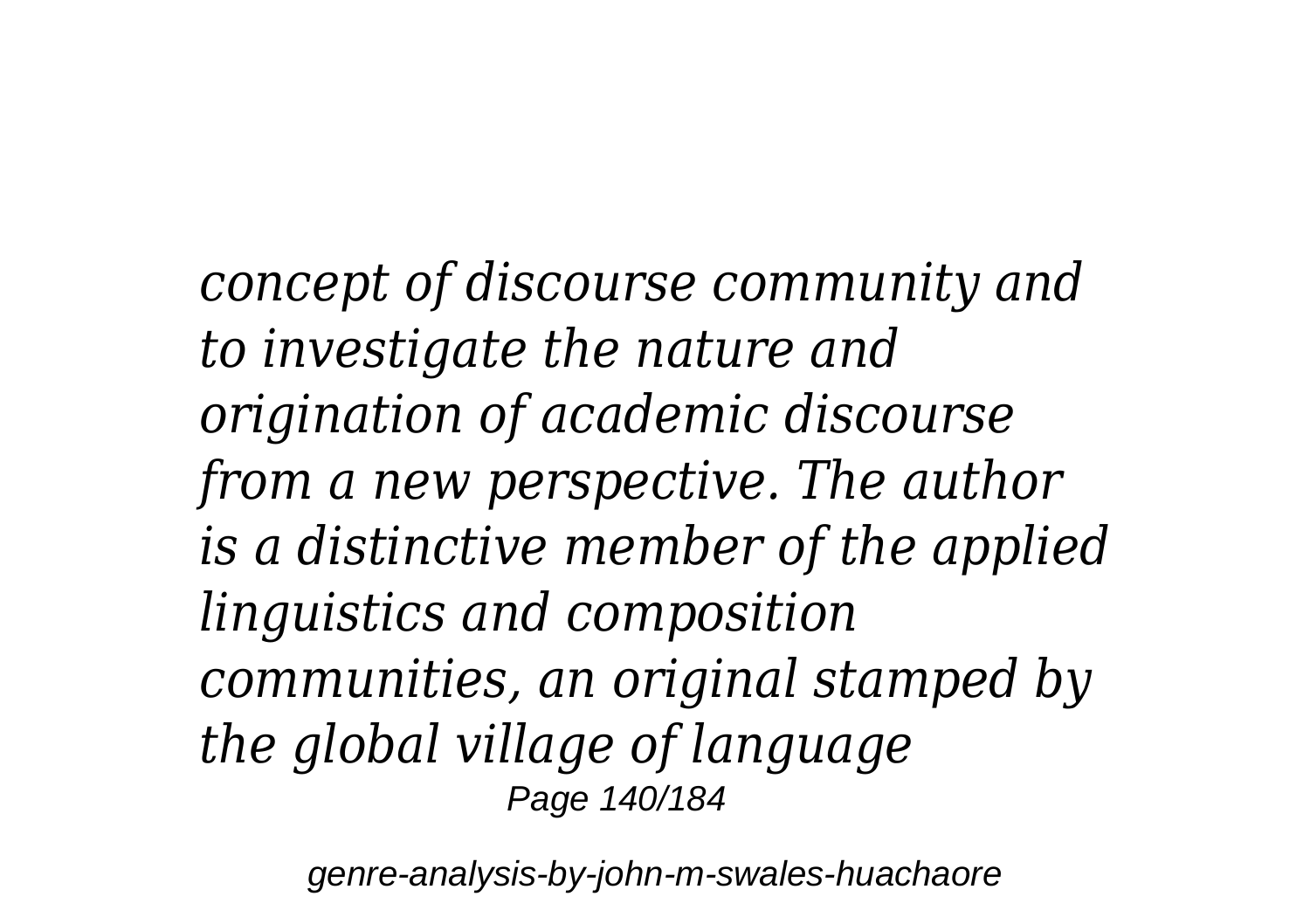*education in which he has lived his life, and revealed in his own autobiographical account embedded within this book. This book now reveals him as a person making text about how people are embedded in making their textual lives within the discursive landscapes their* Page 141/184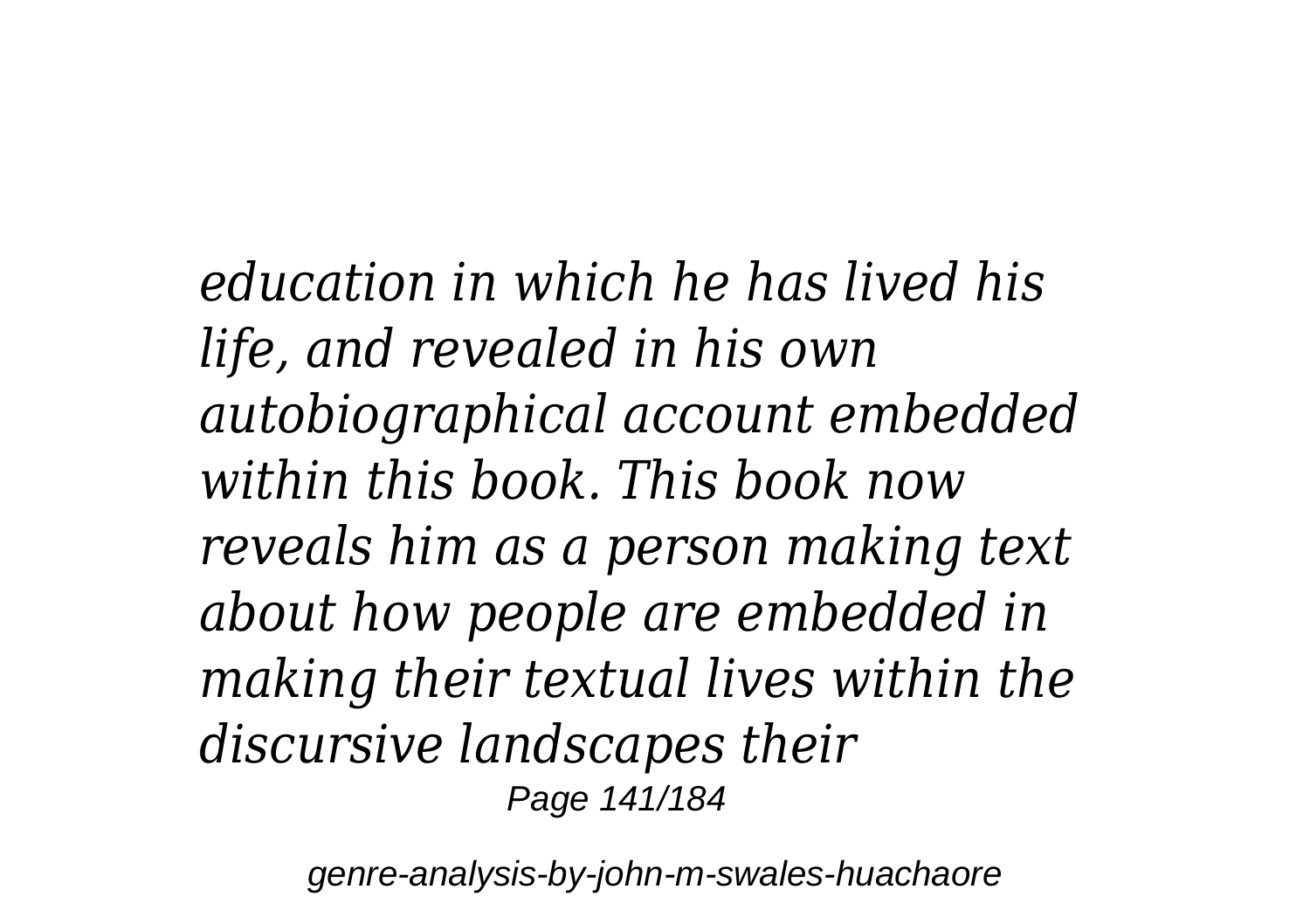*communities afford. In doing so, he shows not only his own love of language as a way of life, but also his appreciation of how all his subjects find their labors of love in the language they create. This book has been written to appeal to a general academic audience as well as to* Page 142/184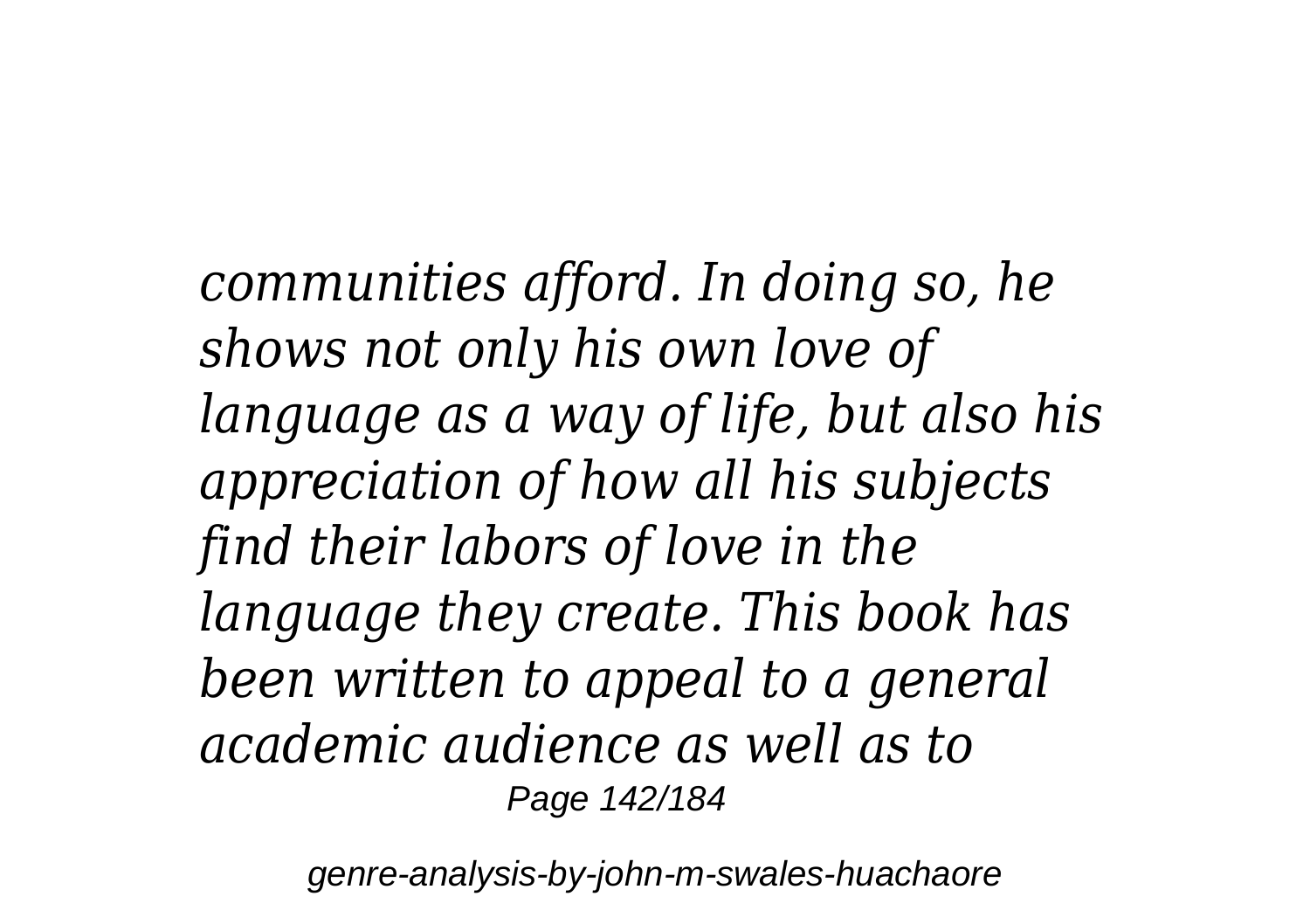*specialists in rhetoric, discourse analysis, and composition. A Comprehensive Guide to Trading Methods and Applications Multiple Perspectives Language Use in Professional Settings Writing Supporting Genres* Page 143/184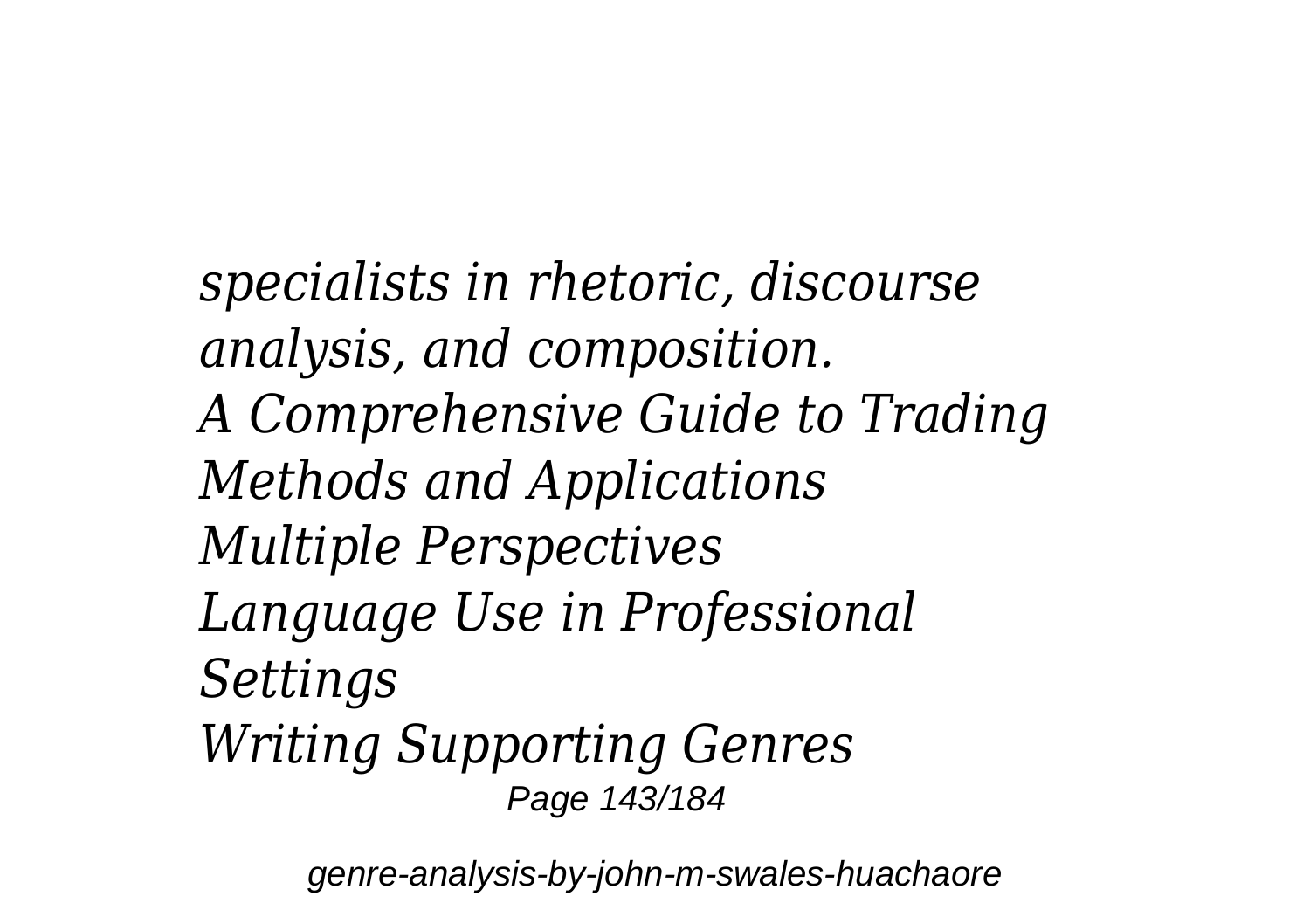*The Great Mississippi Flood of 1927 and How It Changed America Handbook of Communication in the Public Sphere Critical Genre Analysis* Genre studies and genre approaches to literacy instruction continue to develop in many Page 144/184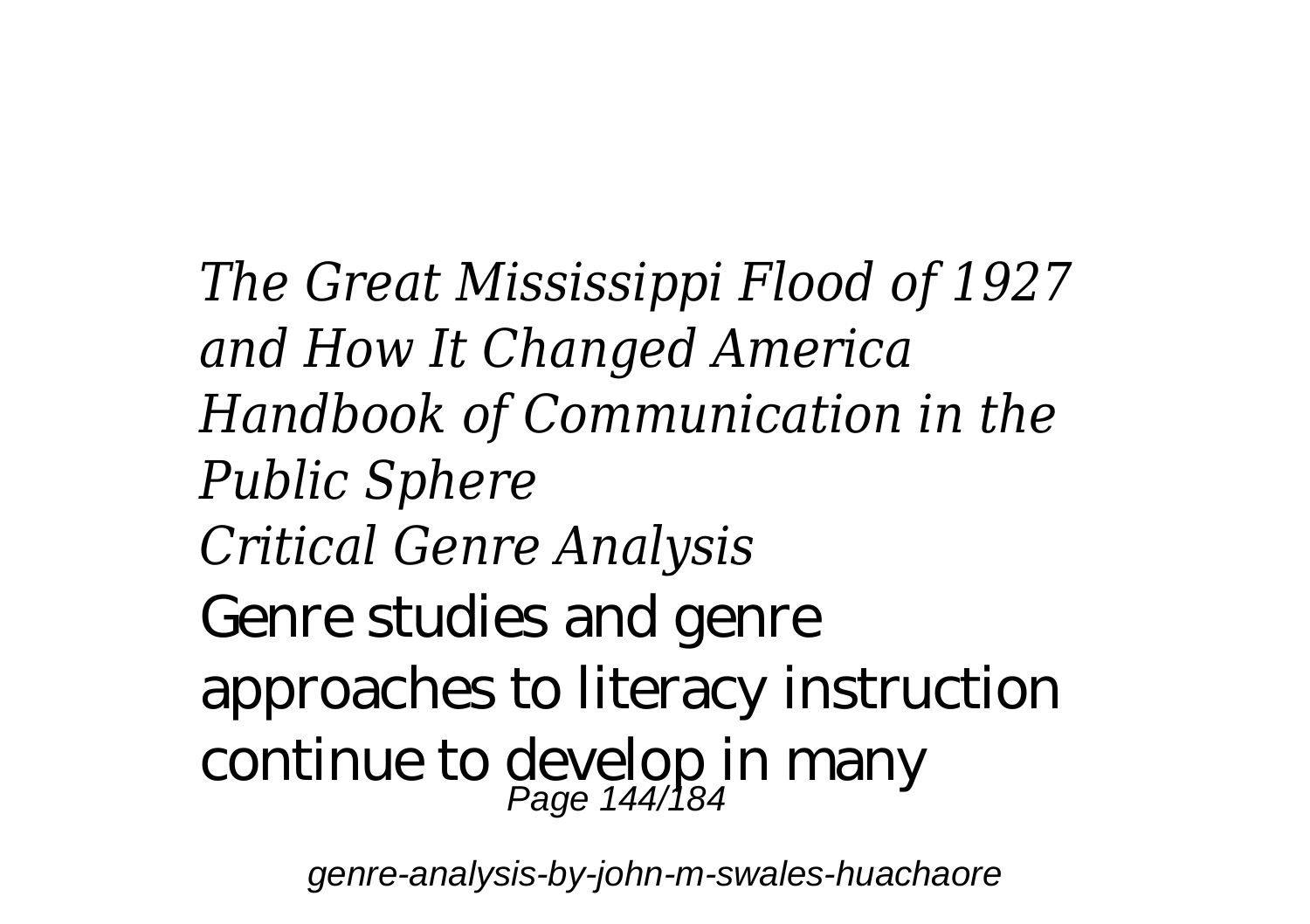regions and from a widening variety of approaches. Genre has provided a key to understanding the varying literacy cultures of regions, disciplines, professions, and educational settings. GENRE IN A CHANGING WORLD provides a

Page 145/184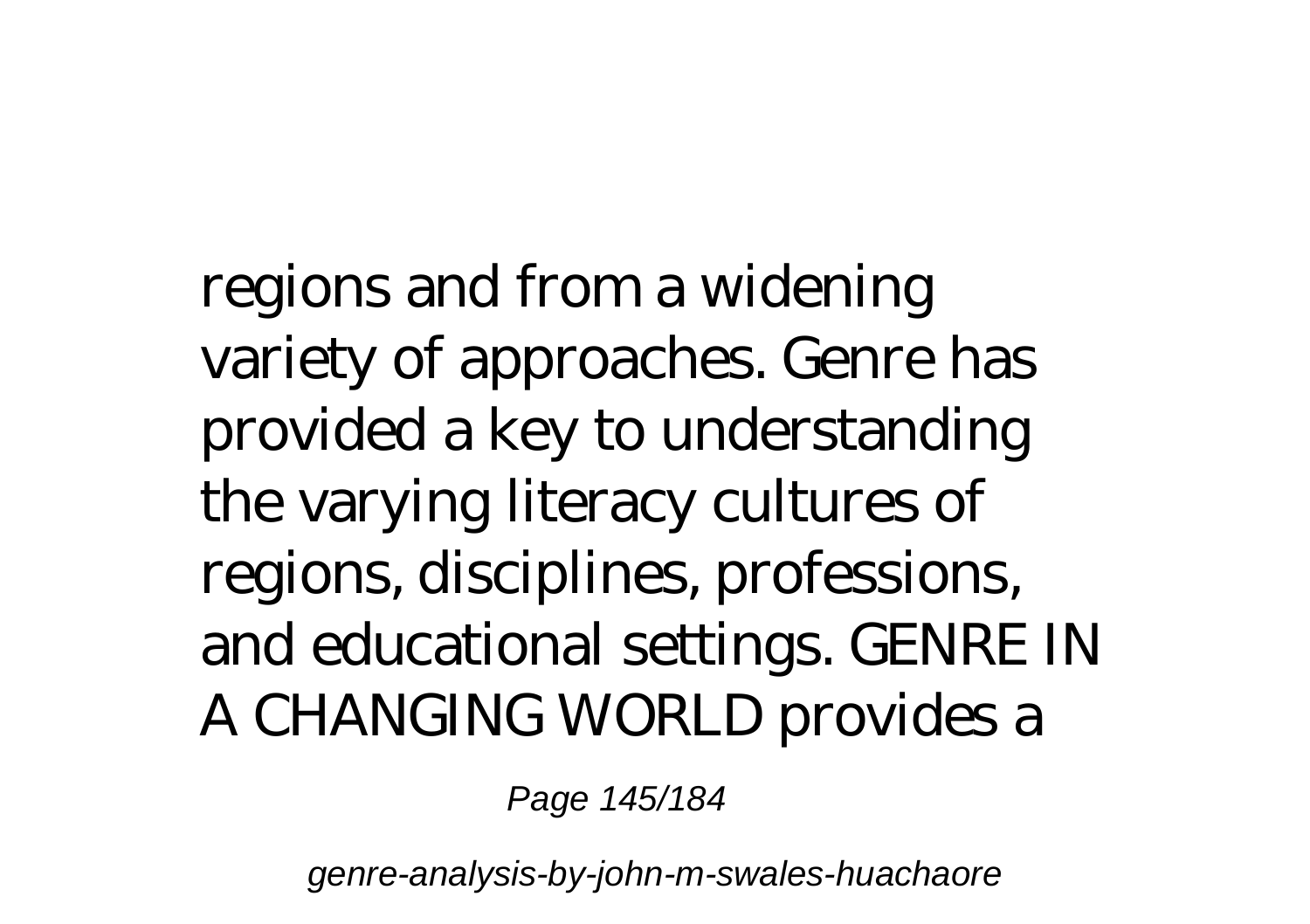wide-ranging sampler of the remarkable variety of current work. The twenty-four chapters in this volume, reflecting the work of scholars in Europe, Australasia, and North and South America, were selected from the over 400

Page 146/184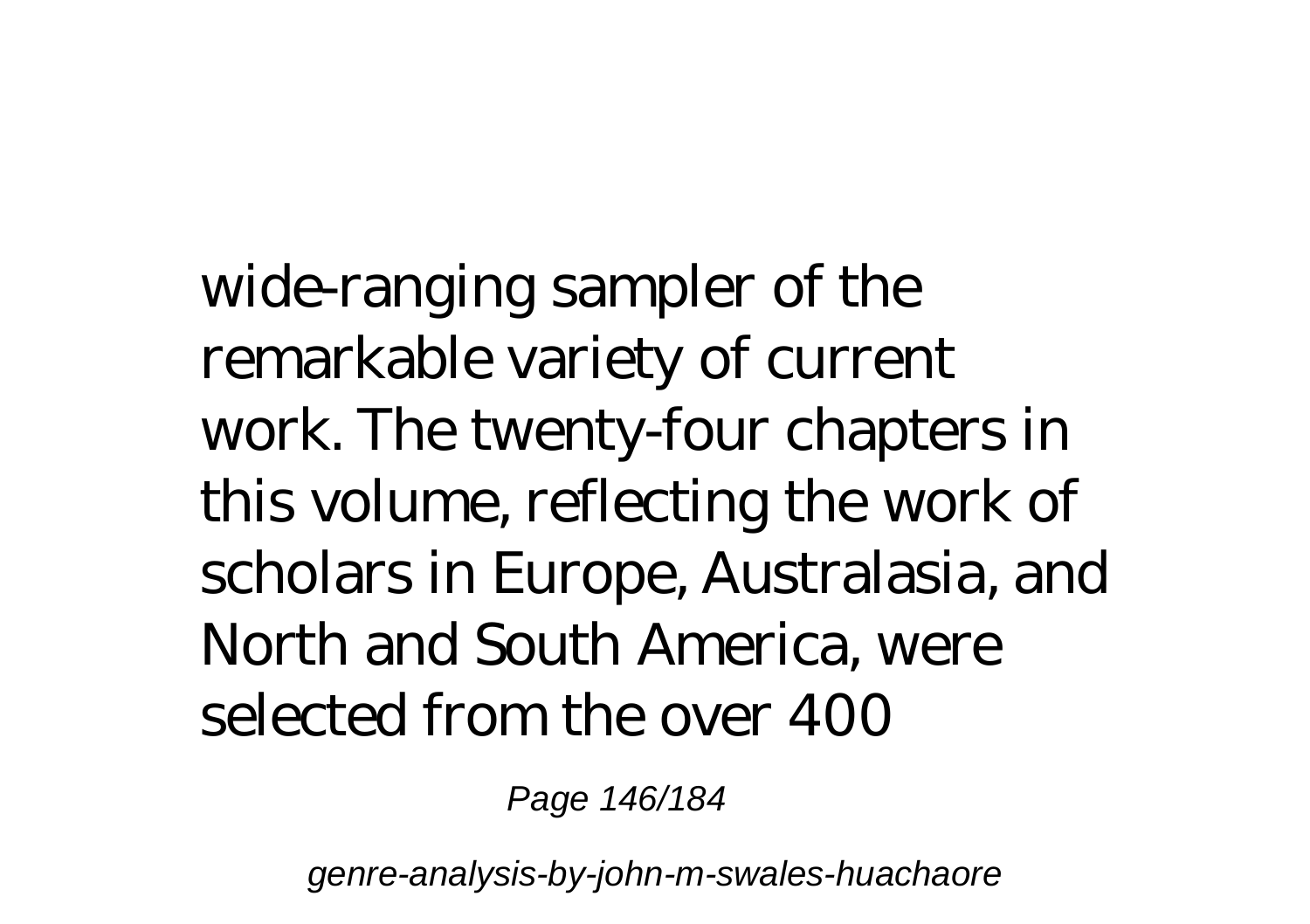presentations at SIGET IV (the Fourth International Symposium on Genre Studies) held on the campus of UNISUL in Tubarão, Santa Catarina, Brazil in August 2007—the largest gathering on genre to that date. The chapters

Page 147/184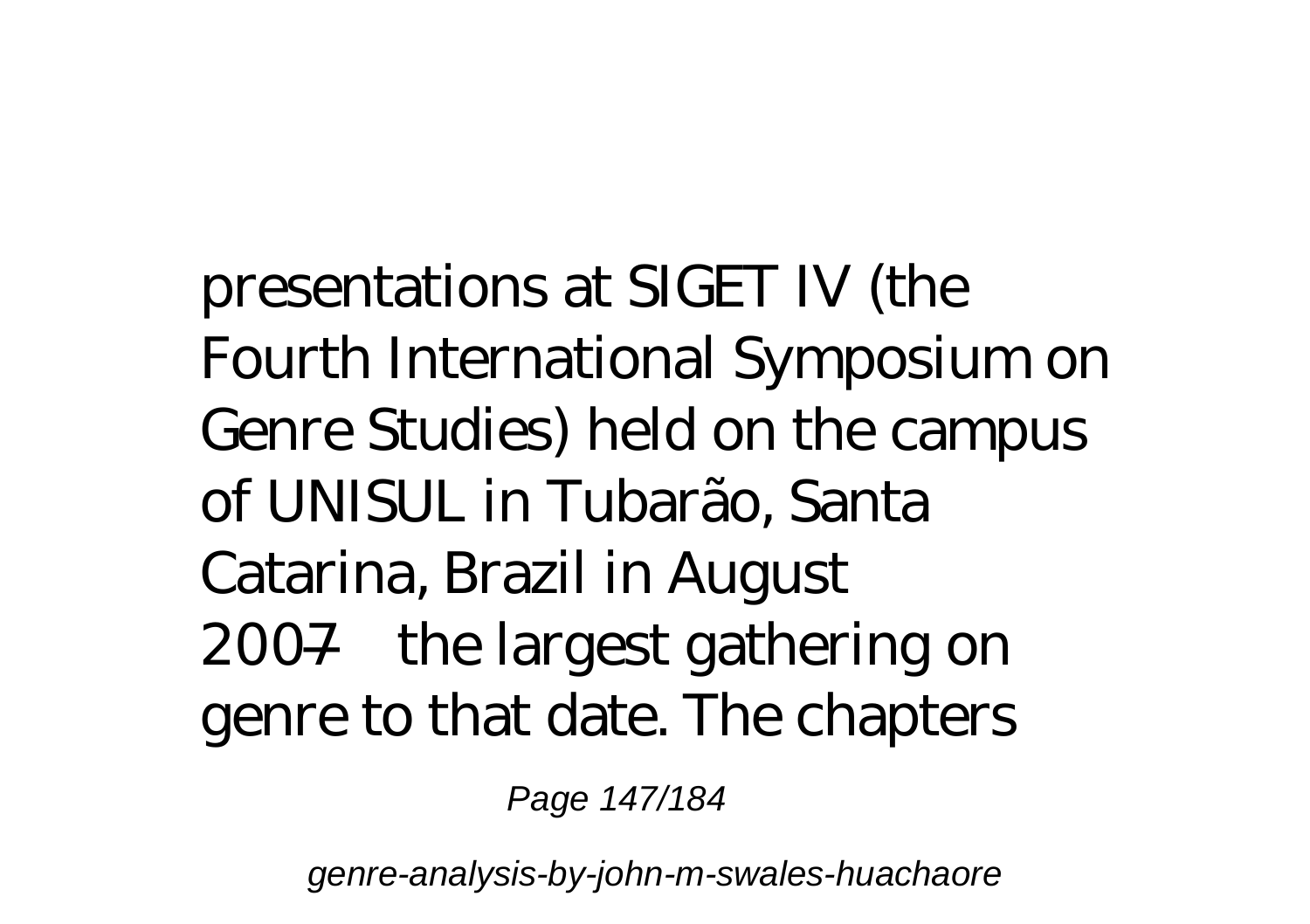also represent a wide variety of approaches, including rhetoric, Systemic Functional Linguistics, media and critical cultural studies, sociology, phenomenology, enunciation theory, the Geneva school of educational sequences,

Page 148/184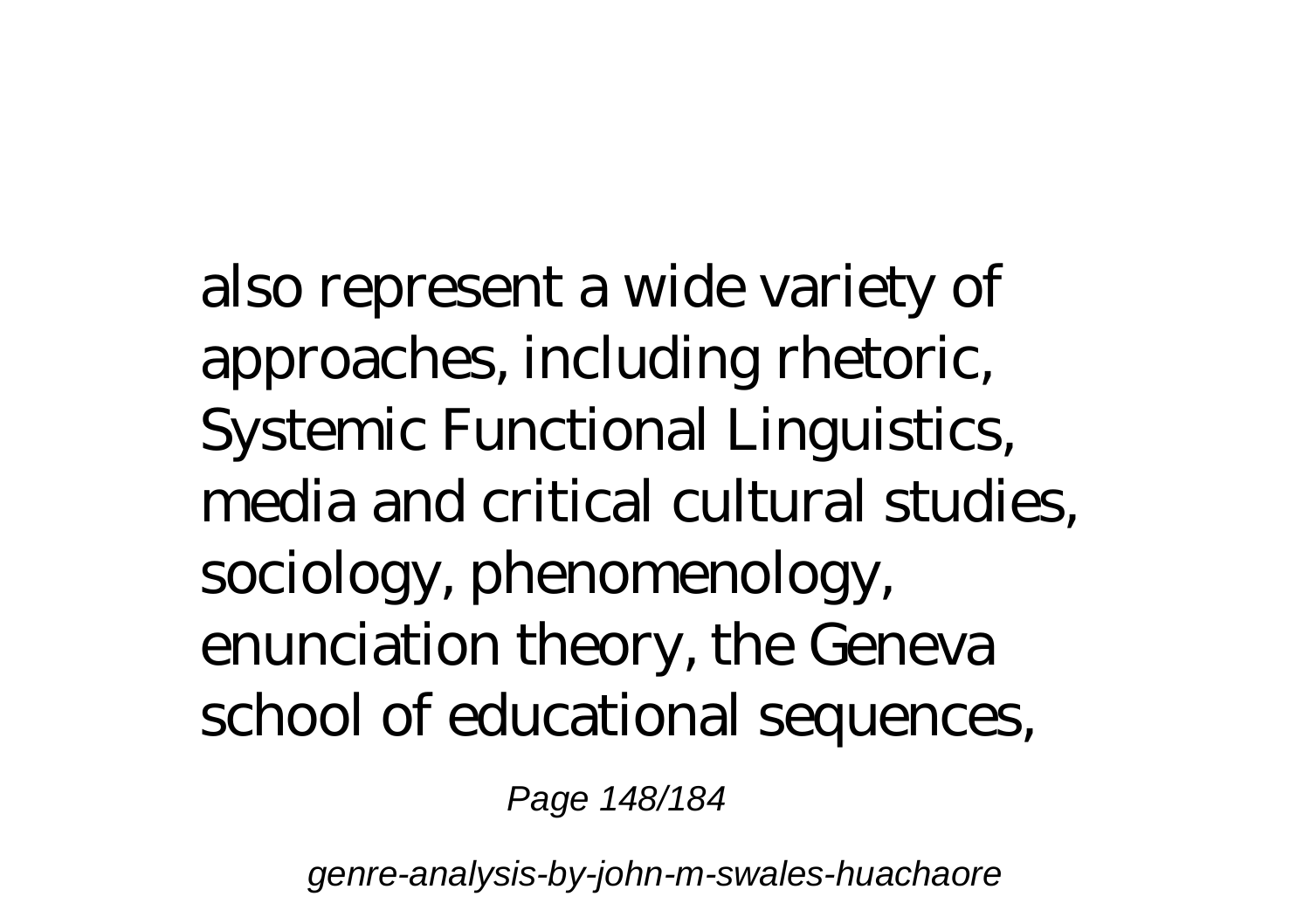cognitive psychology, relevance theory, sociocultural psychology, activity theory, Gestalt psychology, and schema theory. Sections are devoted to theoretical issues, studies of genres in the professions, studies of genre and

Page 149/184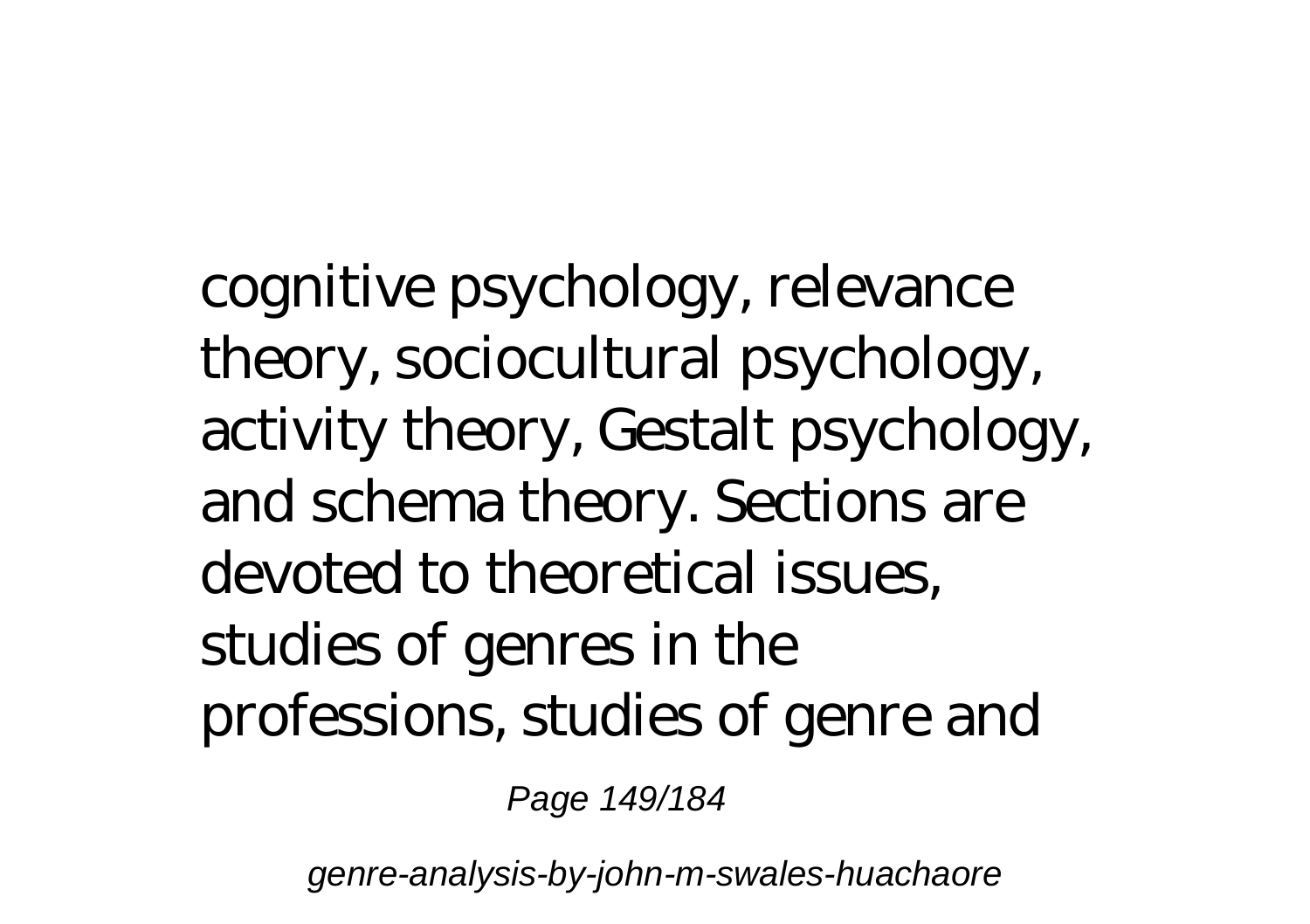media, teaching and learning genre, and writing across the curriculum. The broad selection of material in this volume displays the full range of contemporary genre studies and sets the ground for a next generation of work.

Page 150/184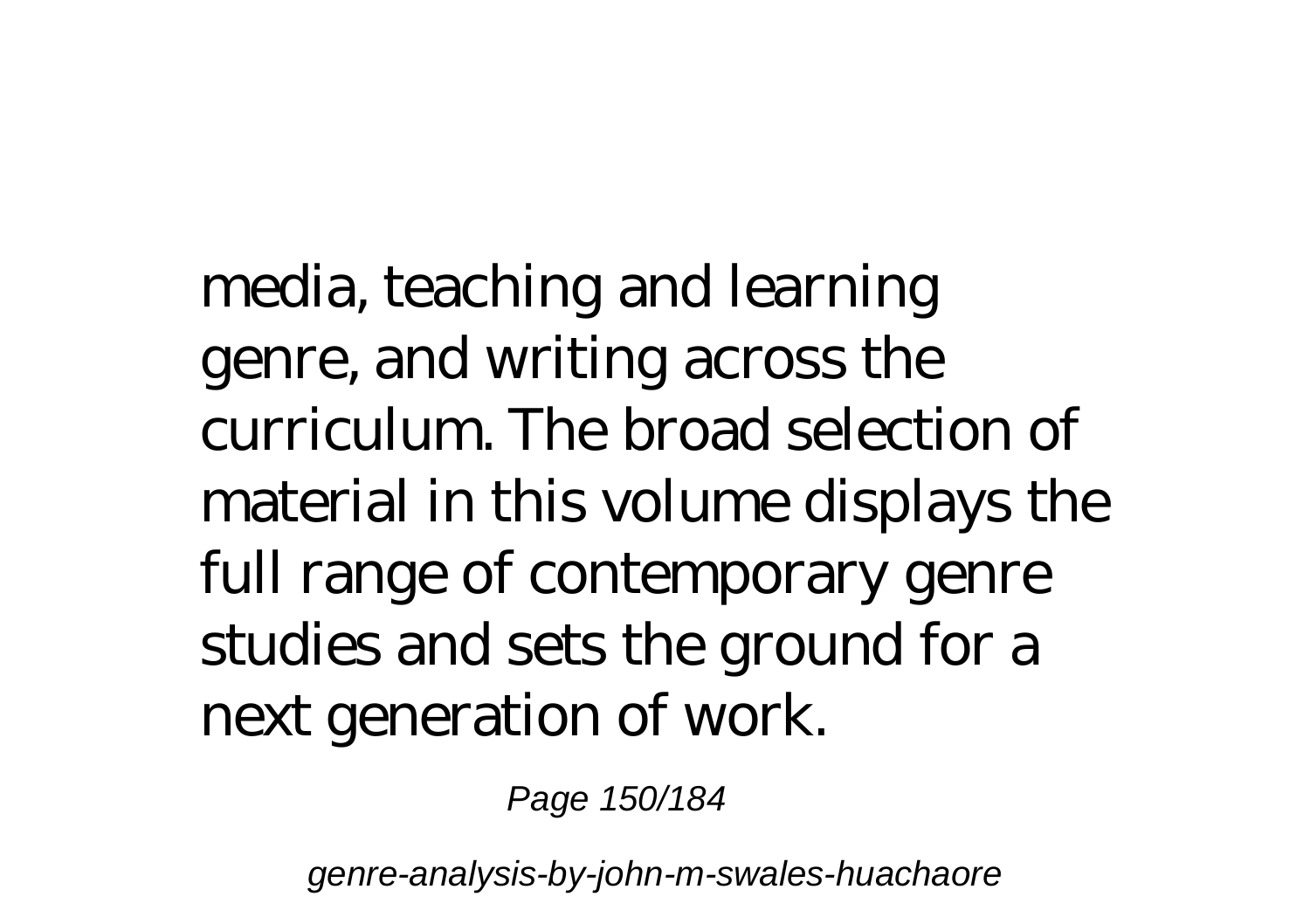Persuasion, in its various linguistic forms, enters our lives daily. Politicians and the news media attempt to change or confirm our beliefs, while advertisers try to bend our tastes toward buying their products. Persuasion goes on

Page 151/184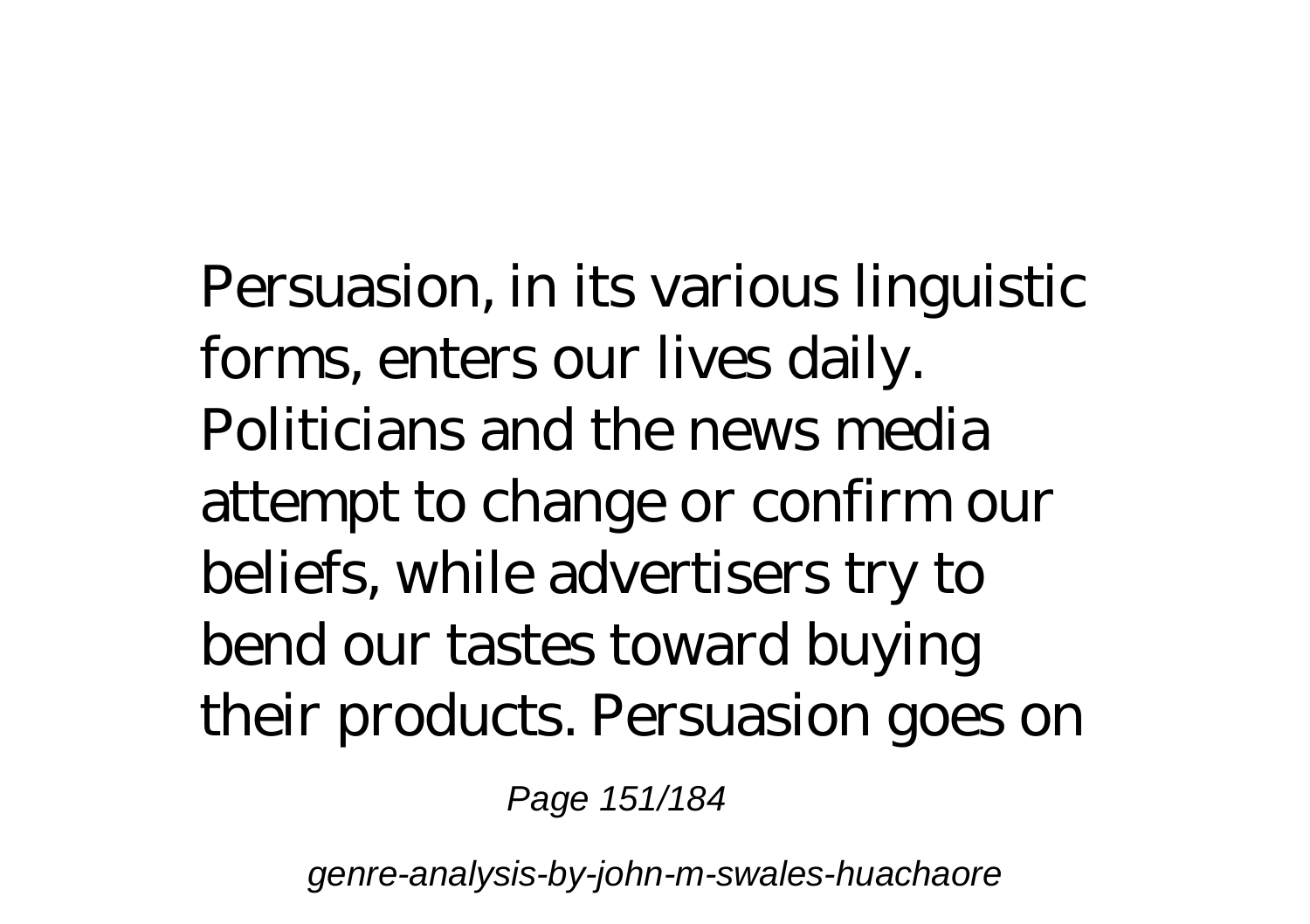in courtrooms, universities, and the business world. Persuasion pervades interpersonal relations in all social spheres, public and private. And persuasion reaches us via a large number of genres and their intricate interplay.This

Page 152/184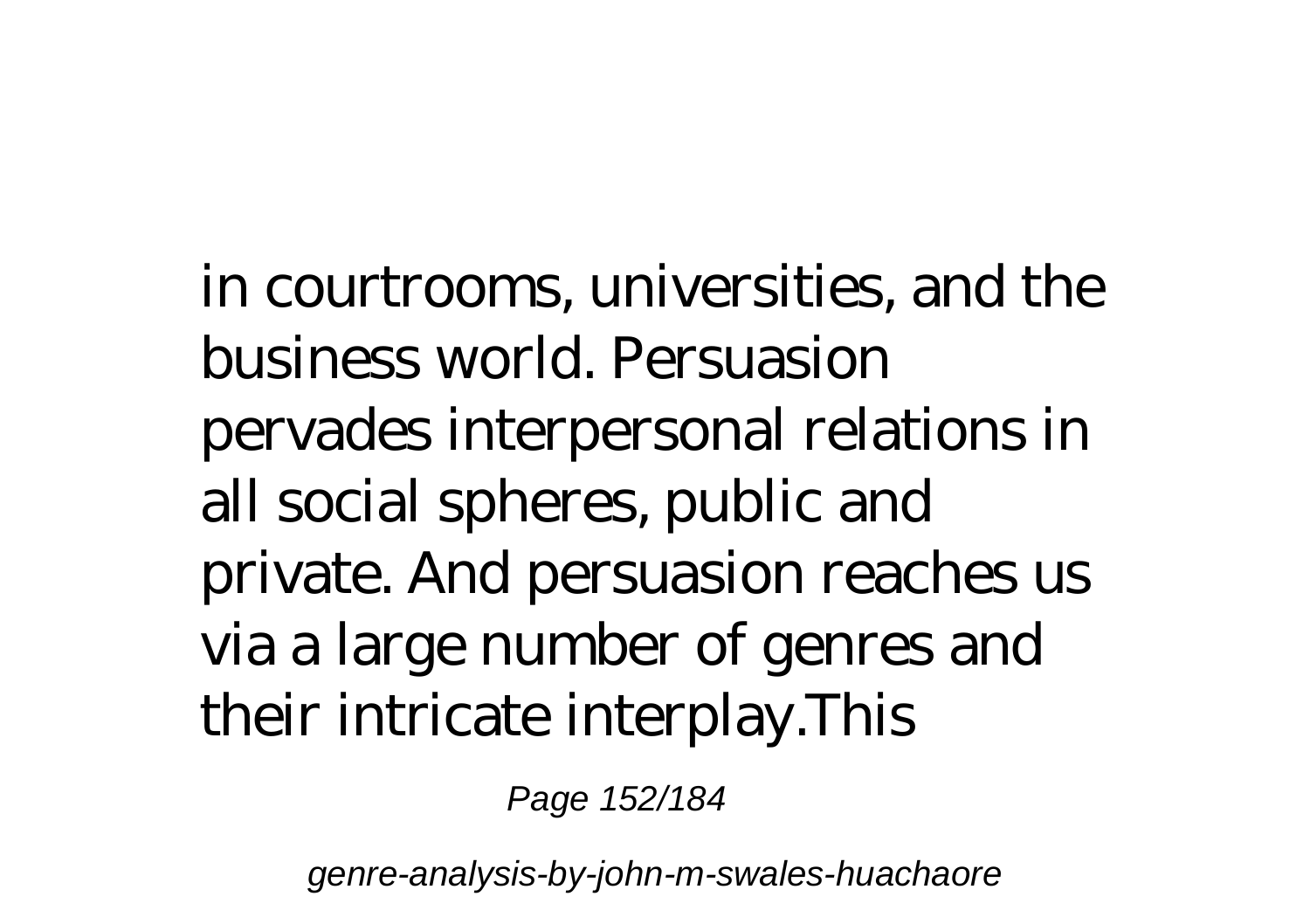volume brings together nine chapters which investigate some of the typical genres of modern persuasion. Using both quantitative and qualitative methods, the authors explore the linguistic features of successful (and

Page 153/184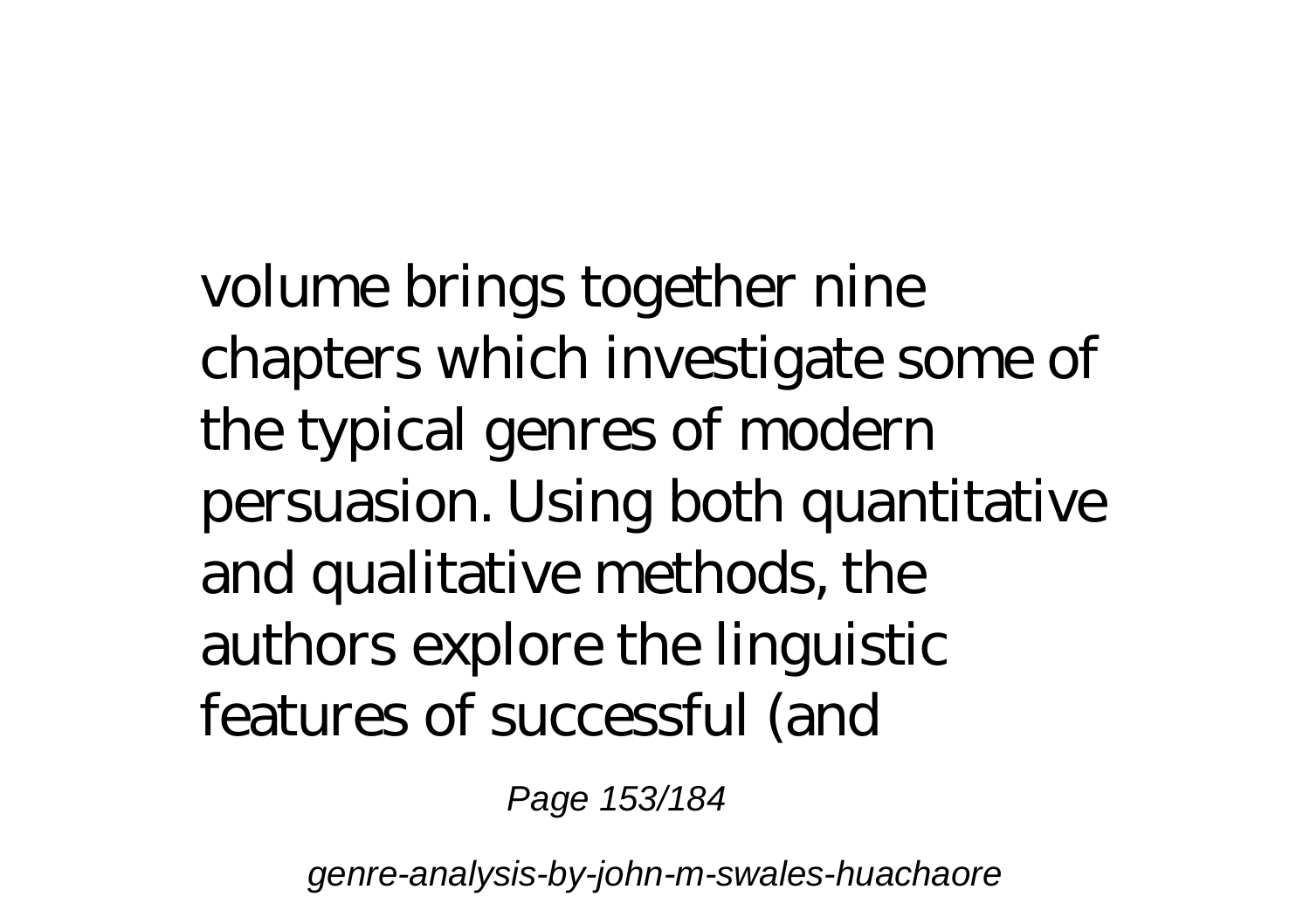unsuccessful) persuasion and the reasons for the variation of persuasive choices as realized in various genres: business negotiations, judicial argumentation, political speech, advertising, newspaper editorials,

Page 154/184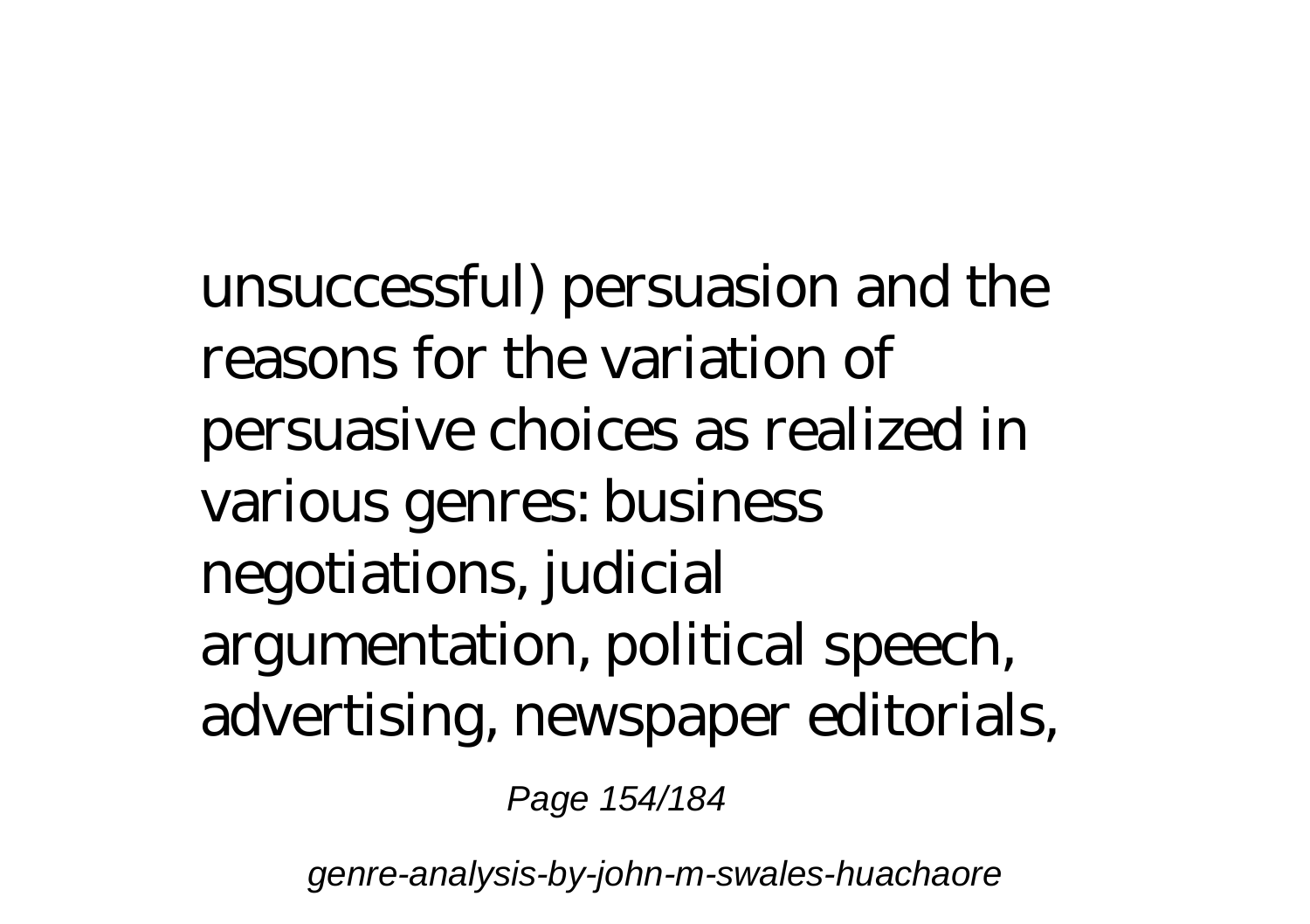and news writing. In the final chapter, the editors tie together the two themes persuasion and genres by proposing an Intergenre Model. This model assumes that a powerful force behind generic evolution is the

Page 155/184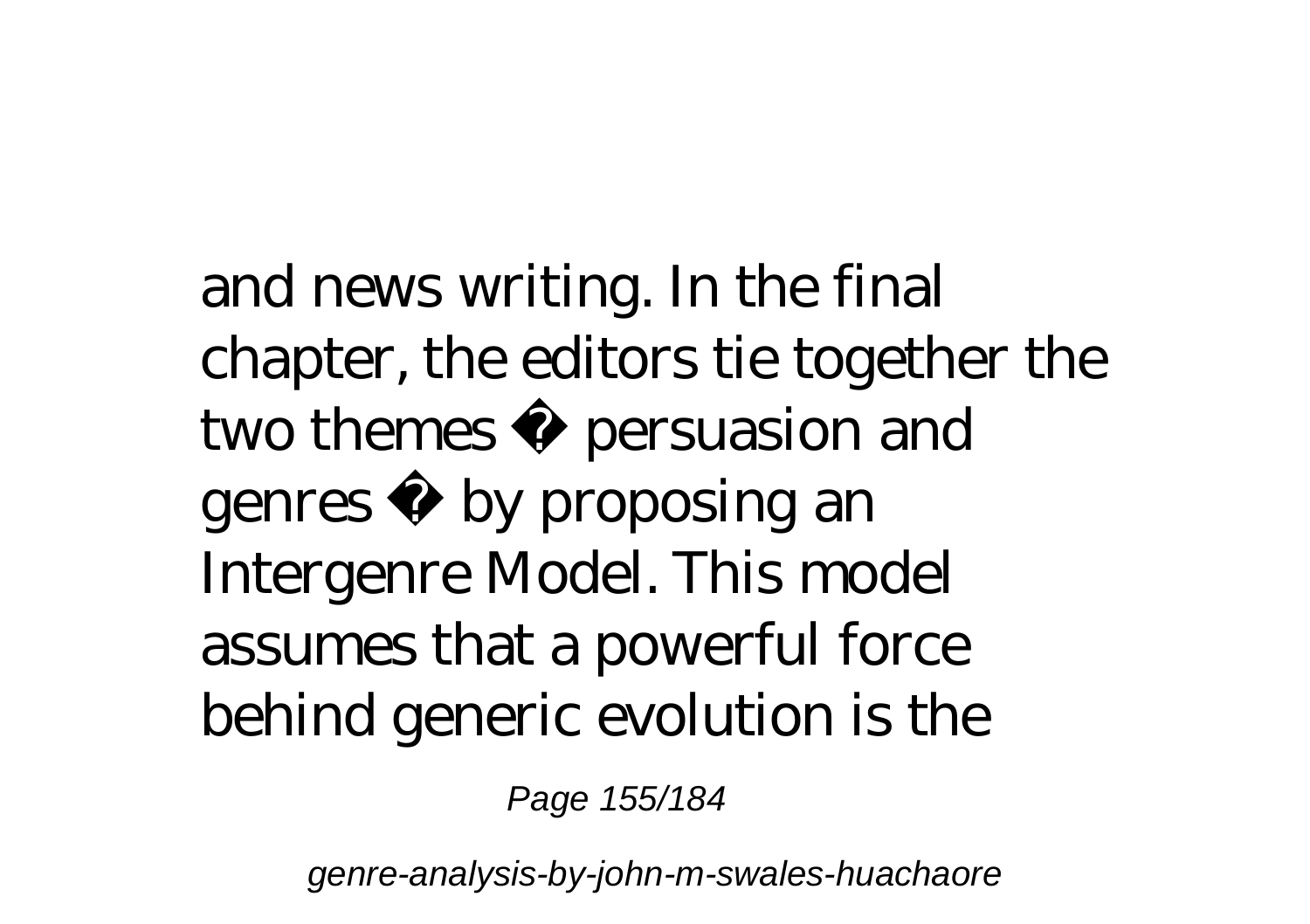perennial need for implicit persuasion. This book bundle includes the four volumes in the revised and expanded editions of English in Today's Research World. The bundle is ideal for libraries and

Page 156/184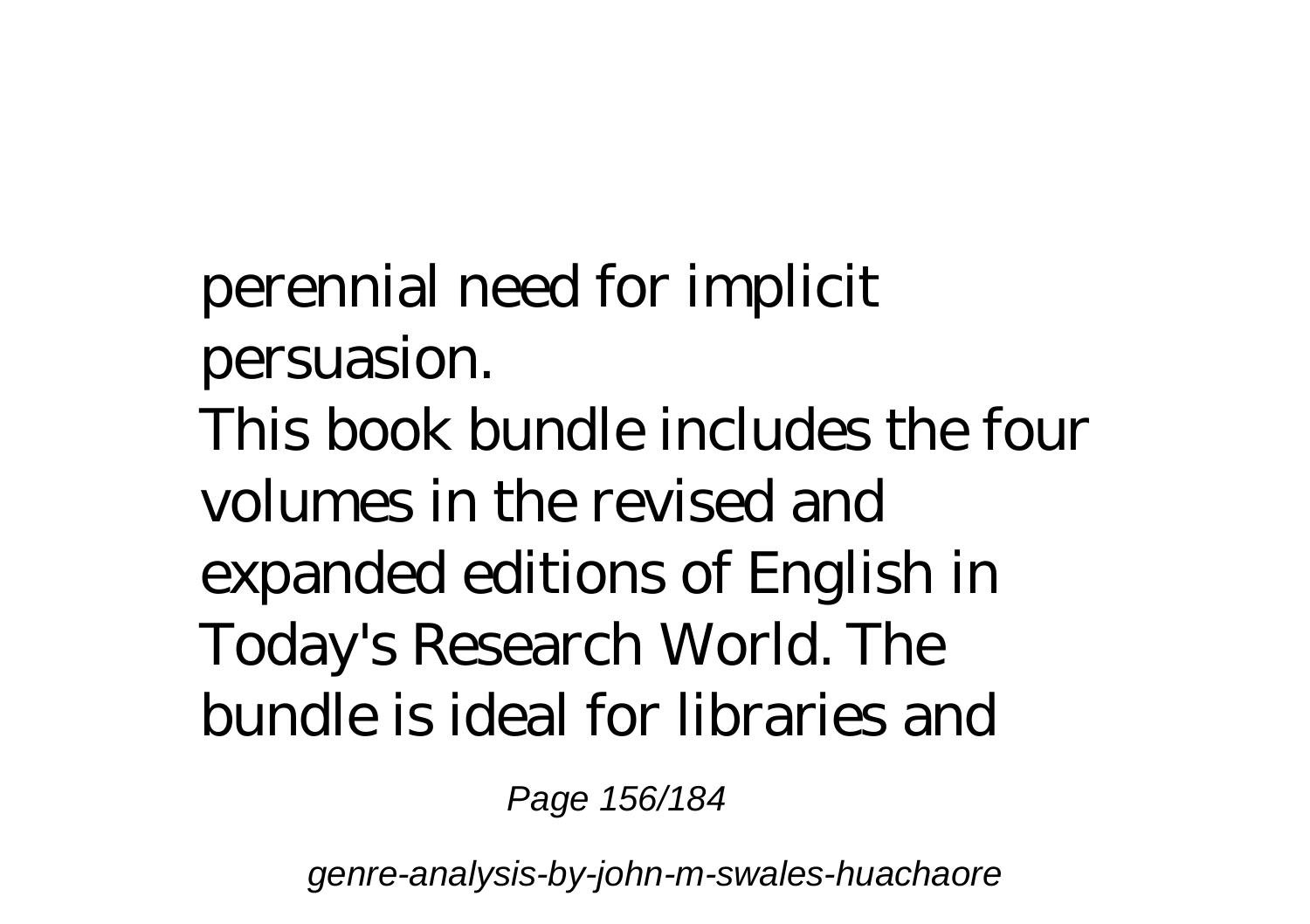teacher resource centers. The book bundle packages together these 4 volumes: Volume 1, Abstracts and the Writing of Abstracts; Volume 2, Telling a Research Story: Writing a Literature Review; Volume 3, Creating Contexts: Writing

Page 157/184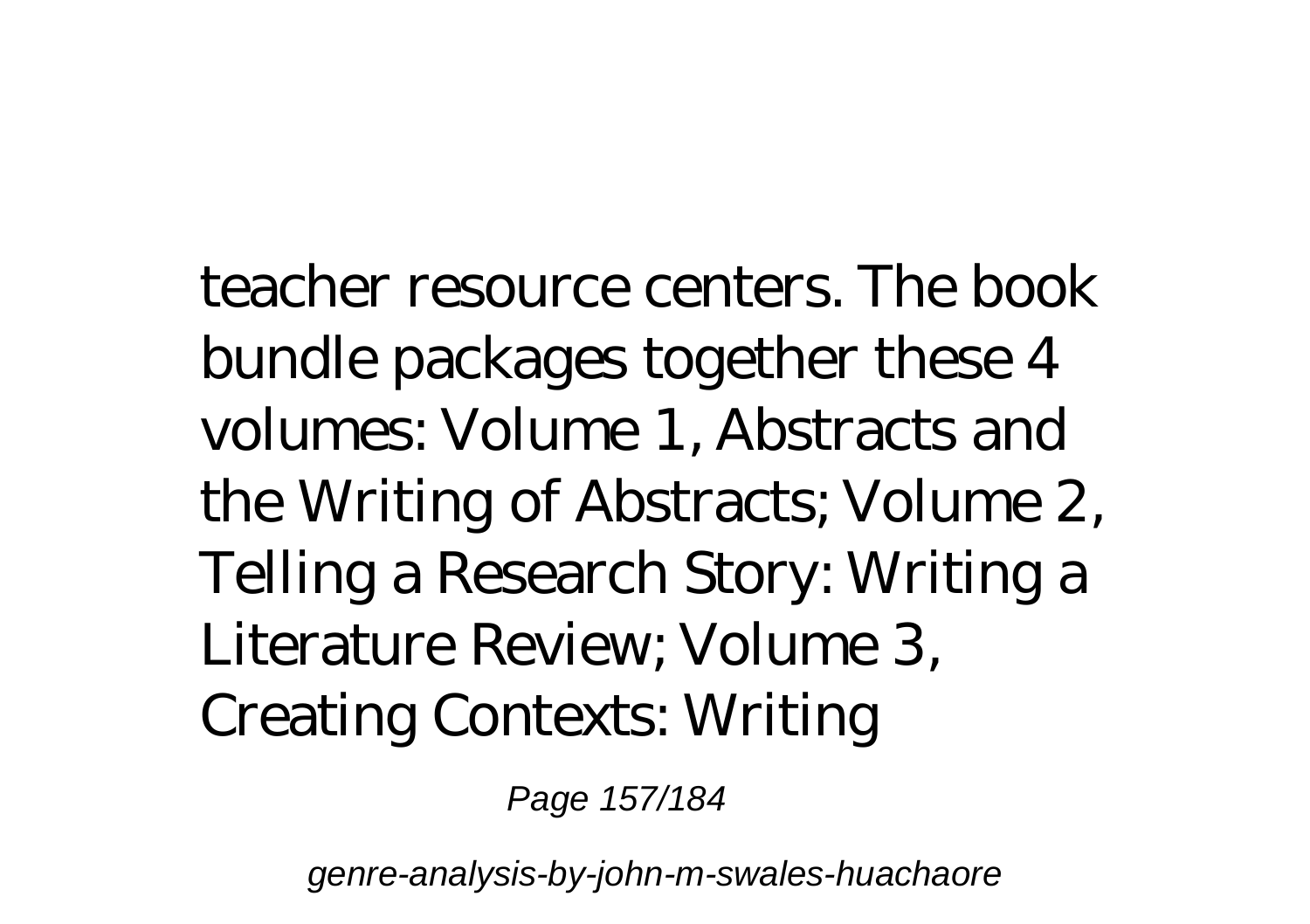Introductions across Genres; and Volume 4, Navigating Academia: Writing Supporting Genres. This volume explores the complex relations between norms and exemplars of genres from business and technical communication.

Page 158/184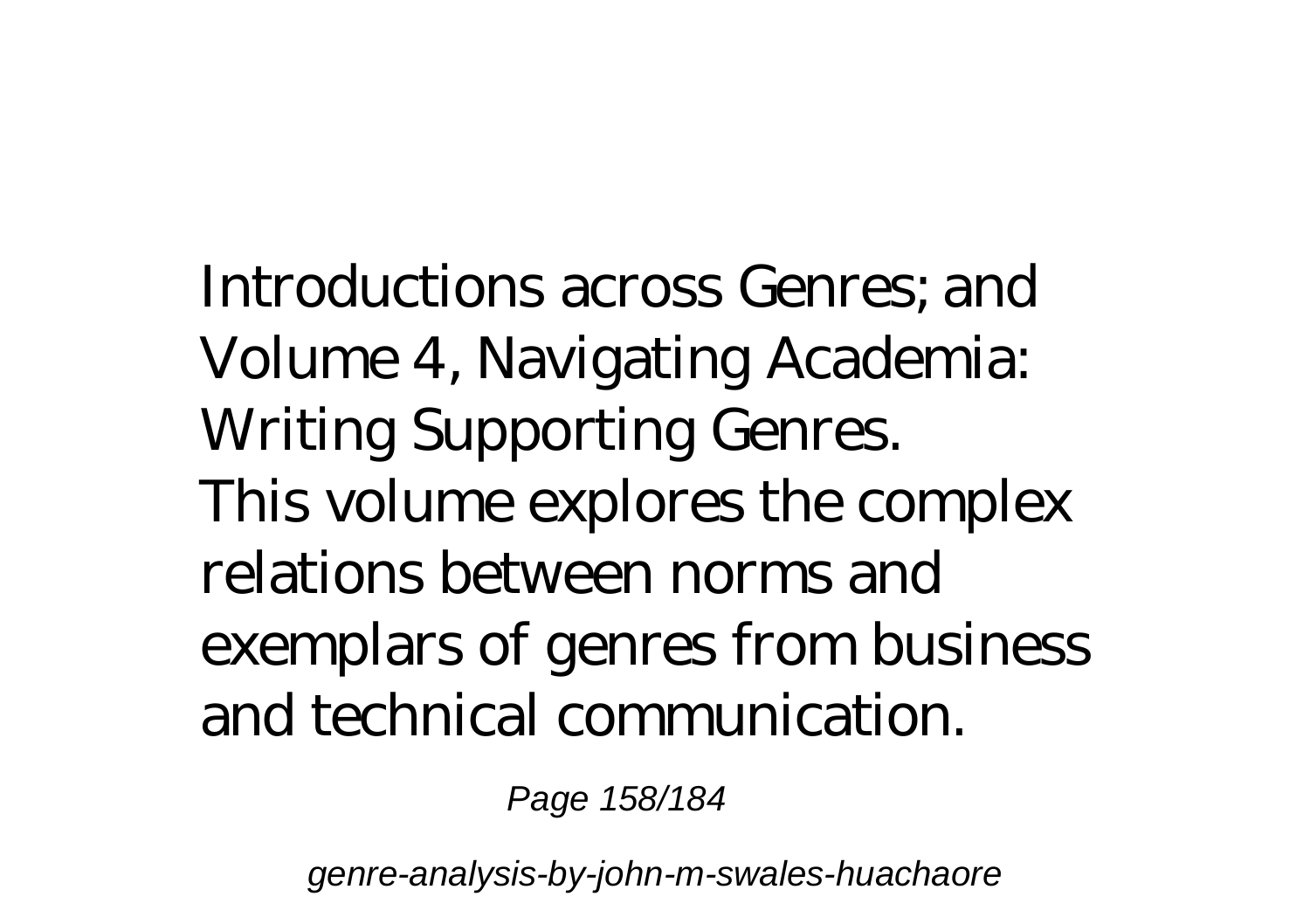Contributors compare a variety of types of norm with textual practices in a variety of ways. The genres examined are typical of the range of audiences and media of workplace and business communication: product

Page 159/184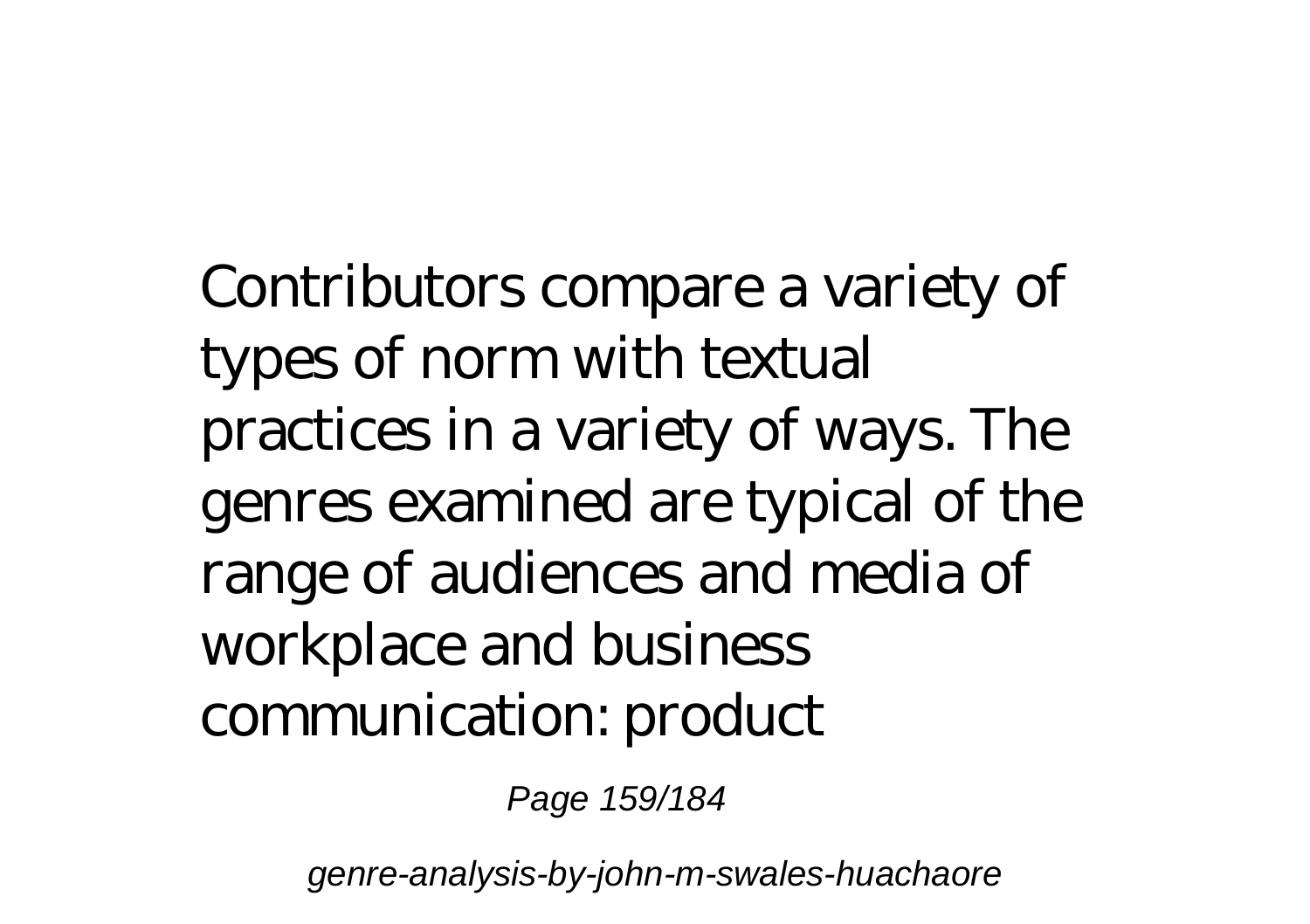withdrawal notices, press releases, job ads, oral presentations, sales letters and tenders, chairman's reports, and technical reports. They are compared with norms set by teachers, by unimaginative practice, by more or less self-

Page 160/184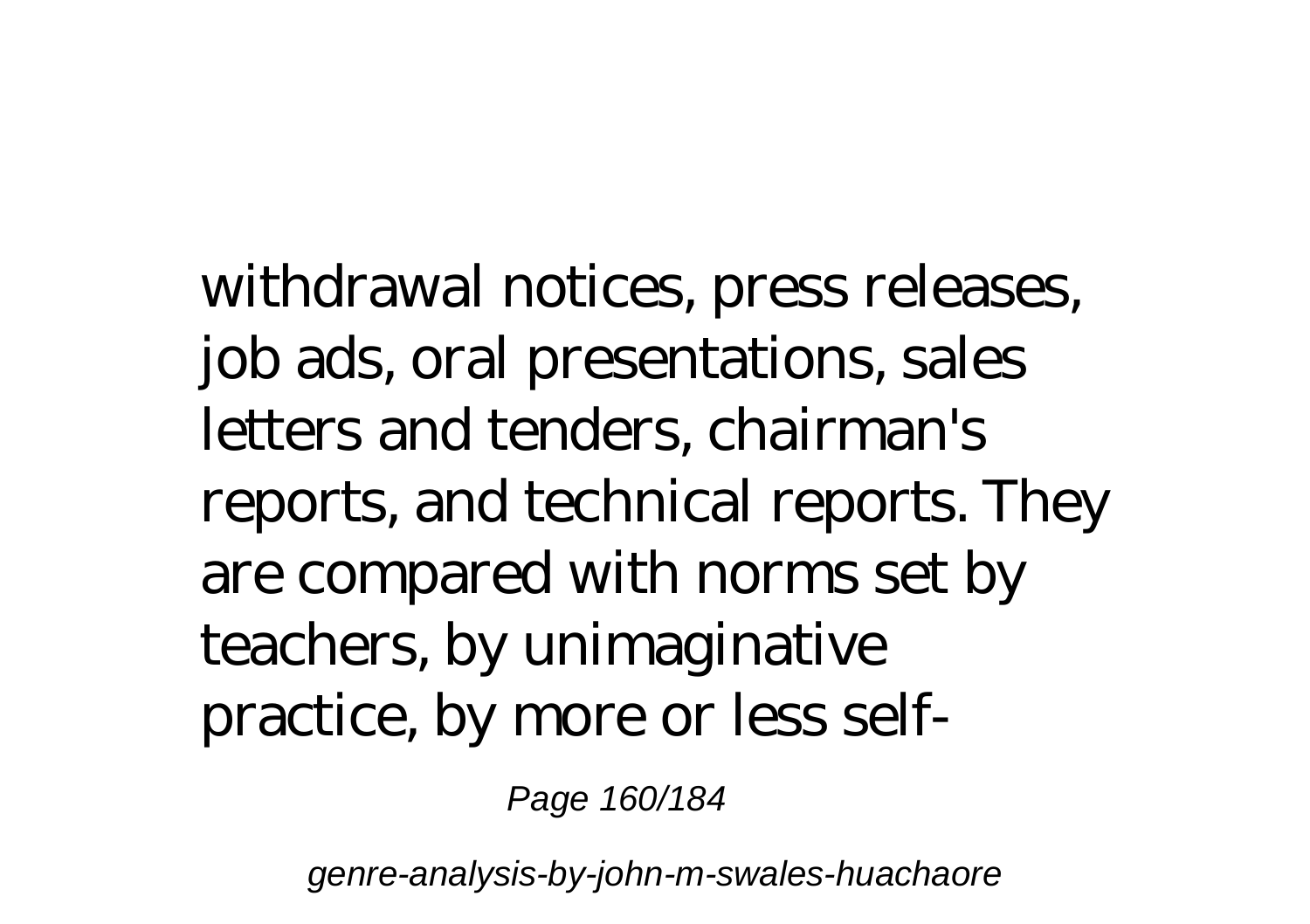appointed experts, or by practitioners who may not share the national or professional culture of their colleagues. However accurate these may be they never do justice to the complexity of 'reality'. The contributors to this

Page 161/184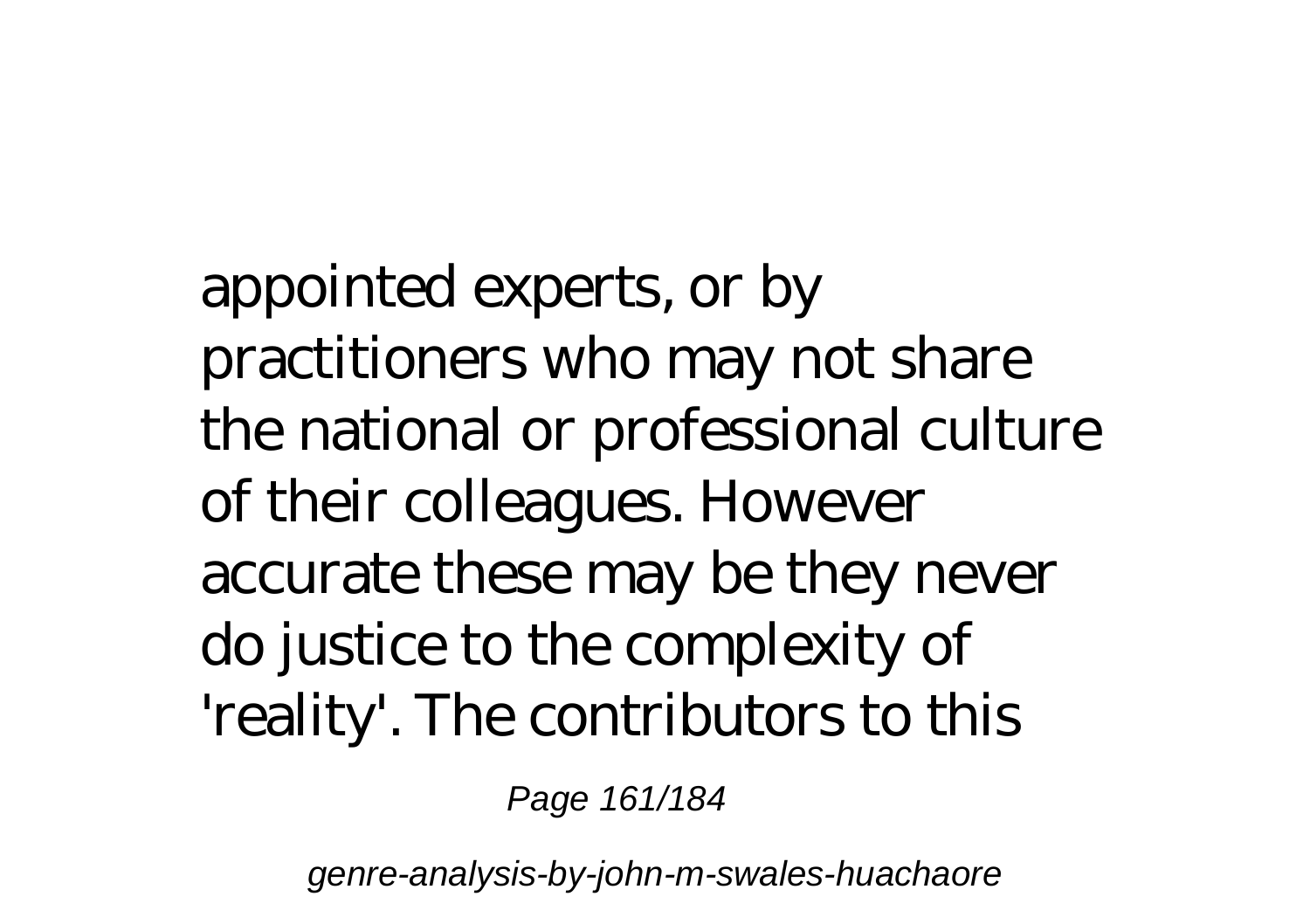volume use a wide variety of methods in their attempt to capture this reality. Many analyse texts, but all combine this procedure with at least one other approach and often more: questionnaires, experiments

Page 162/184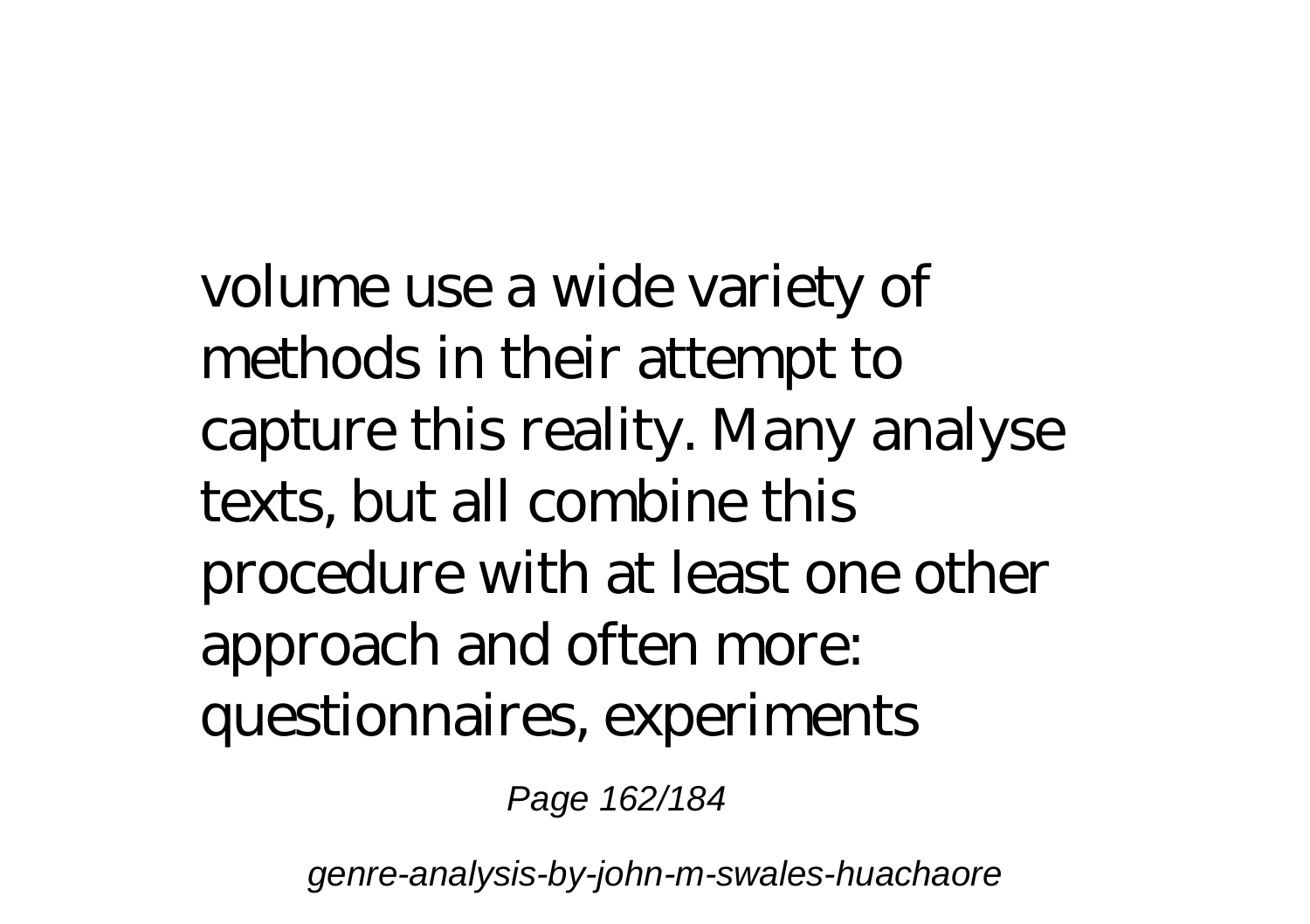assessing the effect of manipulated texts, analysis of practitioner comments, and use of natural sources of practitioner judgements like awards for good practice. A Foundation for the Systematic Analysis of Multimodal Documents

Page 163/184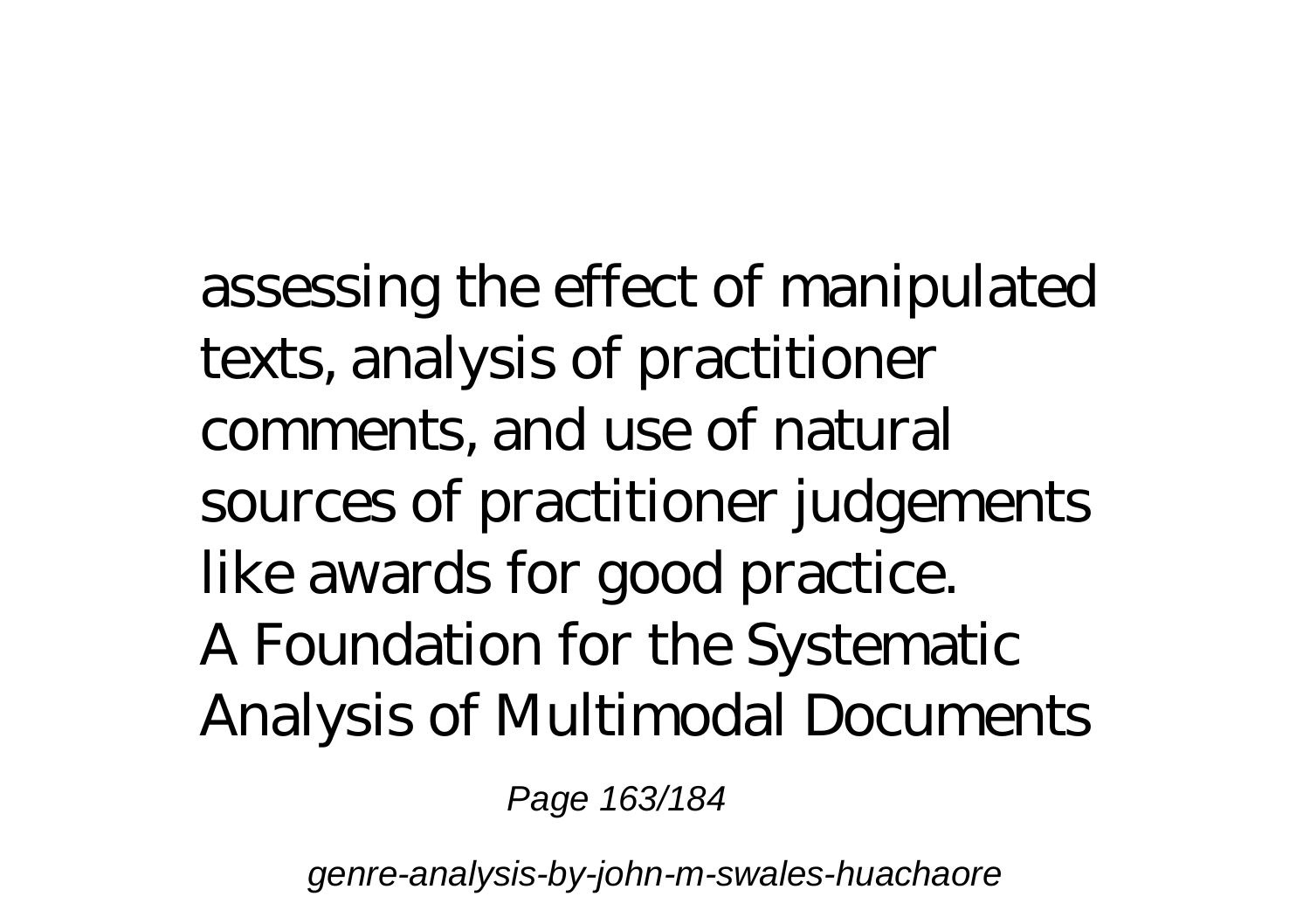Writing a Literature Review Abstracts and the Writing of **Abstracts** Rising Tide Teacher Education for Languages for Specific Purposes English in Academic and Research

Page 164/184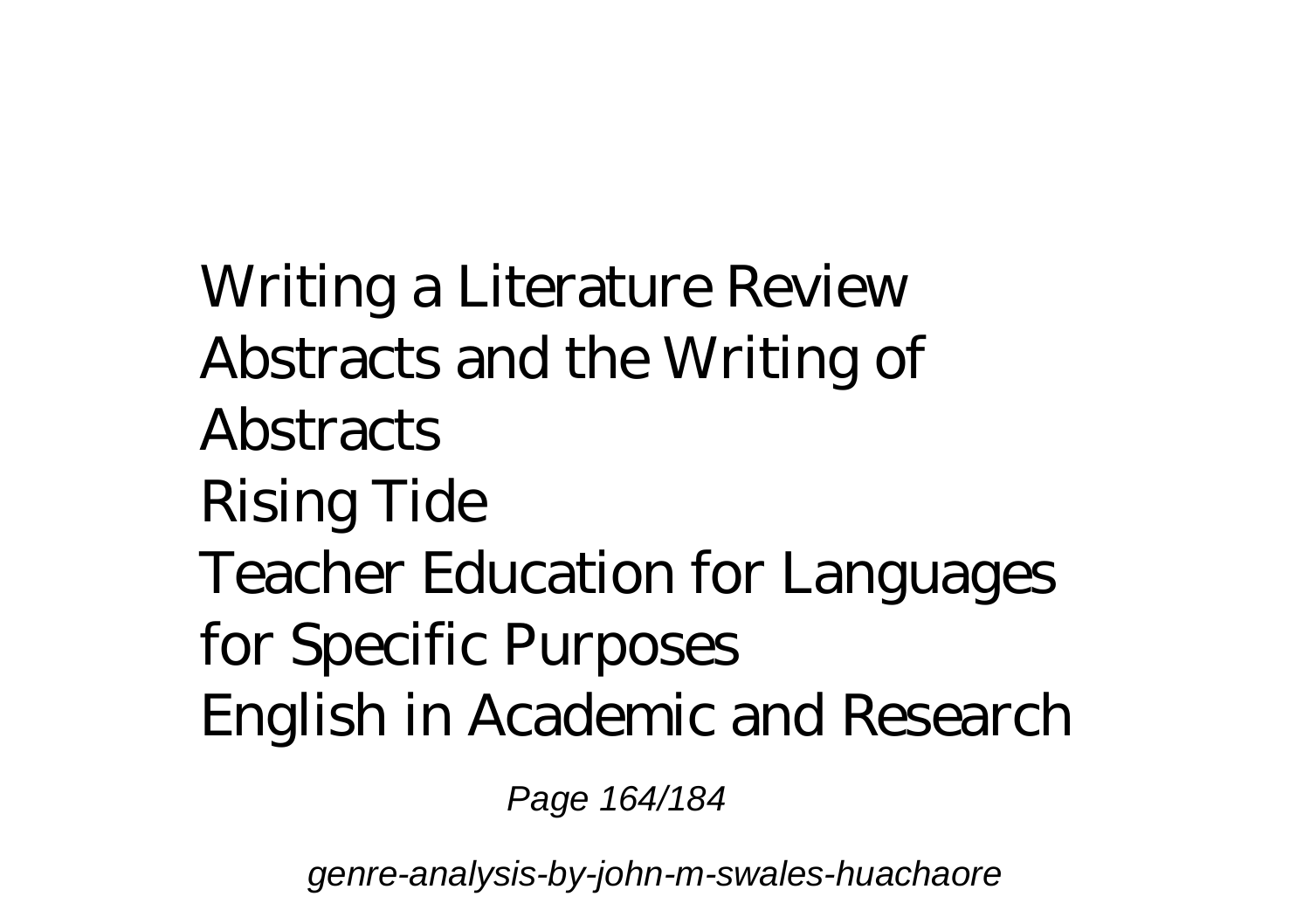Settings Discourse is language as it occurs, in any form or context, beyond the speech act. It may be written or spoken, monological or dialogical, but there is always a communicative aim or purpose. Page 165/184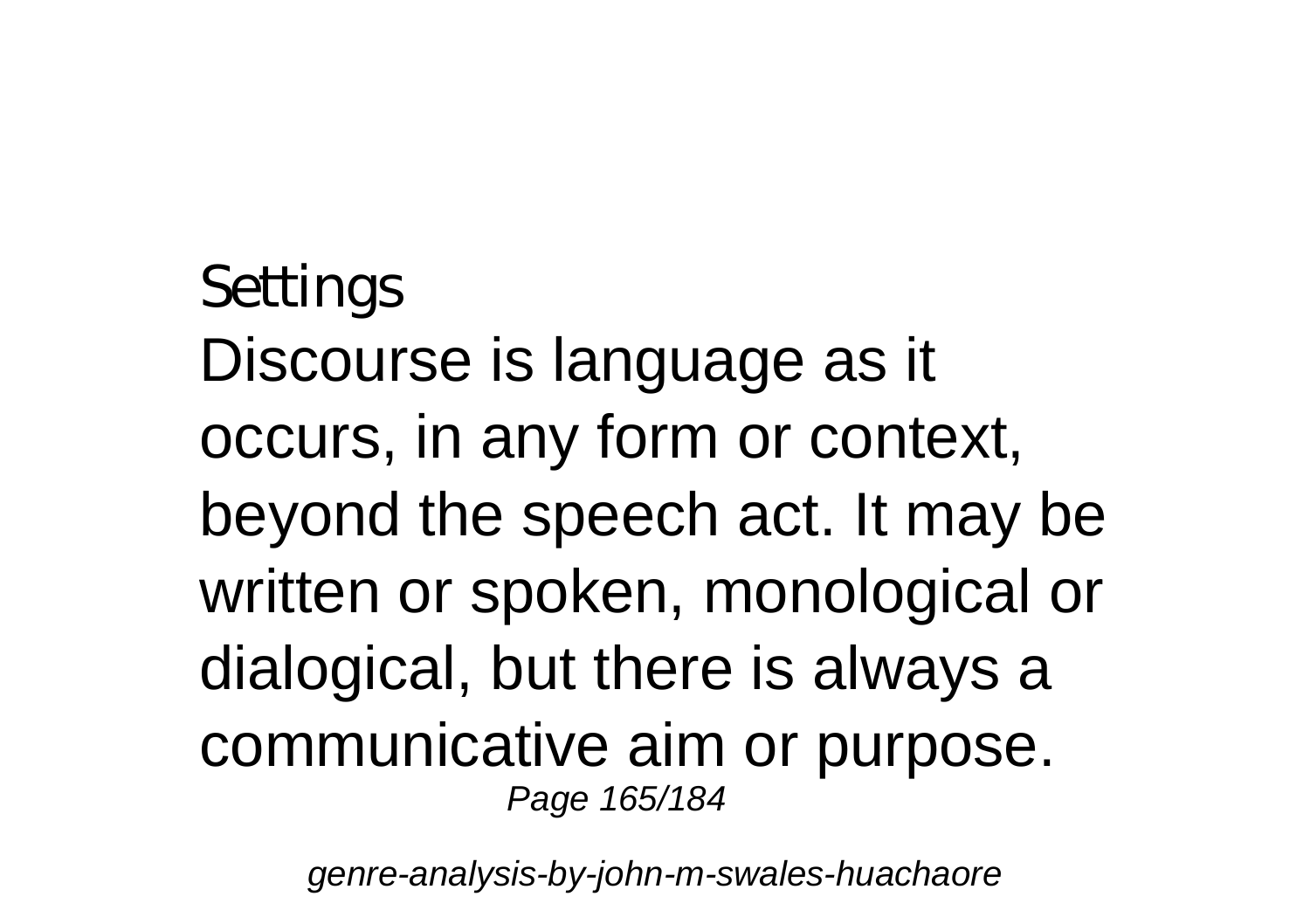The present volume provides systematic orientation in the vast field of studying discourse from a pragmatic perspective. It first gives an overview of a range of approaches developed for the analysis of discourse, including, Page 166/184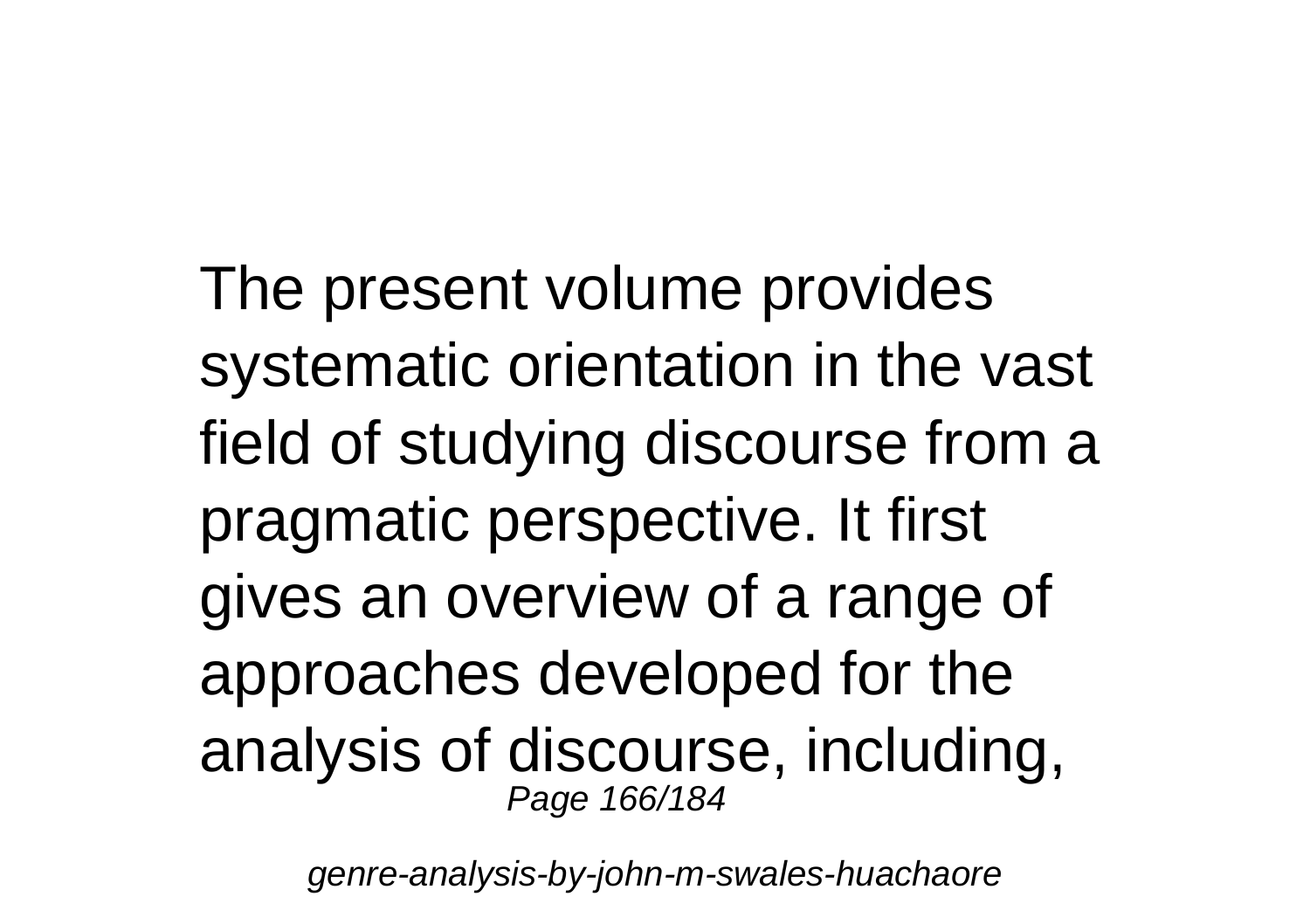among others, conversation analysis, systemic-functional analysis, genre analysis, critical discourse analysis, corpusdriven approaches and multimodal analysis. The focus is furthermore on functional units in Page 167/184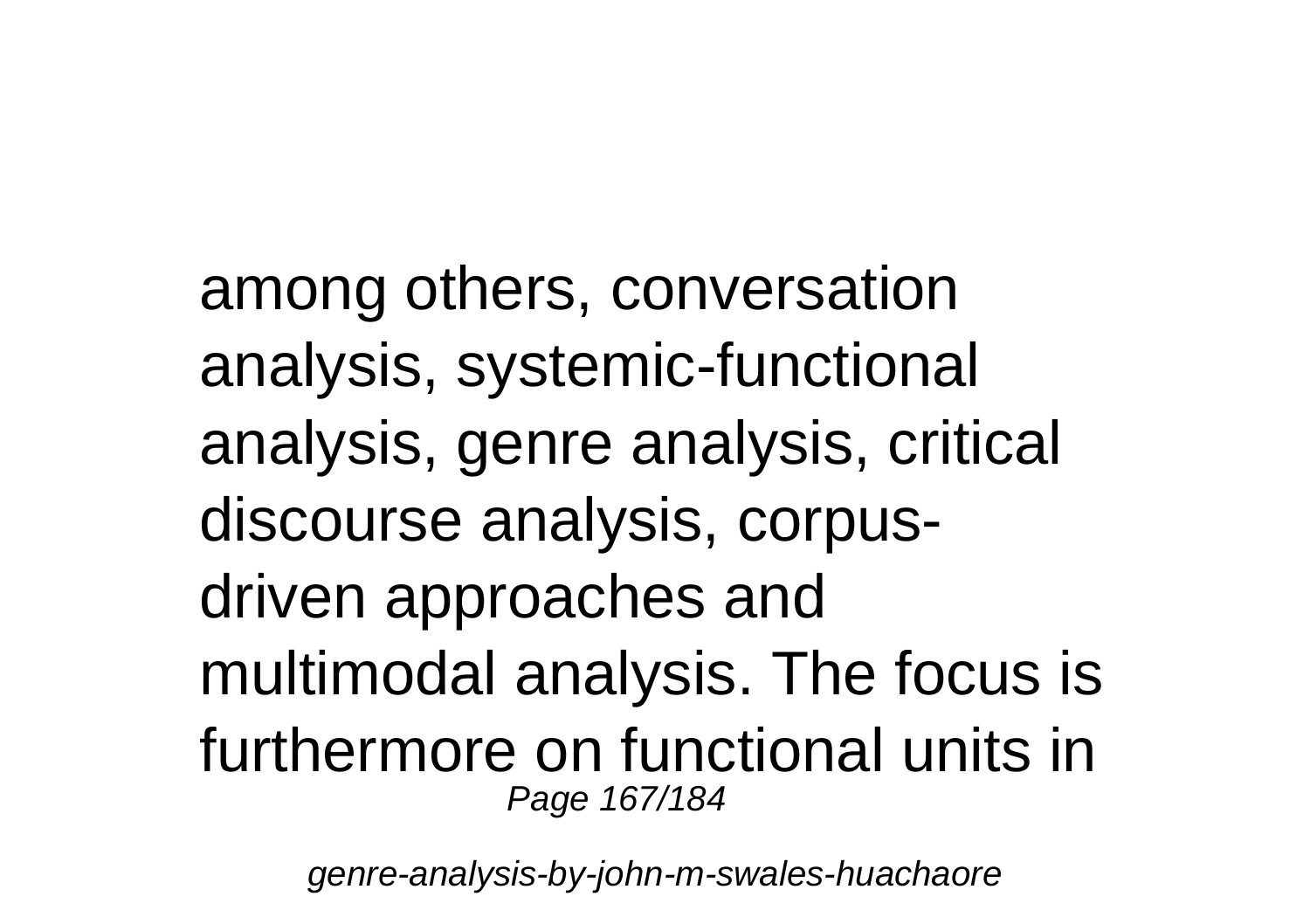discourse, such as discourse markers, moves, speech act sequences, discourse phases and silence. The final section of the volume examines discourse types and domains, providing a taxonomy of discourse types and Page 168/184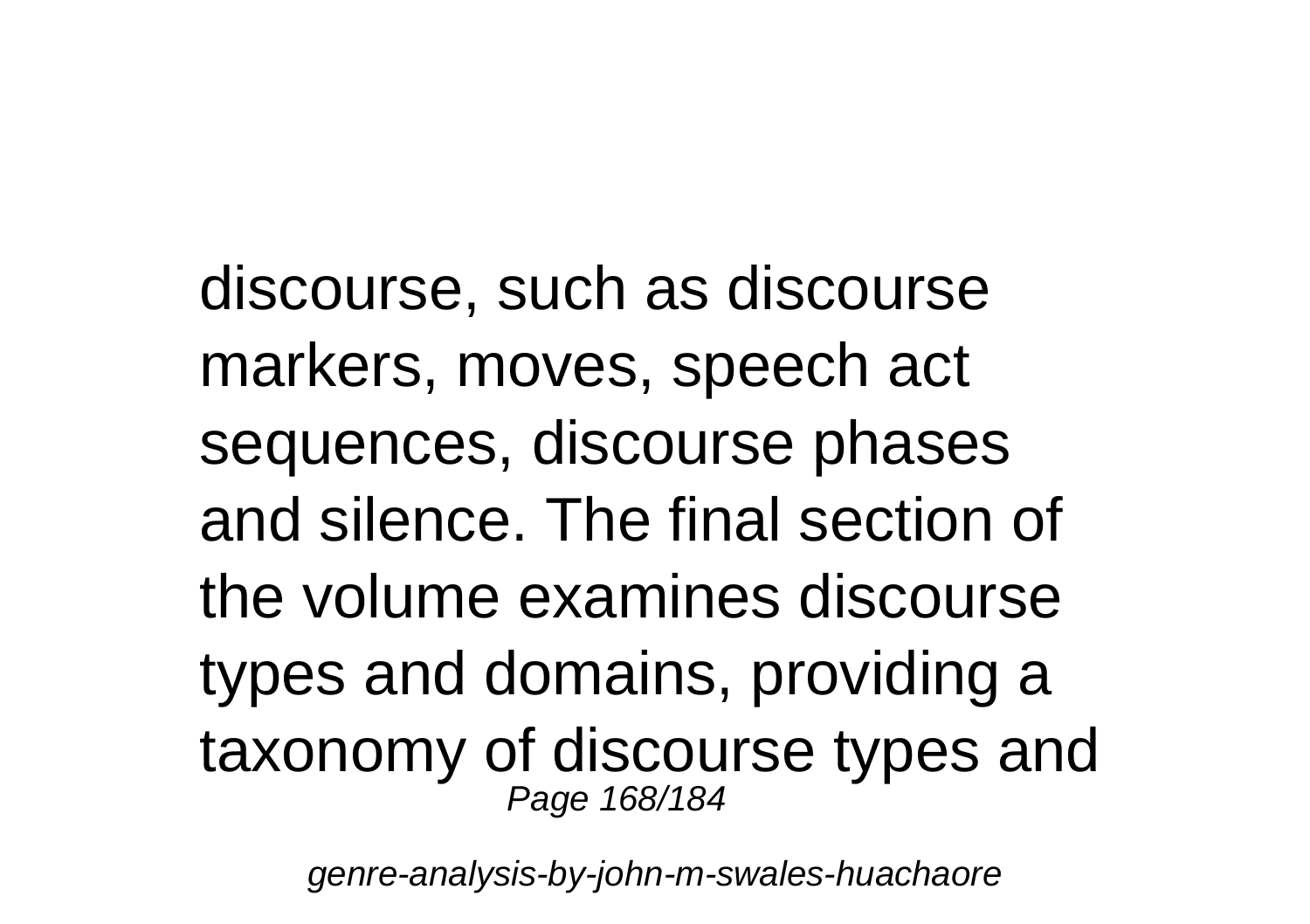focusing on a range of discourse domains, e.g. classroom discourse, medical discourse, legal discourse, electronic discourse. Each article surveys the current state of the art of the respective topic area while also Page 169/184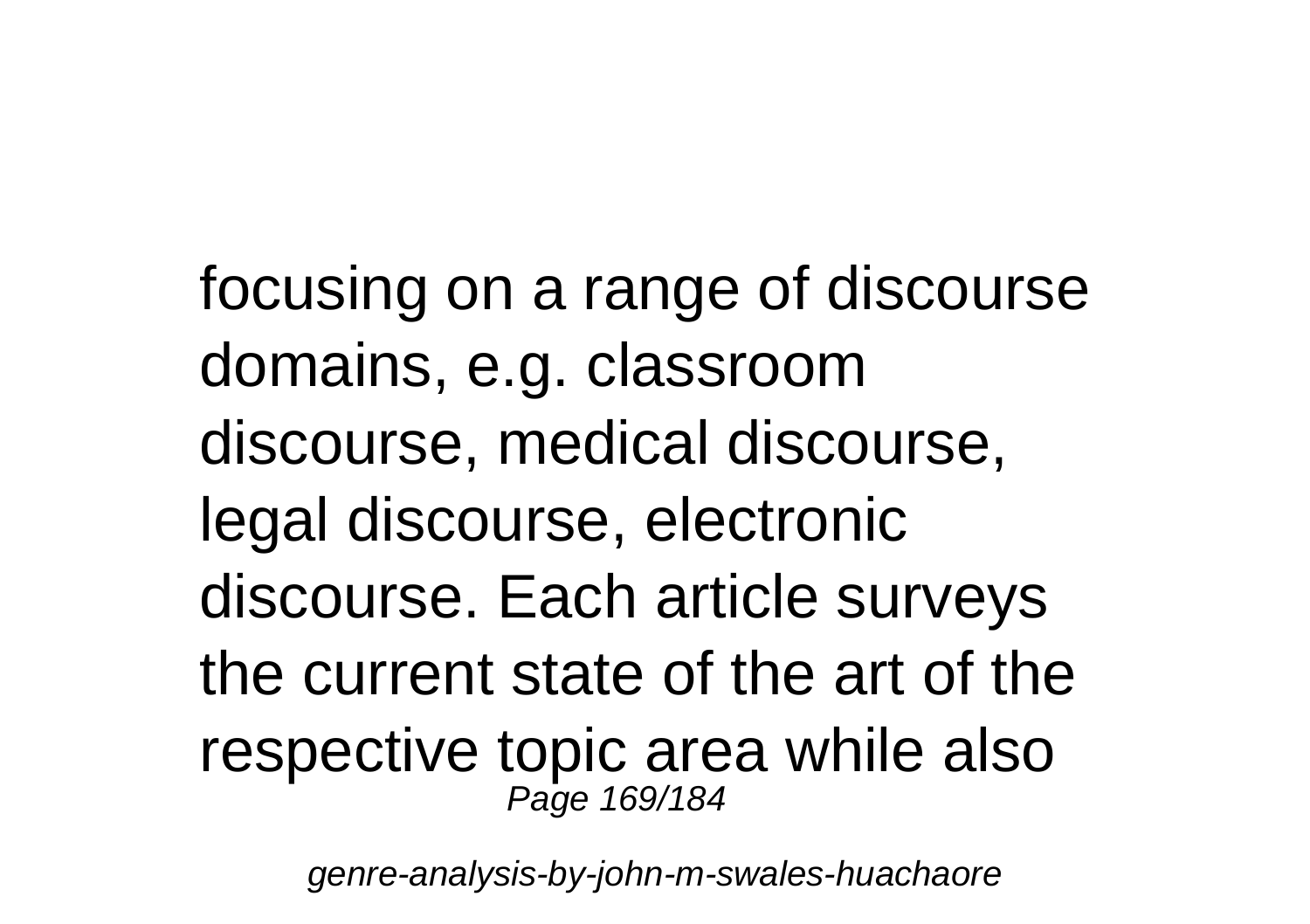presenting new research findings. For the first time, the major theoretical and pedagogical approaches to genre and related issues of social construction are presented in a single volume, Page 170/184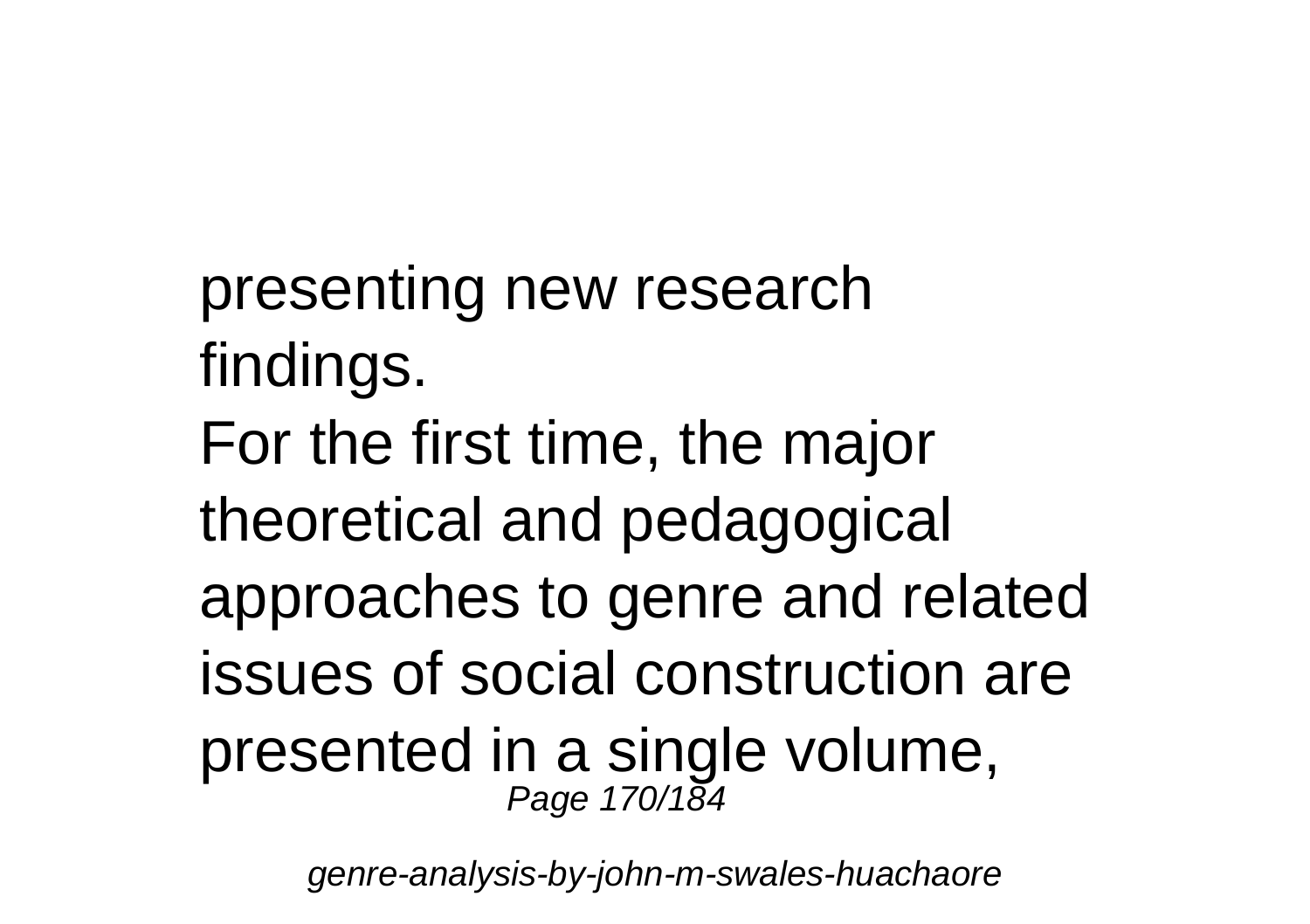providing an overview of the state of the art for practitioners in applied linguistics, ESL/EFL pedagogies, rhetoric, and composition studies around the world. Unlike volumes that present one theoretical stance, Page 171/184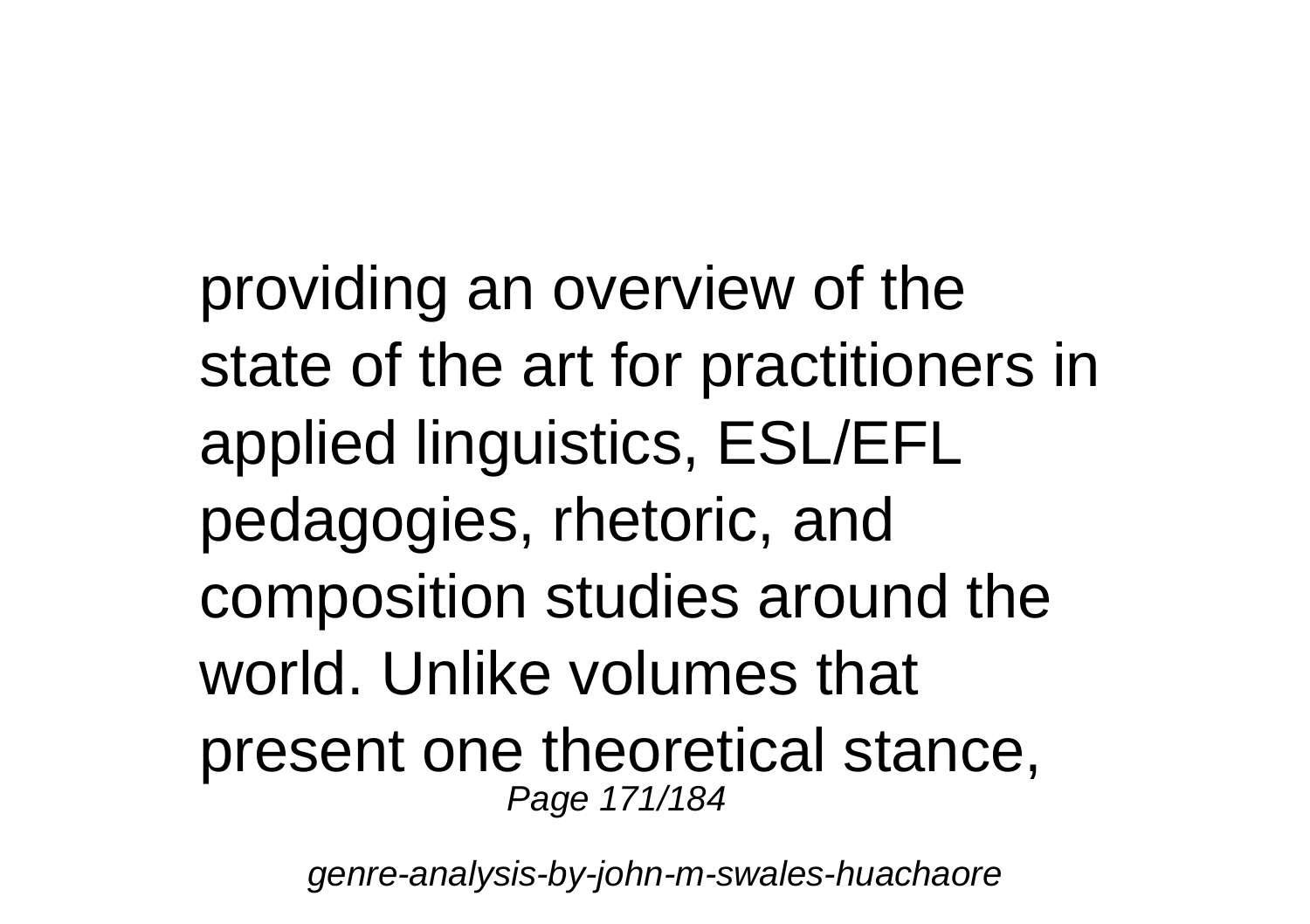this book attempts to give equal time to all theoretical and pedagogical camps. Included are chapters by authors from the Sydney School, the New Rhetoric, and English for Specific Purposes, as well as Page 172/184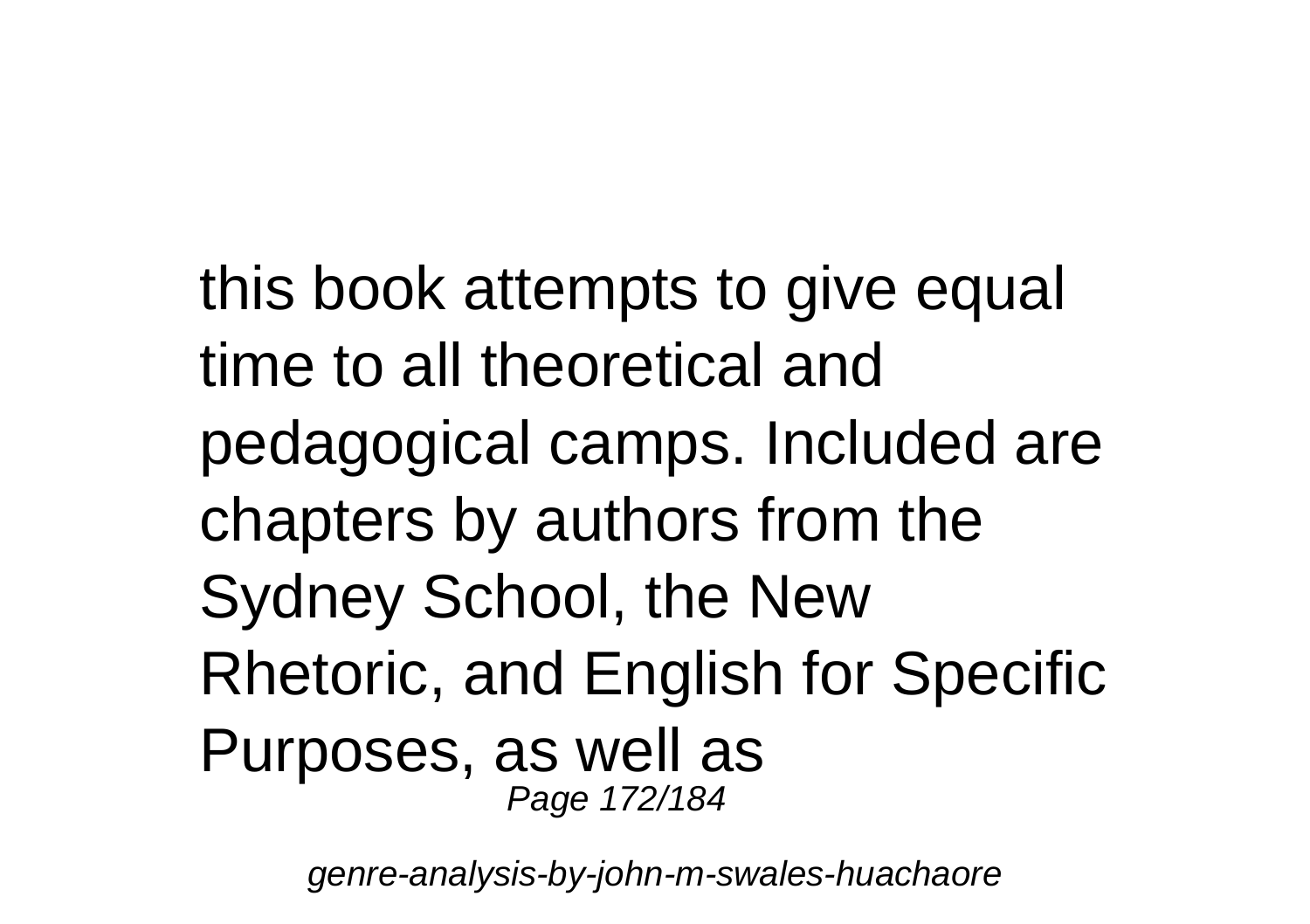contributions from other practitioners who pose questions that cross theoretical lines. Genre in the Classroom: \*includes all of the major theoretical views of genre that influence pedagogical practice;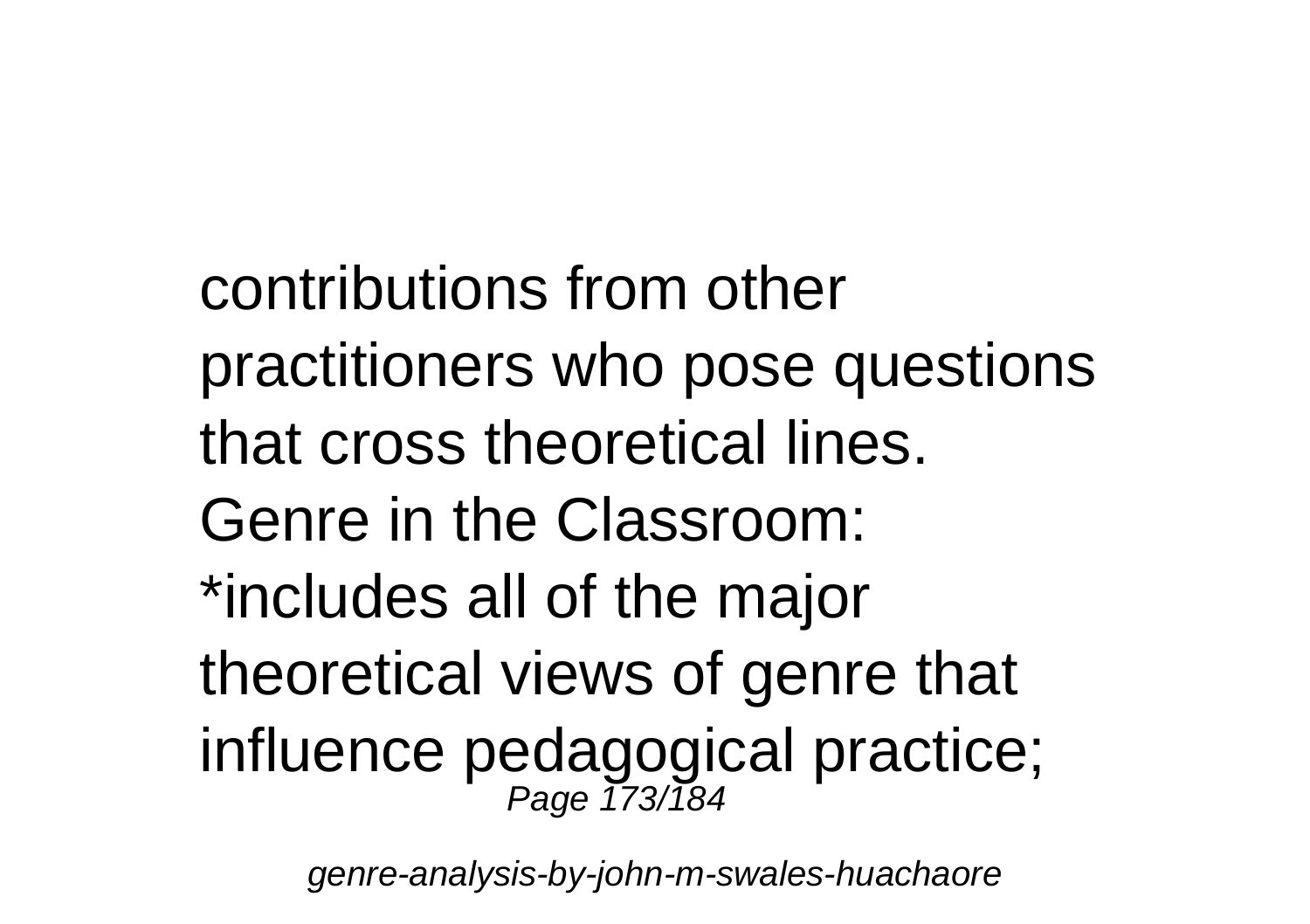\*takes an international approach, drawing from all parts of the world in which genre theory has been applied in the classroom--Australia, Canada, Hong Kong, the Middle East, the United States; \*features Page 174/184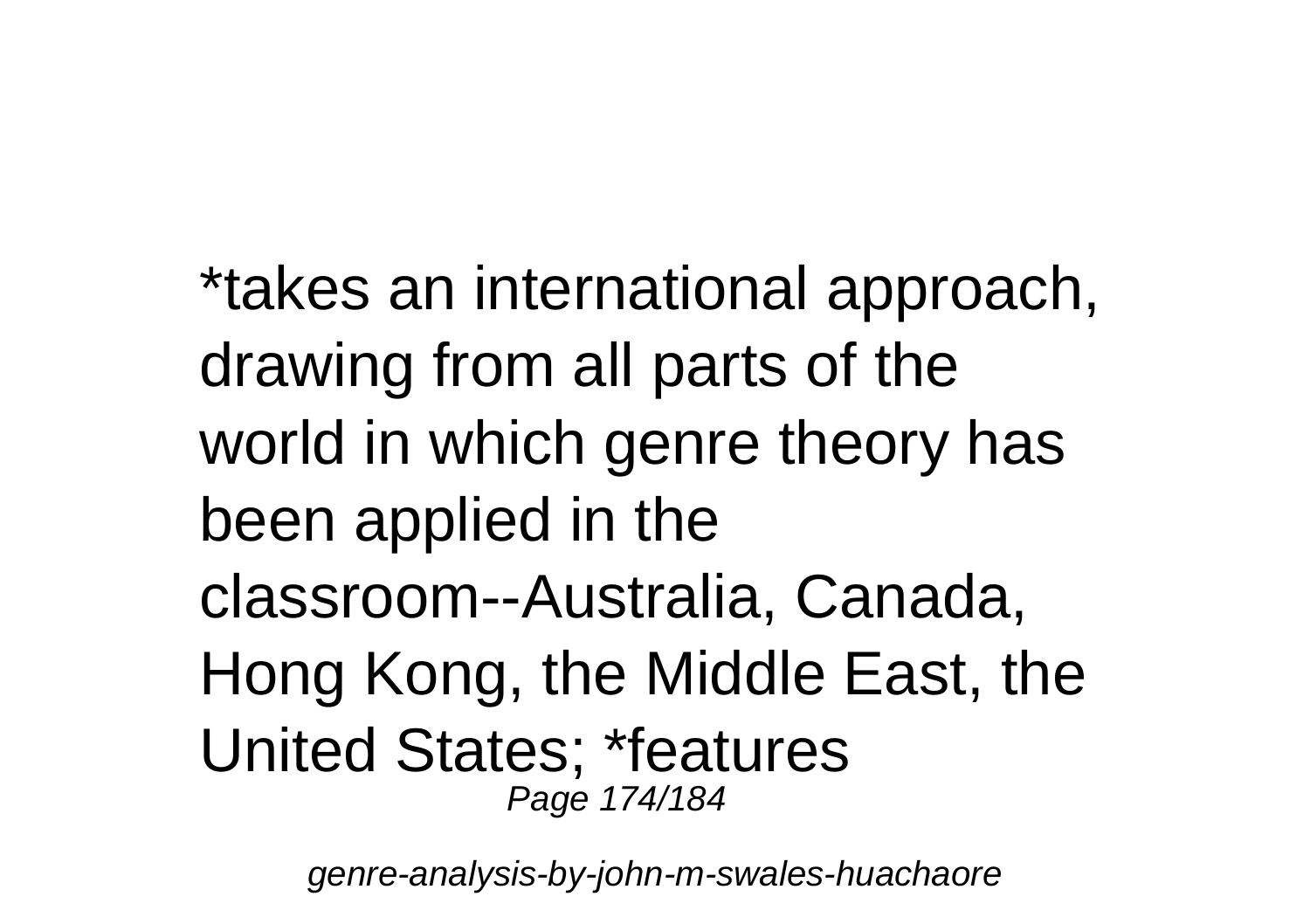contributors who are all both theorists and classroom practitioners, lending credibility and authenticity to the arguments; \*combines theory and practice in every chapter, showing how particular Page 175/184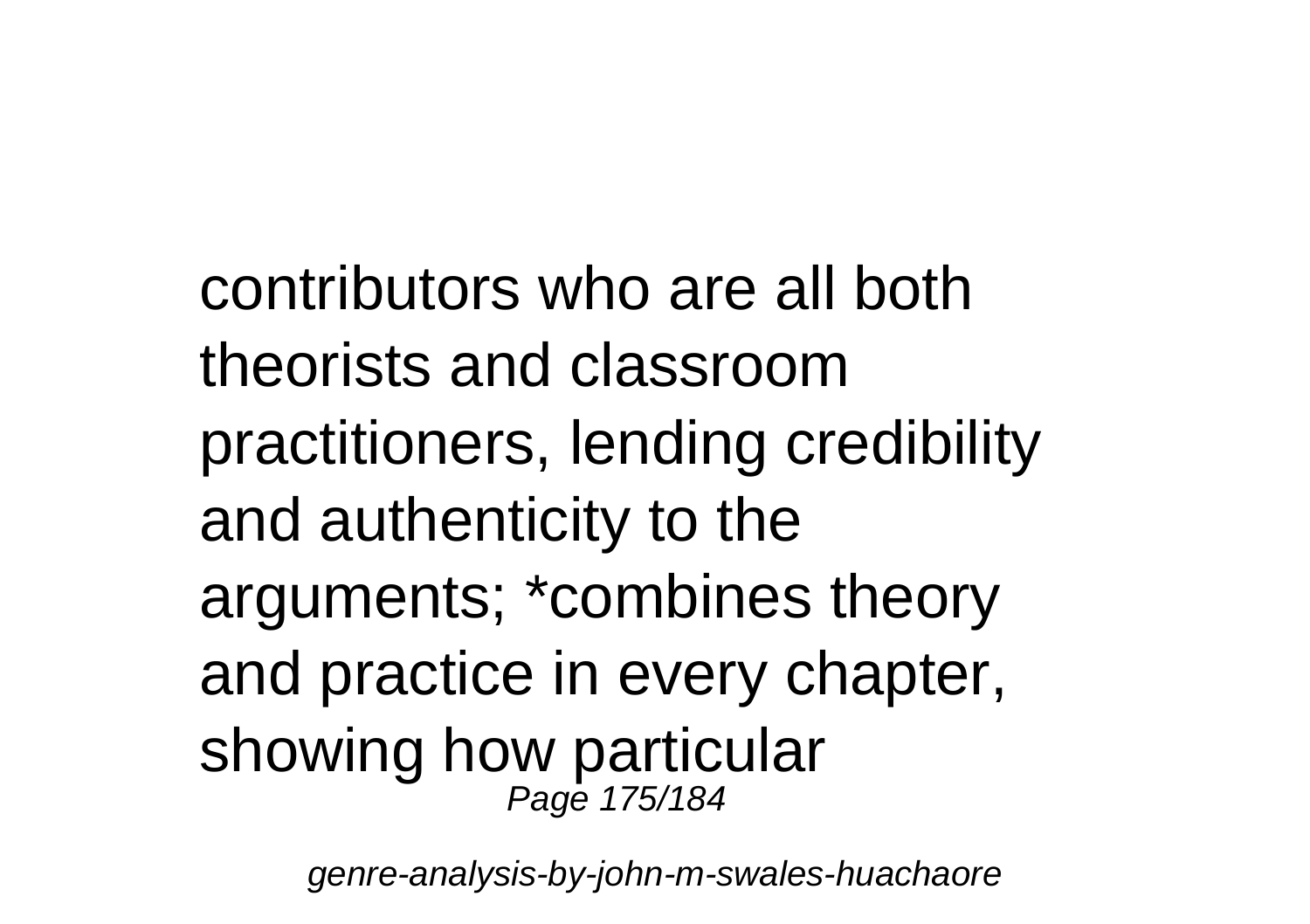theoretical views influence classroom practice; \*grounds pedagogical practices in their own regional and theoretical histories; \*openly discusses problems and questions that genre theory raises and presents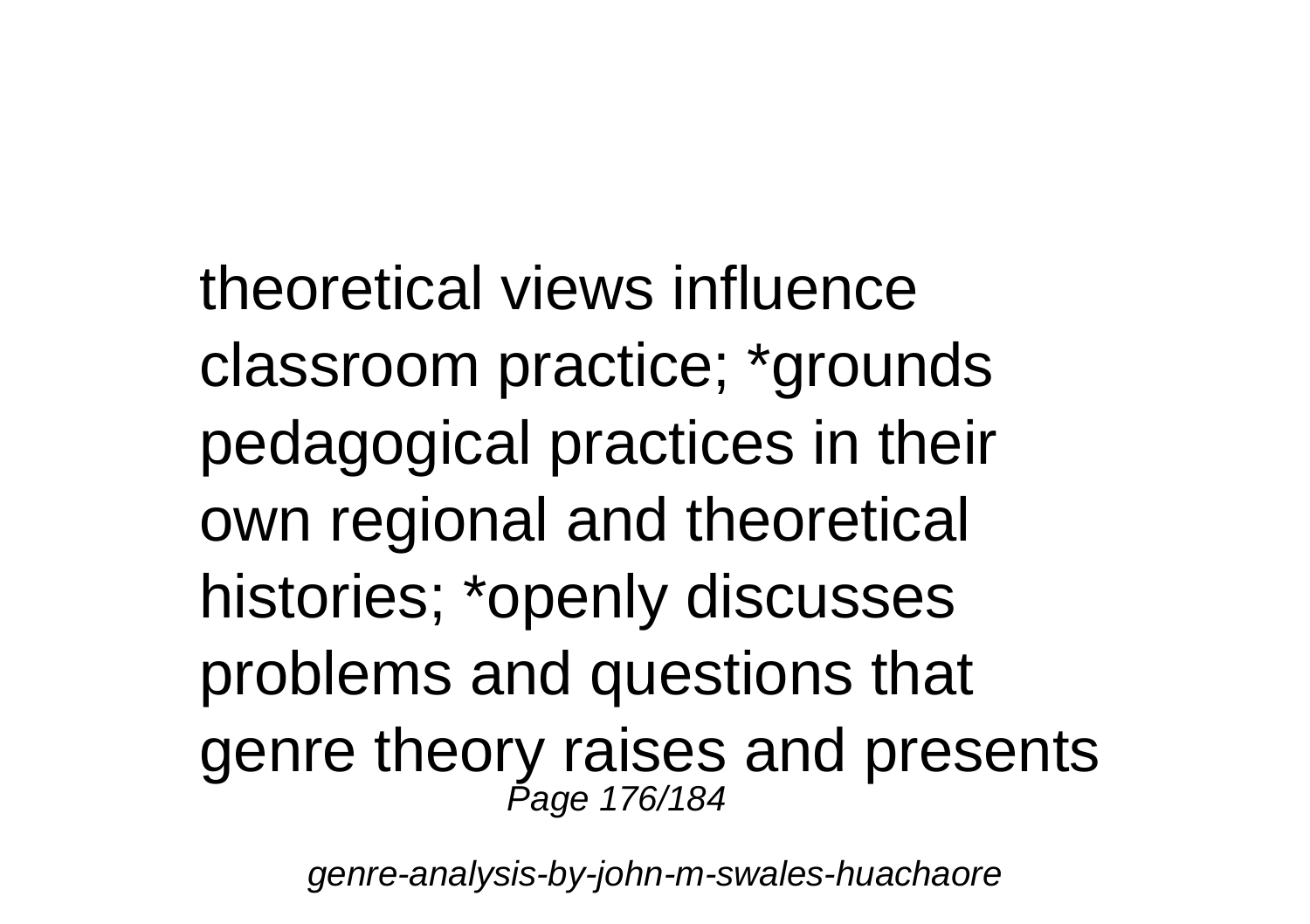some of the solutions suggested; and \*offers a concluding chapter that argues for two macrogenres, and with responses to this argument by noted genre theorists from three theoretical camps.

Page 177/184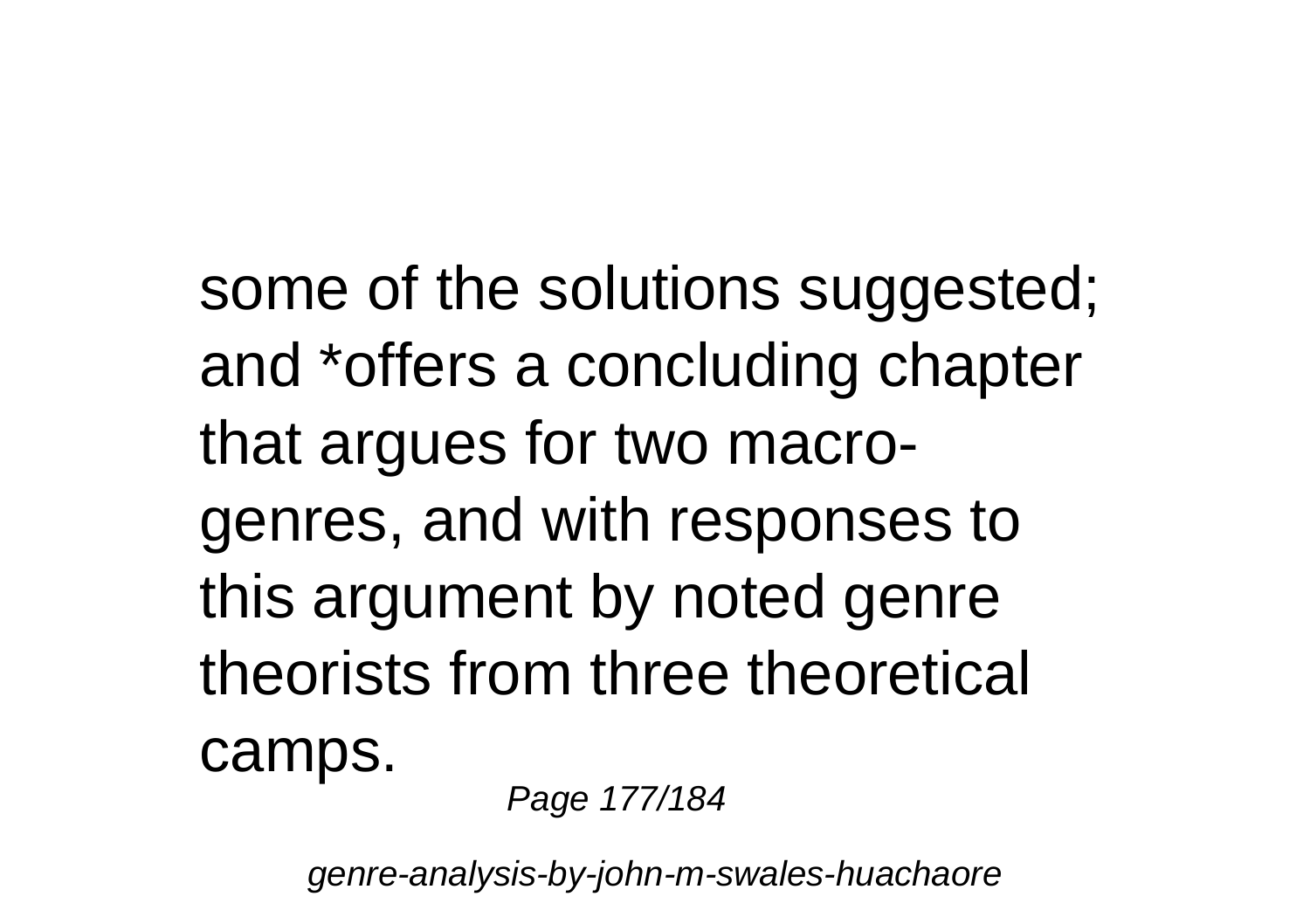Genre theory has focused primarily on the analysis of generic constructs, with increasing attention to and emphasis on the contexts in which such genres are produced, interpreted, and used to achieve Page 178/184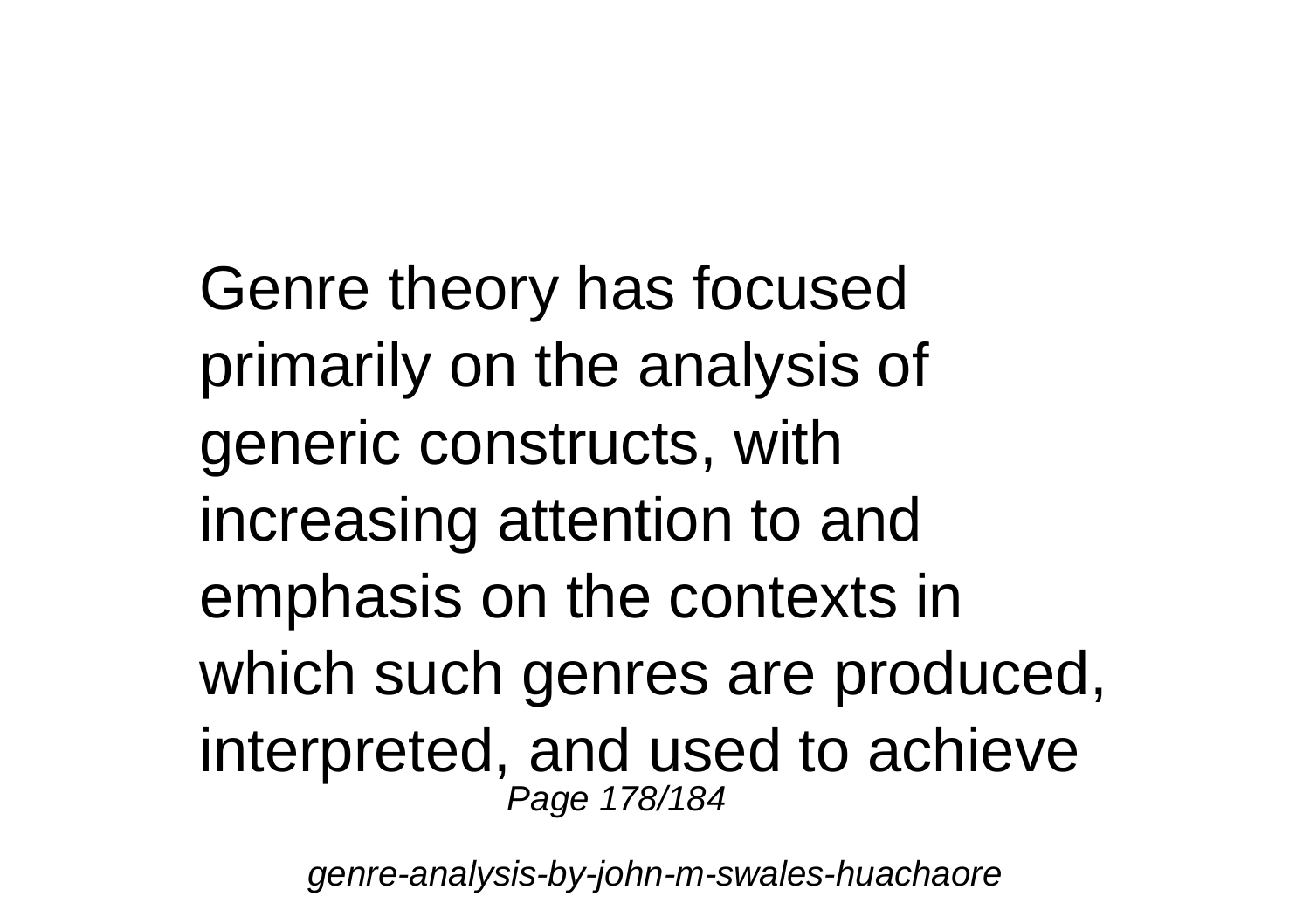objectives, often giving the impression as if producing genres is an end in itself, rather than a means to an end. The result of this focus is that there has been very little attention paid to the ultimate outcomes of these Page 179/184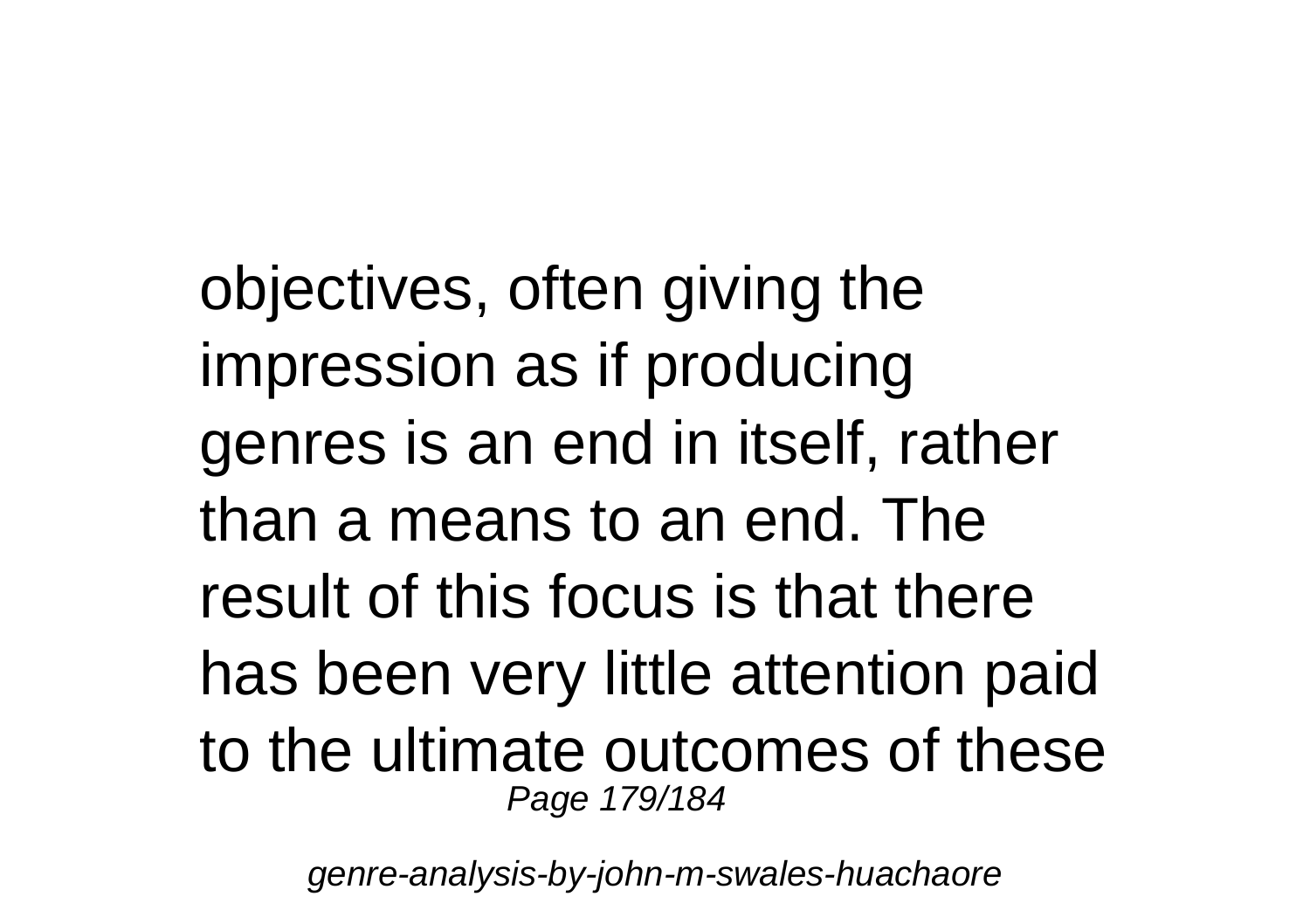genre-based discursive activities, which are more appropriately viewed as academic, institutional, organizational, and professional actions and practices, which are invariably non-discursive, though often Page 180/184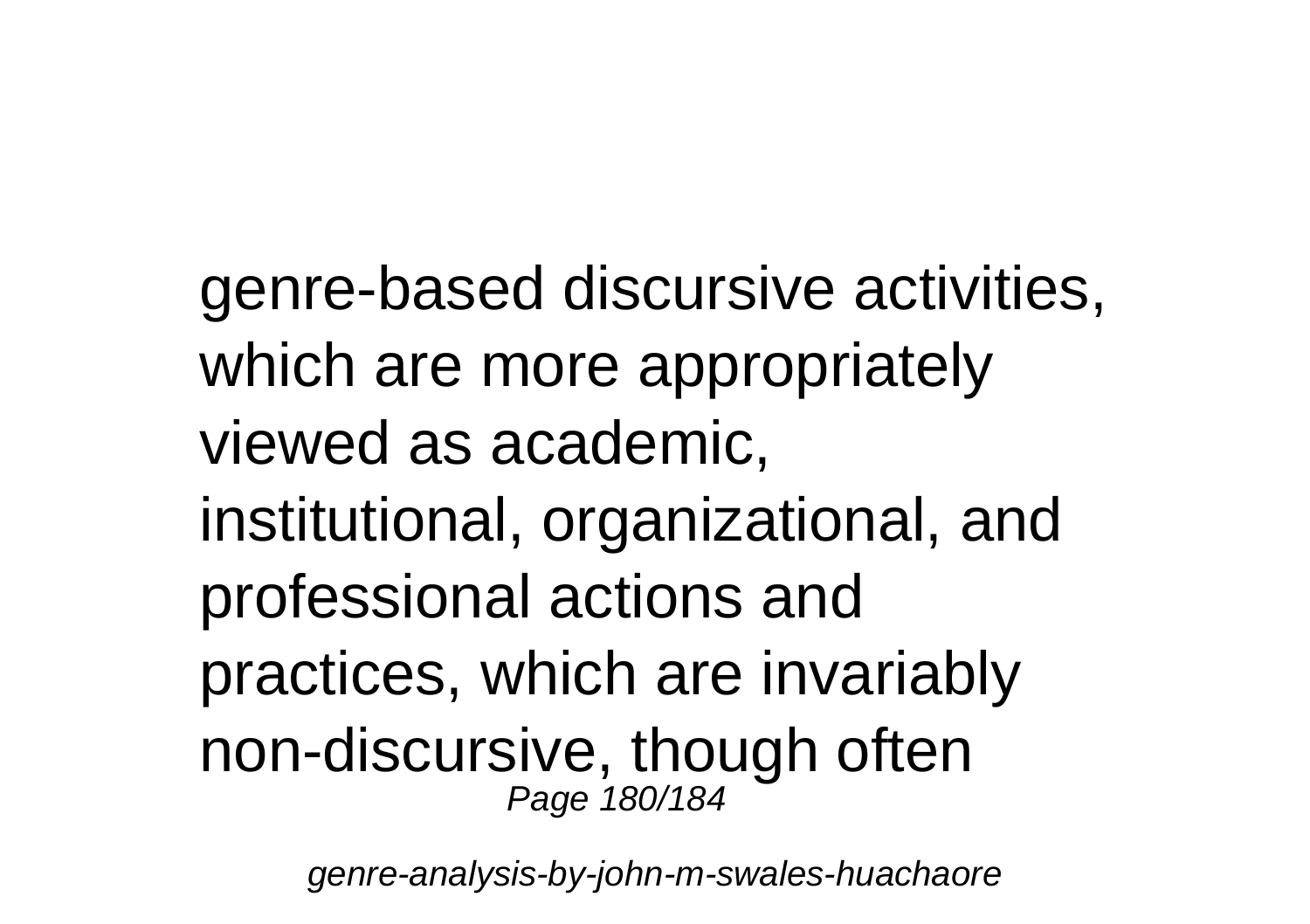achieved through discursive means. It was this objective in mind that the book develops an approach to a more critical and deeper understanding of interdiscursive professional voices and actions. Critical Page 181/184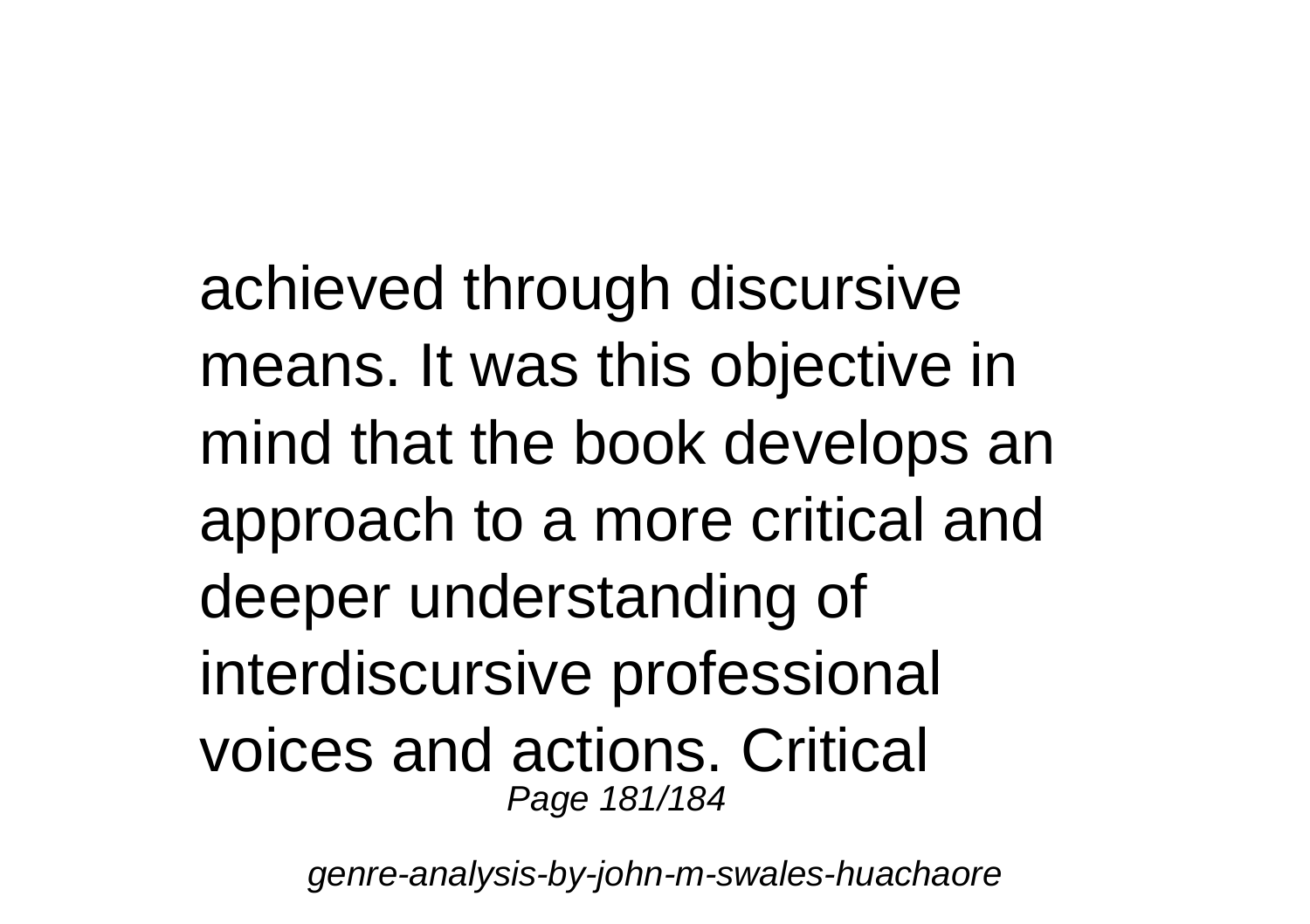Genre Analysis as a theory of discursive performance is thus an attempt to be as objective as possible, rigorous in analytical endeavour, using a multiperspective and multidimensional methodological Page 182/184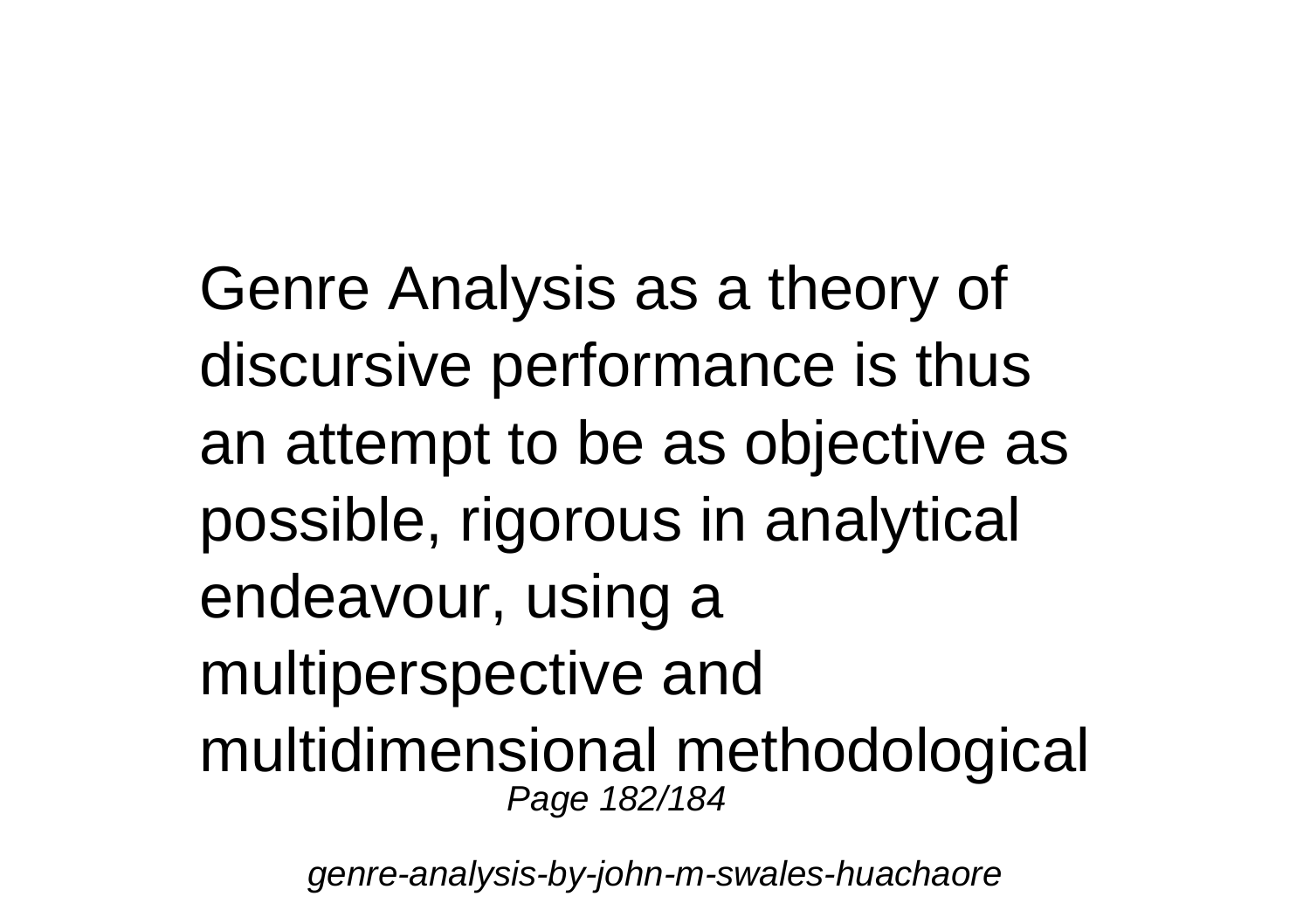framework taking into account interdiscursive aspects of genre construction to make it increasingly explanatory to demystify discursive performance in a range of professional contexts. Page 183/184